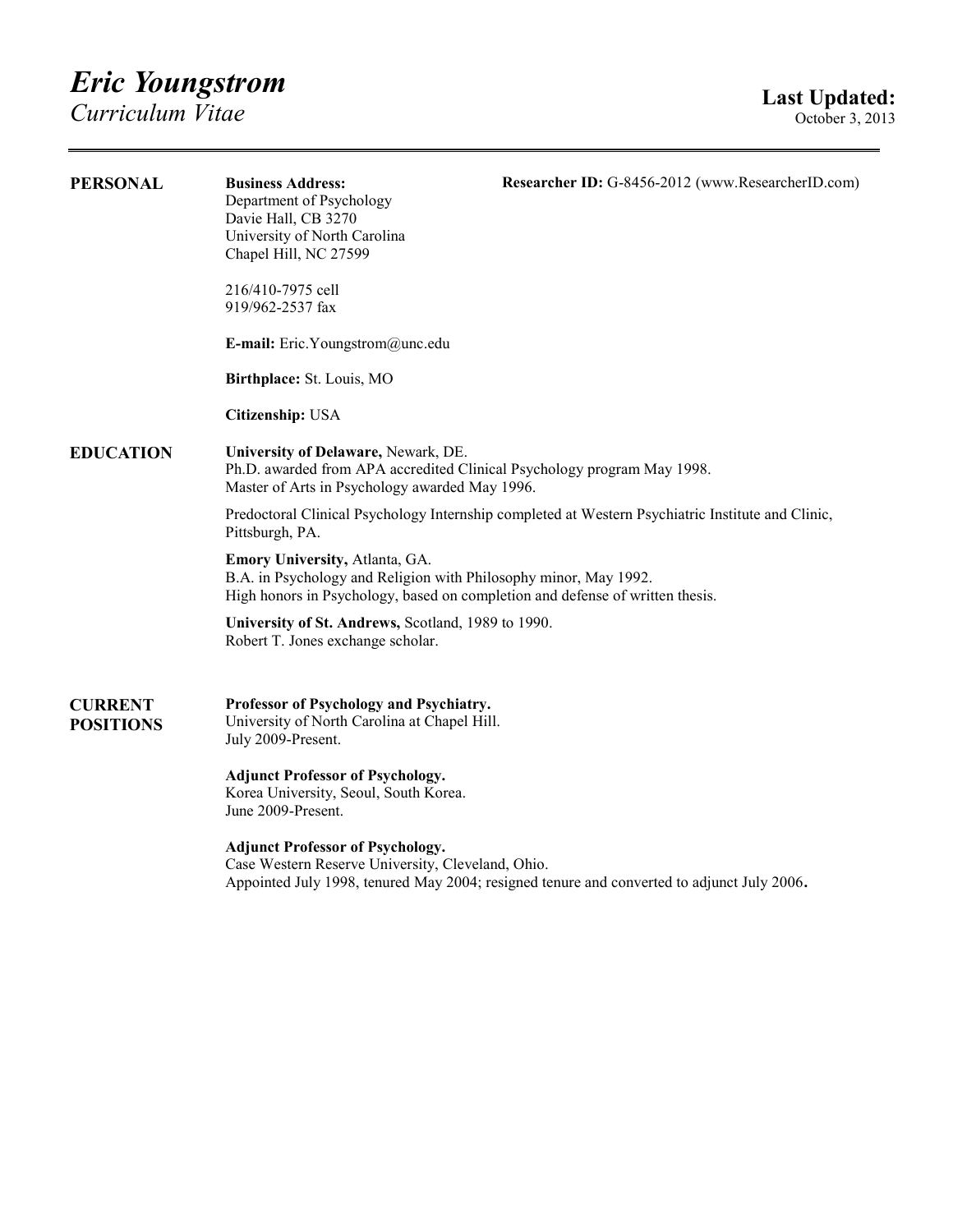| <b>PROFESSIONAL</b><br><b>EXPERIENCE</b>   | <b>Associate Professor of Psychology.</b><br>University of North Carolina at Chapel Hill.<br>Appointed July 2006 with tenure.                                                              |
|--------------------------------------------|--------------------------------------------------------------------------------------------------------------------------------------------------------------------------------------------|
|                                            | <b>Associate Professor of Psychiatry.</b><br>University of North Carolina at Chapel Hill. Appointed July 2007.                                                                             |
|                                            | <b>Adjunct Associate Professor of Psychiatry.</b><br>Secondary appointment at University Hospitals Health Systems of Cleveland.<br>Appointed October 2000; converted to adjunct July 2006. |
|                                            | <b>Adjunct Associate Professor of Applied Social Sciences.</b><br>Appointment at Mandel School for Applied Social Sciences, Case Western Reserve University.<br>Appointed October 2006.    |
|                                            | Associate Professor of Psychology and Psychiatry with tenure.<br>Case Western Reserve University.<br>Appointed July 2004 to June 2006.                                                     |
| <b>PROFESSIONAL</b><br><b>AFFILIATIONS</b> | Licensed Psychologist<br>Ohio #5634, licensed 1999-2008.<br>North Carolina #3574, licensed since 2008.                                                                                     |
|                                            | Continuing memberships in the following professional organizations:<br>American Psychological Association since 1992.                                                                      |
|                                            | Association for the Advancement of Behavior Therapy since 1993.                                                                                                                            |
|                                            | Society for Research in Child Development since 1995.                                                                                                                                      |
|                                            | Society for a Science of Clinical Psychology (APA Division 12, Section III) since 1995.                                                                                                    |
|                                            | Society for Research in Adolescence since 1999.                                                                                                                                            |
|                                            | International Society for Research in Child and Adolescent Psychopathology since 2004.                                                                                                     |
|                                            | Section on Clinical Child Psychology (APA Division 53, previously Division 12, Section I) since 1998.                                                                                      |
|                                            | American Psychological Society since 1996.                                                                                                                                                 |
|                                            | American Psychological Association Division 5, Measurement & Statistics, since 1996.                                                                                                       |
|                                            | International Society for Bipolar Disorders, lifetime member since 2006.                                                                                                                   |
|                                            | American College of Neuropsychopharmacology, Associate Member since 2008.                                                                                                                  |
|                                            |                                                                                                                                                                                            |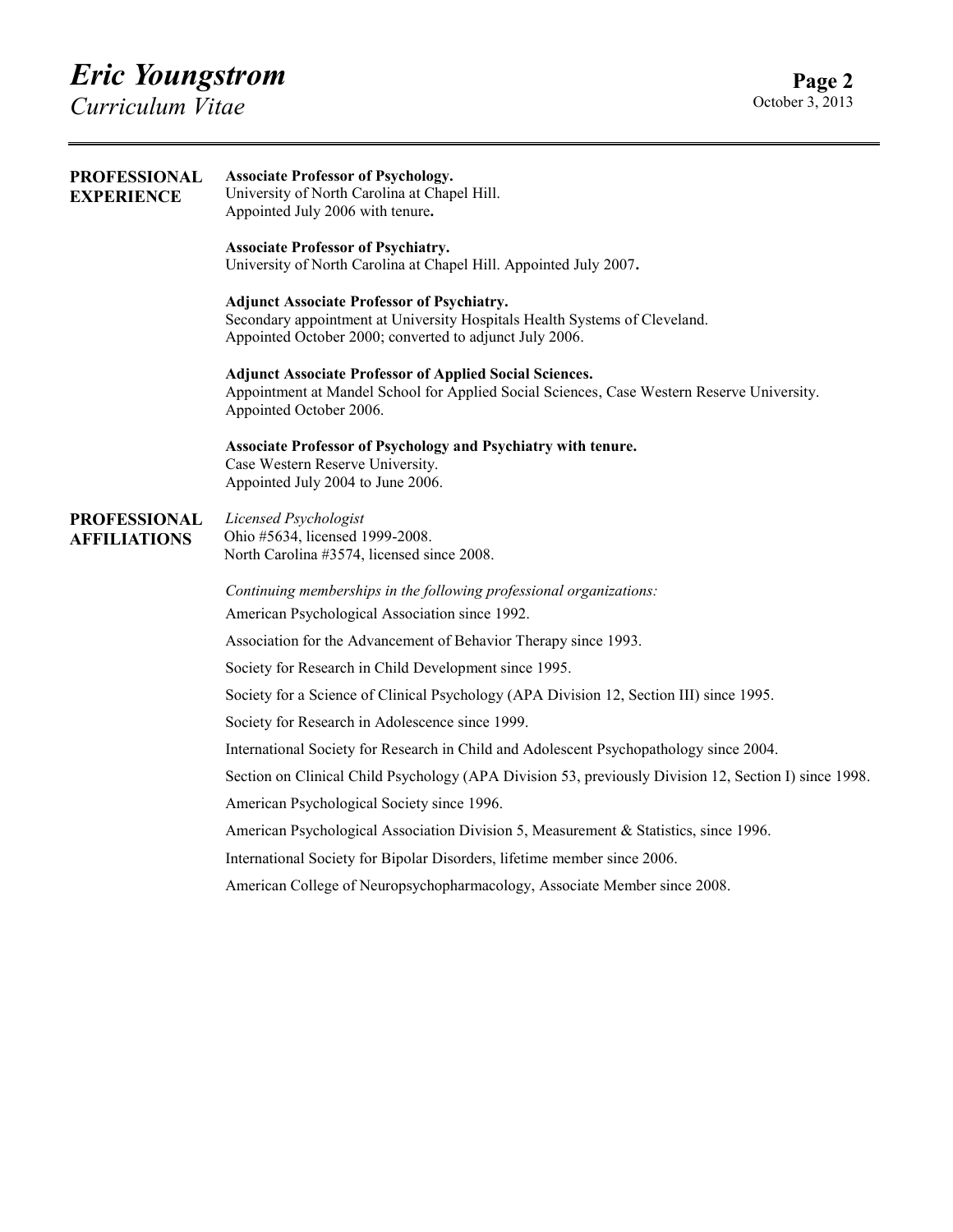#### **SELECTED HONORS**

- Chair, Workgroup on Child Bipolar Disorder for the International Society of Bipolar Disorders, Fall 2011 present.
- Appointed as Reviewer for the Mood Disorders Workgroup of the World Health Organization Committee for the Revision of the International Classification of Diseases,  $11<sup>th</sup>$  Revision (ICD-11).
- Elected to Fellow Status in the Society for Clinical Child and Adolescent Psychology, Division 53 of the American Psychological Association, August 2013.
- Elected to Fellow Status in the Association for Psychological Science, June 2013.
- Elected to Full Membership in the American College of Neuropsychopharmacology, December 2012.
- Appointed to the Education Committee of the American College of Neuropsychopharmacology, Fall 2011 present.
- Appointed to the Committee on Curriculum Development: Enhancing graduate training in evidence-based practice in psychology, Division 12 (Clinical Psychology), American Psychological Association, Spring 2011 to present.
- Kenan Competitive Research Leave Fellowship, Fall 2011 and Spring 2012.
- Selected to the Educational Committee of the International Society of Bipolar Disorders, Spring 2011 to present.
- Selected to the Research Committee of the International Society of Bipolar Disorders, Winter 2010 to present.
- Core faculty on the NIMH Career Development Institute for Bipolar Disorders, Spring 2008 to present.
- Elected to Associate Membership in the American College of Neuropsychopharmacology, Fall 2007. One of 15 persons selected internationally across all disciplines.
- Early Career Award for Clinical Child and Adolescent Psychology (Division 53 of the American Psychological Association). July 2004, presentation at APA Annual Convention in August 2005.
- Shortlisted for the American Psychological Association Early Career Award in Applied Psychology, Summer 2005.
- American College of Neuropsychopharmacology/Bristol-Myers Squibb Travel Award. One of twelve international young investigators selected to present research at the Annual Meeting of the American College of Neuropsychopharmacology, December 2003.
- American Psychological Association Student Science Council (APASSC), Fall 1996 to Fall 1998. Selected as one of four students nationally to participate in advisory meetings with the APA Science Directorate. Elected chair of committee for second year of tenure.
- Competitive Fellow, 1994 to 1997. Earned full tuition plus stipend in support of graduate studies at the University of Delaware. Renewed for a second and third full year.
- Member of Phi Beta Kappa, 1989 to present.
- Alexander Means Scholar, full-tuition award for study at Emory University, 1987 to 1992.

U.S.A. Today All-American Academic Team of 1991.

Robert T. Jones Scholar, for study at University of St. Andrews, Scotland, 1989 to 1990.

National Endowment for the Humanities Younger Scholar's Grant, Summer 1989.

National Merit Scholar, Emory University, 1987 to 1992.

U.S.A. Presidential Scholar, 1987 -- selected as one of 100 students from pool entering college nationally.

*(Teaching awards and research awards listed separately)*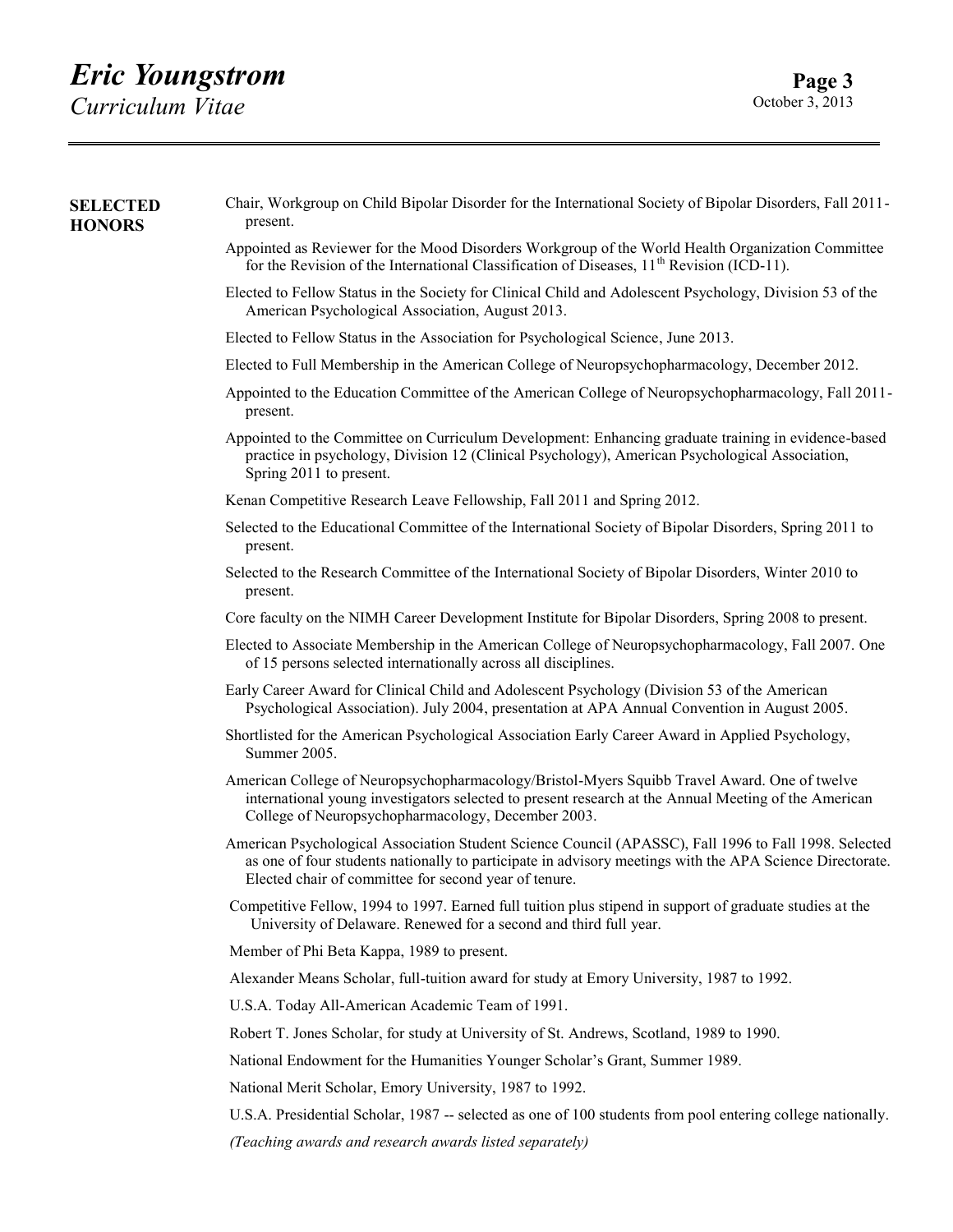#### **BIBLIOGRAPHY Quantitative Summary:**

As of August 12, 2013 between 151 (PubMed), 202 (PsycINFO), 156 (SCOPUS) and 208 (Social Sciences Citation Index) indexed entries, cited a total of 3851 times (3069 excluding citations by own group), for an average of 17.8 citations per article and an *h*-index of 37 (SSCI) or an average of 29.1 times and *h*-index of 40 (SCOPUS). On GoogleScholar, there are 221 indexed entries cited 7710 times, averaging 34.9 cites per paper and an *h*-index of 48. Because work on bipolar disorder or emotions is interdisciplinary by nature, some publications are more likely to be indexed in medical and others in social science databases.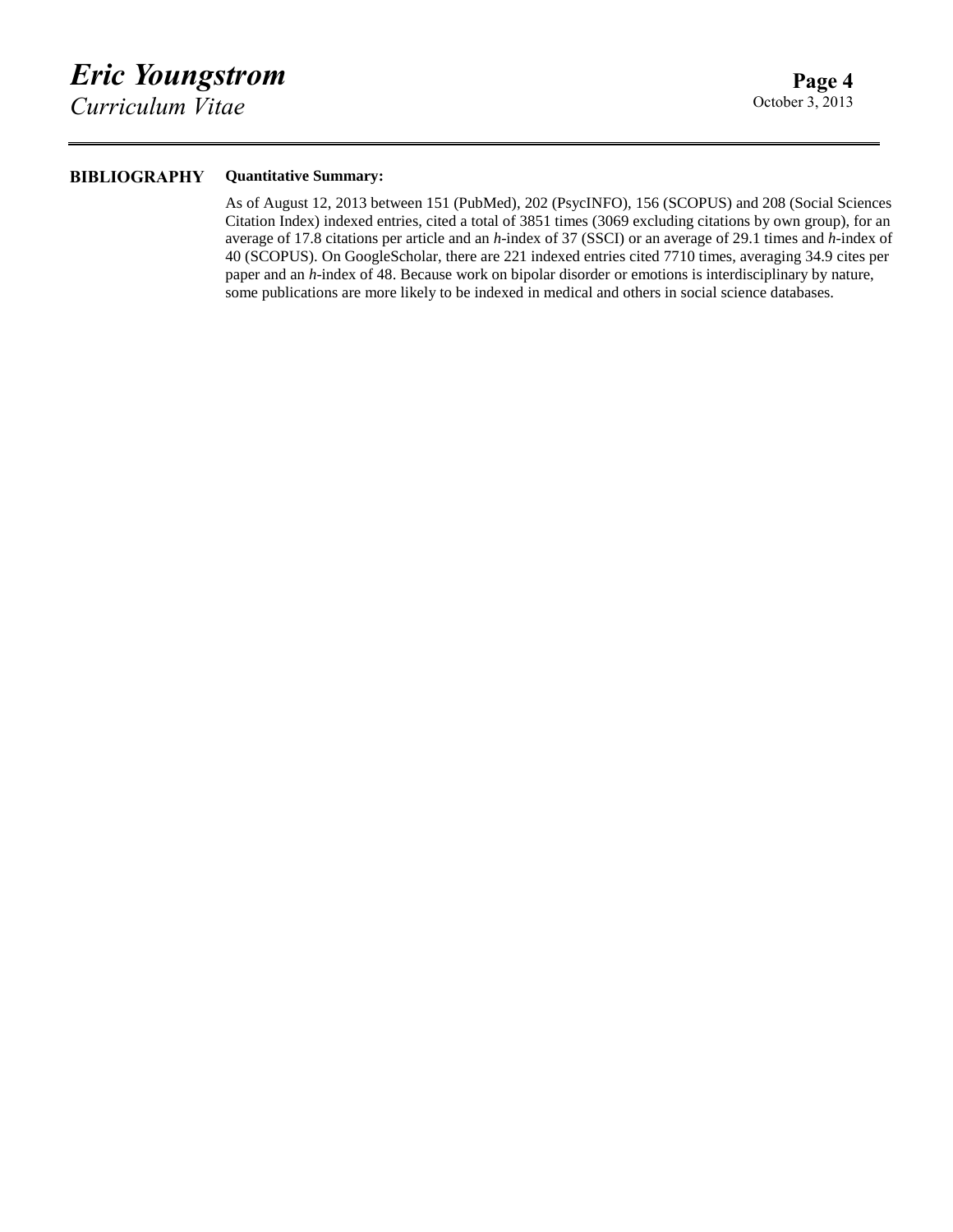| <b>BOOKS AND</b><br><b>CHAPTERS</b> | Youngstrom, E.A., & Perez Algorta, G. (in press). Pediatric bipolar disorder. In Mash, E., & Barkley, R.<br>(Eds.), Child Psychopathology, 3 <sup>rd</sup> Ed. New York, NY: Guilford Press.                                                                                                                                                           |
|-------------------------------------|--------------------------------------------------------------------------------------------------------------------------------------------------------------------------------------------------------------------------------------------------------------------------------------------------------------------------------------------------------|
|                                     | Youngstrom, E.A., & Perez Algorta, G. (in press). Features and course of bipolar disorder. In Hammen,<br>C., & Gotlib, I. (Eds.), <i>Handbook of Depression</i> , 3 <sup>rd</sup> Ed. New York, NY: Guilford Press.                                                                                                                                    |
|                                     | Youngstrom, E.A., & *Van Meter, A. (in press). Comorbidity of Bipolar Disorder and Depression. In S.<br>Richards & M.W. O'Hara (Eds.), The Oxford Handbook of Depression and Comorbidity. New York,<br>NY: Oxford University Press.                                                                                                                    |
|                                     | *Freeman, A.J., Chang, K.D., & Youngstrom, E.A. (in press). Diagnosing bipolar disorder in children and<br>adolescents. In Yildiz, A., & Nemeroff, C. (Eds.), Bipolar disorder: Millenium update. New York, NY:<br>Oxford University Press.                                                                                                            |
|                                     | *Van Meter, A., & Youngstrom, E.A. (in press). Cyclothymic disorder. In R.L. Cautin & S. O. Lilienfeld<br>(Eds.), The Encyclopedia of Clinical Psychology. Hoboken, NJ: Wiley.                                                                                                                                                                         |
|                                     | Youngstrom, E.A., *Van Meter, A., & *Freeman, A.J. (2011). Bipolar disorder. In Prinstein, M.J., &<br>Brown, B.B. (Eds.), <i>Encyclopedia of Adolescence, Volume 3</i> . New York: Elsevier, 76-84.                                                                                                                                                    |
|                                     | Youngstrom, E.A., & Frazier, T.W. (2013). Strategies for evidence-based assessment in children and<br>adolescents: Measuring prediction, prescription, and process. In Miklowitz, D., Craighead, W.E., &<br>Craighead, L. (Eds.), <i>Psychopathology: History, Diagnosis, and Empirical Foundations, 2<sup>nd</sup> Ed. New</i><br>York: Wiley, 36-79. |
|                                     | Youngstrom, E.A. (2010). A developmental psychopathology perspective on the assessment and diagnosis<br>of bipolar disorder. In Miklowitz, D. & Cicchetti, D. (Eds.), Bipolar Disorder: A Developmental<br>Psychopathology Approach. New York: Guilford Press, 67-107.                                                                                 |
|                                     | Youngstrom, J.K., Feeny, N.C., Youngstrom, E.A., Buckner, T., & Danielson, C.K. (2009). Adjunctive<br>Cognitive Behavior Therapy for Pediatric Bipolar Disorder. In McKay, D., & Storch, E. (Eds.),<br>Cognitive Behavior Therapy for Refractory Cases in Children and Adolescents. New York: Springer,<br>327-366.                                    |
|                                     | Youngstrom, E.A., & Izard, C.E. (2008). Function of emotions and emotion-related dysfunction. In Elliot,<br>A.J. (Ed.), Handbook of approach and avoidance motivation. Mahwah, NJ: Lawrence Erlbaum, 367-<br>384.                                                                                                                                      |
|                                     | Youngstrom, E.A. (2008). Evidence-based strategies for the assessment of developmental<br>psychopathology: Measuring prediction, prescription, and process. In Miklowitz, D., Craighead, W.E.,<br>& Craighead, L. (Eds.), Psychopathology: History, Diagnosis, and Empirical Foundations. New York:<br>Wiley, 34-77.                                   |
|                                     | Youngstrom, E.A. (2007). Pediatric bipolar disorder. In Mash, E. & Barkley, R. (Eds.), Assessment of<br>childhood disorders, 4th ed. New York: Guilford Press, 253-304.                                                                                                                                                                                |
|                                     | Izard, C. E., Youngstrom, E. A., Fine, S. E., Mostow, A. J., & Trentacosta, C. J. (2006). Emotions and<br>psychopathology. In D. Cicchetti & D.J. Cohen (Eds.), Developmental Psychopathology, Theory and<br>Methods, 2nd ed. New York: Wiley, 149-158.                                                                                                |
|                                     | Watkins, M., Glutting, J.J., & Youngstrom, E.A. (2005). Issues in subtest profile analysis. In Flanagan,<br>D.P. (Ed.), Contemporary Intellectual Assessment: Theories, Tests, and Issues (pp. 251-268). New<br>York: Guilford.                                                                                                                        |
|                                     | Youngstrom, E. A., Findling, R. L., & Feeny, N. C. (2003). Assessment of bipolar spectrum disorders in<br>children and adolescents. In S. L. Johnson & R. L. Leahy (Eds.), Psychological Treatment of Bipolar<br>Disorder (pp. 58-82). New York: Guilford.                                                                                             |
|                                     | Youngstrom, E.A., Glutting, J.J., & Watkins, M. (2003). Stanford-Binet Intelligence Scale, Fourth Edition<br>(SB4): Evaluating the empirical bases for interpretation. In C.R. Reynolds & R. Kamphaus (Eds.),<br>Handbook of psychological and educational assessment of children (2nd ed., pp. 217-242). New York:                                    |

Guilford Press.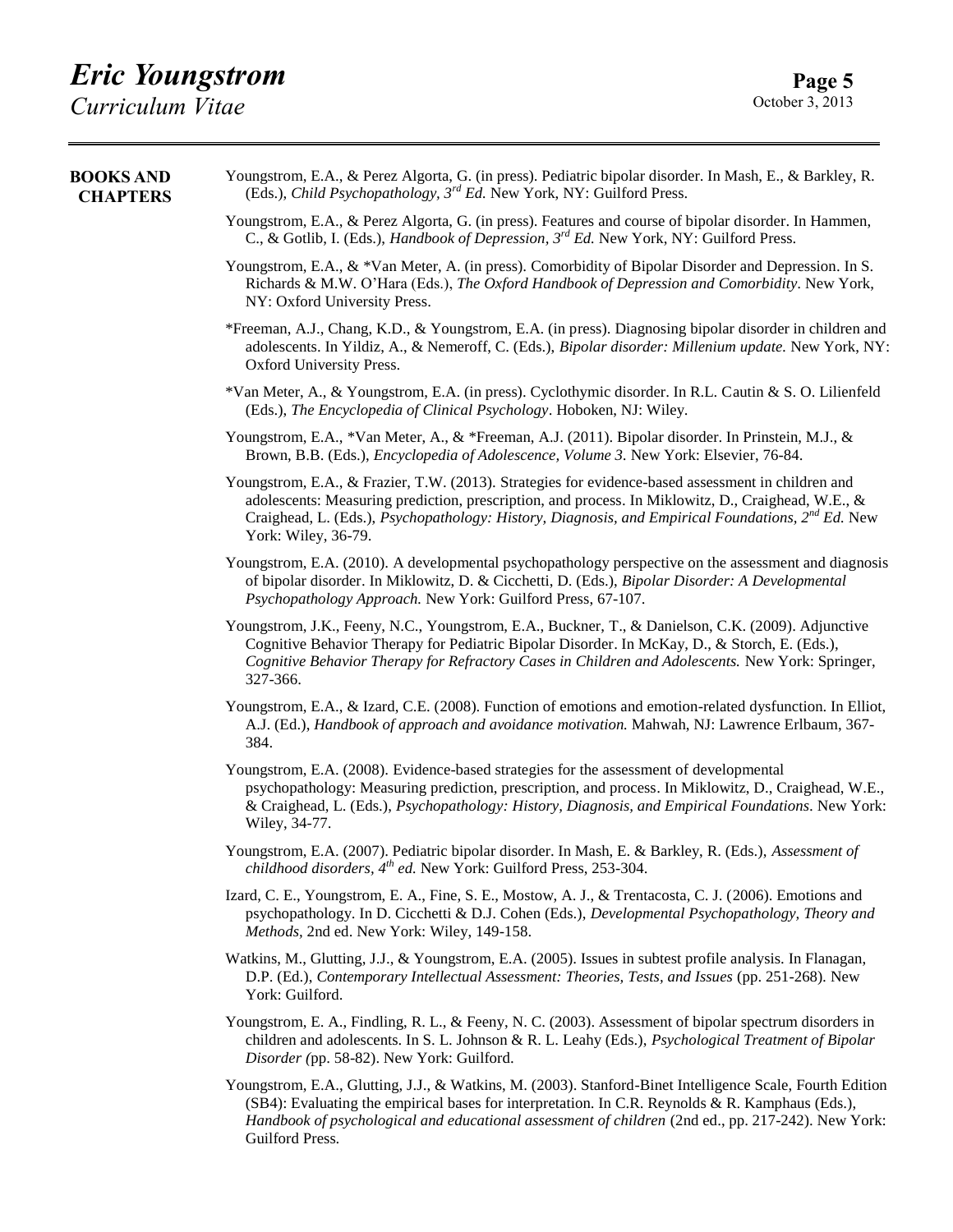- Glutting, J.J., Watkins, M., & Youngstrom, E.A. (2003). Multifactored and cross-battery assessments: Are they worth the effort? In C.R. Reynolds & R. Kamphaus (Eds.), *Handbook of psychological and educational assessment of children* (2nd ed., pp. 343-374). New York: Guilford Press.
- Izard, C.E., & Youngstrom, E.A. (1996). The activation and regulation of fear. In D.A. Hope, Ed., *Perspectives on Anxiety, Panic, and Fear: The 43rd Annual Nebraska Symposium on Motivation.* Lincoln, NE: University of Nebraska Press.

### **PEER REVIEWED In Press**

**PUBLICATIONS** *(\* indicates student or trainee)*

- Youngstrom, E.A. (in press). A primer on Receiver Operating Characteristic analysis and diagnostic efficiency statistics for pediatric psychology: We are ready to ROC. *Journal of Pediatric Psychology.* Special Issue: Quantitative Methodology (Guest Editors: Bryan Karaszia & Kristoffer Berlin).
	- Aguirre, A., Feeny, N.C., Pierce, S., Youngstrom, E.A., & Zoellner, L. (in press). Patterns of therapeutic alliance: Rupture-repair episodes in prolonged exposure for PTSD. *Journal of Consulting and Clinical Psychology.*
	- Bebko G, Bertocci MA, Fournier J, Hinze AK, Bonar L, Almeida JRC, Perlman SB, Versace A, Claudiu S, Travis M, Gill MK, Demeter C, Vaibhav DA, Rodriguez E, Olino T, Forbes E, Sunshine JL, Holland SK, Kowatch RA, Birmaher B, Axelson D, Horwitz SM, Arnold, LE, Fristad MA, Youngstrom, E.A., Findling RL, & Phillips ML. (in press). Parsing dimensional versus diagnostic category-related patterns of reward circuitry function in behavioral and emotionally dysregulated youth in the Longitudinal Assessment of Manic Symptoms (LAMS) study. *JAMA Psychiatry.*
- Frazier, T. W., Youngstrom, E. A., Embacher, R., Hardan, A. Y., Constantino, J. N., Law, P., Findling, R. L. & Eng, C. (in press). Demographic and clinical correlates of autism symptom domains and autism spectrum diagnosis. *Autism.*
- Pacchiarotti, I., Bond, D.J., Baldessarini, R.J., Nolen, W.A., Grunze, H., Licht, R.W., Post, R.M., Berk, M., Goodwin, G., Sachs, G.S., Tondo, L., Findling, R.L., Youngstrom, E.A., Tohen, M., Undurraga, J., González-Pinto, A., Goldberg, J.F., Yildiz, A., Altshuler, L., Calabrese, J.R., Mitchell, P., Thase, M.E., Koukopoulos, A., Colom, F., Frye, M.A., Malhi, G.S., Fountoulakis, K.N., Vázquez, G., Perlis, R.H., Ketter, T.A., Cassidy, F., Akiskal, H., Azorin, J.M., Valentí, M., Mazzei, D.H., Lafer, B., Kato, T., Mazzarini, L., Martínez-Aran, A., Parker, G., Souery, D., Özerdem, A., McElroy, S.L., Girardi, P., Bauer, M., Yatham, L.N., Zarate, C.A., Nierenberg, A.A., Birmaher, B., Kanba, S., El-Mallakh, R.S., Serretti, A., Rihmer, Z., Young, A.H., Kotzalidis, G.D., MacQueen, G., Bowden, C.L., Ghaemi, S.N., Lopez-Jaramillo, C., Rybakowski, J., Ha, K., Perugi, G., Kasper, S., Amsterdam, J.D., Hirschfeld, R.M., Kapczinski, F., & Vieta, E. (in press). The International Society for Bipolar Disorders (ISBD) Task Force report on antidepressant use in bipolar disorders. *American Journal of Psychiatry.*
- Pendergast, L., Youngstrom, E.A., Merkitch, K.G., Moore, K.A., Black, C., Abramson, L., & Alloy, L.B. (in press). Differentiating bipolar disorder from unipolar depression and ADHD: The utility of the General Behavior Inventory. *Psychological Assessment.*
- Perlman, S.B., Hein, T.C., Stepp, S.D., & The LAMS Consortium (in press). Emotional reactivity and its impact on neural circuitry for attention-emotion interaction in childhood and adolescence. *Developmental Cognitive Neuroscience.*
- Weintraub, M., Youngstrom, E.A., Marvin, S., Podell, J., Walshaw, P., Kim, E., Suddath, R., Forgey-Borlick, M., Matkevich, B., & Miklowitz, D. (in press). Diagnostic profiles and clinical characteristics of youth referred to a pediatric mood disorders clinic. *Journal of Psychiatric Practice.*
- Weist, M.D., Youngstrom, E.A., Stephan, S., Lever, N., Fowler, J., Taylor, L., McDaniel, H., Chappelle, L., Paggeot, S., & Hoagwood, K. (in press). Challenges and ideas from a research program on high quality, evidence-based practice in school mental health. *Journal of Clinical Child and Adolescent Psychology.*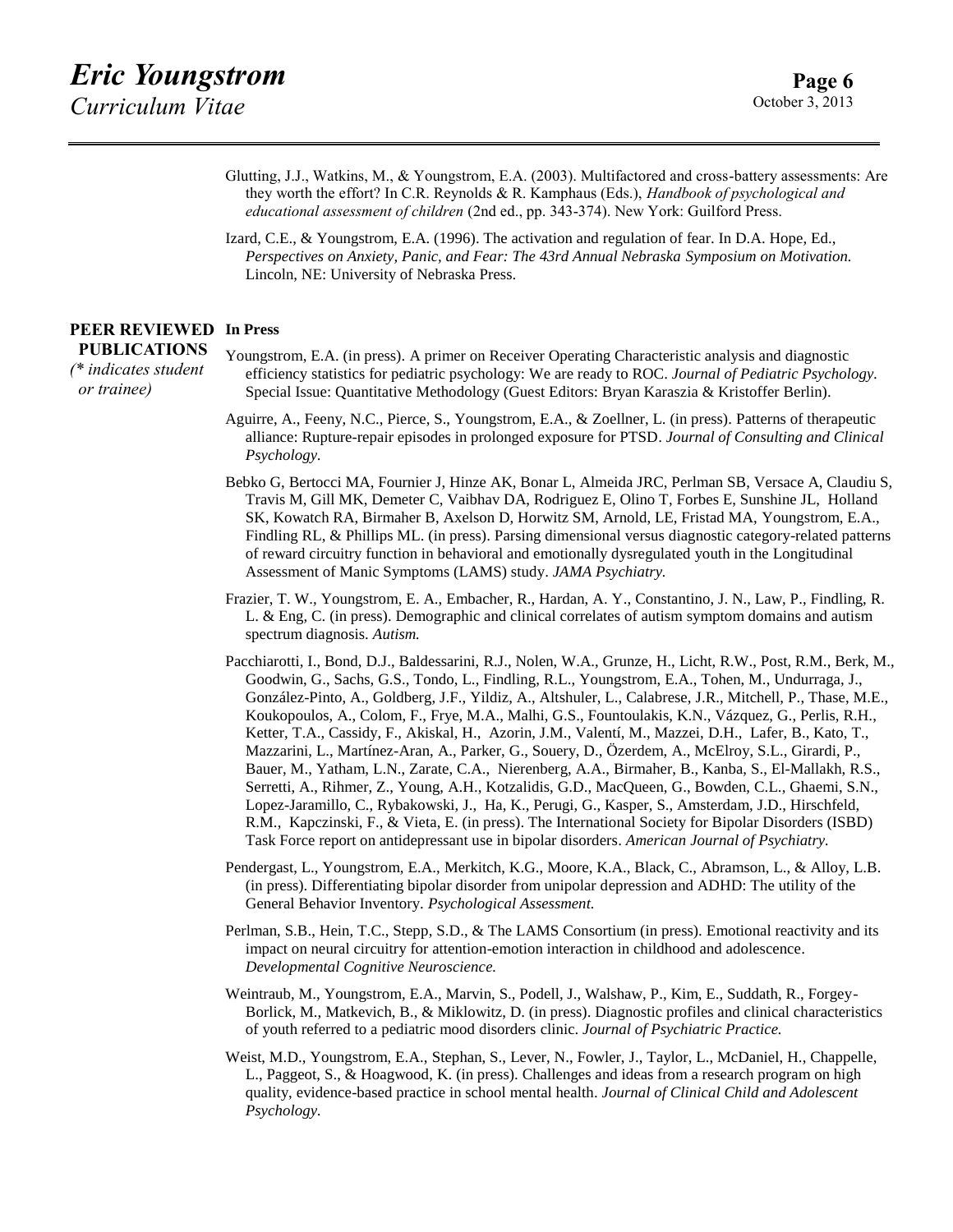**PUBLICATIONS (continued)**

- Youngstrom, E.A. (2013). Future directions in psychological assessment: Combining evidence based medicine innovations with psychology's historical strengths to enhance utility. *Journal of Clinical Child and Adolescent Psychology, 42,* 139-159*.* doi: 10.1080/15374416.2012.736358.
	- Youngstrom, E.A., Murray, G., Johnson, S.L., & Findling, R.L. (2013). The 7 Up 7 Down Inventory: A 14 item measure of manic and depressive tendencies carved from the General Behavior Inventory. *Psychological Assessment*. doi: 10.1037/a0033975
	- Youngstrom, E.A., Zhao, J., Mankoski, R., Forbes, R.A., Marcus, R.M., Carson, W., McQuade, R., & Findling, R.L. (2013). Clinical Significance of Treatment Effects with Aripiprazole versus Placebo in a Study of Manic or Mixed Episodes Associated with Pediatric Bipolar I Disorder. *Journal of Child & Adolescent Psychopharmacology, 23,* 72-79*.* doi: 10.1089/cap.2012.0024
	- \*Algorta, G.P., Youngstrom, E.A., Phelps, J., \*Jenkins, M.M., Youngstrom, J.K., & Findling, R.L. (2013). An inexpensive family index of risk for mood issues improves identification of pediatric bipolar disorder. *Psychological Assessment, 25,* 12-22*.* doi: 10.1037/a0029225
	- Demeter, C., Youngstrom, E.A., Carlson, G.A., Frazier, T.W., Rowles, B.M., Lingler, L., McNamara, N.K., DiFrancesco, K.E., Calabrese, J.R., & Findling, R.L. (2013). Age differences in the phenomenology of pediatric bipolar disorder. *Journal of Affective Disorders, 147,* 295-303*.* doi:pii: S0165-0327(12)00774-4. 10.1016/j.jad.2012.11.021.
	- Findling, R.L., Jo, B., Frazier, T.W., Youngstrom, E.A., Demeter, C.A., Fristad, M.A., Birmaher, B., Kowatch, R.A., Arnold, L.E., Axelson, D.A., Ryan, N., Hauser, J.C., Brace, D.J., Marsh, L.E., Gill, M.K., Depew, J., Rowles, B.M., & Horwitz, S.M. (2013). The 24-month course of manic symptoms in children. *Bipolar Disorders.* doi: 10.1111/bdi.12100
	- Gruber, J., Gilbert, K.E., Youngstrom, E.A., Youngstrom, J.K., Feeny, N.C., & Findling, R.L. (2013). Reward dysregulation and mood symptoms in an adolescent outpatient sample. *Journal of Abnormal Child Psychology.* doi: 10.1007/s10802-013-9746-8
	- Hafeman, D., Axelson, D.A., Fristad, M., Kowatch, R., Youngstrom, E.A., Horwitz, S., Birmaher, B., Gill, M.K., Arnold, L.E., Ryan, N., Demeter, C., Frazier, T.W., Rowles, B., Depew, J., Hauser, N., & Findling, R.L., (2013). Phenomenology of Bipolar Disorder, Not Otherwise Specified in Youth: A Comparison of Clinical Characteristics with Bipolar I Disorder. *Bipolar Disorders, 15,* 240-252*.* doi: 10.1111/bdi.12054
	- Kahn, R.E., Frick, P.J., Youngstrom, E.A., Youngstrom, J.K., Feeny, N.C., & Findling, R.L. (2013). Distinguishing primary and secondary variants of callous unemotional traits among adolescents in a clinic referred sample. *Psychological Assessment.* doi: 10.1037/a0032880
	- Kowatch, R.A., Youngstrom, E.A., Horwitz, S.M., Demeter, C., Fristad, M., Birmaher, B., Axelson, D., Ryan, N., Frazier, T.W., Arnold, L.E., Young, A.S., Gill, M.K., & Findling, R.L. (2013). Psychiatric medications in the LAMS cohort. *Psychiatric Services.* doi: 10.1176/appi.ps.201200507
	- Rytwinksi, N., Scur, M., Feeny, N.C., & Youngstrom, E.A. (2013). The co-occurrence of posttraumatic stress disorder and major depressive disorder: A meta-analysis. *Journal of Traumatic Stress, 26,* 299- 309. doi: 10.1002/jts.21814*.*
	- Shon, S. H., Joo, Y., Park, J., Youngstrom, E. A., & Kim, H. W. (2013). Comparison of clinical characteristics of bipolar and depressive disorders in Korean clinical sample of youth: A retrospective chart review. *European Child & Adolescent Psychiatry.* doi: 10.1007/s00787-013-0461-3
	- \*Van Meter, A.R., Youngstrom, E.A., Demeter, C., & Findling, R.L. (2013). Examining the validity of cyclothymic disorder in a youth sample: Replication and extension. *Journal of Abnormal Child Psychology, 41,* 367-378*.* doi: 10.1007/s10802-012-9680-1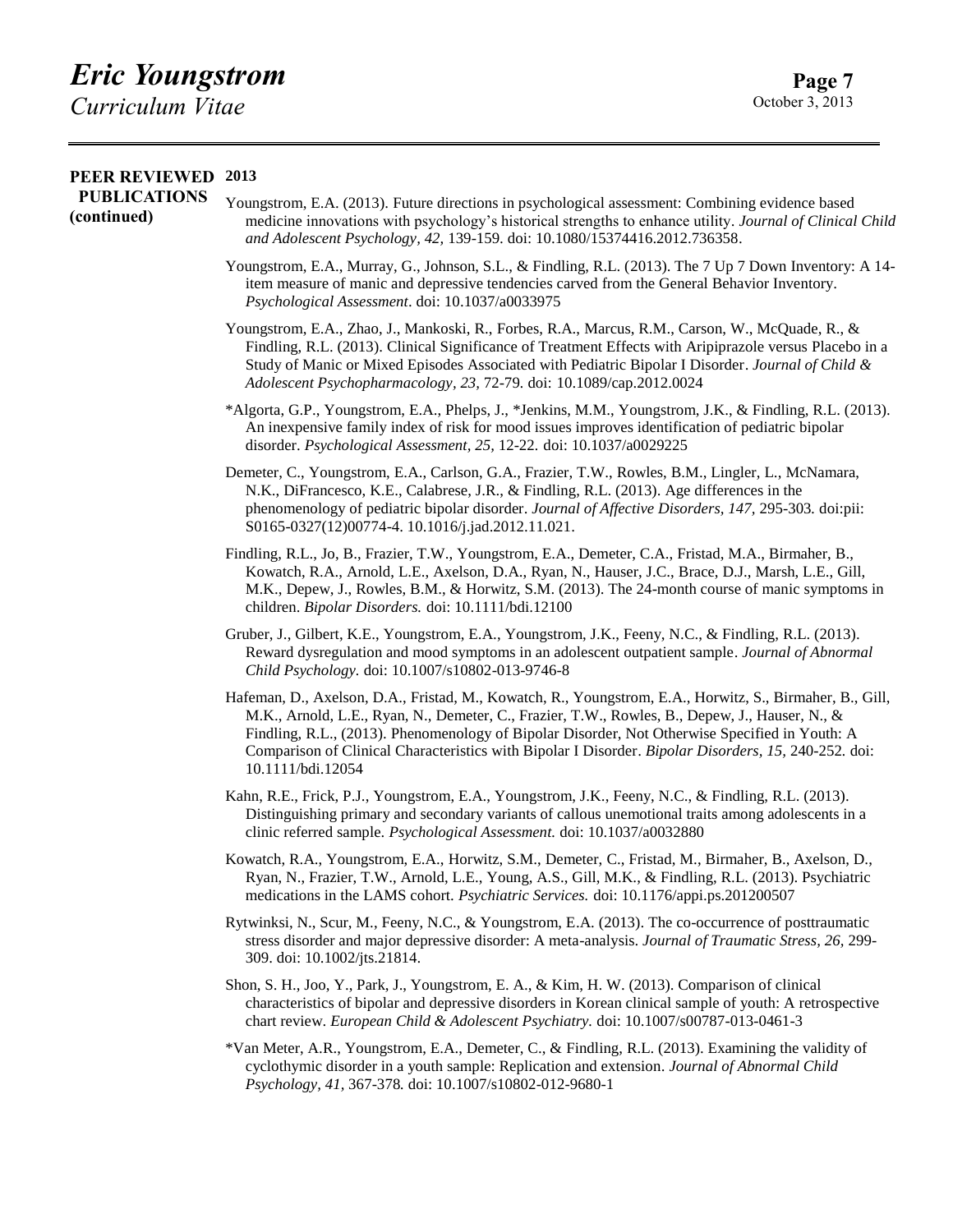**PUBLICATIONS (continued)**

- Youngstrom, E.A., \*Jenkins, M.M., Jensen-Doss, A., & Youngstrom, J.K. (2012). Evidence based assessment strategies for pediatric bipolar disorder. *Israel Journal of Psychiatry, 49,* 15-27*.* Special Issue: Pediatric Bipolar Disorder. PMID: 22652926
	- Arnold, L.E., Mount, K., Frazier, T.W., Demeter, C., Youngstrom, E.A., Fristad, M.A., Birmaher, B., Horwitz, S., Findling, R.L., Kowatch, R.A., & Axelson, D. (2012). Pediatric bipolar disorder and ADHD: Family history comparison in the LAMS clinical sample. *Journal of Affective Disorders, 141,*  382-389*.* doi: 10.1016/j.jad.2012.03.015
	- Axelson DA, Findling RL, Fristad MA, Kowatch RA, Youngstrom EA, Horwitz SM, Arnold LE, Frazier TW, Ryan N, Demeter C, Gill MK, Hauser-Harrington JC, Depew J, Kennedy SM, Gron BA, Rowles BM, & Birmaher B. (2012). Examining the Proposed Disruptive Mood Dysregulation Disorder Diagnosis in the Longitudinal Assessment of Manic Symptoms Study. *Journal of Clinical Psychiatry, 73,* 1342-50. doi:10.4088/JCP.12m07674.
	- Beaujean, A.A., \*Freeman, M.J., Youngstrom, E.A., & Carlson, G. (2012). The structure of cognitive abilities in youths with manic symptoms: A factorial invariance study. *Assessment, 19,* 462-471. doi: 10.1177/1073191111399037
	- Cole, D.A, Cho, S.J., Martin, N.C., Youngstrom, E.A., March, J.S., Findling, R.L., Compas, B.E., Goodyer, I.M., Rohde, P.D., Weissman, M., Essex, M.J., Hyde, J.S., Curry, J., Forehand, R., Slattery, M.J., Felton, J.W., & Maxwell, M.A. (2012). Are Increased Weight and Appetite Useful Indicators of Depression in Children and Adolescents? *Journal of Abnormal Psychology, 121,* 838-51. doi: 10.1037/a0028175.
	- Findling, R.L., Youngstrom, E.A., McNamara, N.K., Stansbrey, R.J., Wynbrandt, J.L., Adegbite, C., Rowles, B.M., Demeter, C.A., Frazier, T.W., & Calabrese, J.R. (2012). A double-blind, randomized, placebo-controlled long-term maintenance study of aripiprazole in children with bipolar disorder. *Journal of Clinical Psychiatry, 73,* 57-63.
	- Findling, R.L., Youngstrom, E.A., Zhao, J., Marcus, R., Andersson, C., McQuade, R., & Mankoski, R. (2012). Respondent and item level patterns of response of aripiprazole in the acute treatment of pediatric bipolar I disorder. *Journal of Affective Disorders,143,* 231-5. doi:10.1016/j.jad.2012.04.033.. dx.doi.org/10.1016/j.jad.2012.04.033.
	- Frazier, J., Findling, R.L., McClellan, J., Hooper, S., Giuliano, A., Breiger, D., Youngstrom, E.A., Vitiello, B., et al. (2012). Neurocognitive outcomes in the Treatment of Early-Onset Schizophrenia Spectrum disorders Study. *Journal of the American Academy of Child and Adolescent Psychiatry, 51*, 496-505. doi: 10.1016/j.jaac.2012.02.001
	- Frazier, T. W., Youngstrom, E. A., Speer, L., Embacher, R., Law, P., Constantino, J., Findling, R. L., Hardan, A. Y. & Eng, C. (2012). Validation of proposed DSM-5 criteria for autism spectrum disorder. *Journal of the American Academy of Child and Adolescent Psychiatry, 51, 28-40. doi:* 10.1016/j.jaac.2011.09.021
	- \*Freeman, A.J., Youngstrom, E.A., Demeter, C., Youngstrom, J.K., & Findling, R.L. (2012). Portability of a screener for pediatric bipolar disorder to a diverse setting. *Psychological Assessment, 24,* 341-351*.*  doi: 10.1037/a0025617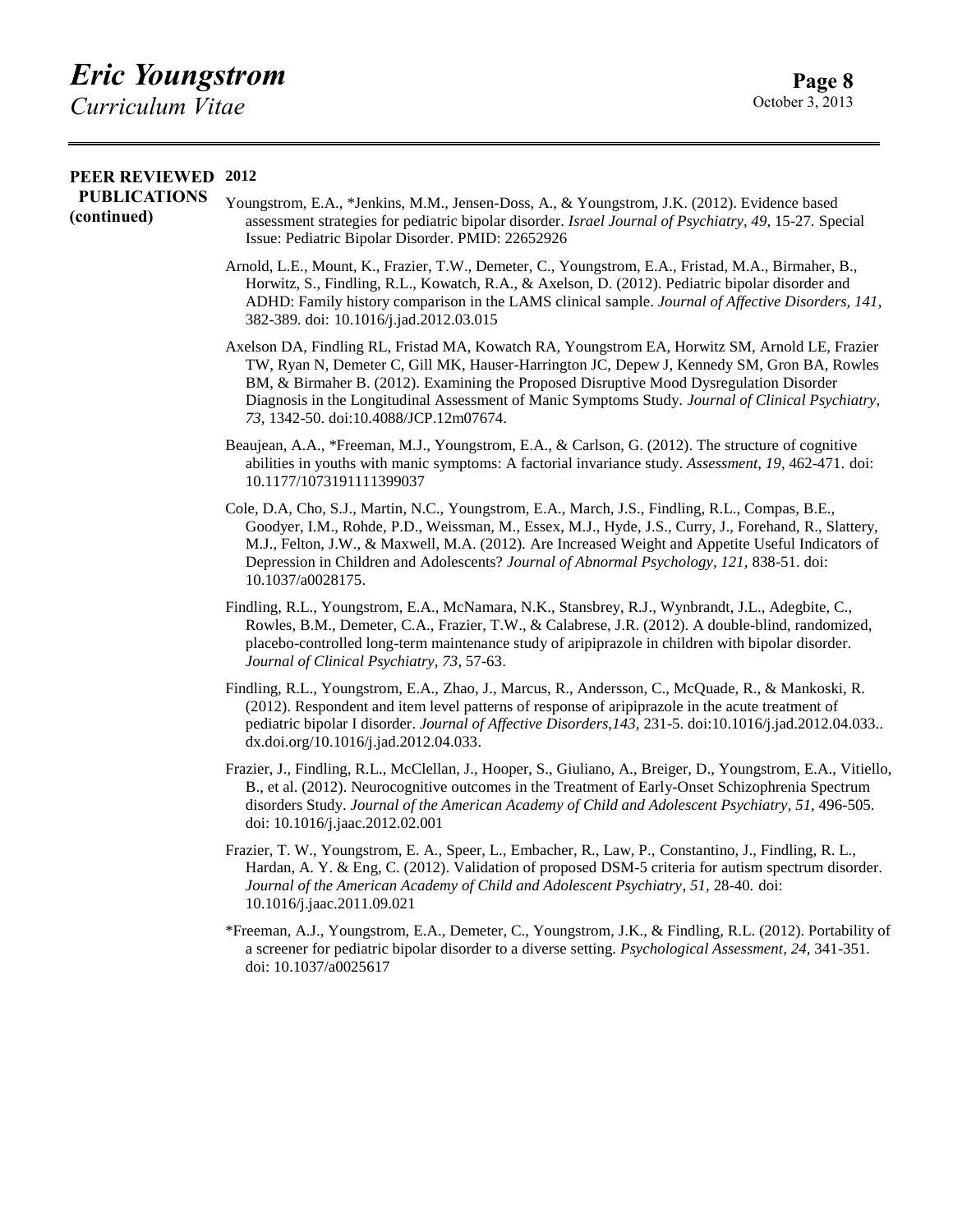| <b>PUBLICATIONS</b><br>(continued) | PEER REVIEWED Fristad, M., Frazier, T.W., Youngstrom, E.A., Mount, K., Fields, B.W., Demeter, C., Birmaher, B.,<br>Kowatch, R.A., Arnold, L.E., Axelson, D.A., Gill, M.K., Horwitz, S.M., & Findling, R.L. (2012). What<br>differentiates children visiting outpatient mental health services with bipolar spectrum disorder from<br>children with other psychiatric diagnoses? Bipolar Disorders, 14, 497-506. doi:10.1111/j.1399-<br>5618.2012.01034.x |
|------------------------------------|----------------------------------------------------------------------------------------------------------------------------------------------------------------------------------------------------------------------------------------------------------------------------------------------------------------------------------------------------------------------------------------------------------------------------------------------------------|
|                                    | Hack, M., Schluchter, M., Forrest, C., Taylor, H.G., Drotar, D., Holmbeck, G., Youngstrom, E.A.,<br>Margevicius, S., & Andreias, L. (2012). Self reported adolescent health status of extremely low birth<br>weight children born in 1992-1995. Pediatrics 130, 46-53. doi:10.1542/peds.2011-3402.                                                                                                                                                       |
|                                    | Horwitz, S.M., Demeter, C., Hayden, M., Storfer-Isser, A., Frazier, T.W., Fristad, M.A., Arnold, L.E.,<br>Youngstrom, E.A., Birmaher, B., Axelson, D., & Findling, R.L. (2012). Parents' Perceptions of Benefit<br>of Children's Mental Health Treatment and Continued Use of Services: Results from the LAMS Study.<br>Psychiatric Services, 63,793-801. doi: 10.1176/appi.ps.201100460a                                                                |
|                                    | *Jenkins, M.M., Youngstrom, E.A., Youngstrom, J.K., Feeny, N.C. & Findling, R.L. (2012).<br>Generalizability of evidence-based assessment recommendations for pediatric bipolar disorder.<br>Psychological Assessment, 24, 269-281. doi: 10.1037/a0025775                                                                                                                                                                                                |
|                                    | Johnson, S. L., Murray, G., Fredrickson, B., Youngstrom, E.A., Hinshaw, S., Bass, J. M., et al. (2012).<br>Creativity and bipolar disorder: Touched by fire or burning with questions? Clinical Psychology Review,<br>32, 1-12. doi: 10.1016/j.cpr.2011.10.001                                                                                                                                                                                           |
|                                    | Kahn, R.E., Frick, P.J., Youngstrom, E.A., Findling, R.L., & Youngstrom, J.K. (2012). The effects of<br>including a callous unemotional specifier for the diagnosis of conduct disorder. Journal of Child<br>Psychology and Psychiatry/Child and Adolescent Mental Health, 53, 271-282. doi: 10.1111/j.1469-<br>7610.2011.02463.x                                                                                                                        |
|                                    | Merikangas, K., Cui, L., Kattan, G., Carlson, G., Youngstrom, E.A., & Angst, J. (2012). Mania with and<br>without depression in a community sample of U.S. adolescents. Archives of General Psychiatry, 69,<br>943-951. doi: 10.1001/archgenpsychiatry.2012.38.                                                                                                                                                                                          |
|                                    | Shapiro, J., Youngstrom, J.K., & Youngstrom, E.A. (2012). Transporting a manualized treatment for<br>children's disruptive behavior to a community clinic. Journal of Contemporary Psychotherapy, 42, 215-<br>225. doi: 10.1007/s10879-012-9206-8                                                                                                                                                                                                        |
|                                    | Stephan, S., Westin, A., Lever, N., Medoff, D., Youngstrom, E.A., & Weist, M.D. (2012). Are school-<br>based clinicians' knowledge and use of common elements correlated with better treatment quality?<br>School Mental Health, 4 (1). doi: 10.1007/s12310-012-9079-8                                                                                                                                                                                   |
|                                    | *Van Meter, A.R., Youngstrom, E.A., & Findling, R.L. (2012). Cyclothymic disorder: A critical review.<br>Clinical Psychology Review, 32, 229-243. doi:10.1016/j.cpr.2012.02.001                                                                                                                                                                                                                                                                          |
|                                    | *Van Meter, A.R., & Youngstrom, E.A. (2012). Cyclothymic disorder in youth: Why is it overlooked, what<br>do we know, where is the field headed? Neuropsychiatry, 2, 1-11.doi: 10.2217NPY.12.64                                                                                                                                                                                                                                                          |
|                                    | Yau, G., Schluchter, M., Taylor, H.G., Margevicius, S., Forrest, C.B., Andreias, L., Drotar, D.,<br>Youngstrom, E.A., & Hack, M. (2012). Bullying of extremely low birth weight children: Associated<br>risk factors during adolescence. Early Human Development. doi: 10.1016/j.earlhumdev.2012.11.004                                                                                                                                                  |
|                                    |                                                                                                                                                                                                                                                                                                                                                                                                                                                          |
|                                    |                                                                                                                                                                                                                                                                                                                                                                                                                                                          |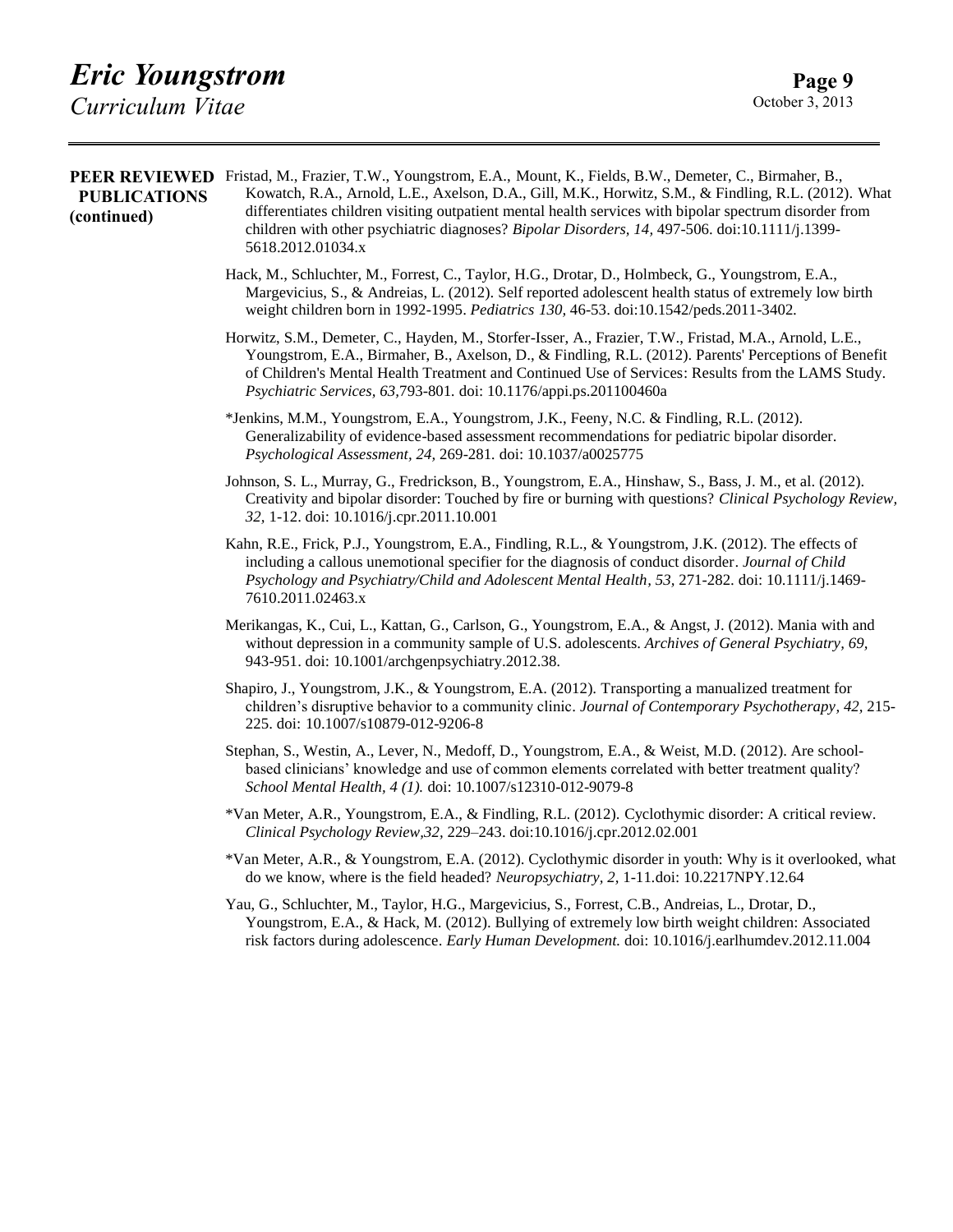#### **PUBLICATIONS (continued)**

- Youngstrom, E.A., Youngstrom, J.K., \*Freeman, A.J., De Los Reyes, A., Feeny, N.C., & Findling, R.L. (2011). Informants are not all equal: Predictors and correlates of clinician judgments about caregiver and youth credibility. *Journal of Child and Adolescent Psychopharmacology, 21,* 407-415*.* Special section: Information Variance and its Diagnostic Implications (Guest editors: G.A. Carlson & E.A. Youngstrom). doi: 10.1089/cap.2011.0032
	- Youngstrom, E.A., Kenworthy, L., Lipkin, P.H., Goodman, M., Squibb, K., Mattison, D.R., Anthony, L.G., Makrish, S.L., Baleh, A.S., Raffaeleh, K.C., &LaKind, J.S. (2011). A proposal to facilitate weight-ofevidence assessments: Harmonization of Neurodevelopmental Environmental Epidemiology Studies (HONEES). *Neurotoxicology and Teratology, 33*, 354-359. doi: 10.1016/j.ntt.2011.01.004
	- Arnold, L.E., Demeter, C., Mount, K., Frazier, T.W., Youngstrom, E.A., Fristad, M., Birmaher, B., Findling, R.L., Horwitz, S., & Kowatch, R. (2011). Pediatric Bipolar Spectrum Disorder and ADHD: Comparison and Comorbidity in the LAMS Clinical Sample. *Bipolar Disorders,13,* 509-521. doi: 10.1111/j.1399-5618.2011.00948.x
	- Axelson, D.A., Birmaher, B., Findling, R.L., Fristad, M.A., Kowatch, R.A., Youngstrom, E.A., Arnold, L.E., Goldstein, B.I., Goldstein, T., Chang, K.D., DelBello, M.P., Ryan, N.D., & Diler, R.S. (2011). Concerns Regarding the Inclusion of Temper Dysregulation Disorder with Dysphoria in the DSM-5. *Journal of Clinical Psychiatry, 72,* 1257-1262*.* doi: 10.4088/JCP.10com06220
	- Carlson, G., & Youngstrom, E.A. (2011). Two opinions about one child--What's the clinician to do? *Journal of Child and Adolescent Psychopharmacology, 21,* 1-2*.* doi: 10.1089/cap.2011.2159. Special section: Information Variance and its Diagnostic Implications (Guest editors: G.A. Carlson & E.A. Youngstrom).
	- Cole, D.A, Cai, L., Martin, N.C., Findling, R.L.,Youngstrom, E.A., Garber, J., Curry, J., Hyde, J.S., Essex, M.J., Compas, B.E., Goodyer, I.M., Rohde, P.D., Stark, K.D., Slattery, M.J., & Forehand, R. (2011). Structure and measurement of depression in youth: Applying item response theory to clinical data. *Psychological Assessment, 23,* 819-833*.* doi: 10.1037/a0023518
	- De Los Reyes, A., Youngstrom, E.A., \*\*Pabon, S.C., Youngstrom, J.K., Feeny, N.C., & Findling, R.L. (2011). Internal consistency and associative characteristics of informant discrepancies in a multisite clinical sample of youths age 11 to 17 years. *Journal of Clinical Child and Adolescent Psychology*, 40, 36-53. doi: 10.1080/15374416.2011.533402. Special Section: Cross-Informant Agreement (Guest editors: Andres de Los Reyes and Catherine Epkins).
	- De Los Reyes, A., Youngstrom, E.A., Swan, A.J., Youngstrom, J.K., Feeny, N.C., & Findling, R.L. (2011). Informant discrepancies in clinical reports of youths and interviewers' impressions of the reliability of information. *Journal of Child and Adolescent Psychopharmacology, 21,*417-424*.* doi: 10.1089/cap.2011.0011. Special section: Information Variance and its Diagnostic Implications (Guest editors: G.A. Carlson & E.A. Youngstrom).
	- Findling, R.L., McNamara, N.K., Youngstrom, E.A., Stansbrey, R., Frazier, T.W., Lingler, J., Demeter, C.A., Otto, B., & Calabrese, J.R. (2011). An open-label study of aripiprazole in children with a bipolar disorder. *Journal of Child and Adolescent Psychopharmacology, 21,* 345-351*.* doi: 10.1089/cap.2010.0102
	- Findling, R.L., Horwitz, S.M., Birmaher, B., Kowatch, R.A., Fristad, M.A., Youngstrom, E.A., Frazier, T.W., Axelson, D., Ryan, N., Demeter, C.A., Depew, J., Fields, B., Gill, M.K., Deyling, E.A., Rowles, B.M., & Arnold, L.E. (2011). Clinical characteristics of children receiving antipsychotic medication. *Journal of Child and Adolescent Psychopharmacology, 21,* 311-319. doi: 10.1089/cap.2010.0138
	- Frazier, T.W., Youngstrom, E.A., Horwitz, S., Demeter, C., Fristad, M., Arnold, L.E., Birmaher, B., Kowatch, R., Axelson, D., Ryan, N., Gill, M., & Findling, R.L. (2011). The Relationship of Persistent Manic Symptoms to the Diagnosis of Pediatric Bipolar Disorder. *Journal of Clinical Psychiatry*, *72*(6), 846-853. doi: 10.4088/JCP.10m06081yel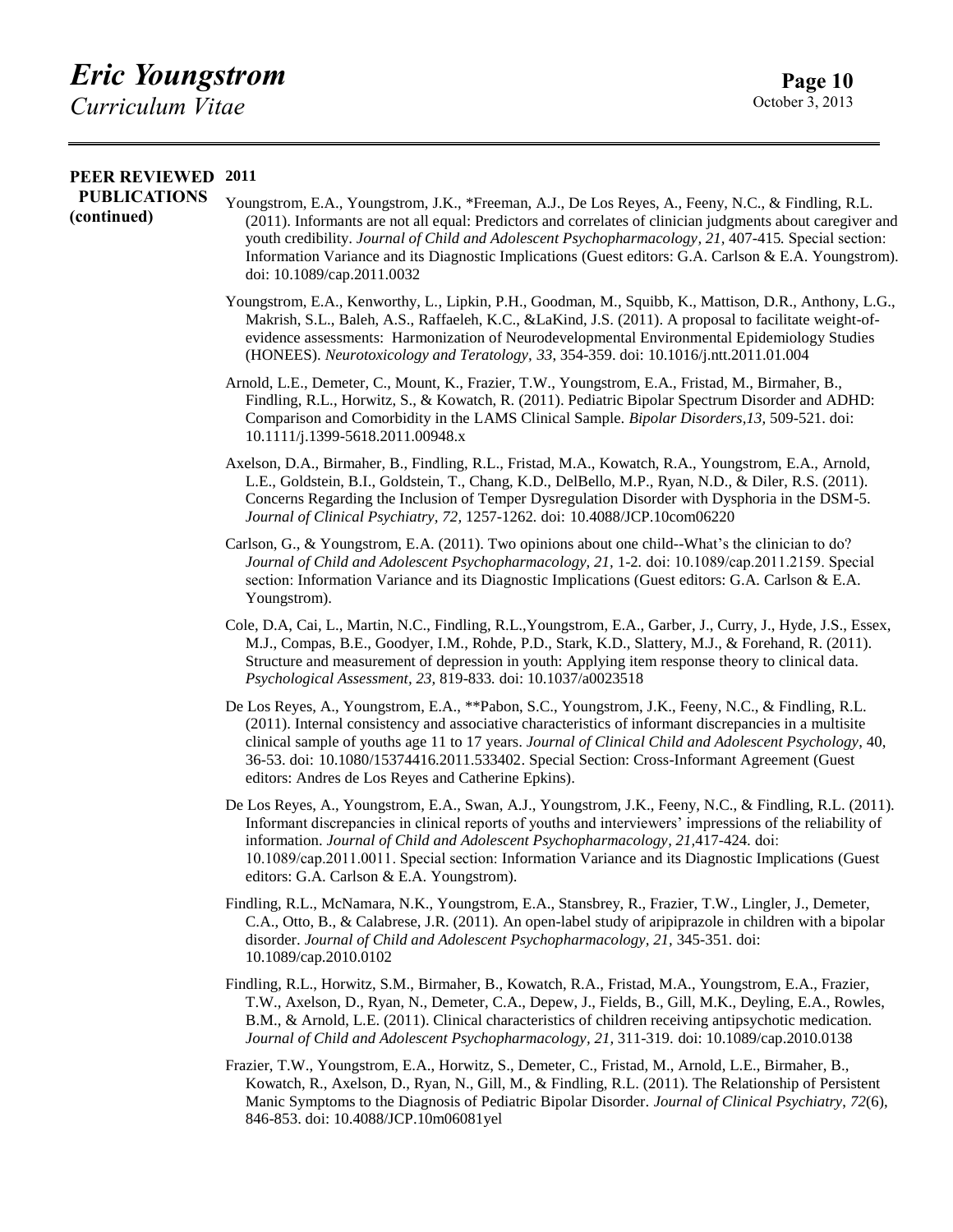#### **PEER REVIEWED PUBLICATIONS (continued)** \*Freeman, A.J., Youngstrom, E.A., \*Freeman, M.J., Youngstrom, J.K., & Findling, R.L. (2011). Is caregiver-adolescent "disagreement" due to differences in thresholds for reporting manic symptoms? *Journal of Child and Adolescent Psychopharmacology, 21,* 425-432*.* Special section: Information Variance and its Diagnostic Implications (Guest editors: G.A. Carlson & E.A. Youngstrom). doi: 10.1089/cap.2011.0033

- \*Jenkins, M.M., Youngstrom, E.A., Washburn, J.J., & Youngstrom, J.K. (2011). Evidence-Based Strategies Improve Assessment of Pediatric Bipolar Disorder by Community Practitioners. *Professional Psychology: Research and Practice, 42,* 121-129*.* doi: 10.1037/a0022506
- Mendenhall, A.N., Demeter, C., Findling, R.L., Frazier, T.W., Fristad, M.A., Youngstrom, E.A., Arnold, L.E., Birmaher, B., Gill, M.K., Axelson, D.A., Kowatch, R.A., & Horwitz, S.M. (2011). Factors influencing mental health service utilization by children with serious emotional and behavioral disturbance: Results from the LAMS study. *Psychiatric Services, 62,* 650-658*.*doi: 10.1176/appi.ps.62.6.650
- \*Perez Algorta, G., Youngstrom, E.A., Frazier, T.W., \*Freeman, A.J., Kogos Youngstrom, J., & Findling, R.L. (2011). Suicidality in pediatric bipolar disorder: Predictor or outcome of family processes and mixed mood presentation? *Bipolar Disorders, 13*, 76-86. Doi: 10.1111/j.1399-618.2010.00886.x
- Post, L.M., Zoellner, L., Youngstrom, E.A., & Feeny, N.C. (2011). Understanding the relationship between co-occurring PTSD and MDD: symptom severity and affect. *Journal of Anxiety Disorders, 25,* 1123– 1130*.* doi: 10.1016/j.janxdis.2011.08.003
- \*Van Meter, A.R., \*Moreira, A.L., & Youngstrom, E.A. (2011). Meta-analysis of epidemiological studies of pediatric bipolar disorder. *Journal of Clinical Psychiatry, 72,* 1250-1256*.*doi: 10.4088/JCP.10m06290
- *\**Van Meter, A.R., Youngstrom, E.A., Youngstrom, J.K., Feeny, N.C., & Findling, R.L. (2011). Examining the validity of cyclothymic disorder in a youth sample. *Journal of Affective Disorders, 132,* 55-63*.* doi: 10.1016/j.jad.2011.02.004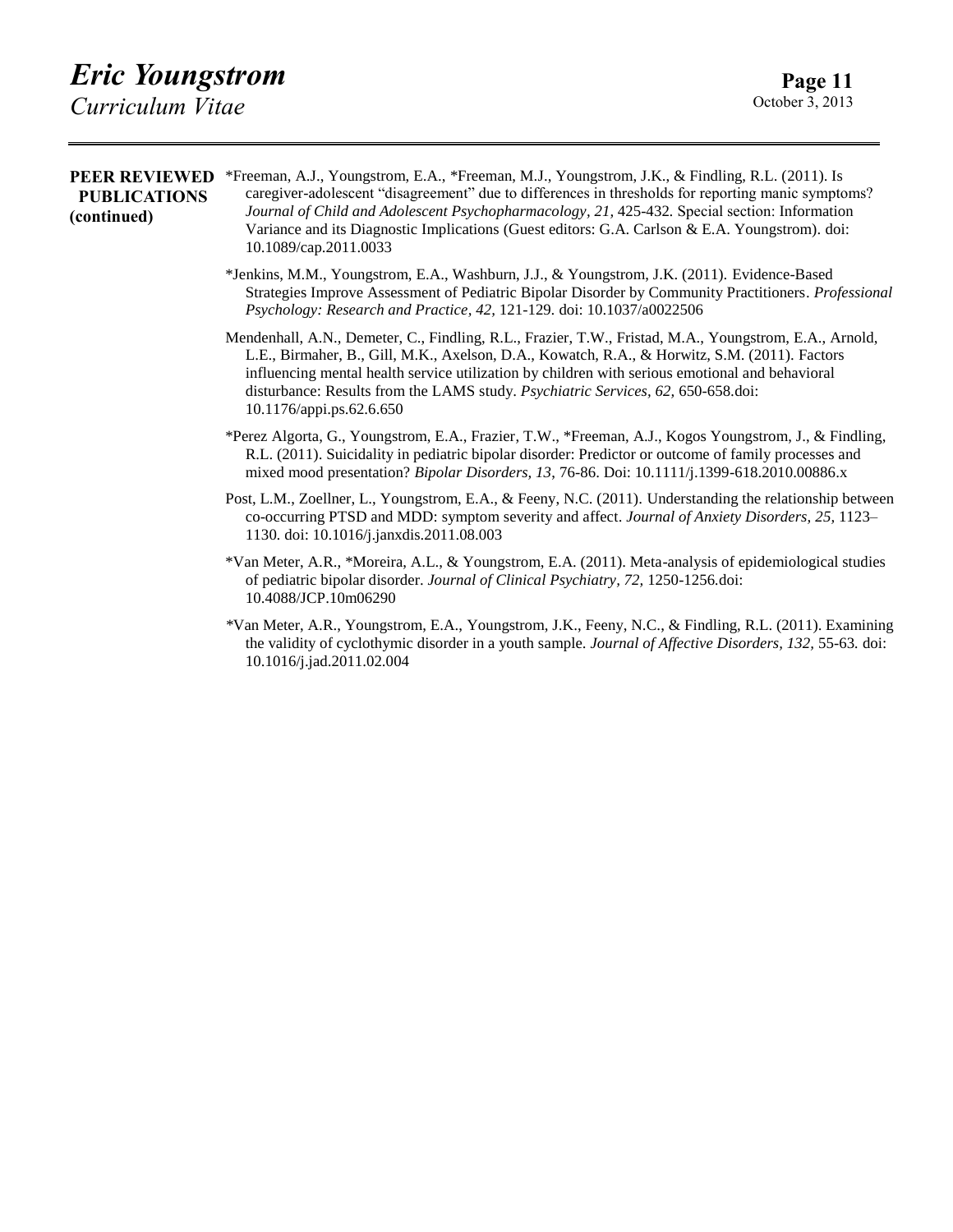#### **2010**

- Youngstrom, E.A., \*Van Meter, A., & \*Perez Algorta, G. (2010). The bipolar spectrum: Myth or reality? *Current Psychiatry Reports, 12,* 479-489*.* doi: 10.1007/s11920-010-0153-3
- Youngstrom, E.A., Arnold, L.E., & Frazier, T.W. (2010). Bipolar and ADHD comorbidity: Both artifact and outgrowth of shared mechanisms. *Clinical Psychology: Science and Practice, 17:* 350-359*.* doi: 10.1111/j.1468-2850.2010.01226.x Special issue: Comorbidity (Editors: Phillip Kendall and Deborah Drabick).
- Youngstrom, E.A., LaKind, J.S., Kenworthy, L., Lipkin, P.H., Goodman, M., Squibb, K., Mattison, D.R., Anthony, B.J., & Anthony, L.G. (2010). Advancing the selection of neurodevelopmental measures in epidemiological studies of environmental chemical exposure and health effects. *International Journal of Environmental Research and Public Health, 7,* 229-268. doi: 10.3390/ijerph7010229
- Findling, R.L., Youngstrom, E.A., Fristad, M.A., Birmaher, B., Kowatch, R.A., Arnold, L.E., Frazier, T.W., Axelson, D.A., Ryan N., Demeter, C.A., Gill, M.K., Fields, B., Depew, J., Kennedy, S.M., Marsh, L., Rowles, B.M., & Horwitz, S.M. (2010). Characteristics of children with elevated symptoms of mania: The Longitudinal Assessment of Manic Symptoms (LAMS) Study. *Journal of Clinical Psychiatry, 71,* 1664-1672*.*doi: 10.4088/JCP.09m05859yel
- Frazier, T.W., Youngstrom, E.A., Sinclair, L., Kubu, C.S., Law, P., Rezai, A., Constantino, J.N., & Eng, C. (2010). Autism spectrum disorders as a qualitatively distinct category from typical behavior in a large, clinically-ascertained sample. *Assessment, 17,* 308-320*.*doi: 1073191109356534 [pii] 10.1177/1073191109356534
- Frazier, T.W., Youngstrom, E.A., Haycock, T., Sinoff, A., Dimitriou, F., Knapp, J., & Sinclair, L. (2010). Effectiveness of medication combined with intensive behavioral intervention for reducing aggression in youth with autism spectrum disorder. *Journal of Child and Adolescent Psychopharmacology, 20,* 167- 177*.* doi: 10.3390/ijerph7010229
- Goodman, M., Squibb, K., Youngstrom, E.A., Anthony, L.G. Kenworthy, L., Lipkin, P.H., Mattison, D.R., & LaKind, J.S. (2010). Using systematic reviews and meta-analyses to support regulatory decisionmaking for neurotoxicants: Lessons learned from a case study of PCBs. *Environmental Health Perspectives*. doi:10.1289/ehp.0901835

**Translated and reprinted as** Goodman, M., Squibb, K., Youngstrom, E.A., Anthony, L.G. Kenworthy, L., Lipkin, P.H., Mattison, D.R., & LaKind, J.S. (2011).Utilizando revisões sistemáticas e meta-análise de apoio às decisões regulatórias para neurotóxicos: lições de um estudo de caso dos PCBs. *Ciência & Saúde Coletiva, 16,* 3207-20. doi: 10.1590/S1413-81232011000800020

- Gracious, B.L., Chirieac, M.C., Costescu, S., Finucane, T.L., Youngstrom, E.A., & Hibbeln, J.R. (2010). Randomized, placebo-controlled trial of flax oil in pediatric bipolar disorder. *Bipolar Disorders, 12,*  142-154*.* doi: 10.1111/j.1399-5618.2010.00799.x
- Hooper, S.R., Giuliano, A.J., Youngstrom, E.A., Brieger, D., Sikich, L., Frazier, J., Findling, R.L., McClellan, J., Hamer, R., Vitiello, B., & Lieberman, J.A. (2010). Neurocognition in early onset schizophrenia and schizoaffective disorders. *Journal of the American Academy of Child and Adolescent Psychiatry, 49,* 52-60*.* doi: 00004583-201001000-00009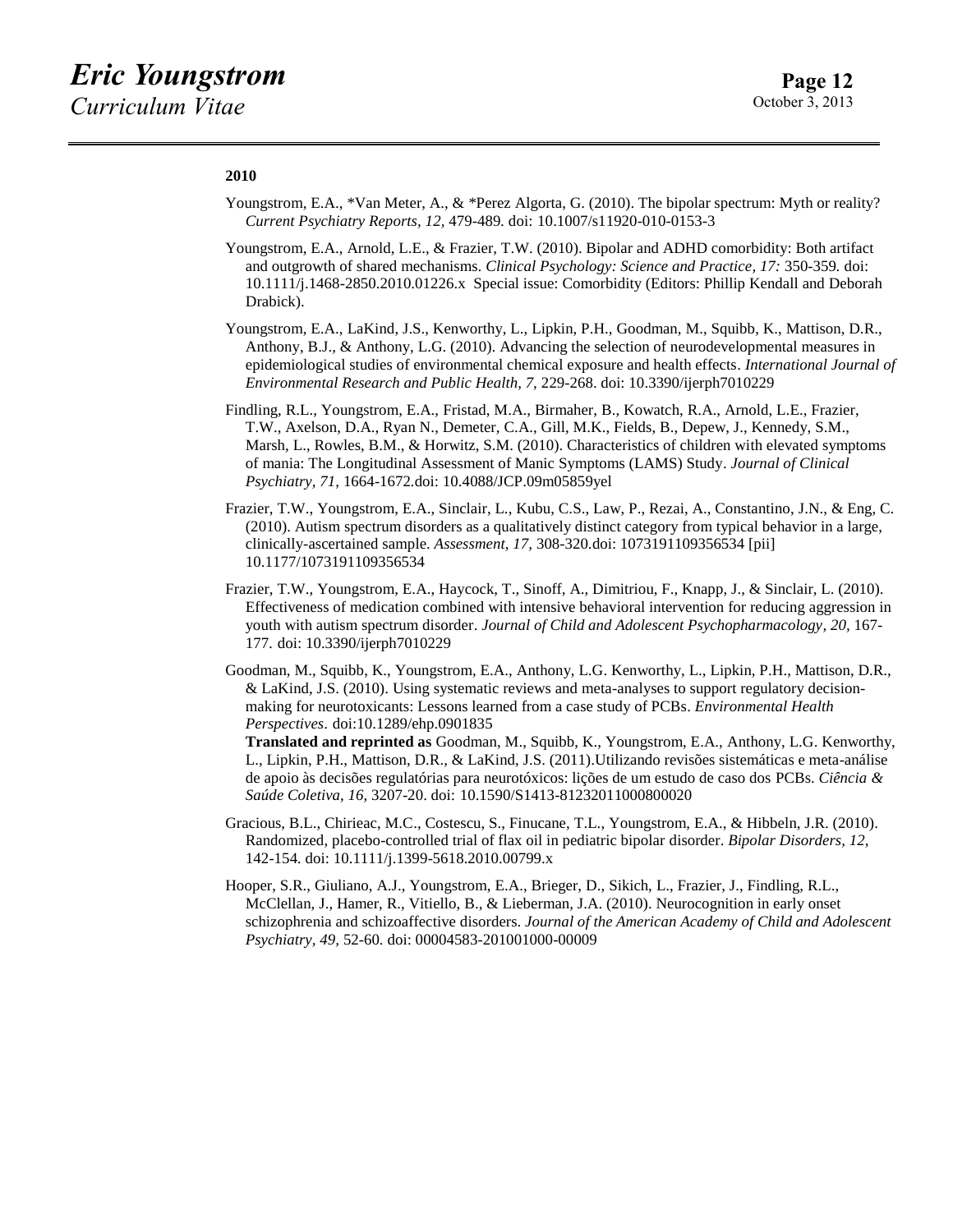| PEER REVIEWED       | Horwitz, S.M., Demeter, C., Pagano, M.E., Youngstrom, E.A., Fristad, M.A., Arnold, L.E., Birmaher, B.,                                                                                                                                                                                                                             |
|---------------------|------------------------------------------------------------------------------------------------------------------------------------------------------------------------------------------------------------------------------------------------------------------------------------------------------------------------------------|
| <b>PUBLICATIONS</b> | Gill, M.K., Axelson, D., Kowatch, R.A. & Findling, R.L. (2010). Identification of a childhood bipolar                                                                                                                                                                                                                              |
| (continued)         | phenotype-the Longitudinal Assessment of Symptoms of Mania Study: Background, design and initial<br>screening. Journal of Clinical Psychiatry, 71, 1511-1517. doi: 10.4088/JCP.09m05835yel                                                                                                                                         |
|                     | Meyer, R. E., Salzman, C., Youngstrom, E. A., Clayton, P. J., Goodwin, F. K., Mann, J. J., et al. (2010).<br>Suicidality and Risk of Suicide-Definition, Drug Safety Concerns, and a Necessary Target for Drug<br>Development: A Brief Report. Journal of Clinical Psychiatry, 71(8), 1040-1046. doi:<br>10.4088/JCP.10cs06070ablu |

Meyer, R. E., Salzman, C., Youngstrom, E. A., Clayton, P. J., Goodwin, F. K., Mann, J. J., Alphs, L. D., Broich, K., Goodman, W. K., Greden, J. F., Meltzer, H. Y., Normand, S. L., Posner, K., Shaffer, D., Oquendo, M. A., Stanley, B., Trivedi, M. H., Turecki, G., Beasley, C. M., Jr., Beautrais, A. L., Bridge, J. A., Brown, G. K., Revicki, D. A., Ryan, N. D., & Sheehan, D. V. (2010). Suicidality and Risk of Suicide-Definition, Drug Safety Concerns, and a Necessary Target for Drug Development: A Consensus Statement. *Journal of Clinical Psychiatry, 71*(8), e1-e21. doi: 10.4088/JCP.10cs06070blu

#### **2009**

- Youngstrom, E.A. (2009). Definitional issues in bipolar disorder across the life cycle. *Clinical Psychology: Science and Practice, 16,* 140-160*.* doi: 10.1111/j.1468-2850.2009.01154.x Special Issue: Bipolar Disorder (Edited by E. Youngstrom & P. Kendall).
- Youngstrom, E.A., & Kendall, P.C. (2009). Psychological science and bipolar disorder. *Clinical Psychology: Science and Practice, 16,* 93-97*.* doi: 10.1111/j.1468-2850.2009.01149.x Special Issue: Bipolar Disorder (Edited by E. Youngstrom & P. Kendall).
- Youngstrom, E.A., \*Freeman, A.J., & \*Jenkins, M.M. (2009). The assessment of bipolar disorder in children and adolescents. *Child and Adolescent Psychiatric Clinics of North America, 18,* 353-390*.* doi: 10.1016/j.chc.2008.12.002
- Danner, S., Fristad, M.A., Arnold, L.E., Youngstrom, E.A., Birmaher, B., Horwitz, S.M., Demeter, C.A., Findling, R.L., Kowatch, R.A., & the LAMS Group (2009). Early-onset bipolar spectrum disorders: Diagnostic issues. *Clinical Child and Family Psychology Review, 12*, 271–293*.* doi: 10.1007/s10567- 009-0055-2
- \*Freeman, A. J., Youngstrom, E. A., Michalak, E., \*Siegel, R., \*Meyers, O. I., & Findling, R. L. (2009). Quality of life in pediatric bipolar disorder. *Pediatrics, 123*, 446-452. doi: 10.1542/peds.2008-0841
- \*Joseph, M., Youngstrom, E.A., & Soares, J. (2009). Antidepressant-coincident mania in children and adolescents treated with selective serotonin reuptake inhibitors. *Future Neurology Review, 4*, 87–102. doi: 10.2217/14796708.4.1.87
- Meyer, S. E., Carlson, G. A., Youngstrom, E., Ronsaville, D. S., Martinez, P. E., Gold, P. W., Hakak, R., & Radke-Yarrow, M. (2009). Long-term outcomes of youth who manifested the CBCL-Pediatric Bipolar Disorder phenotype during childhood and/or adolescence. *Journal of Affective Disorders, 113,* 227-235. doi: 10.1016/j.jad.2008.05.024
- Weist, M., Lever, N., Stephan, S., Youngstrom, E.A., Moore, E., Harrison, B., Anthony, L., Rogers, K., Hoagwood, K., Ghunney, A., Lewis, K., & Stiegler, K. (2009). Formative evaluation of a framework for high quality, evidence-based services in school mental health. *School Mental Health, 1,* 196-211*.* doi: 10.1007/s12310-009-9018-5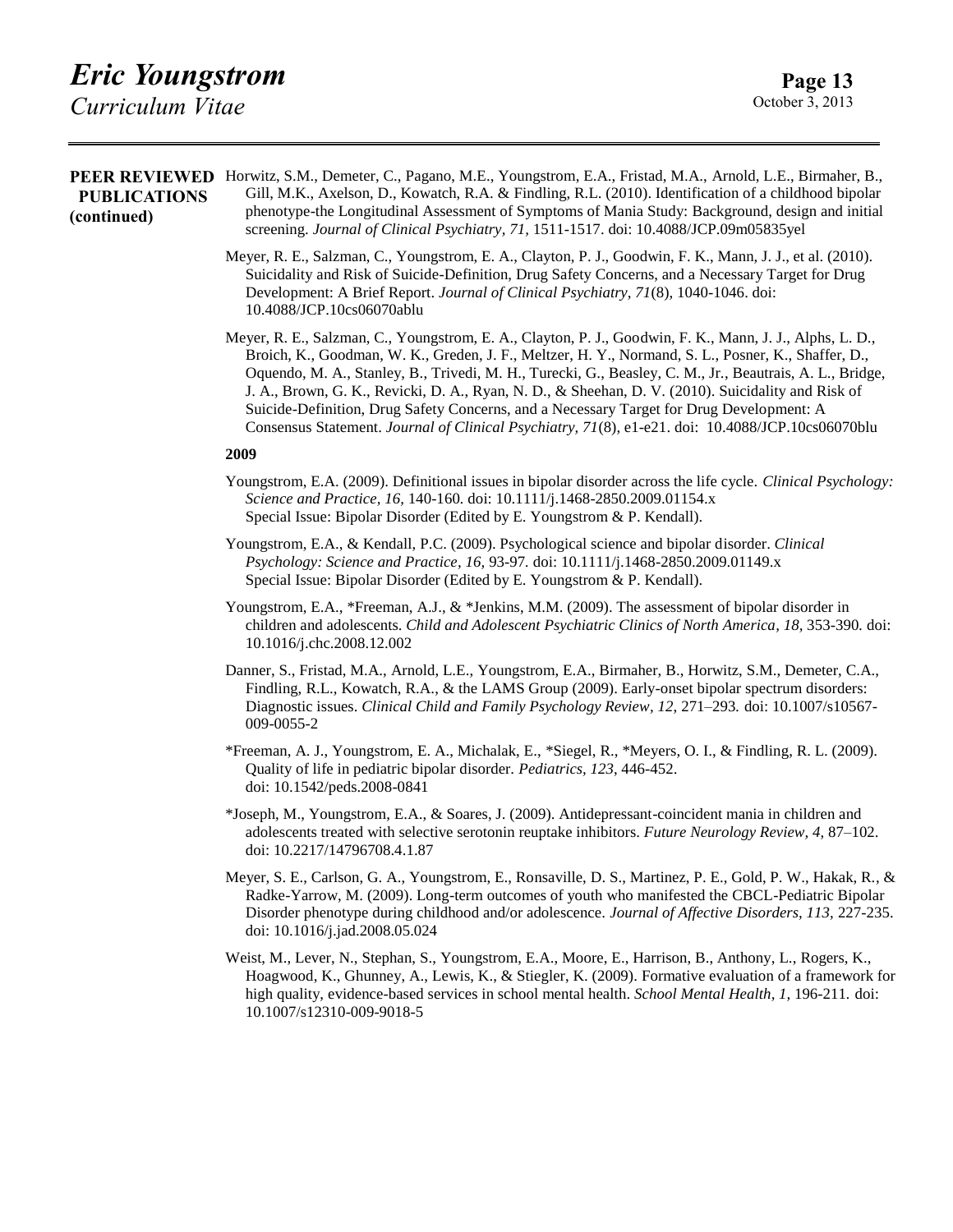**PUBLICATIONS (continued)**

- Youngstrom, E.A. (2008). Evidence Based Assessment is not Evidence Based Medicine: Commentary on Evidence-Based Assessment of Cognitive Functioning in Pediatric Psychology. *Journal of Pediatric Psychology, 33,* 1015-1020*.* doi: 10.1093/jpepsy/jsn060
	- Youngstrom, E.A., \*Frazier, T.W., Demeter, C., Calabrese, J.R., & Findling, R.L. (2008). Developing a ten-item mania scale from the Parent General Behavior Inventory for children and adolescents. *Journal of Clinical Psychiatry, 69,* 831-839. doi:10.4088/JCP.v69n0517
	- Youngstrom, E.A., Birmaher, B., & Findling, R.L. (2008). Pediatric bipolar disorder: Validity, phenomenology, and recommendations for diagnosis. *Bipolar Disorders, 10,* 194-214. doi: 10.1111/j.1399-5618.2007.00563.x Special Issue: International Society for Bipolar Disorders advisory papers for DSM-V Revisions.
	- Youngstrom, E.A., \*Greene, J., & \*Joseph, M. (2008). Comparing the psychometric properties of multiple teacher report instruments as predictors of bipolar disorder in children and adolescents. *Journal of Clinical Psychology, 64,* 382-401. doi: 10.1002/jclp.20462 Special Issue: Bipolar Disorder (Guest Editors: Sheri Johnson and Mary Fristad).
	- \*Du Rocher Schudlich, T. D., Youngstrom, E. A., Calabrese, J. R., & Findling, R. L. (2008). The role of family functioning in bipolar disorder in families. *Journal of Abnormal Child Psychology, 36*, 849-863. doi: 10.1007/s10802-008-9217-9
	- Ghaemi, S.N., Bauer, M., Cassidy, F., Malhi, G.S., Mitchell, P., Phelps, J., Vieta, E., & Youngstrom, E.A., for the ISBD Guidelines Task Force (2008). Diagnostic guidelines for bipolar disorder: A summary of the International Society for Bipolar Disorders Diagnostic Guidelines Task Force Report. *Bipolar Disorders,10,* 117-128. doi: 10.1111/j.1399-5618.2007.00556.x Special Issue: International Society for Bipolar Disorders advisory papers for DSM-V Revisions.
	- Henry, D., Pavuluri, M., Youngstrom, E.A., & Birmaher, B. (2008). Accuracy of brief and full forms of a mania rating scale. *Journal of Clinical Psychology, 64,* 368-381. doi: 10.1002/jclp.20464 Special Issue: Bipolar Disorder (Guest Editors: Sheri Johnson and Mary Fristad).
	- \*Joseph, M., Frazier, T. W., Youngstrom, E. A., & Soares, J. C. (2008). A quantitative and qualitative review of neurocognitive performance in pediatric bipolar disorder. *Journal of Child & Adolescent Psychopharmacology, 18,* 595-605. doi: 10.1089/cap.2008.064 Special Issue: Neurobiology of Mood Disorders.
	- \*Meyers, O.I., & Youngstrom, E.A. (2008). A Parent General Behavior Inventory subscale to measure sleep disturbance in pediatric bipolar disorder. *Journal of Clinical Psychiatry, 69,* 840-843*.* doi: 10.1016/j.jad.20009.07.020

#### **2007**

- \*Duax, J., Youngstrom, E.A., Findling, R.L., & Calabrese, J.R. (2007). Sex differences in pediatric bipolar disorder. *Journal of Clinical Psychiatry, 68,* 1565-1573*.* doi: 10.4088/JCP.v68n1016
- Findling, R.L., \*Frazier, T.W., Youngstrom, E.A., McNamara, N.K., Stansbrey, R., Gracious, B.L., Reed, M.D., Demeter, C.A., & Calabrese, J.R. (2007). Double blind, placebo-controlled trial of divalproex monotherapy in the treatment of symptomatic youth at high risk for developing bipolar disorder. *Journal of Clinical Psychiatry, 68,* 781-788*.* doi: 10.4088/JCP.v68n0519
- Flanders, S.C., Findling, R.L., Youngstrom, E.A., Pandina, G., Rupnow, M.F.T., Jensik, S.E., & Carlson, G.A. (2007). Observed clinical and health economic outcomes in pediatric inpatients treated with atypical antipsychotics: 1999-2003. *Journal of Child and Adolescent Psychopharmacology, 17,* 312- 327*.* doi:10.1089/cap.2006.17309
- \*Frazier, T.W., Youngstrom, E.A., & Naugle, R.I. (2007). The latent structure of attentiondeficit/hyperactivity disorder in a clinic-referred sample. *Neuropsychology, 21,* 45-64*.* doi: 10.1037/0894-4105.21.1.45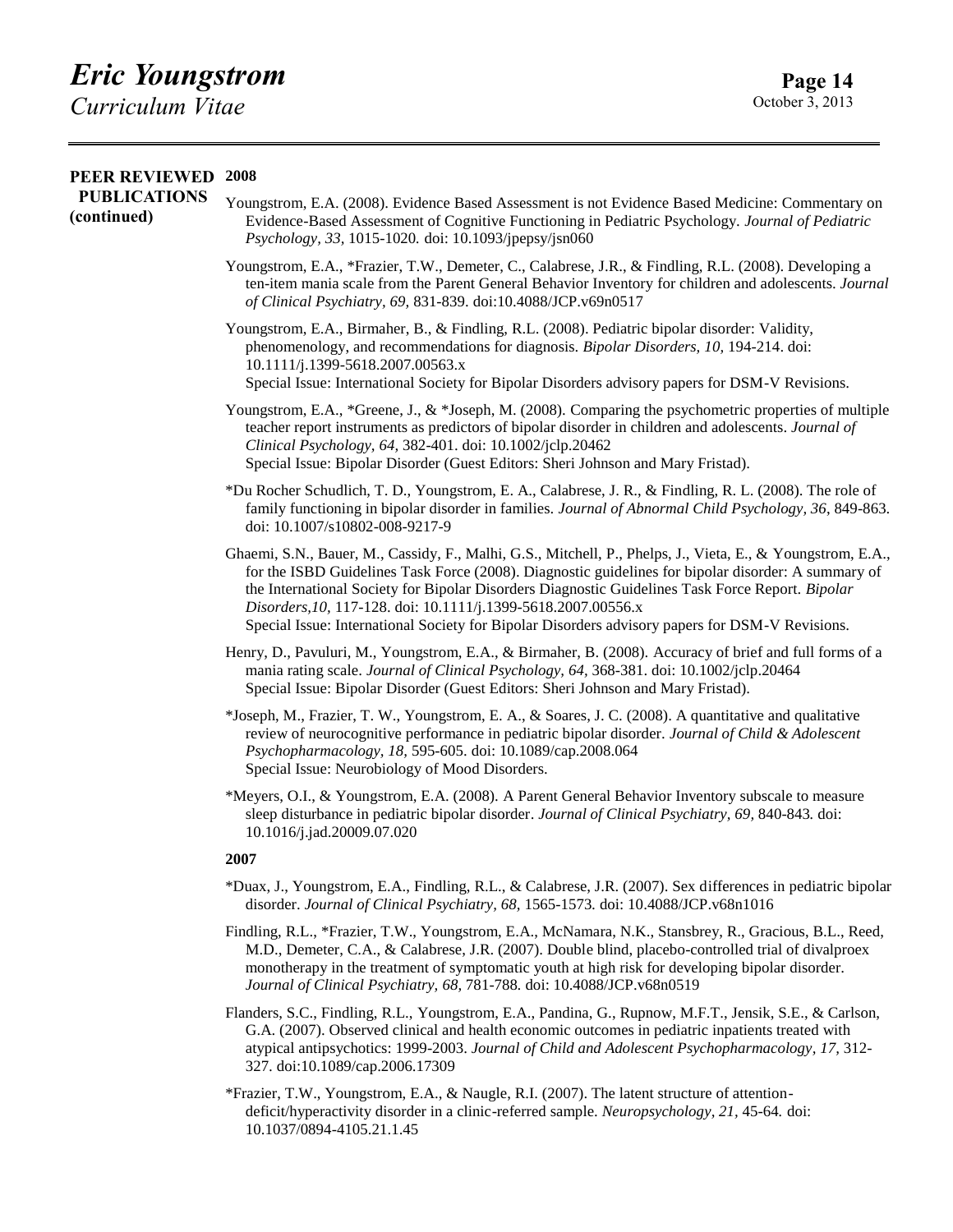| <b>PEER REVIEWED</b><br><b>PUBLICATIONS</b><br>(continued) | *Frazier, T. W., Youngstrom, E. A., Glutting, J. J., & Watkins, M. W. (2007). ADHD and achievement:<br>Meta-analysis of the child, adolescent, and adult literatures and a concomitant study with college<br>students. Journal of Learning Disabilities, 40, 49-65. doi: 10.1177/108705470300700101                                                                                                                                                                                                                                                                       |
|------------------------------------------------------------|---------------------------------------------------------------------------------------------------------------------------------------------------------------------------------------------------------------------------------------------------------------------------------------------------------------------------------------------------------------------------------------------------------------------------------------------------------------------------------------------------------------------------------------------------------------------------|
|                                                            | *Frazier, T.W., Demeter, C., Youngstrom, E.A., Calabrese, J.R., Stansbrey, R.J., McNamara, N.K., &<br>Findling, R.L. (2007). Evaluation and comparison of psychometric instruments for pediatric bipolar<br>spectrum disorders in four age groups. Journal of Child and Adolescent Psychopharmacology, 17, 853-<br>866. doi: 10.1089/cap.2007.0057                                                                                                                                                                                                                        |
|                                                            | *Frazier, T.W., Youngstrom, E. A., Naugle, R. I., Haggerty, K. A., & Busch, R. M. (2007). The latent<br>structure of cognitive symptom exaggeration on the Victoria Symptom Validity Test. Archives of<br>Clinical Neuropsychology, 22, 197-211. doi: 10.1016/j.acn.2006.12.007                                                                                                                                                                                                                                                                                           |
|                                                            | *Frazier, T.W., & Youngstrom, E.A. (2007). Historical increase in the number of factors measured by<br>commercial test of cognitive ability: Are we overfactoring? <i>Intelligence</i> , 35, 169-182.<br>doi: 10.1016/j.intell.2006.07.002                                                                                                                                                                                                                                                                                                                                |
|                                                            | Horwitz, S. M., Kelleher, K. J., Stein, R. E., Storfer-Isser, A., Youngstrom, E. A., Park, E. R., Heneghan,<br>A. M., Jensen, P. S., O'Connor, K. G., & Hoagwood, K. E. (2007). Barriers to the identification and<br>management of psychosocial issues in children and maternal depression. <i>Pediatrics</i> , 119, 208-218.<br>doi: 10.1542/peds.2005-1997                                                                                                                                                                                                             |
|                                                            | Jensen, P.J., Youngstrom, E.A., Steiner, H., Findling, R.L., Meyer, R.E., Malone, R.P., Carlson, G.A.,<br>Coccaro, E.R., Aman, M.G., Blair, J., Dougherty, D., Ferris, C., Flynn, L., Green, E., Hoagwood, K.,<br>Hutchinson, J., Laughren, T., Leve, L.D., Novins, D.K., & Vitiello, B. (2007). Consensus report on<br>impulsive aggression as a symptom across diagnostic categories in child psychiatry: Implications for<br>medication studies. Journal of the American Academy of Child and Adolescent Psychiatry, 46, 309-322.<br>doi: 10.1097/chi.0b013e31802f1454 |
|                                                            | Youngstrom, E.A., & Findling, R.L. (2007). Article Plus Information for "Psychometrics of Impulsive<br>Aggression." Journal of the American Academy of Child and Adolescent Psychiatry (on line only).                                                                                                                                                                                                                                                                                                                                                                    |
|                                                            | *Pai, A.L.H., Greenley, R.N., Lewandoski, A., Drotar, D., Youngstrom, E.A., & Peterson, C.C. (2007). A<br>meta-analytic review of the influence of pediatric cancer on parent and family functioning. Journal of<br>Family Psychology, 21, 407-415. doi: 10.1037/0893-3200.21.3.407                                                                                                                                                                                                                                                                                       |
|                                                            | Patel, N.C., Patrick, D.M., Youngstrom, E.A., Strakowski, S.M., & DelBello, M.P. (2007). Response and<br>remission in adolescent mania: Signal detection analyses of the Young Mania Rating Scale. Journal of<br>the American Academy of Child and Adolescent Psychiatry, 46, 628-635.<br>doi: 10.1097/chi.0b013e3180335ae4                                                                                                                                                                                                                                               |
|                                                            | Sajatovic, M., Youngstrom, E.A., Shelton, M., Elhaj, O., Bilali, S., Rapport, D., & Calabrese, J.R. (2007).<br>Treatment adherence in individuals with rapid cycling bipolar disorder: Results from a clinical-trial<br>setting. Journal of Clinical Psychopharmacology, 27, 412-414.<br>doi: 10.1097/01.jcp.0000280310.50871.ff                                                                                                                                                                                                                                          |
|                                                            | Townsend, L., Demeter, C.A., Youngstrom, E.A., Drotar, D., & Findling, R.L. (2007). Family conflict<br>moderates response to pharmacological intervention in pediatric bipolar disorder. Journal of Child and<br>Adolescent Psychopharmacology, 17, 843-851. doi: 10.1089/cap.2007.0046.                                                                                                                                                                                                                                                                                  |
|                                                            | 2006                                                                                                                                                                                                                                                                                                                                                                                                                                                                                                                                                                      |
|                                                            | Youngstrom, E.A., Meyers, O.I., Youngstrom, J.K., Calabrese, J.R., & Findling, R.L. (2006). Comparing<br>the effects of sampling designs on the diagnostic accuracy of eight promising screening algorithms for<br>pediatric bipolar disorder. Biological Psychiatry, 60, 1013-1019. doi: 10.1016/j.biopsych.2006.06.023.                                                                                                                                                                                                                                                 |
|                                                            | Youngstrom, E.A., *Meyers, O.I., Kogos Youngstrom, J., Calabrese, J.R., & Findling, R.L., (2006).<br>Diagnostic and measurement issues in the assessment of pediatric bipolar disorder: Implications for                                                                                                                                                                                                                                                                                                                                                                  |

Diagnostic and measurement issues in the assessment of pediatric bipolar disorder: Implications for understanding mood disorder across the life cycle. *Development and Psychopathology, 18,* 989-1021*.* doi: 10.1017/S0954579406060494.

Special issue: Bipolar Disorder (Guest Editors: David Miklowitz & Dante Cicchetti).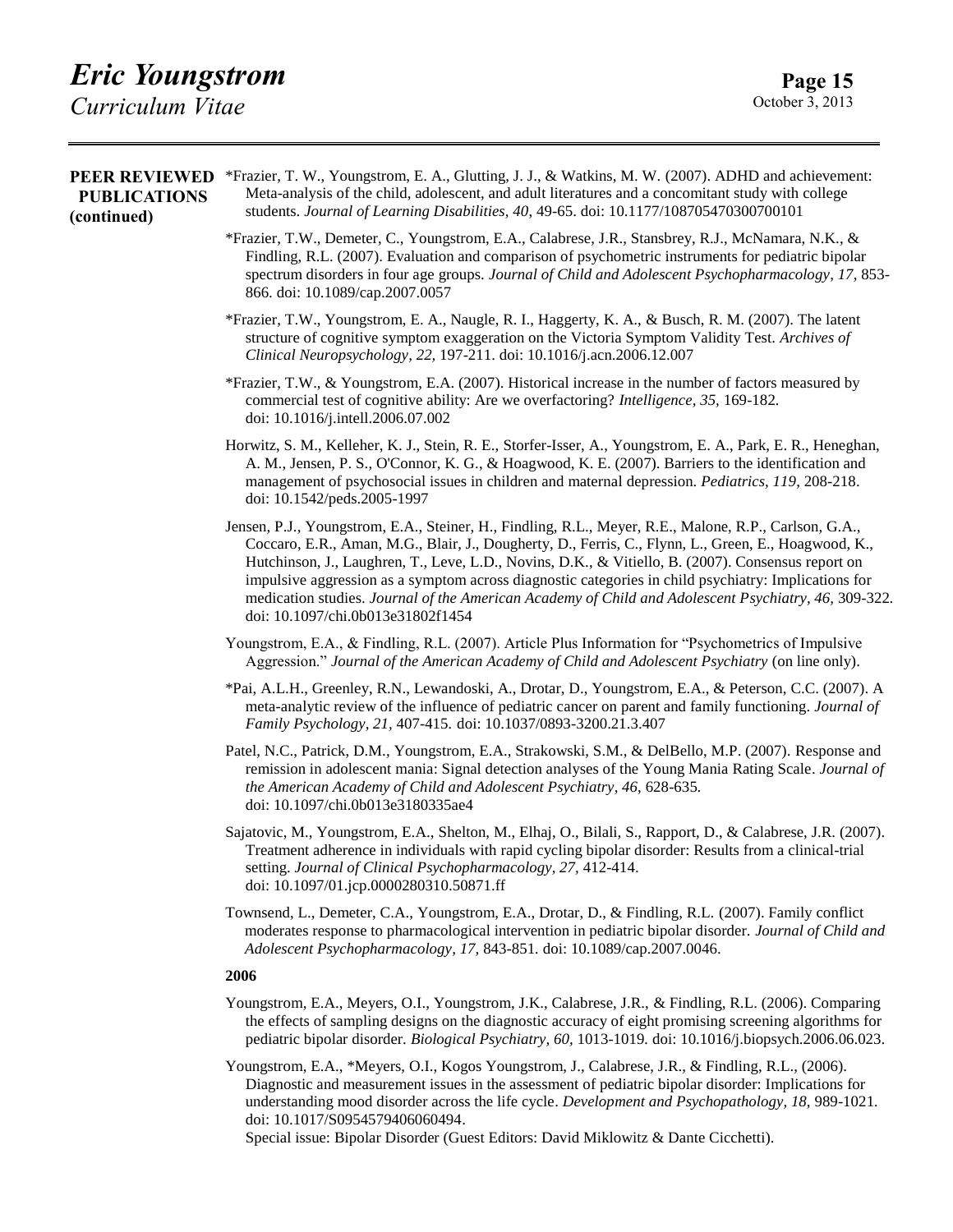| <b>PUBLICATIONS</b><br>(continued) | PEER REVIEWED Youngstrom, E.A., Youngstrom, J.K., & Calabrese, J.R. (2006). Screening for bipolarity: A brief review of<br>available measures and recommendations for future research. Aspects of Affect, 2, 1-6.                                                                                                                                                                                                                                                                                                           |
|------------------------------------|-----------------------------------------------------------------------------------------------------------------------------------------------------------------------------------------------------------------------------------------------------------------------------------------------------------------------------------------------------------------------------------------------------------------------------------------------------------------------------------------------------------------------------|
|                                    | Youngstrom, E.A. (2006). Reasons to consider assessing for bipolar disorder in children and adolescents,<br>and practical steps to take. Report on Emotional and Behavioral Disorders in Youth, 5, 13-17.                                                                                                                                                                                                                                                                                                                   |
|                                    | Evans, S. W., & Youngstrom, E. A. (2006). Evidence Based Assessment of Attention-Deficit Hyperactivity<br>Disorder: Measuring Outcomes. Journal of the American Academy of Child and Adolescent Psychiatry,<br>45, 1132-1137. doi: 10.1097/01.chi.0000228355.23606.14                                                                                                                                                                                                                                                       |
|                                    | Feeny, N. C., *Danielson, C., *Schwartz, L., Youngstrom, E. A., & Findling, R. L. (2006). CBT for bipolar<br>disorders in adolescents: A pilot study. Bipolar Disorders, 8, 508-515. Findling, R.L., McNamara,<br>N.K., Stansbrey, R.J., Feeny, N.C., Young, C.M., Peric, F.V., & Youngstrom, E.A. (2006). The<br>relevance of pharmacokinetic studies in designing efficacy trials in juvenile major depression. Journal<br>of Child and Adolescent Psychopharmacology, 16, 131-145. doi: 10.1111/j.1399-5618.2006.00358.x |
|                                    | Findling, R.L., McNamara, N.K., Stansbrey, R., Gracious, B.L., Whipkey, R.E., Demeter, C.A., Reed,<br>M.D., Youngstrom, E.A., & Calabrese, J.R. (2006). Combination lithium and divalproex sodium in<br>pediatric bipolar symptom re-stabilization. Journal of the American Academy of Child and Adolescent<br>Psychiatry, 45, 142-148. doi:10.1097/01.chi.0000189135.05060.8a                                                                                                                                              |
|                                    | Findling, R.L., McNamara, N.K., Stansbrey, R.J., Feeny, N.C., Young, C.M., Peric, F.V., & Youngstrom,<br>E.A. (2006). The relevance of pharmacokinetic studies in designing efficacy trials in juvenile major<br>depression. Journal of Child and Adolescent Psychopharmacology, 16, 131-145. doi:<br>10.1089/cap.2006.16.131                                                                                                                                                                                               |
|                                    | *Frazier, T.W., & Youngstrom, E.A. (2006). Evidence based assessment of attention-deficit/hyperactivity<br>disorder: Using multiple sources of information. Journal of the American Academy of Child and<br>Adolescent Psychiatry, 45, 614-620. doi: 10.1097/01.chi.0000196597.09103.25                                                                                                                                                                                                                                     |
|                                    | *Pai, A.L.H., Drotar, D., Zebracki, K., Moore, M., & Youngstrom, E.A. (2006). A meta-analysis of the<br>effects of psychological interventions in pediatric oncology on outcomes of psychological distress and<br>adjustment. Journal of Pediatric Psychology, 978-988. doi: 10.1093/jpepsy/jsj109                                                                                                                                                                                                                          |
|                                    | *Kahana, S.Y., Feeny, N.C., Youngstrom, E.A., & Drotar, D. (2006). Posttraumatic stress in youths<br>experiencing illnesses and injuries: An exploratory meta-analysis. Traumatology, 12, 1-14.<br>doi: 10.1093/jpepsy/jsj109                                                                                                                                                                                                                                                                                               |
|                                    | Papolos, D., Hennen, J., Cockerham, M., Thode, J., & Youngstrom, E.A. (2006). The Child Bipolar<br>Questionnaire: A dimensional approach to screening for pediatric bipolar disorder. Journal of Affective<br>Disorders, 95, 149-158. doi: 10.1016/j.jad.2006.03.026.                                                                                                                                                                                                                                                       |
|                                    | 2005                                                                                                                                                                                                                                                                                                                                                                                                                                                                                                                        |
|                                    | Youngstrom, E. A., *Meyers, O. I., Demeter, C., Kogos Youngstrom, J., Morello, L., Piiparinen, R., Feeny,<br>N. C., Findling, R. L., & Calabrese, J. R. (2005). Comparing diagnostic checklists for pediatric bipolar<br>disorder in academic and community mental health settings. Bipolar Disorders, 7, 507-517.<br>doi: j.1399-5618.2005.00269.x<br>Special Issue: Pediatric Bipolar Disorder.                                                                                                                           |
|                                    | Youngstrom, E. A., Kogos Youngstrom, J., & *Starr, M. (2005). Bipolar diagnoses in community mental<br>health: Achenbach Child Behavior Checklist profiles and patterns of comorbidity. Biological<br>Psychiatry, 58, 569-575. doi: 10.1016/j.biopsych.2005.04.004                                                                                                                                                                                                                                                          |
|                                    | Youngstrom, E. A., Findling, R. L., Youngstrom, J. K., & Calabrese, J. R., (2005). Towards an evidence-<br>based assessment of pediatric bipolar disorder. Journal of Clinical Child and Adolescent Psychology,<br>34,433-448. Special Issue: Evidence-Based Assessment. doi: 10.1207/s15374424jccp3403_4                                                                                                                                                                                                                   |

Youngstrom, E. A., & \*Duax, J. (2005). Evidence Based Assessment of Pediatric Bipolar Disorder, Part 1: Base Rate and Family History. *Journal of the American Academy of Child and Adolescent Psychiatry, 44,* 712-717. doi: 10.1097/01.chi.0000162581.87710.bd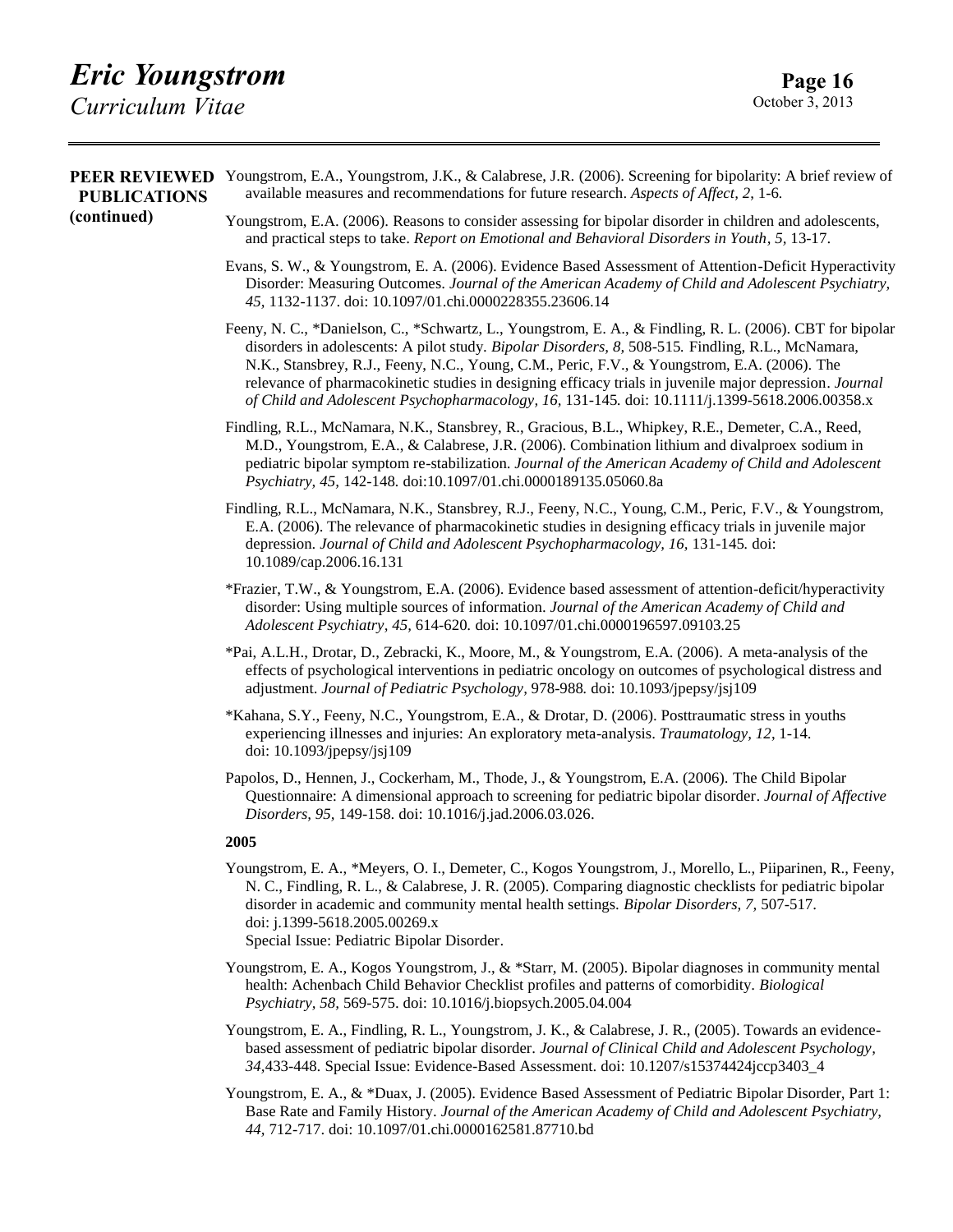| <b>PUBLICATIONS</b><br>(continued) | PEER REVIEWED Youngstrom, E. A., & Kogos Youngstrom, J. (2005). Evidence Based Assessment of Pediatric Bipolar<br>Disorder, Part 2: Incorporating Information from Behavior Checklists. Journal of the American<br>Academy of Child and Adolescent Psychiatry, 44(8), 823-828.<br>doi: 10.1097/01.chi.0000164589.10200.a4                                              |
|------------------------------------|------------------------------------------------------------------------------------------------------------------------------------------------------------------------------------------------------------------------------------------------------------------------------------------------------------------------------------------------------------------------|
|                                    | Calabrese, J. R., Rapport, D. J., Youngstrom, E. A., Jackson, K., Bilali, S., & Findling, R. L. (2005). New<br>data on the use of lithium, divalproate, and lamotrigine in rapid cycling bipolar disorder. <i>European</i><br>Psychiatry, 20, 92-95. doi: 10.1016/j.eurpsy.2004.12.003                                                                                 |
|                                    | Demaree, H. A., Everhart, D. E., Youngstrom, E. A., & Harrison, D. W. (2005). Brain lateralization of<br>emotional processing: Historical roots and a future incorporating "dominance." Behavioral and<br>Cognitive Neuroscience Reviews, 4, 3-20. doi: 10.1177/1534582305276837                                                                                       |
|                                    | Demaree, H. A., Robinson, J. L., Everhart, D. E., & Youngstrom, E. A. (2005). Behavioral inhibition<br>system (BIS) strength and trait dominance are associated with affective response and perspective taking<br>when viewing dyadic interactions. International Journal of Neuroscience, 115, 1579-1593.<br>doi: 10.1080/0020745059095801                            |
|                                    | Findling, R.L., Youngstrom, E.A., McNamara, N.K., Stansbrey, R., Demeter, C.A., Bedoya, D., Kahana,<br>S.Y., & Calabrese, J.R. (2005). Early symptoms of mania and the role of parental risk. Bipolar<br>Disorders, Special Issue: Pediatric Bipolar Disorder, 7, 623-634. doi: j.1399-5618.2005.00260.x                                                               |
|                                    | Findling, R.L., McNamara, N.K., Youngstrom, E.A., Stansbrey, R., Gracious, B.L., Reed, M.D., &<br>Calabrese, J.R. (2005). Double-blind 18-month trial of lithium versus divalproex maintenance treatment<br>in pediatric bipolar disorder. Journal of the American Academy of Child and Adolescent Psychiatry, 44,<br>409-417. doi: 10.1097/01.chi.0000155981.83865.ea |
|                                    | Glutting, J.J., Youngstrom, E.A., & Watkins, M.W. (2005). ADHD and college students: Exploratory and<br>confirmatory factor structures using student and parent data. Psychological Assessment, 17, 44-55.<br>doi: 10.1037/1040-3590.17.1.44                                                                                                                           |
|                                    | Hack, M. Youngstrom, E.A., Cartar, L., Schluchter, M., Taylor, H.G., Flannery, D., Klein, N., & Borawski,<br>E. (2005). Predictors of internalizing symptoms among very low birth weight young women. Journal of<br>Developmental and Behavioral Pediatrics, 26, 93-104. doi: 10.1097/00004703-200504000-00004                                                         |
|                                    | Hatters Friedman, S., Shelton, M., Elhaj, O., Youngstrom, E.A., Rapport, D., Packer, K., Bilali, S., Jackson,<br>K., Sakai, H., Findling, R.L., & Calabrese, J.R. (2005). Gender differences in criminality and legal<br>issues: Dual diagnosis bipolar disorder. The Journal of the American Academy of Psychiatry and the<br>Law, 33(2), 188-195.                    |
|                                    | Kowatch, R., Youngstrom, E.A., Danielyan, A., & Findling, R.L. (2005). Meta-analysis of the<br>phenomenology and clinical characteristics of mania in children and adolescents. Bipolar Disorders, 7,<br>483-496. doi: 10.1111/j.1399-5618.2005.00261.x. Special Issue: Pediatric Bipolar Disorder.                                                                    |
|                                    | 2004                                                                                                                                                                                                                                                                                                                                                                   |
|                                    |                                                                                                                                                                                                                                                                                                                                                                        |

- Youngstrom, E. A., Findling, R. L., Calabrese, J. R., Gracious, B. L., Demeter, C., DelPorto Bedoya, D., & \*Price, M.E. (2004). Comparing the diagnostic accuracy of six potential screening instruments for bipolar disorder in youths aged 5 to 17 years. *Journal of the American Academy of Child & Adolescent Psychiatry, 43,* 847-858*.* doi: 10.1097/01.chi.0000125091.35109.1e
- Youngstrom, E.A., Findling, R.L., & Calabrese, J.R. (2004). Effects of adolescent manic symptoms on agreement between youth, parent, and teacher ratings of behavior problems. *Journal of Affective Disorders, 82S,* S5-S16*.* doi: 10.1016/j.jad.2004.05.016
- Calabrese, J. R., Vieta, E., El-Mallekh, R., Findling, R. L., Youngstrom, E. A., Elhaj, O., Gajwani, P., & Pies, R. (2004). Mood state at study entry as predictor of the polarity of relapse in bipolar disorder. *Biological Psychiatry, 56,* 957-963*.* doi: 10.1016/j.biopsych.2004.09.022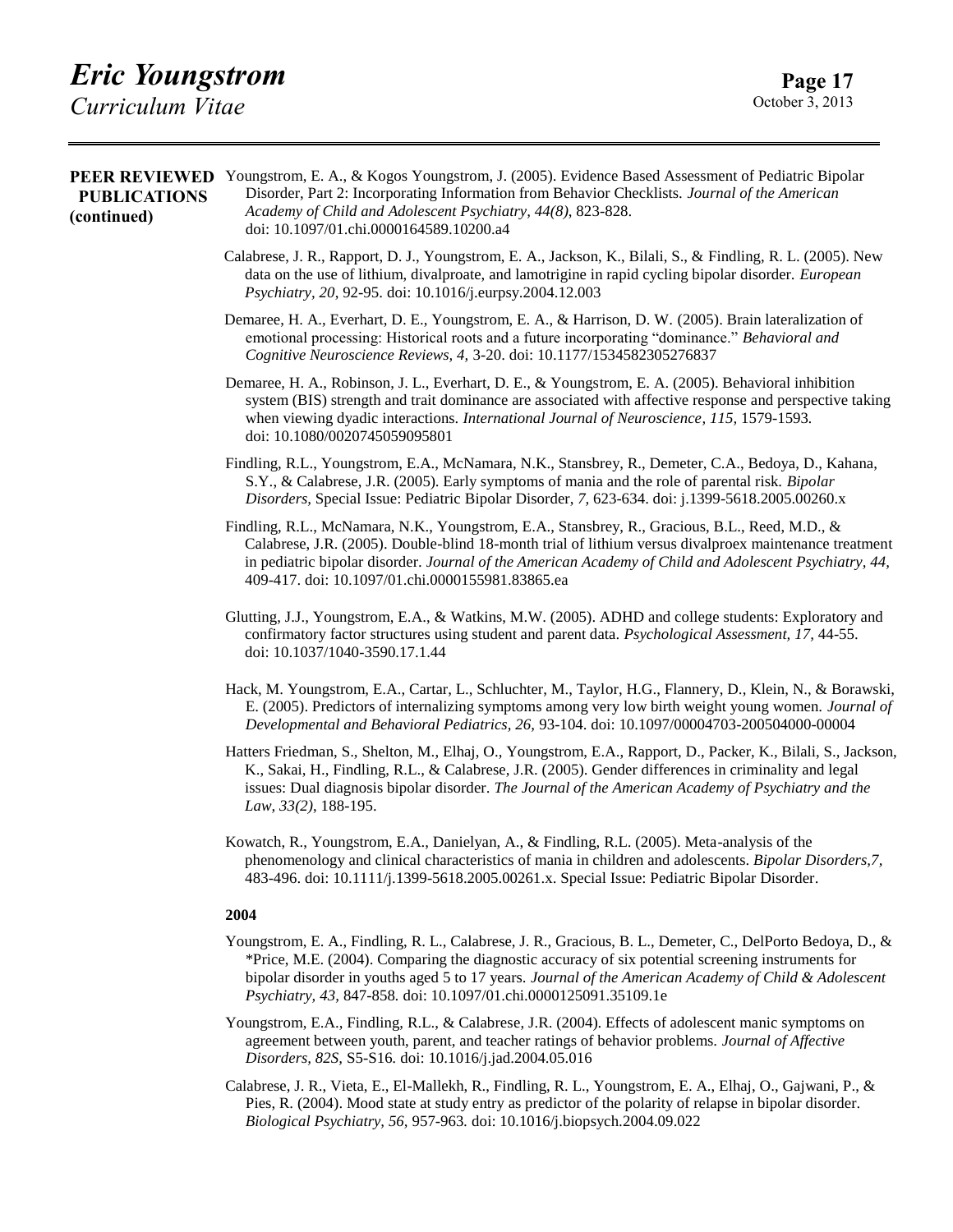| <b>PEER REVIEWED</b><br><b>PUBLICATIONS</b><br>(continued) | *Danielson, C. K., Feeny, N. C., Findling, R. L., & Youngstrom, E. A. (2004). Psychosocial treatment of<br>bipolar disorder in adolescents: A proposed cognitive-behavioral intervention. Cognitive and<br>Behavioral Practice, 11, 283-297. doi: 10.1016/S1077-7229(04)80043-9                                                                                                                                                                                                                                                                                                                                          |
|------------------------------------------------------------|--------------------------------------------------------------------------------------------------------------------------------------------------------------------------------------------------------------------------------------------------------------------------------------------------------------------------------------------------------------------------------------------------------------------------------------------------------------------------------------------------------------------------------------------------------------------------------------------------------------------------|
|                                                            | *Frazier, T., Demaree, H., & Youngstrom, E.A. (2004). Meta-analysis of intellectual and<br>neuropsychological test performance in Attention-Deficit/Hyperactivity Disorder. Neuropsychology, 18,<br>543-555. doi: 10.1037/0894-4105.18.3.543                                                                                                                                                                                                                                                                                                                                                                             |
|                                                            | *Frazier, T.W., Youngstrom, E.A., Chelune, G.J., Naugle, R.I., & Lineweaver, T.T. (2004). Increasing the<br>reliability of ipsative interpretations in neuropsychology: A comparison of reliable components analyses<br>and other factor analytic methods. Journal of the International Neuropsychological Society, 10, 578-<br>589. doi: 10.1016/S1077-7229(04)80043-9                                                                                                                                                                                                                                                  |
|                                                            | Gracious, B.L., Findling, R.L., Seman, C., Youngstrom, E.A., Demeter, C., & Calabrese, J.R. (2004).<br>Elevated thyrotropin in bipolar youths prescribed both lithium and divalproex sodium. Journal of the<br>American Academy of Child and Adolescent Psychiatry, 43, 215-220.<br>doi: 10.1097/00004583-200402000-00018                                                                                                                                                                                                                                                                                                |
|                                                            | Hack, M. Youngstrom, E.A., Cartar, L., Schluchter, M., Taylor, H.G., Flannery, D., Klein, N., & Borawski,<br>E. (2004). Behavioral outcomes and evidence of psychopathology among very low birthweight infants<br>at age 20 years. Pediatrics, 114, 932-940. doi: 10.1542/peds.2003-1017-L                                                                                                                                                                                                                                                                                                                               |
|                                                            | *Oh, H-J., Glutting, J.J., Watkins, M.W., Youngstrom, E.A., McDermott, P.A. (2004). Correct<br>interpretation of latent versus observed abilities: Implications from structural equation modeling applied<br>to the WISC-III and WIAT linking sample. Journal of Special Education, 38, 159-173.<br>doi: 10.1177/00224669040380030301                                                                                                                                                                                                                                                                                    |
|                                                            | Turkstra, L.S., *Fuller, T., Youngstrom, E.A., *Green, K., & Kuegeler, E. (2004). Conversational fluency<br>and executive function in adolescents with conduct disorder. Acta Neuropsychologica, 1, 70-85.                                                                                                                                                                                                                                                                                                                                                                                                               |
|                                                            | 2003                                                                                                                                                                                                                                                                                                                                                                                                                                                                                                                                                                                                                     |
|                                                            | Youngstrom, E.A., Findling, R.L., & Calabrese, J.R. (2003). Who are the comorbid adolescents?<br>Agreement between psychiatric diagnosis, parent, teacher, and youth report. Journal of Abnormal Child<br>Psychology, 31, 231-245. doi: 10.1023/A:1023244512119                                                                                                                                                                                                                                                                                                                                                          |
|                                                            | Youngstrom, E. A., Gracious, B. L., *Danielson, C. K., Findling, R. L., & Calabrese, J. R. (2003). Toward<br>an integration of parent and clinician report on the Young Mania Rating Scale. Journal of Affective<br>Disorders, 77, 179-190. doi: 10.1016/S0165-0327(02)00108-8                                                                                                                                                                                                                                                                                                                                           |
|                                                            | Youngstrom E.A., & *Green K.W. (2003). Reliability generalization of the self-report of emotions across<br>gender, ethnicity, age, and socioeconomic status when using the Differential Emotions Scale.<br>Educational & Psychological Measurement, 63, 279-295. doi: 10.1177/0013164403253226                                                                                                                                                                                                                                                                                                                           |
|                                                            | Youngstrom, E. A., Weist, M. D., & Albus, K. E. (2003). Exploring violence exposure, stress, protective<br>factors, and behavioral problems among inner-city youth. American Journal of Community Psychology,<br>32, 115-129. doi: 10.1023/A:1025607226122                                                                                                                                                                                                                                                                                                                                                               |
|                                                            | Carlson, G.A., Jensen, P.S., Findling, R.L., Meyer, R.E., Calabrese, J.R., delBello, M., Emslie, G., Flynn,<br>L., Goodwin, F., Hellander, M., Kowatch, R., Kusumakar, V., Laughren, T., Leibenluft, E., McCracken,<br>J., Nottelmann, E., Pine, D., Sachs, G., Shaffer, D., Simar, R., Strober, M., Weller, E.; Wozniak, J., &<br>Youngstrom, E.A. (2003). Methodological issues and controversies in clinical trials with child and<br>adolescent patients with bipolar disorder: Report of a consensus conference. Journal of Child and<br>Adolescent Psychopharmacology, 13, 13-27. doi: 10.1089/104454603321666162. |
|                                                            | Carlson, G.A., & Youngstrom, E.A. (2003). Clinical implications of pervasive manic symptoms in<br>children. Biological Psychiatry, 53, 1050-1058. doi: 10.1016/S0006-3223(03)00068-4                                                                                                                                                                                                                                                                                                                                                                                                                                     |
|                                                            |                                                                                                                                                                                                                                                                                                                                                                                                                                                                                                                                                                                                                          |

\*Danielson, C. K., Youngstrom, E. A., Findling, R. L., & Calabrese, J. R. (2003). Discriminative validity of the General Behavior Inventory using youth report. *Journal of Abnormal Child Psychology, 31,* 29- 39. doi: 10.1023/A:1021717231272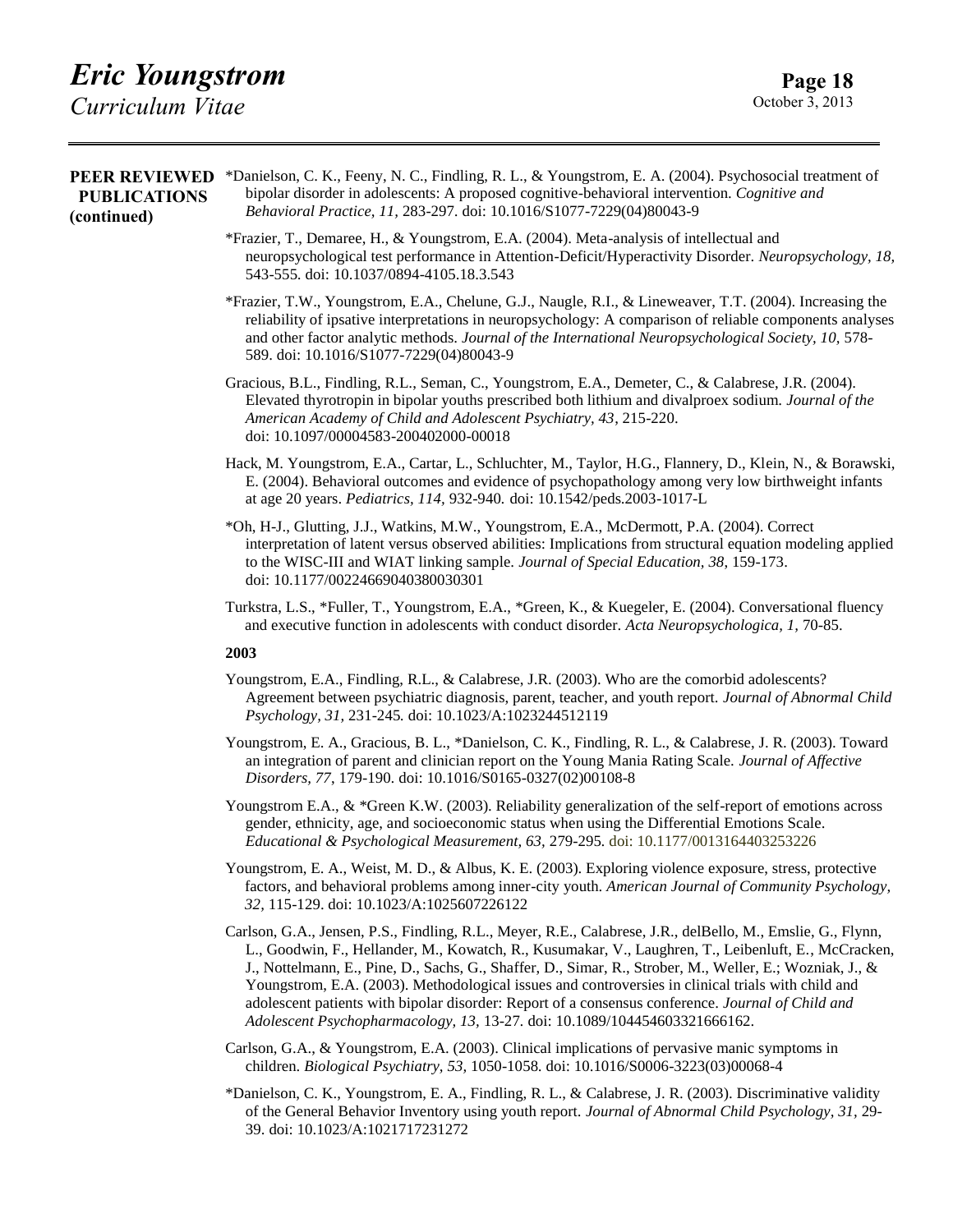#### **PEER REVIEWED**  Findling, R.L., McNamara, N.K., Gracious, B.L., Youngstrom, E.A., Stansbrey, R.J., Reed, M.D., **PUBLICATIONS (continued)** Demeter, C.A., Branicky, L.A., Fisher, K.E., & Calabrese, J.R. (2003). Combination lithium and divalproex in pediatric bipolarity. *Journal of the American Academy of Child and Adolescent Psychiatry, 42,* 895-901*.* doi: 10.1097/01.CHI.0000046893.27264.53

- Findling, R.L., McNamara, N.K., Youngstrom, E.A., Branicky, L.A., Demeter, C.A., & Schulz, C. (2003). A prospective, open-label trial of olanzapine in adolescents with schizophrenia. *Journal of the American Academy of Child and Adolescent Psychiatry, 42,* 170-175*.* doi: 10.1097/00004583-200302000-00010
- \*Kahana, S.Y., Youngstrom, E.A., Findling, R.L., & Calabrese, J.R. (2003). Employing parent, teacher, and youth self-report checklists in identifying pediatric bipolar spectrum disorders: An examination of diagnostic accuracy and clinical utility. *Journal of Child and Adolescent Psychopharmacology*, 13: 471-488*.* doi: 10.1089/104454603322724869

#### **2002**

- Youngstrom, E.A., \*Danielson, C.K., Findling, R.L., Gracious, B.L., & Calabrese, J.R. (2002). Factor structure of the Young Mania Rating Scale for use with youths aged 5 to 17 years. *Journal of Clinical Child and Adolescent Psychology, 31,* 567-572*.* doi: 10.1207/S15374424JCCP3104\_15
- Findling, R. L., Youngstrom, E. A., DelPorto, D., Papish-David, R., Townsend, L., \*Danielson, C. K., & Calabrese, J. R. (2002). Clinical decision-making using the General Behavior Inventory. *Bipolar Disorders, 4,* 34-42*.* doi: 10.1034/j.1399-5618.2002.40102.
- Gracious, B. L., Krysiak, T. E., & Youngstrom, E. A. (2002). Amantadine treatment of psychotropicinduced weight gain in children and adolescents: Case series. *Journal of Child & Adolescent Psychopharmacology, 12,* 249-257. doi: 10.1089/104454602760386941
- Gracious, B. L., Youngstrom, E. A., Findling, R. L., & Calabrese, J. R. (2002). Discriminative validity of a parent version of the Young Mania Rating Scale. *Journal of the American Academy of Child & Adolescent Psychiatry, 41,* 1350-1359. doi: 10.1097/00004583-200211000-00017
- \*Kahana, S.Y., Youngstrom, E.A., & Glutting, J.J. (2002). Factor and subtest discrepancies on the Differential Abilities Scale: Examining prevalence and validity in predicting academic achievement. *Assessment, 9,* 82-93. doi: 10.1177/1073191102009001010
- Toichi, M., Kamio, Y., Okada, T., Sakihama, M., Youngstrom, E.A., Findling, R.L., & Yamamoto, K. (2002). A lack of self-consciousness in autism. *American Journal of Psychiatry,* 1422-1424. doi: 10.1176/appi.ajp.159.8.1422
- Watkins, M.W., Glutting, J.J., & Youngstrom, E.A. (2002). Cross-Battery cognitive assessment: Still concerned. *NASP Communique, 30(October),* 1-3.
- Watkins, M.W., Youngstrom, E.A., & Glutting, J.J. (2002). Some cautions concerning cross-battery assessment. *NASP Communique, 30,* 16-20.
- Weist, M.D., Sander, M.A., Nabors, L.A., Link, B., Christodulu, K., Ambrose, M.G. (2002). Advancing the quality agenda in expanded school mental health. *Emotional and Behavioral Disorders, 32,* 309-325*.*
- Weist, M.D., Youngstrom, E.A., Myers, C.P., Warner, B.S., Varghese, S., & Dorsey, N. (2002). A clinically useful screening interview to assess violence exposure in youth. *Child Psychiatry and Human Development, 32,* 309-325. doi: 10.1023/A:1015222628055

#### **2001**

- Youngstrom, E.A., Findling, R.L., \*Danielson, C.K., & Calabrese, J.R. (2001). Discriminative validity of parent report of hypomanic and depressive symptoms on the General Behavior Inventory. *Psychological Assessment, 13,* 267-276. doi: 10.1037//1040-3590.13.2.267
- Youngstrom, E.A., & Goodman, S. (2001). Children's perceptions of other people: Mentalistic versus behavioristic descriptions of peers and adults. *Developmental Science, 4,* 164-173. doi: 10.1111/1467-7687.00162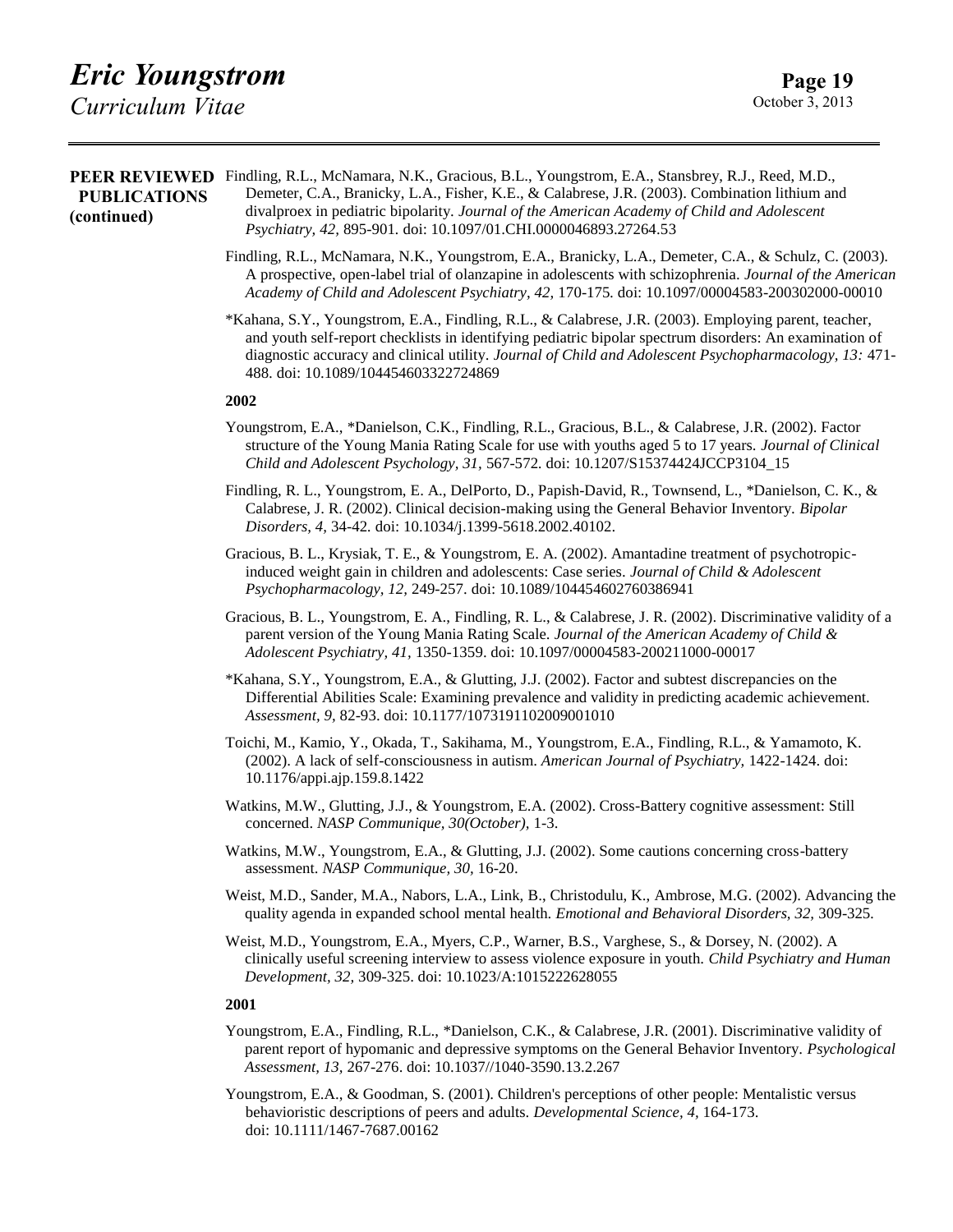| <b>PUBLICATIONS</b><br>(continued) | <b>PEER REVIEWED</b> Caruso, J.C., Witkiewitz, K., Youngstrom, E.A., & Glutting, J.J. (2001). The frequency of reliable<br>component difference scores for the Wechsler Intelligence Scale for Children--Third Edition in two<br>samples. Psychological Assessment, 13, 543-548. doi: 10.1037//1040-3590.13.4.543 |
|------------------------------------|-------------------------------------------------------------------------------------------------------------------------------------------------------------------------------------------------------------------------------------------------------------------------------------------------------------------|
|                                    | Findling, R.L., Gracious, B.L., McNamara, N.K., Youngstrom, E.A., Demeter, C.A., Branicky, L.A., &<br>Calabrese, J.R. (2001). Rapid, continuous cycling and comorbidity in pediatric Bipolar I disorder.<br>Bipolar Disorders, 3, 202-210. doi: 10.1034/j.1399-5618.2001.030405.x                                 |
|                                    | Izard, C.E., Fine, S., Schultz, D., Mostow, A., Ackerman, B.P., & Youngstrom, E.A. (2001). Emotion<br>knowledge as a predictor of social behavior and academic competence in children at risk. <i>Psychological</i><br>Science, 12, 18-23. doi: 10.1111/1467-9280.00304                                           |
|                                    | Schultz, D., Izard, C.E., Ackerman, B.P., & Youngstrom, E.A. (2001). Emotion knowledge in<br>economically disadvantaged children: Self-regulatory antecedents and relations to social difficulties and<br>withdrawal. Development and Psychopathology, 13, 53-67. doi: 10.1017/S0954579401001043                  |
|                                    | Weist, M.D., Acosta, O.A., & Youngstrom, E.A. (2001). Predictors of violence exposure among inner-city<br>youth. Special issue of <i>Journal of Clinical Child Psychology</i> , 30, 187-198.<br>doi: 10.1207/S15374424JCCP3002_6                                                                                  |
|                                    | 2000                                                                                                                                                                                                                                                                                                              |
|                                    | Youngstrom, E. (2000). Do we need to invent another emotion? The role of caring in attachment.<br>Psychological Inquiry, 11, 103-107. (commentary) doi: 10.1207/S15327965PLI1102_02                                                                                                                               |
|                                    | Youngstrom, E.A., & Busch, C.P. (2000). Expert Testimony in Psychology: Ramifications of Supreme<br>Court Decision in Kumho Tire Co., Ltd. v. Carmichael. Journal of Behavior and Ethics, 10, 185-193.<br>(Invited paper) doi: 10.1207/S15327019EB1002 06                                                         |
|                                    | Youngstrom, E.A., Loeber, R., & Stouthamer-Loeber, M. (2000). Patterns and correlates of agreement<br>between parent, teacher, and male adolescent ratings of externalizing and internalizing problems.<br>Journal of Consulting and Clinical Psychology, 68, 1038-1050. doi: 10.1037//0022-006X.68.6.1038        |
|                                    | Youngstrom, E.A., *Meltzer Wolpaw, J., Kogos, J.L., Schoff, K.M., Ackerman, B.P., & Izard, C.E. (2000).<br>Interpersonal problem solving in preschool and first grade: Developmental change and ecological<br>validity. Journal of Clinical Child Psychology, 29, 589-602. doi: 10.1207/S15374424JCCP2904_11      |
|                                    | 1999                                                                                                                                                                                                                                                                                                              |
|                                    | Youngstrom, E.A., Ackerman, B.P., & Izard, C.E. (1999). Dysphoria-related bias in maternal ratings of<br>children. Journal of Consulting and Clinical Psychology, 67, 905-916.                                                                                                                                    |

doi: 10.1037//0022-006X.67.6.905

- Youngstrom, E.A., Kogos, J.L. & Glutting, J.J. (1999). Incremental efficacy of Differential Ability Scales factor scores in predicting individual achievement criteria. *School Psychology Quarterly, 14*, 26-39. doi: 10.1037/h0088996
- Ackerman, B.P., Izard, C.E. Schoff, K.M., Youngstrom, E.A., & Kogos, J.L. (1999). Contextual risk, caregiver emotionality and the problem behaviors of 6- and 7-year old children from economically disadvantaged families. *Child Development, 70*, 1415-1427. doi: 10.1037//0012-1649.35.1.258
- Ackerman, B.P., Kogos, J.L., Youngstrom, E.A., Schoff, K.M., & Izard, C.E. (1999). Family instability and the problem behaviors of children from economically disadvantaged families. *Developmental Psychology, 35*, 258-268. doi: 10.1111/1467-8624.00103
- Ackerman, B.P., Schoff, K.M., Levinson, K.L., Youngstrom, E.A., & Izard, C.E. (1999). The relations between cluster indexes of risk and the problem behaviors of 6- and 7-year-old children from economically disadvantaged families. *Developmental Psychology, 35*, 1355-1366. doi: 10.1037/0012-1649.35.6.1355
- Izard, C.E., Schultz, D., Fine, S.E., Youngstrom, E.A., & Ackerman, B.P. (1999). Temperament, cognitive ability, emotion recognition, and emotion memories as predictors of adaptive social behavior. *Imagination, Cognition, and Personality, 19,* 305-330.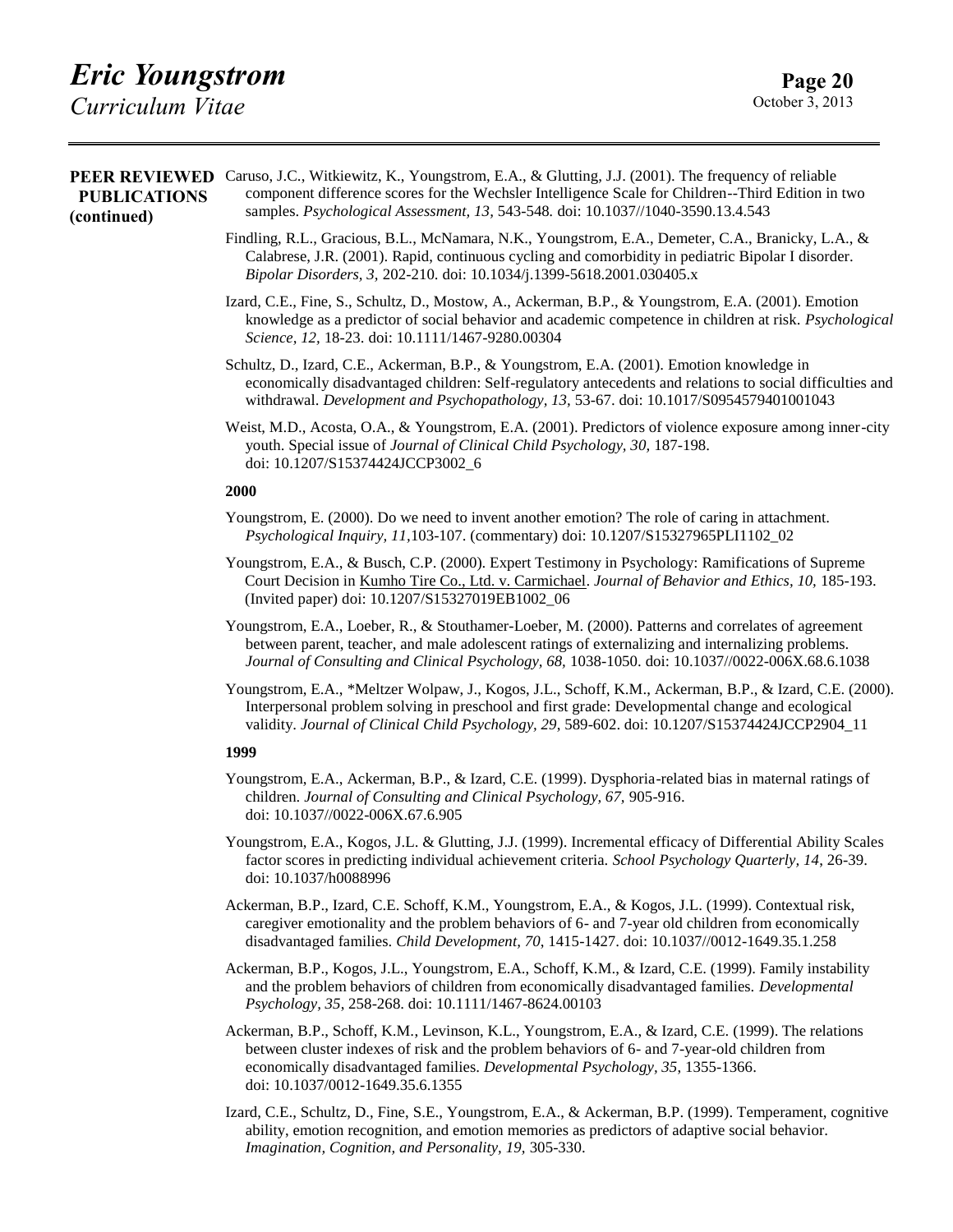**PUBLICATIONS (continued)**

Kobak, R.R., Duemmler, S., Burland, A., & Youngstrom, E.A. (1998). Attachment and negative absorption states: Implications for treating distressed families. *Journal of Systemic Therapies, 17,* 80-92.

### **1997**

Glutting, J.J., Youngstrom, E.A., Ward, T., Ward, S., & Hale, R. (1997). Incremental efficacy of factor scores on the WISC-III in predicting academic achievement. *Psychological Assessment, 9,* 295-301. doi: 10.1037//1040-3590.9.3.295

#### **1996**

- Glutting, J.J., Youngstrom, E.A., Oakland, T., & Watkins, M. (1996). Situational specificity and generality of test behaviors for samples of normal and referred children. *School Psychology Review, 25,* 35-57.
- Cole, S.A., Woodard, J.L., Juncos, J.L., Kogos, J.L., Youngstrom, E.A., & Watts, R.L. (1996). Depression and disability in Parkinson's Disease. *The Journal of Neuropsychiatry and Clinical Neurosciences, 7,* 20-25.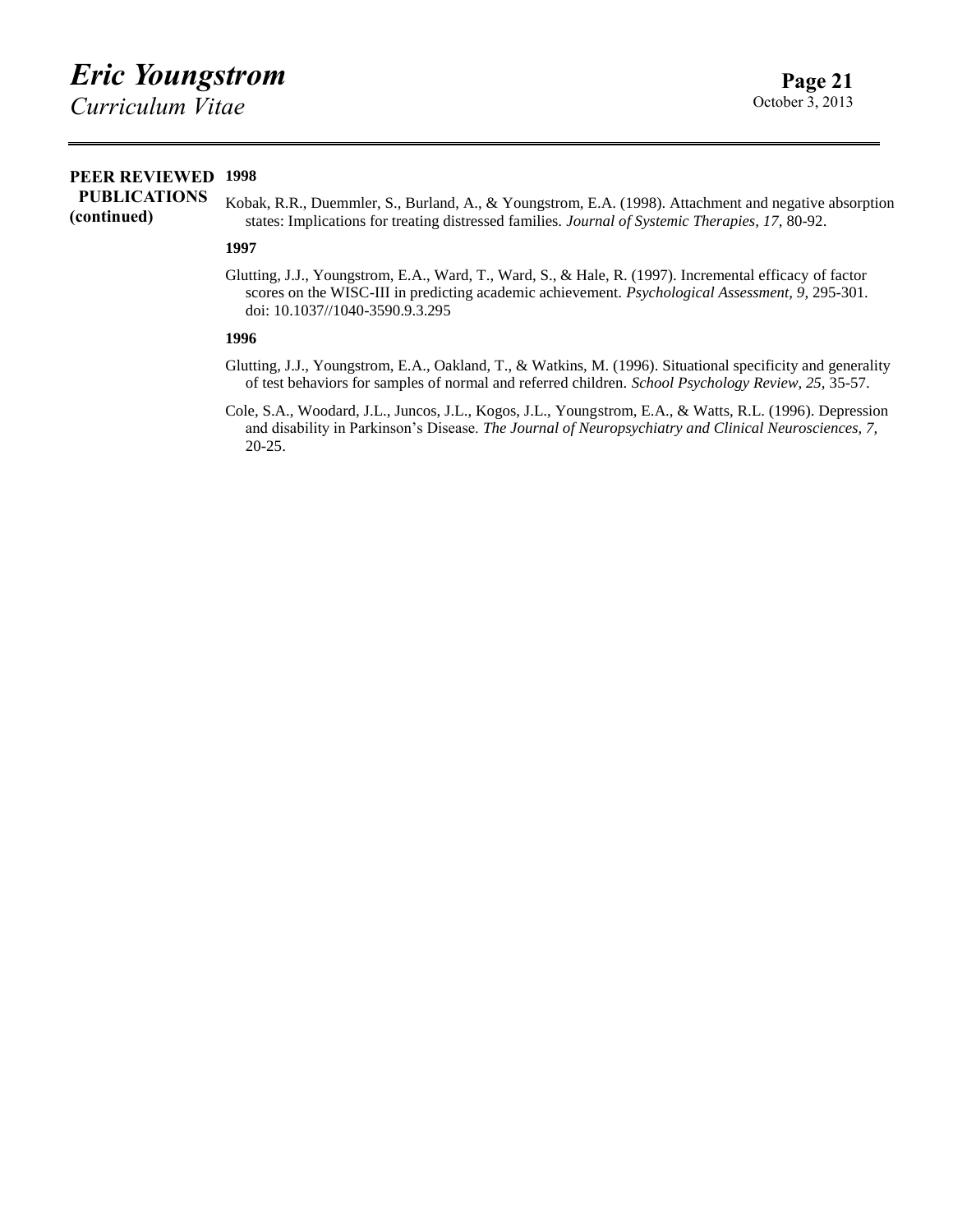#### **REFEREED CONFERENCE PRESENTATIONS**

**(***\*Indicates Student or Trainee, \*\*Is an Undergraduate)*

Youngstrom, E.A., \*Jenkins, M.M., & Jensen-Doss, A. (2013, November). Practical evidence-based diagnosis: Application of the evidence-based medicine approach to psychiatric diagnosis. Symposium paper presented at the Annual Meeting of the Association for Behavioral and Cognitive Therapy (ABCT), Nashville, TN.

- \*Gonzalez, M., Youngstrom, E.A., \*Jones, S., Youngstrom, J.K., Findling, R.L., & Feeny, N.C. (2013, November). Using the Child Behavior Checklist (CBCL) and Youth Self Report (YSR) to Screen for Substance Use in Outpatient Mental Health Settings: An Evidence Based Assessment Approach. Poster presentation at the Annual Meeting of the Association for Behavioral and Cognitive Therapy (ABCT), Nashville, TN.
- \*\*McKinney, E., Youngstrom, E.A., \*\*Genzlinger, J., \*\*Sowder, C., \*Perez Algorta, G., & \*Van Meter, A. (2013, November). Meta-Analysis of the diagnostic efficiency for discriminating pediatric bipolar disorder of parent and youth report on the General Behavior Inventory. Poster presentation at the Annual Meeting of the Association for Behavioral and Cognitive Therapy (ABCT), Nashville, TN.
- \*\*Egerton, G., Youngstrom, E.A., \*Van Meter, A., \*Ford, G., \*\*Burke, C., & \*Perez Algorta, G. (2013, November). Meta-Analysis of thirty years of data using the General Behavior Inventory for identifying bipolar disorder: They just don't write like that anymore. Poster presentation at the Annual Meeting of the Association for Behavioral and Cognitive Therapy (ABCT), Nashville, TN.
- \*Freeman, A.J., Youngstrom, E.A., & Findling, R.L. (2013, November). Comorbidity in pediatric bipolar disorder – do age and clinic matter? Poster presentation at the Annual Meeting of the Association for Behavioral and Cognitive Therapy (ABCT), Nashville, TN.
- \*Freeman, A.J., Youngstrom, E.A., & Findling, R.L. (2013, November). Pediatric bipolar disorder: Empirical examination of the phenotype debate. Poster presentation at the Annual Meeting of the Association for Behavioral and Cognitive Therapy (ABCT), Nashville, TN.
- \*Schiele, B.E., Youngstrom, E.A., Weist, M.D., Lever, N.D., & Stephan, S.H. (2013, November). The importance of counseling self-efficacy in school mental health. Poster presentation at the Annual Meeting of the Association for Behavioral and Cognitive Therapy (ABCT), Nashville, TN.
- \*\*Genzlinger, J., \*\*Egerton, G., \*\*Sowder, C., \*\*McKinney, E., \*Van Meter, A., & Youngstrom, E.A. (2013, October). Meta-Analysis of the Discriminative Validity of Caregiver, Teacher, and Youth Checklists for Assessing Pediatric Bipolar Disorder. Poster presented at the annual meeting of the American Academy of Child and Adolescent Psychiatry, Orlando, FL.
- \*Van Meter, A., \*\*Burke, C., Kowatch, R., Findling, R.L., Youngstrom, E.A. (2013, October). Updated meta-analysis of the clinical characteristics of mania in children and adolescents. Poster presented at the annual meeting of the American Academy of Child and Adolescent Psychiatry, Orlando, FL.
- Perez Algorta, G., Frazier, T., Youngstrom, E.A., Fristad, M., McCue Horwitz, S., & Findling, R.L. (2013, October). Non-Suicidal Self-Injury in Children from the Longitudinal Assessment of Manic Symptoms Study. Poster presented at 60th Annual Meeting of the American Academy of Child and Adolescent Psychiatry, Orlando, FL.
- Phillips, M.L., Bertocci, M., Bebko, G., Holland, S.K., Kowatch, R.A., Birmaher, B., Axelson, D., Horwitz, S.M., Arnold, L.E., Fristad, M.A., Youngstrom, E.A., & Findling, R.L. (2013, October). More Severe developmental trajectory of behavioral and emotion dysregulation in youth is associated with reduced functional integrity in lateral prefrontal cortical-amygdala circuitry during emotion regulation. Symposium paper presented at 60th Annual Meeting of the American Academy of Child and Adolescent Psychiatry, Orlando, FL.
- Van Meter, A.R., & Youngstrom, E.A. (co-chairs) (2013, October). Emotion dysregulation across disorders of youth. Symposium presented at 60th Annual Meeting of the American Academy of Child and Adolescent Psychiatry, Orlando, FL.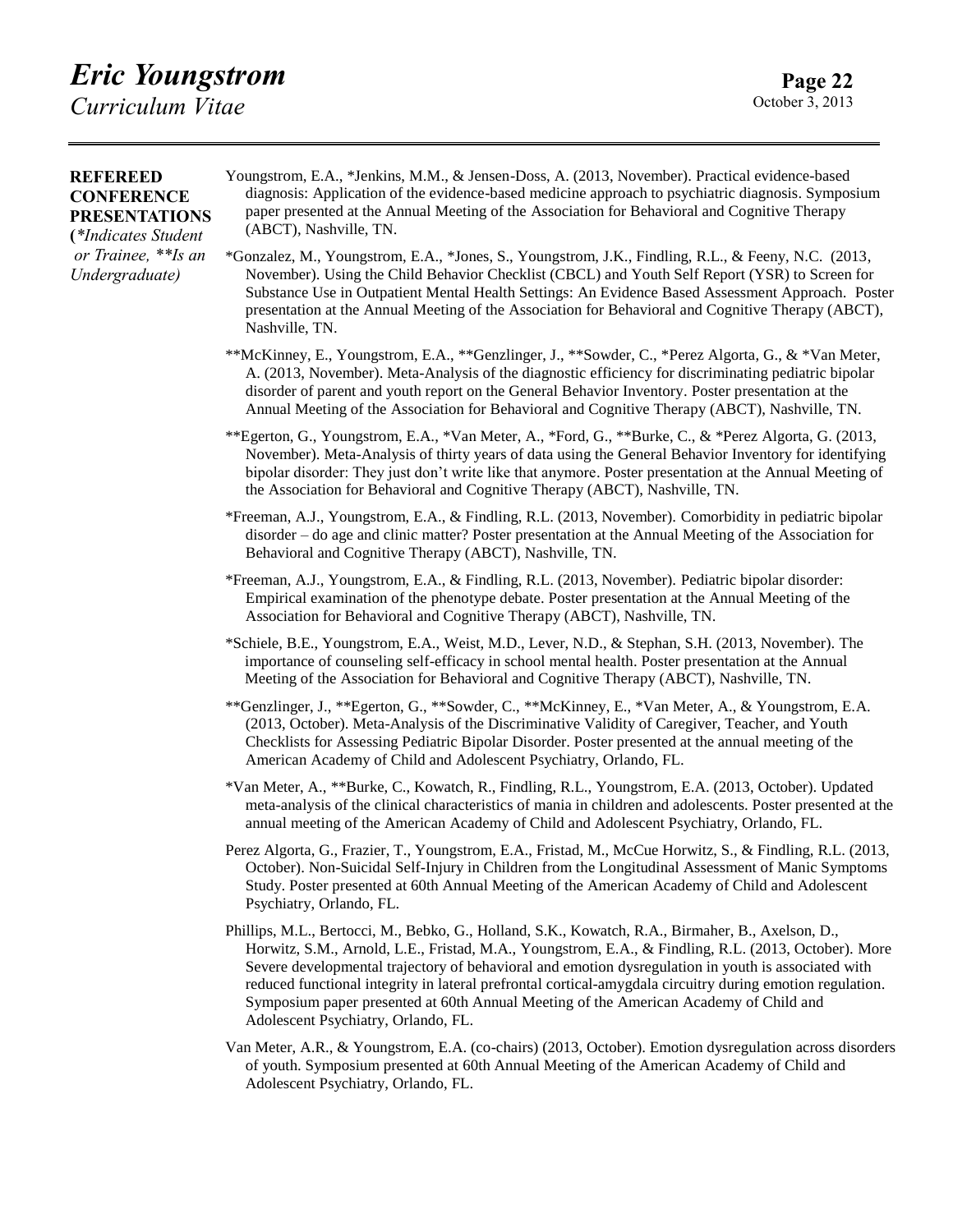| <b>REFEREED</b><br><b>CONFERENCE</b><br><b>PRESENTATIONS</b><br>(continued) | Hafeman, D.M., Bebko, G., Bertocci, M.A., Bonar, L., Perlman, S.B., Diwadkar, V., Sunshine, J.L.,<br>Holland, S.K., Kowatch, R.A., Birmaher, B., Axelson, D., Horwitz, S.M., Arnold, L.E., Fristad, M.A.,<br>Youngstrom, E.A., Findling, R.L., & Phillips, M.L. (2013, October). Abnormal deactivation of emotion<br>regulation circuitry in youth with bipolar disorder: Attenuated by medication and correlated with manic<br>symptoms. Poster presented at 60th Annual Meeting of the American Academy of Child and Adolescent<br>Psychiatry, Orlando, FL.                                                                                                                |
|-----------------------------------------------------------------------------|------------------------------------------------------------------------------------------------------------------------------------------------------------------------------------------------------------------------------------------------------------------------------------------------------------------------------------------------------------------------------------------------------------------------------------------------------------------------------------------------------------------------------------------------------------------------------------------------------------------------------------------------------------------------------|
|                                                                             | Menard, T.V., Galanter, C., Jensen, P.S., Youngstrom, E.A., Duffy, A.C., Leffler, J., Post, R.M., Wall,<br>C.A., Seymour, L., Wagner, K.D., & Carlson, G.A. (2013, October). Strategies for improved<br>classification of pediatric biobank participants. Poster presented at 60th Annual Meeting of the<br>American Academy of Child and Adolescent Psychiatry, Orlando, FL.                                                                                                                                                                                                                                                                                                |
|                                                                             | Lee, H.-J., Joo, Y., Youngstrom, E.A., Kim, H.-W., & Kang, K.M. (2013, October). Diagnostic validity<br>and reliability of Korean version of adolescent General Behavior Inventory. Poster presented at 60th<br>Annual Meeting of the American Academy of Child and Adolescent Psychiatry, Orlando, FL.                                                                                                                                                                                                                                                                                                                                                                      |
|                                                                             | Youngstrom, E.A. (2013, October). Why does my child tantrum? Applying lessons learned from bipolar<br>disorder to disruptive mood dysregulation disorder. In Van Meter, A.R., & Youngstrom, E.A. (co-<br>chairs). Symposium presented at 60th Annual Meeting of the American Academy of Child and<br>Adolescent Psychiatry, Orlando, FL.                                                                                                                                                                                                                                                                                                                                     |
|                                                                             | George, M.W., Williamson, R., Albright, A., Splett, J., Egan, T., Kirk, A., Iachini, A., Jameson, J.P.,<br>Massey, C., Michael, K.D., Sale, R., Taylor, L.K., Warren, M.E., Weist, M.D., & Youngstrom, E.A.<br>(2013, October). The Student Emotional and Educational Development (SEED) Project: Effectiveness<br>of an evidence-based model of assessment and intervention for adolescents experiencing emotional<br>difficulties. In Van Eck, K. (Chair), Evidence-Based Interventions for Youth with Emotional and<br>Behavioral Disabilities: Efficacy and Effectiveness. Symposium at the annual meeting of the<br>Conference for School Mental Health, Arlington, VA. |
|                                                                             | George, M.W., Iachini, A., Warren, M.E., Schmidt, S.C., Splett, J., Weist, M.D., Youngstrom, E.A., &<br>Michael, K.D. (2013, October). Feasibility and Acceptability of an Interdisciplinary Approach to<br>Implementing an Evidence-Based Intervention for Youth with Mood Difficulties. Paper presented at the<br>annual meeting of the Conference for School Mental Health, Arlington, VA.                                                                                                                                                                                                                                                                                |
|                                                                             | Youngstrom, E.A., Feeny, N.C., Roy-Byrne, P., Mavissakalian, M., & Zoellner, L. (2013, August).<br>Optimizing PTSD treatments: Acute treatment and follow-up results. Symposium paper presented at the<br>Annual Meeting of the American Psychological Association, Honolulu, HI.                                                                                                                                                                                                                                                                                                                                                                                            |
|                                                                             | *Noya, M., Youngstrom, E.A., Bravo, I.M., Pérez Algorta, G., & Youngstrom, J.K. (2013, August).<br>Validation of mood symptoms among Latino families on the Parent General Behavior Inventory. Poster<br>presented at the Annual Meeting of the American Psychological Association, Honolulu, HI.                                                                                                                                                                                                                                                                                                                                                                            |
|                                                                             | Sale, R., George, M., Splett, J., Michael, K., Massey, C., Weist, M.D., & Youngstrom, E.A. (2013,<br>August). The methodological design of a multi-site interdisciplinary collaboration: The SEED Project.<br>Poster presented at the Annual Meeting of the American Psychological Association, Honolulu, HI.                                                                                                                                                                                                                                                                                                                                                                |
|                                                                             | George, M.W., Youngstrom, E.A., Sale, R., Taylor, L.K., Michael, K.D., & Weist, M.D. (2013, August).<br>Implementing evidence-based assessment of mood disorders in middle-school and high-school students.<br>Poster presented at the Annual Meeting of the American Psychological Association, Honolulu, HI.                                                                                                                                                                                                                                                                                                                                                               |
|                                                                             | Arnold, L.E., Ganocy, A., Youngstrom, E., Frazier, T., Mount, K., Fristad, M., Horwitz, S., Birmaher, B.,<br>Findling, R., & Kowatch, R. (2013, June). Latent class 3-year ADHD symptom trajectories in LAMS<br>differ from MTA. Presented at the International Society for Research in Child and Adolescent<br>Psychopathology, Leuven, Belguim.                                                                                                                                                                                                                                                                                                                            |
|                                                                             | **Moore, K., Youngstrom, E.A., Youngstrom, J.K., Perez-Algorta, G., & Findling, R.L. (2013, April).<br>Prevalence of narcissistic traits across child psychiatric disorders. Poster presented at the annual<br>meeting of the North Carolina Psychological Association, Chapel Hill, NC.                                                                                                                                                                                                                                                                                                                                                                                     |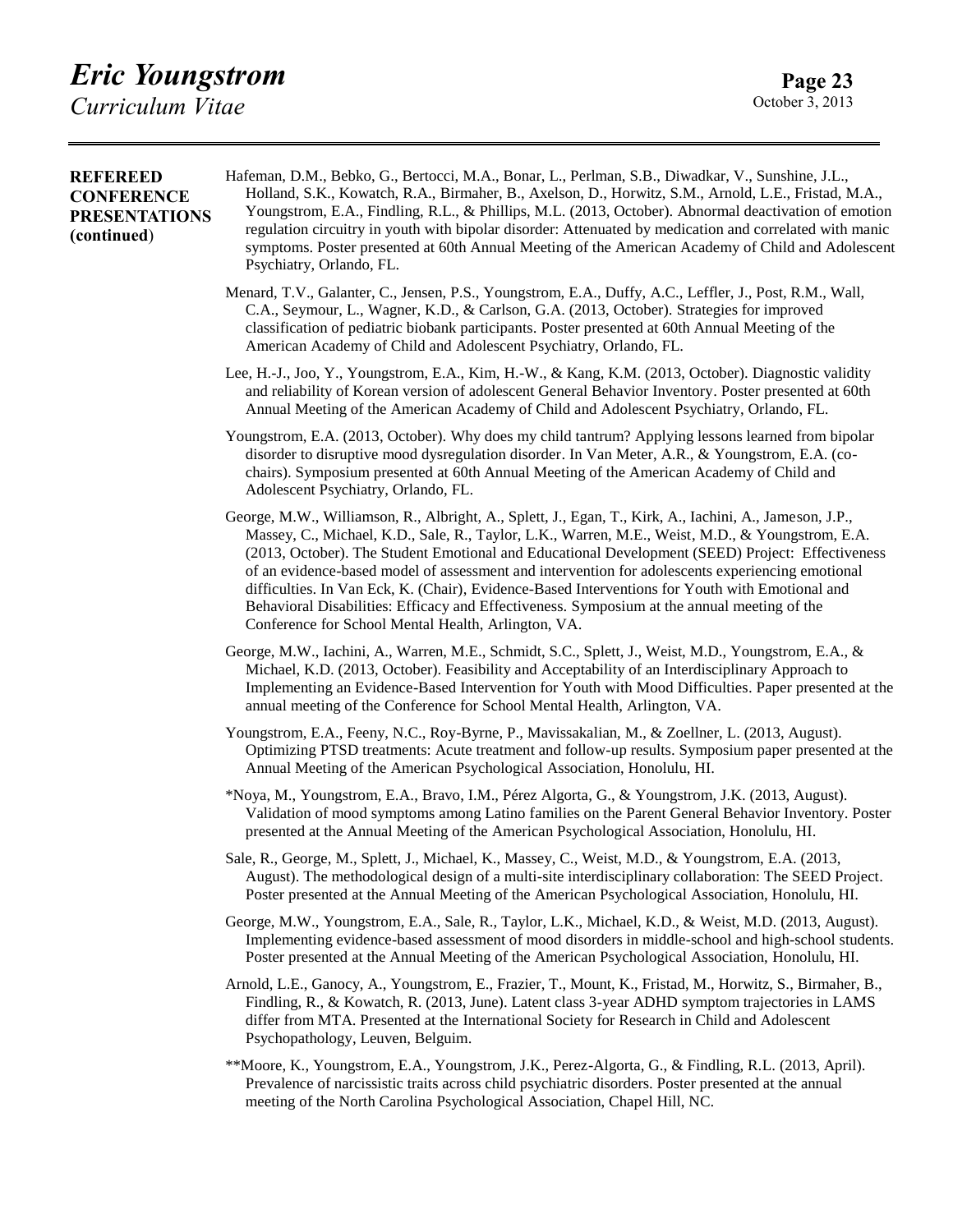| <b>REFEREED</b><br><b>CONFERENCE</b><br><b>PRESENTATIONS</b><br>(continued) | **Burke, C., **Shams, Z., **Engelthaler, J., *Van Meter, A.R., Perez Algorta, G., & Youngstrom, E.A.<br>(2013, April). Updated meta-analysis of the clinical characteristics of mania in children and adolescents.<br>Poster presented at the annual meeting of the North Carolina Psychological Association Association,<br>Chapel Hill, NC.                                                                                       |
|-----------------------------------------------------------------------------|-------------------------------------------------------------------------------------------------------------------------------------------------------------------------------------------------------------------------------------------------------------------------------------------------------------------------------------------------------------------------------------------------------------------------------------|
|                                                                             | **Egerton, G., *Van Meter, A.R., *Ford, G., **Burke, C., Algorta, G.P., & Youngstrom, E.A. (2013,<br>April). Meta-analysis of thirty years of data using the General Behavior Inventory for identifying<br>bipolar disorder in adults: They just don't write like that anymore. Poster presented at the annual<br>meeting of the North Carolina Psychological Association Association, Chapel Hill, NC.                             |
|                                                                             | **McKinney, E., Youngstrom, E.A., **Genzlinger, J., **Sowder, C., Algorta, G.P., & *Van Meter, A.R.<br>(2013, April). Meta-analysis of the diagnostic efficiency for discriminating pediatric bipolar disorder of<br>parent and youth report on the General Behavior Inventory. Poster presented at the annual meeting of<br>the North Carolina Psychological Association Association, Chapel Hill, NC.                             |
|                                                                             | Youngstrom, E.A., Hameed, A., Mitchell, M., *Freeman, A.J., *Van Meter, A.R., *Algorta, G.P.,<br>Gelenberg, A., & Meyer, R.E. (2013, February). A cross-sectional, randomized, non-interventional<br>methods study to compare three methods of assessing suicidality in psychiatric inpatients. Symposium<br>paper presented at the Annual Meeting of the International Society for Clinical Trials Methodology,<br>Washington, DC. |
|                                                                             | Youngstrom, E.A., Youngstrom, J.K., Perez Algorta, G., & Findling, R.L. (2012, December). Pediatric<br>bipolar disorder and mixed mood symptoms: Moderately prevalent in community mental health and<br>underdiagnosed by practitioners. Poster presented at the Annual Meeting of the American College of<br>Neuropsychopharmacology, Hollywood, FL.                                                                               |
|                                                                             | *Jenkins, M.M., & Youngstrom, E.A. (2012, December). Cognitive De-Biasing Strategies Significantly<br>Improve the Assessment of Pediatric Bipolar Disorder Poster presented at the Annual Meeting of the<br>American College of Neuropsychopharmacology, Boca Raton, FL.                                                                                                                                                            |
|                                                                             | Youngstrom, E.A. (discussant) (2012, November). Promoting evidence-based assessment in usual care:<br>Promising practices, barriers to uptake, and the impact of training. Symposium presented at the Annual<br>Meeting of the Association for Behavioral and Cognitive Therapy, National Harbor, MD.                                                                                                                               |
|                                                                             | *Perez Algorta, G., Youngstrom, E.A., Hameed, A., Meyer, R., Mitchell, M., & Gelenberg, A. (2012,<br>November). Predictive validity of a new risk assessment measure in an inpatient suicidal sample. Poster<br>presentation at the annual meeting of the Association for Behavioral and Cognitive Therapies, National<br>Harbor, MD.                                                                                               |
|                                                                             | *Jenkins, M.M., Youngstrom, E.A., Youngstrom, J.K., Feeny, N.C., & Findling, R.L. (2012, November).<br>Generalizability of Evidence-Based Assessment Recommendations for Pediatric Bipolar Disorder.<br>Paper presented in A. Lyon (chair) symposium at the Annual Meeting of the Association for Behavioral<br>and Cognitive Therapy, National Harbor, MD.                                                                         |
|                                                                             | *Perez Algorta, G., Youngstrom, E.A., Frazier, T.W., Washburn, J., & Findling, R.L. (2012, November).<br>Rating scales as a Rosetta Stone for calibrating clinical against research diagnoses. Paper presented in<br>A. Lyon (chair) symposium at the Annual Meeting of the Association for Behavioral and Cognitive<br>Therapy, National Harbor, MD.                                                                               |
|                                                                             | *Van Meter, A., **Irvin, J., **Manthey, J., & Youngstrom, E.A. (2012, November). A Tale of Two<br>Diatheses: Temperament and BIS/BAS as Risk Factors for Mood Disorder. Poster presentation at the<br>annual meeting of the Association for Behavioral and Cognitive Therapies, National Harbor, MD.                                                                                                                                |
|                                                                             | *Van Meter, A., Youngstrom, E.A., Ollendick, T., Demeter, C., & Findling, R.L. (2012, November).<br>Clinical Decision Making about Anxiety Disorders: Using the Achenbach System of Empirically Based<br>Assessment. Poster accepted for presentation at the annual meeting of the Association for Behavioral<br>and Cognitive Therapies, National Harbor, MD.                                                                      |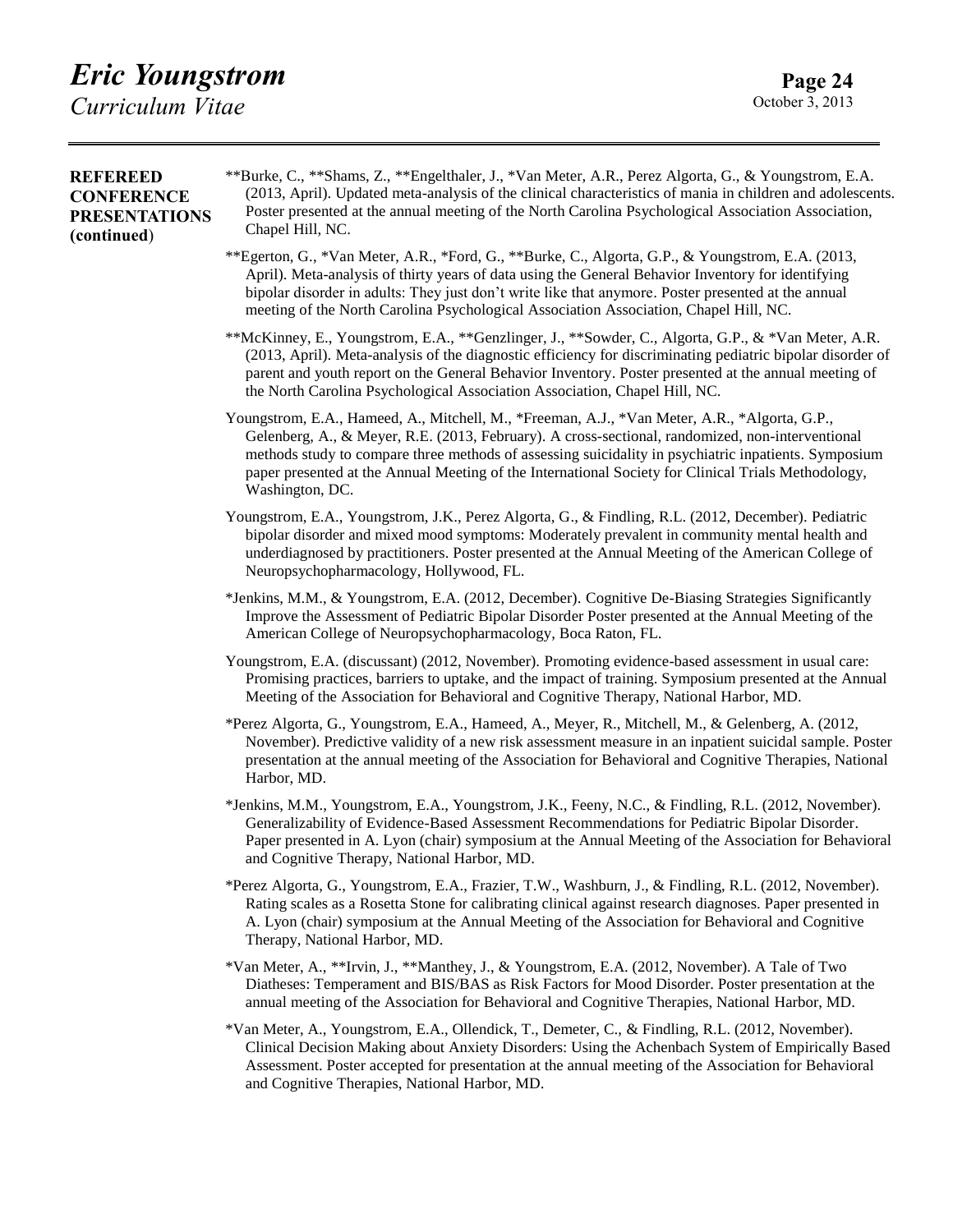| <b>REFEREED</b><br><b>CONFERENCE</b><br><b>PRESENTATIONS</b><br>(continued) | McGinn, L., Beck, G., Youngstrom, E.A., Klonsky, E.D., Castonguy, L., & Chronis-Toscano, A. (2012,<br>November). Giving Students a Fish versus Teaching Students to Fish: Evidence-Based Training<br>Principles and Practical Guidelines. Panel discussion at the Annual Meeting of the Association for<br>Behavioral and Cognitive Therapy, National Harbor, MD.                                             |
|-----------------------------------------------------------------------------|---------------------------------------------------------------------------------------------------------------------------------------------------------------------------------------------------------------------------------------------------------------------------------------------------------------------------------------------------------------------------------------------------------------|
|                                                                             | *Perez Algorta, G., Youngstrom, E.A., Frazier, T.W., Washburn, J., & Findling, R.L. (2012, October).<br>Rating scales as a Rosetta Stone for calibrating clinical against research diagnoses. Poster presented at<br>the Annual Meeting of the American Academy of Child and Adolescent Psychiatry, San Francisco, CA.                                                                                        |
|                                                                             | Jensen-Doss, A., Youngstrom, E.A., Youngstrom, J.K., Tass, H.F., Meyers, O.I., Feeny, N.C., & Findling,<br>R.L. (2012, October). Patterns and predictors of diagnostic agreement between clinician- and<br>researcher-generated diagnoses. Poster presented at the Kansas Conference of Child and Adolescent<br>Clinical Psychology, Lawrence, KS.                                                            |
|                                                                             | Michael, K., George, M., Weist, M.D., Youngstrom, E.A., Quick, A., Chappelle, L., Ablright, A., Jameson,<br>J.P. (2012, October). Creating a Multi-State Network for School Mental Health: Challenges in Merging<br>Vision, Purpose, Motivation, and Other Practical Realities. Advanced practice skills session presented<br>at the Annual Conference on Advancing School Mental Health, Salt Lake City, UT. |
|                                                                             | Youngstrom, E.A. (2012, August). The time is now for evidence-based assessment strategies for pediatric<br>bipolar disorder. Symposium paper presented in "Evidence-based assessment and treatment of bipolar<br>disorder in youth" (Chair: M. Fristad), Annual Meeting of the American Psychological Association,<br>Orlando, FL.                                                                            |
|                                                                             | Youngstrom, E.A. (2012, August). Enhancing graduate training in evidence-based practice in clinical<br>psychology. Symposium paper presented in J. Gayle Beck (Chair), Annual Meeting of the American<br>Psychological Association, Orlando, FL.                                                                                                                                                              |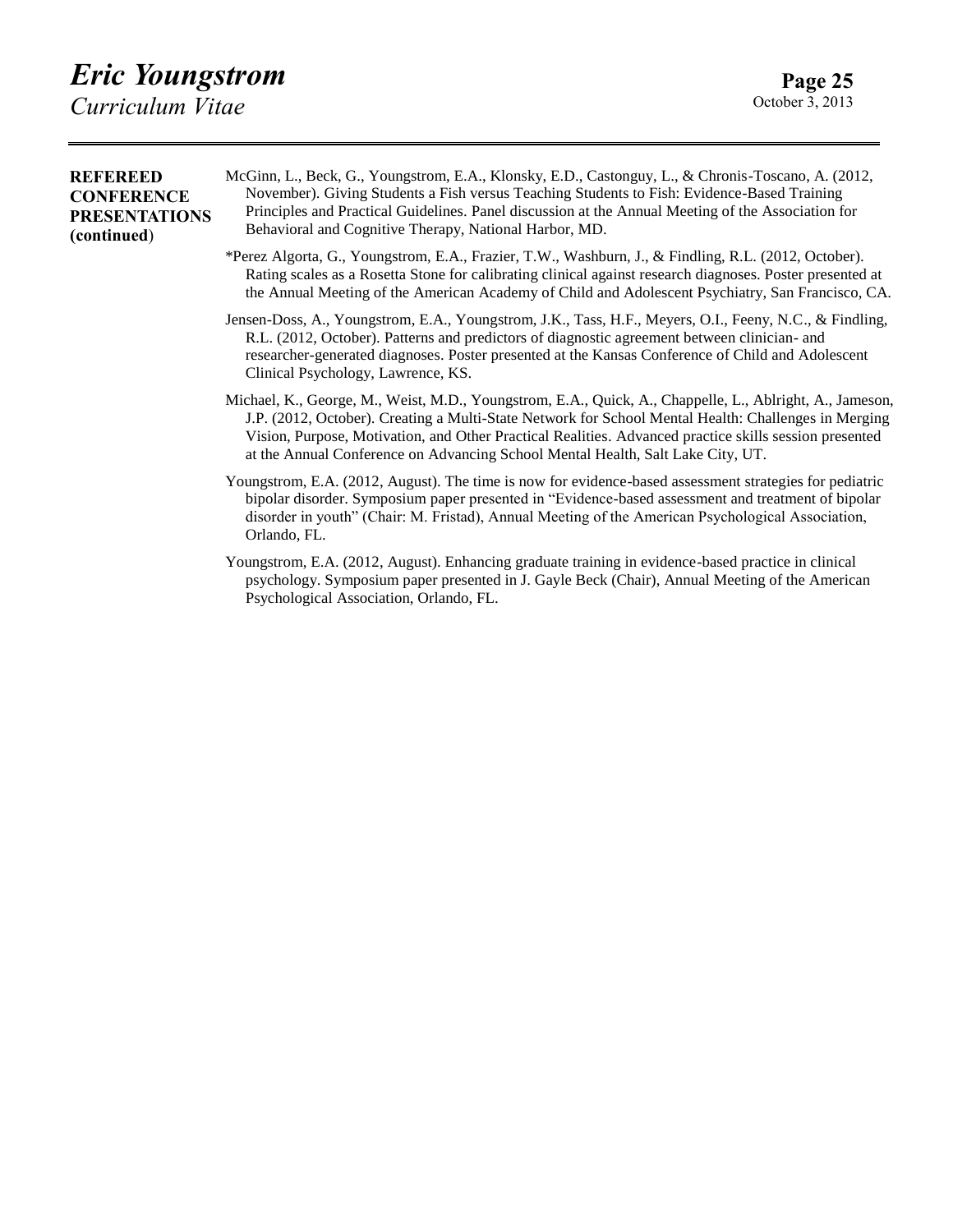| <b>REFEREED</b><br><b>CONFERENCE</b><br><b>PRESENTATIONS</b><br>(continued) | *Van Meter, A., **Irvin, J., **Thrower, A., **Willis, M.W., & Youngstrom, E.A. (2012, August). Cross-<br>cultural examination of factors related to suicidality in young adults. Poster presented at the Annual<br>Meeting of the American Psychological Association, Orlando, FL.                                                                                                                                                     |
|-----------------------------------------------------------------------------|----------------------------------------------------------------------------------------------------------------------------------------------------------------------------------------------------------------------------------------------------------------------------------------------------------------------------------------------------------------------------------------------------------------------------------------|
|                                                                             | *Van Meter, A., & Youngstrom, E.A. (2012, May). Validating cyclothymia in youths. Symposium paper<br>presented in "New Insights in Soft Bipolarity and Emotion Regulation," chaired by J. Azorin & G.<br>Perugi at the International Review of Bipolar Disorders, Nice, France.                                                                                                                                                        |
|                                                                             | Chang, K.D., Zhao, J., Youngstrom, E.A., Goldstein, B., Marcus, R., McQuade, R.D., Forbes, R.A.,<br>Andersson, C., Ammerman, D.K., Bellocchio, E.E., Miguelez, M., & Mankoski, R. (2012, May).<br>Moderators of efficacy and adverse events during aripiprazole treatment of pediatric bipolar I disorder.<br>Poster presented at the Annual Meeting of the American Psychiatric Association, Philadelphia.                            |
|                                                                             | Goldstein, B., Miguelez, M., Ammerman, D.K., Zhao, J., Chang, K.D., Youngstrom, E.A., Marcus, R.,<br>McQuade, R.D., Forbes, R.A., Andersson, C., Bellocchio, E.E., & Mankoski, R. (2012, May). Time of<br>onset and resolution of common adverse events in the aripiprazole treatment of pediatric (10-17 Years)<br>bipolar disorder. Poster presented at the Annual Meeting of the American Psychiatric Association,<br>Philadelphia. |
|                                                                             | Pendergast, L. L., Merkitch, K., Alloy, L. B., Abramson, L. Y., Youngstrom, E. A., & Watkins, M. W.<br>(2012, May). Differentiating Bipolar Disorder and ADHD: Discriminative Validity of the GBI. Poster<br>presented at the Association for Psychological Science Annual Convention, Chicago, IL.                                                                                                                                    |
|                                                                             | *Van Meter, A., & Youngstrom, E.A. (2012, May). Validating cyclothymia in youth. Plenary session at the<br>International Review of Bipolar Disorders, Nice, France.                                                                                                                                                                                                                                                                    |
|                                                                             | *Van Meter, A., **Irvin, J., **Manthey, J., &Youngstrom, E.A. (2012, May). A Tale of Two Diatheses:<br>Temperament and BIS/BAS as risk factors for mood disorder. Poster presented at the International<br>Review of Bipolar Disorders, Nice, France.                                                                                                                                                                                  |
|                                                                             | Youngstrom, E.A. (2012, May). Advances in assessment: Fast and frugal methods of detection without<br>over diagnosis. Symposium paper presented at the International Review of Bipolar Disorders, Nice,<br>France.                                                                                                                                                                                                                     |
|                                                                             | Embacher, R. A., Frazier, T.W., Youngstrom, E.A., Hardan, A.Y., Constantino, J., Law, P., Findling, R.L.,<br>& Eng, C. (2012, May). Demographic and clinical correlates of proposed DSM-5 autism symptom<br>domains and diagnosis. Oral presentation at the International Meeting for Autism Research, Toronto,<br>Canada.                                                                                                             |
|                                                                             | Frazier, T.W., Youngstrom, E.A., Speer, L., Embacher, R., Law, P., Constantino, J., Findling, R.L.,<br>Hardan, A.Y., & Eng, C. (2012, May). The concept of dimensionality, applied to proposed DSM-5<br>criteria for autism spectrum disorder. Oral presentation at the International Meeting for Autism<br>Research, Toronto, Canada.                                                                                                 |
|                                                                             | Frazier, T.W., Thompson, L., Law, P. A., Youngstrom, E. A., & Morris, N. (2012, May). Heritability of<br>proposed DSM-5 autism symptom domains in a large, clinically-ascertained sample. Oral presentation<br>at the International Meeting for Autism Research, Toronto, Canada.                                                                                                                                                      |
|                                                                             | *Moreira, A.L., *Van Meter, A. & Youngstrom, E.A. (2012, Abril). Investigação Epidemiológica em<br>Psiquiatria. Palestra no IV Encontro APIP "Diálogos e Limites da Investigação em Psiquiatria", Hotel<br>dos Templários, Tomar, Portugal.                                                                                                                                                                                            |
|                                                                             | Youngstrom, E.A. (2012, March) (moderator). Childhood Bipolar Debate. Plenary debate at the Biennial<br>Meeting of the International Society of Bipolar Disorders, Istanbul, Turkey.                                                                                                                                                                                                                                                   |
|                                                                             | Youngstrom, E.A. (2012, March) (co-chair). Psychosocial treatments for bipolar disorder: Cross-cultural<br>approaches. Symposium at the Biennial Meeting of the International Society of Bipolar Disorders,<br>Istanbul, Turkey.                                                                                                                                                                                                       |
|                                                                             | Youngstrom, E.A. (2012, March). Cross-cultural insights into the assessment and treatment of bipolar                                                                                                                                                                                                                                                                                                                                   |

disorder. Symposium paper presented at the Biennial Meeting of the International Society of Bipolar Disorders, Istanbul, Turkey.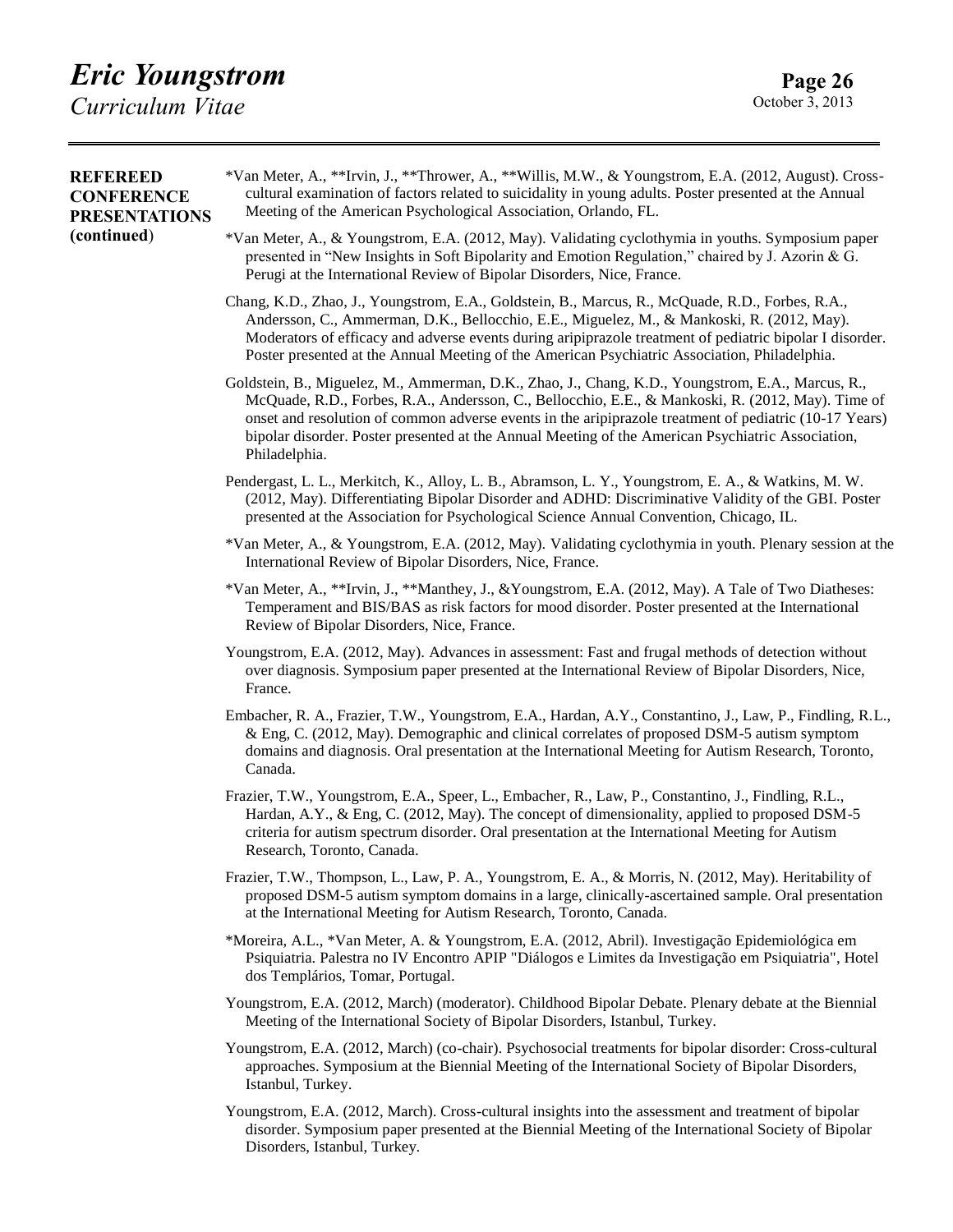| <b>REFEREED</b><br><b>CONFERENCE</b><br><b>PRESENTATIONS</b><br>(continued) | *Van Meter, A., Youngstrom, E.A., Youngstrom, J.K., Feeny, N.C., Demeter, C., & Findling, R.L. (2011,<br>December). Examining the validity of cyclothymic disorder in a youth sample: Results from two<br>studies. Poster presented at the annual meeting of the American College of Neuropsychopharmacology,<br>Waikoloa, HI.                                                                                                                                                                                                                                                                                             |
|-----------------------------------------------------------------------------|----------------------------------------------------------------------------------------------------------------------------------------------------------------------------------------------------------------------------------------------------------------------------------------------------------------------------------------------------------------------------------------------------------------------------------------------------------------------------------------------------------------------------------------------------------------------------------------------------------------------------|
|                                                                             | Findling, R.L., Youngstrom, E.A., McNamara, N., Stansbrey, R., Frazier, T.W., Demeter, C., & Calabrese,<br>J.R. (2011, December). A Double-Blind, Randomized, Placebo-Controlled Long-Term Study of<br>Aripiprazole in Children with Bipolar Disorder. Poster presented at the annual meeting of the American<br>College of Neuropsychopharmacology, Waikoloa, HI.                                                                                                                                                                                                                                                         |
|                                                                             | *Perez Algorta, G., *Freeman, A.J., Youngstrom, E.A., Frazier, T.W., & Findling, R.L. (2011, November).<br>Using the Achenbach Scales in an Evidence-Based Medicine Approach to Assessing ADHD.<br>Symposium paper presented in J. Owens (chair), "Advancing the Guidelines for Evidence-Based<br>Assessment of ADHD," at the Annual Meeting of the Association for Behavioral and Cognitive<br>Therapy, Toronto, CA.                                                                                                                                                                                                      |
|                                                                             | Youngstrom, E.A., *Perez Algorta, G., *Van Meter, A., *Freeman, A.J., *Jenkins, M.M., Marcinick, H.,<br>Meyers, O., Demeter, C., Youngstrom, J.K., Feeny, N.C., Calabrese, J.R., & Findling, R.L. (2011,<br>November). Replication and Extension of Evidence Based Assessment of Pediatric Bipolar Disorder<br>into Community Clinics. Symposium paper presented in S.H. Jones (chair), "Treatment and Assessment<br>of Bipolar Disorder in Children and Adults: Effective Translation From Research to Clinical Practice,"<br>at the Annual Meeting of the Association for Behavioral and Cognitive Therapy, Toronto, CA. |
|                                                                             | Youngstrom, E.A., Frazier, T.W., *Perez Algorta, G., Arnold, L.E., & Findling, R.L. (2011, November).<br>The Lego™ Blocks of Doom: Shared Risks and Mechanisms Lead to Comorbidity of Bipolar and<br>ADHD. Symposium paper presented in J.W. Pettit (chair), "Co-Occurrence of Mood Disturbances and<br>ADHD: Patterns, Explanations, and Treatment," at the Annual Meeting of the Association for<br>Behavioral and Cognitive Therapy, Toronto, CA.                                                                                                                                                                       |
|                                                                             | *Freeman, M.J., *Freeman, A.J., **Garcia, M., **Freeman, N.D., & Youngstrom, E.A. (2011, November).<br>Subjective response to parental criticism and support predict depressive and manic symptoms in young<br>adults. Poster presented at the annual meeting of the Association for Behavioral and Cognitive<br>Therapies, Toronto, Canada.                                                                                                                                                                                                                                                                               |
|                                                                             | *Van Meter, A.; *Perez Algorta, G., Youngstrom, E.A., Demeter, C., Feeny, N.C., Youngstrom, J.K., &<br>Findling, R.L. (2011, November). Suicide and the Child Behavior Checklist: Utility of a commonly<br>used parent report in predicting child suicidal ideation and acts. Poster presented at the annual meeting<br>of the Association for Behavioral and Cognitive Therapies, Toronto, Canada.                                                                                                                                                                                                                        |
|                                                                             | De Los Reyes, A., Youngstrom, E.A., Swan, A.J., Youngstrom, J.K., Feeny, N.C., & Findling, R.L. (2011,<br>November). Informant discrepancies in clinical reports of youths' and interviewers' impressions of the<br>reliability of informants. Poster presented at the annual meeting of the Association for Behavioral and<br>Cognitive Therapies, Toronto, Canada.                                                                                                                                                                                                                                                       |
|                                                                             | **Syfrig, M., **Wallin, K., *Van Meter, A., *Freeman, A.J., & Youngstrom, E.A. (2011, November).<br>Expressed emotion predicts depressive symptomatology, even in supportive environments. Poster<br>presented at the annual meeting of the Association for Behavioral and Cognitive Therapies, Toronto,<br>Canada.                                                                                                                                                                                                                                                                                                        |
|                                                                             | **Wallin, K., **Syfrig, M., *Van Meter, A., *Freeman, A.J., & Youngstrom, E.A. (2011, November).<br>Family support as a partial antidote to the relation between expressed emotions and aggression. Poster<br>presented at the annual meeting of the Association for Behavioral and Cognitive Therapies, Toronto,<br>Canada.                                                                                                                                                                                                                                                                                               |
|                                                                             | Horwitz, S. M., Demeter, C. A., Hayden, M., Storfor-Isser, A., Frazier, T. W., Fristad, M. A., Arnold, L.<br>E., Youngstrom, E.A., Kowatch, R. A., Axelson, D., Birmaher, B., & Findling, R. L. (2011, October).<br>Parental perceived benefit of child mental health treatment for children with manic symptoms.<br>Symposium paper presented at the Annual Meeting of the American Academy of Child and Adolescent                                                                                                                                                                                                       |

Psychiatry, Toronto, CA.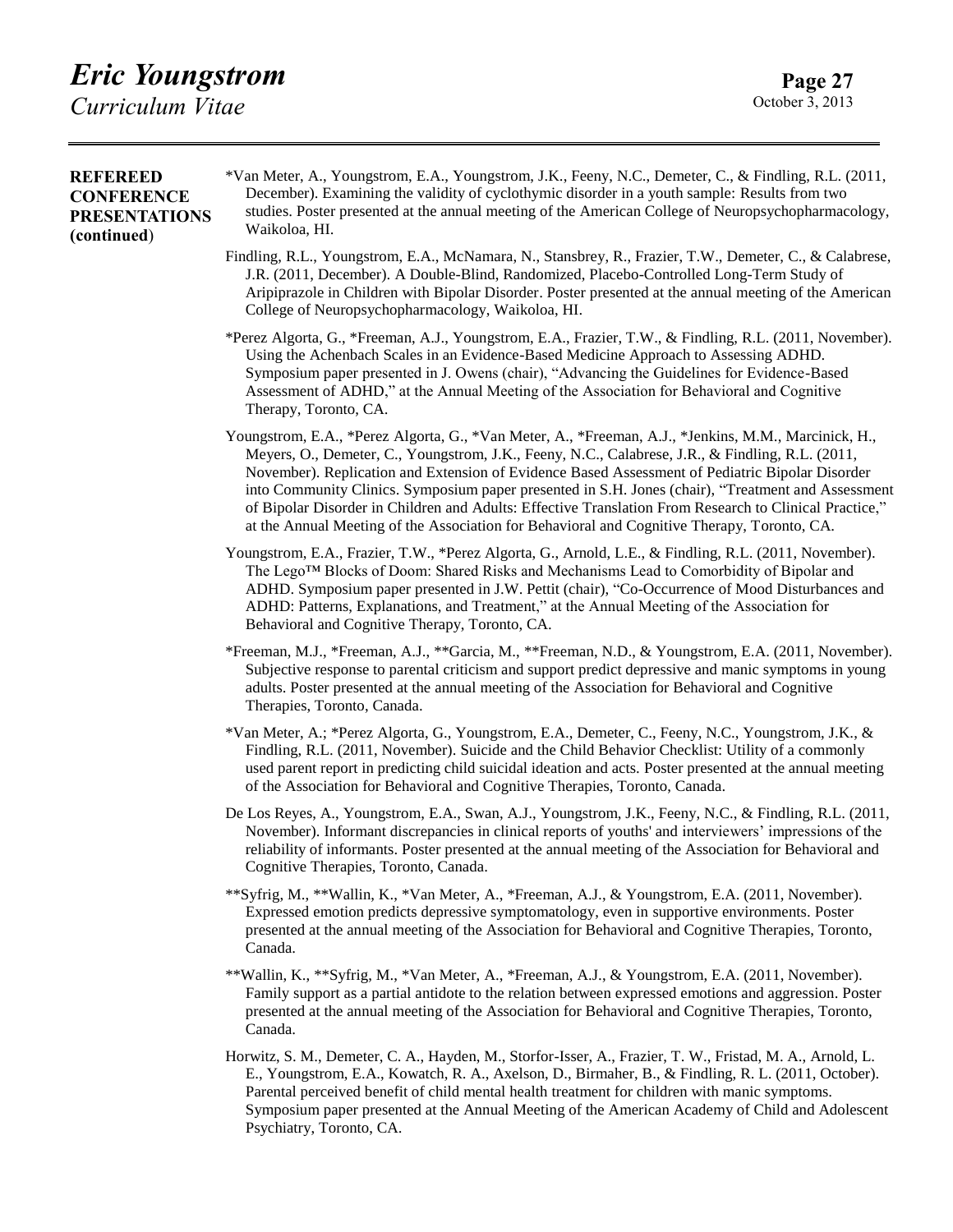| <b>REFEREED</b><br><b>CONFERENCE</b><br><b>PRESENTATIONS</b><br>(continued) | Mankoski, R., Zhao, J., Chang, K. D., Youngstrom, E.A., Goldstein, B. I., Marcus, R., McQuade, R. D.,<br>Forbes, R. A., Andersson, C., Ammerman, D., Bellochio, E., & Miguelez, M. (2011, October). Random<br>Forests Screening of Baseline Characteristics to Predict Efficacy and Safety/Tolerability of Aripiprazole<br>in Pediatric Patients with Bipolar I Disorder. Poster presented at the Annual Meeting of the American<br>Academy of Child and Adolescent Psychiatry, Toronto, CA. |
|-----------------------------------------------------------------------------|----------------------------------------------------------------------------------------------------------------------------------------------------------------------------------------------------------------------------------------------------------------------------------------------------------------------------------------------------------------------------------------------------------------------------------------------------------------------------------------------|
|                                                                             | Frazier, T.W., Youngstrom, E.A., Speer, L., Embacher, R., Law, P., Constantino, J.N., Findling, R. L.,<br>Hardan, A., & Eng, C. (2011, October). Validation of Proposed DSM-5 Criteria for Autism Spectrum<br>Disorder. Poster presented at the Annual Meeting of the American Academy of Child and Adolescent<br>Psychiatry, Toronto, CA.                                                                                                                                                   |
|                                                                             | **Willis, M., *Van Meter, A., *Freeman, A.J., & Youngstrom, E.A. (2011, October). Predicting self<br>injurious behavior and suicidal ideation in adolescents: Mixed and depressive moods as risk factors.<br>Poster presented at the Annual Meeting of the American Academy of Child and Adolescent Psychiatry,<br>Toronto, CA.                                                                                                                                                              |
|                                                                             | Findling, R.L., Youngstrom, E.A., McNamara, N., Stansbrey, R., Demeter, C., Rowles, B.M., Frazier,<br>T.W., & Calabrese, J.R. (2011, December). A Double-Blind, Randomized, Placebo-Controlled Long-<br>Term Study of Aripiprazole in Children with Bipolar Disorder. Poster presented at the Annual Meeting<br>of the American Academy of Child and Adolescent Psychiatry, Toronto, CA.                                                                                                     |
|                                                                             | Youngstrom, E.A., *Jenkins, M.M., Kogos Youngstrom, Washburn, J.J., & Findling, R.L. (2011, August).<br>Better Understanding the Role of Informant Credibility in the Diagnosis of Pediatric Bipolar Disorder.<br>Poster presented at the Annual Meeting of the American Psychological Association, Washington D.C.                                                                                                                                                                          |
|                                                                             | *Freeman, M.J., *Freeman, A.J., *Van Meter, A., **Holdaway, A., & Youngstrom, E. (2011, August).<br>Personality and mood characteristics of undergraduate research participants change across the semester:<br>Myth or reality? Poster accepted for presentation at the annual convention of the American<br>Psychological Association, Washington, DC.                                                                                                                                      |
|                                                                             | Youngstrom, E.A., *Van Meter, A., *Perez Algorta, G., Marcinick, H., *Freeman, A.J., *Meyers, O.I.,<br>Demeter, C., Youngstrom, J.K., Feeny, N.C., Calabrese, J.R., & Findling, R.L. (2011, June). Diagnostic<br>Efficiency of Caregiver, Youth, and Teacher Report of Manic Symptoms in Outpatient Settings. Poster<br>presented at the biennial meeting of the International Conference on Bipolar Disorders, Pittsburgh, PA.                                                              |
|                                                                             | *Van Meter, A., Youngstrom, E.A., Youngstrom, J.K., Feeny, N.C., & Findling, R.L. (2011, June).<br>Pediatric Bipolar Associated with Poorest Global Functioning in Outpatient Youth. Poster presented at<br>the biennial meeting of the International Conference on Bipolar Disorders, Pittsburgh, PA.                                                                                                                                                                                       |
|                                                                             | *Perez Algorta, G., Youngstrom, E.A., Phelps, J., *Jenkins, M.M., Youngstrom, J.K. & Findling, R.L.<br>(2011, June). An Inexpensive Family Index of Risk for Mood Issues Improves Identification of<br>Pediatric Bipolar Disorder. Poster presented at the biennial meeting of the International Conference on<br>Bipolar Disorders, Pittsburgh, PA.                                                                                                                                         |
|                                                                             | *Ratto, A.B., *Freeman, A.J., Kogos Youngstrom, J., Frazier, T.W., Findling, R. & Youngstrom, E.A.<br>(2011, May). Utility of the SCQ in Predicting Clinician Concerns for ASD in an Outpatient Sample.<br>Poster presented at the International meeting for Autism Research, San Diego, CA.                                                                                                                                                                                                 |
|                                                                             | Frazier, T.W., Youngstrom, E.A., Speer, L., Embacher, R., Law, P., Constantino, J., Findling, R.L.,<br>Hardan, A.Y., & Eng, C. (2011, May). Validation of Proposed DSM-5 Criteria for Autism Spectrum<br>Disorder. Poster presented at the International Meeting For Autism Research, San Diego. CA.                                                                                                                                                                                         |
|                                                                             | Embacher, R., Frazier, T. W., Vires, C., Vallinger, M., Sinoff, A., Dimitriou, F., & Newman, A. (2011,<br>May). Effects of challenging behavior on the achievement of educational goals in students with autism<br>spectrum disorders receiving intensive behavioral intervention. Poster to be presented at the<br>International Meeting For Autism Research, San Diego. CA.                                                                                                                |
|                                                                             | El Fangary, N., Zunta-Soares, G.B., Nicoletti, M., Henna, E., Danwar, H., Colmenares, A., Baloch, H.,<br>Frazier, T.W., Youngstrom, E.A., & Soares, J.C. (2011, May). Amygdala size abnormality as a possible<br>marker of biological risk for bipolar disorder. Presented at the Congress of the Society of Biological<br>Psychiatry, San Francisco.                                                                                                                                        |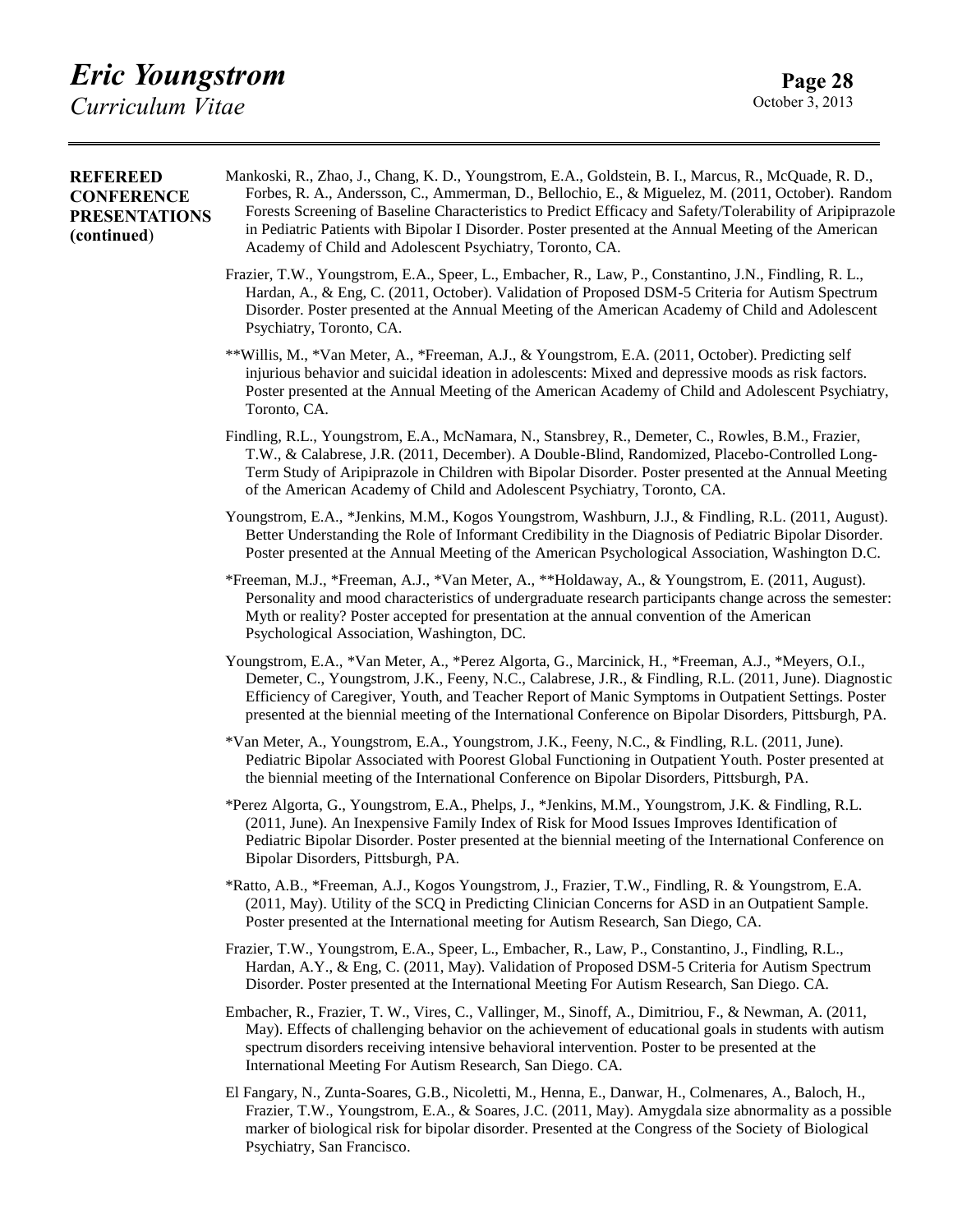| <b>REFEREED</b><br><b>CONFERENCE</b> | Youngstrom, E.A., & Wozniak, J. (Co-Chairs) (2012, March). Treatment of Pediatric Bipolar Disorder.<br>Working group at the Ryan Licht Sang Conference on Pediatric Bipolar Disorders, Boston.                                                                                                                                                                                                                                 |
|--------------------------------------|--------------------------------------------------------------------------------------------------------------------------------------------------------------------------------------------------------------------------------------------------------------------------------------------------------------------------------------------------------------------------------------------------------------------------------|
| <b>PRESENTATIONS</b><br>(continued)  | Youngstrom, E.A., *Van Meter, A., Perez Algorta, G., Marcinick, H., *Freeman, A.J., Meyers, O.I.,<br>Demeter, C., Youngstrom, J.K., Feeny, N.C., Calabrese, J.R., & Findling, R.L. (2011, December).<br>Diagnostic efficiency of caregiver, youth, and teacher report of manic symptoms in outpatient settings.<br>Poster presented at the annual meeting of the American College of Neuropsychopharmacology,<br>Waikoloa, HI. |
|                                      | Mangewala, V., Henna, E., Nicoletti, M., Lunagariya, A., Frazier, T.W., Olvera, R., Zunta-Soares, G.B.,<br>Baloch, H., Youngstrom, E.A., Hatch, J.P., & Soares, J.C. (2011, May). Hippocampal volume decreases<br>in pediatric patients receiving valproic acid treatment. Presented at the Congress of the Society of<br>Biological Psychiatry, San Francisco.                                                                |
|                                      | **Syfrig, M., **Wallin, K., *Van Meter, A., *Freeman, A., Youngstrom, E.A. (2011, April). Criticism in<br>family environment predicts depressive symptomatology. Poster presented at the spring conference of<br>the North Carolina Psychological Association Association, Chapel Hill, NC.                                                                                                                                    |
|                                      | **Wallin, K., **Syfrig, M., *Van Meter, A., *Freeman, A., Youngstrom, E.A. (2011, April). Family<br>support as a partial antidote to the relation between expressed emotion and aggression. Poster presented<br>at the spring conference of the North Carolina Psychological Association Association, Chapel Hill, NC.                                                                                                         |
|                                      | **Willis, M.W., Jr., *Van Meter, A., *Freeman, A., Youngsrom, E.A. (2011, April). Identifying mood-<br>related risk factors for suicidal behavior and ideation in college students. Poster presented at the spring<br>conference of the North Carolina Psychological Association Association, Chapel Hill, NC.                                                                                                                 |
|                                      | *Freeman, M.J, **Freeman, N., *Freeman, A., Youngstrom, E.A. (2011, April). Criticism in family<br>environment predicts depressive symptomatology. Poster presented at the spring conference of the<br>North Carolina Psychological Association Association, Chapel Hill, NC.                                                                                                                                                  |
|                                      | Youngstrom, E.A. (Chair) (2011, April). Creativity and bipolar disorder. Symposium presented at the<br>International Review of Bipolar Disorders, Rome, Italy.                                                                                                                                                                                                                                                                 |
|                                      | Youngstrom, E.A. (Chair) (2011, April). Creativity and schizotypy in bipolar illness; Painting "mania."<br>Plenary paper presented at the International Review of Bipolar Disorders, Rome, Italy.                                                                                                                                                                                                                              |
|                                      | *Van Meter, A., Youngstrom, E.A., Demeter, C., & Findling, R.L. (2011, April). Examining the validity of<br>cyclothymic disorder in a youth sample: Replication and extension. Oral platform paper presented at the<br>International Review of Bipolar Disorders, Rome, Italy.                                                                                                                                                 |
|                                      | *Van Meter, A., *Freeman, A.J., *Holdaway, A., & Youngstrom, E.A. (2011, April). Temperament as a<br>predictor of suicidality. Poster presented at the International Review of Bipolar Disorders, Rome, Italy.                                                                                                                                                                                                                 |
|                                      | *Van Meter, A., Youngstrom, E.A., Youngstrom, J.K., Feeny, N.C., & Findling, R.L. (2011, April).<br>Pediatric bipolar associated with poorest global functioning in outpatient youth. Poster presented at the<br>International Review of Bipolar Disorders, Rome, Italy.                                                                                                                                                       |
|                                      | Youngstrom, E.A., & *Van Meter, A. (2011, March). Bipolar Spectrum: Myth or Reality? Is it a clinical<br>concern? Paper presented at the Ryan Licht Sang Conference on Pediatric Bipolar Disorders, Boston.                                                                                                                                                                                                                    |
|                                      | Youngstrom, E.A., *Van Meter, A., *Perez Algorta, G., Marcinick, H., *Freeman, A.J., Meyers, O.I.,<br>Demeter, C., Youngstrom, J.K., Feeny, N.C., Calabrese, J.R., & Findling, R.L. (2011, March).<br>Diagnostic efficiency of caregiver, youth, and teacher report of manic symptoms in outpatient settings.<br>Poster presented at the Ryan Licht Sang Conference on Pediatric Bipolar Disorders, Boston.                    |
|                                      | Youngstrom, E.A., & Wozniak, J. (Co-Chairs) (2011, March). Treatment of Pediatric Bipolar Disorder.<br>Working group at the Ryan Licht Sang Conference on Pediatric Bipolar Disorders, Boston.                                                                                                                                                                                                                                 |
|                                      | *Van Meter, A., Youngstrom, E.A., Demeter, C., & Findling, R.L. (2011, March). Examining the validity<br>of cyclothymic disorder in a youth sample: Replication and extension. Poster presented at the Ryan<br>Licht Sang Conference on Pediatric Bipolar Disorders, Boston.                                                                                                                                                   |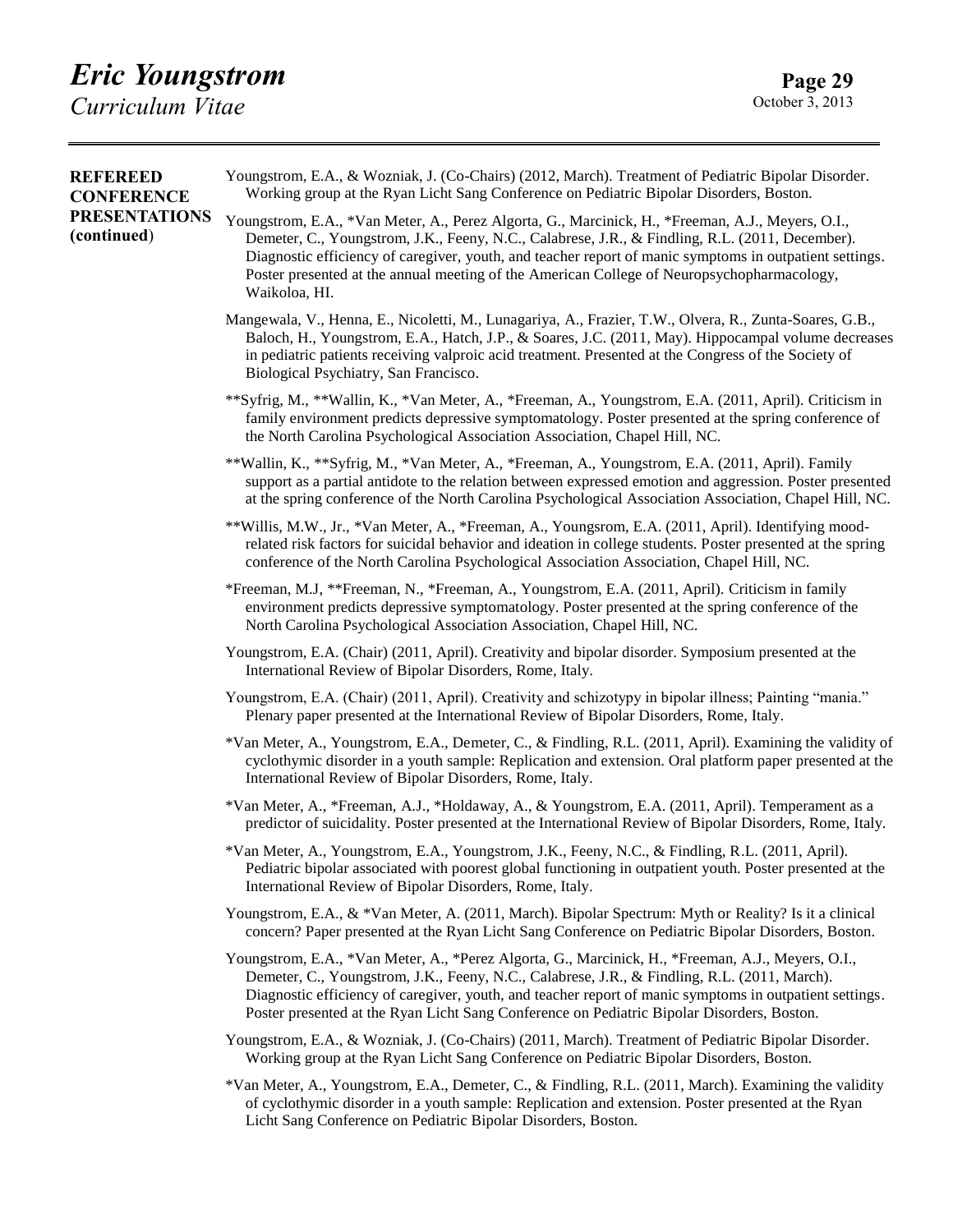| <b>REFEREED</b><br><b>CONFERENCE</b><br><b>PRESENTATIONS</b><br>(continued) | *Harwood, H., Youngstrom, E.A., *Algorta, G.P., Frazier, T.W., Youngstrom, J.K., Feeny, N.C., &<br>Findling, R. (2011, February). The Relationship Between Attention, Internalizing Symptoms and<br>Quality of Life. Poster presented at the meeting of the National Association of School Psychologists,<br>San Francisco.                                                                                                                              |
|-----------------------------------------------------------------------------|----------------------------------------------------------------------------------------------------------------------------------------------------------------------------------------------------------------------------------------------------------------------------------------------------------------------------------------------------------------------------------------------------------------------------------------------------------|
|                                                                             | Youngstrom, E.A., Zhao, J., Mankoski, R., Andersson, C., McQuade, R., Marcus, R., & Findling, R.L.<br>(2010, December). Item-Level Patterns of Response of Aripiprazole for the Acute Treatmentof Pediatric<br>Bipolar I Disorder. Poster presented at the Annual Meeting of the American College of<br>Neuropsychopharmacology, Miami Beach, FL.                                                                                                        |
|                                                                             | Findling, R.L., Horwitz, S.M., Birmaher, B., Kowatch, R.A., Fristad, M.A., Youngstrom, E.A., Frazier,<br>T.W., Axelson, D., Ryan, N., Demeter, C.A., Depew, J., Fields, B., Gill, M.K., Deyling, E.A., Rowles,<br>B.M., & Arnold, L.E. (2010, December). Clinical characteristics of children receiving antipsychotic<br>medication. Poster presented at the 49th Annual Meeting of the American College of<br>Neuropsychopharmacology, Miami Beach, FL. |
|                                                                             | Youngstrom, E.A. (discussant) (2010, November). Innovative psychosocial approaches for treating bipolar<br>disorder in children and adolescents. Symposium presented at the Annual Meeting of the Association<br>for Behavioral and Cognitive Therapies, San Francisco, CA.                                                                                                                                                                              |
|                                                                             | *Martinez, M., Youngstrom, E.A., Youngstrom, J.K., & Findling, R.L. (2010, November). Parent-youth<br>agreement about psychotic symptoms in pediatric bipolar disorder. Poster presented at the Annual<br>Meeting of the Association for Behavioral and Cognitive Therapies, San Francisco, CA.                                                                                                                                                          |
|                                                                             | *Van Meter, A., Youngstrom, E.A., Youngstrom, J.K., Feeny, N.C., & Findling, R.L. (2010, November).<br>Validating cyclothymic disorder in a youth sample. Poster presented at the Annual Meeting of the<br>Association for Behavioral and Cognitive Therapies, San Francisco, CA.                                                                                                                                                                        |
|                                                                             | *Noya-Benitez, M., Youngstrom, E.A., Bravo, I.M., Youngstrom, J.K., Harriott-Swanson, M., Demorizi,<br>S., Morabito, M., & Freeman, A.J. (2010, November). Do parental beliefs about the causes of mental<br>illness influence how parents report behavioral and emotional problems in Hispanic-Americans? Poster<br>presented at the Annual Meeting of the Association for Behavioral and Cognitive Therapies, San<br>Francisco, CA.                    |
|                                                                             | *Van Meter, A., Youngstrom, E.A., Youngstrom, J.K., Feeny, N.C., & Findling, R.L. (2010, November).<br>Irritability as a predictor of impaired functioning across multiple diagnostic categories in youths. Poster<br>presented at the Annual Meeting of the Association for Behavioral and Cognitive Therapies, San<br>Francisco, CA.                                                                                                                   |
|                                                                             | *Jenkins, M.M., Youngstrom, E.A., Youngstrom, J.K., Feeny, N.C., & Findling, R.L. (2010, November).<br>Borrowing from Evidence-Based Medicine to improve the assessment of pediatric bipolar disorder.<br>Poster presented at the Annual Meeting of the Association for Behavioral and Cognitive Therapies, San<br>Francisco, CA.                                                                                                                        |
|                                                                             | *Van Meter, A., Youngstrom, E.A., Youngstrom, J.K., Marcinick, H.F., Feeny, N.C., & Findling, R.L.<br>(2010, November). Interviewer influence on ratings of pediatric mania. Poster presented at the Annual<br>Meeting of the Association for Behavioral and Cognitive Therapies, San Francisco, CA.                                                                                                                                                     |
|                                                                             | Youngstrom, E.A. (chair) (2010, October). When Disagreement Is Information, Not Error: New<br>Perspectives on Cross-Informant Agreement. Symposium presented at the Annual Meeting of the<br>American Academy of Child and Adolescent Psychiatry, New York City.                                                                                                                                                                                         |
|                                                                             | *Freeman, A.J., *Freeman, M.J., & Youngstrom, E.A. (2010, October). Is "Disagreement" due to<br>Differences in Thresholds for Reporting Manic Symptoms? Symposium paper presented in E.<br>Youngstrom (chair), "When Disagreement Is Information, Not Error: New Perspectives on Cross-<br>Informant Agreement," at the Annual Meeting of the American Academy of Child and Adolescent<br>Psychiatry, New York City.                                     |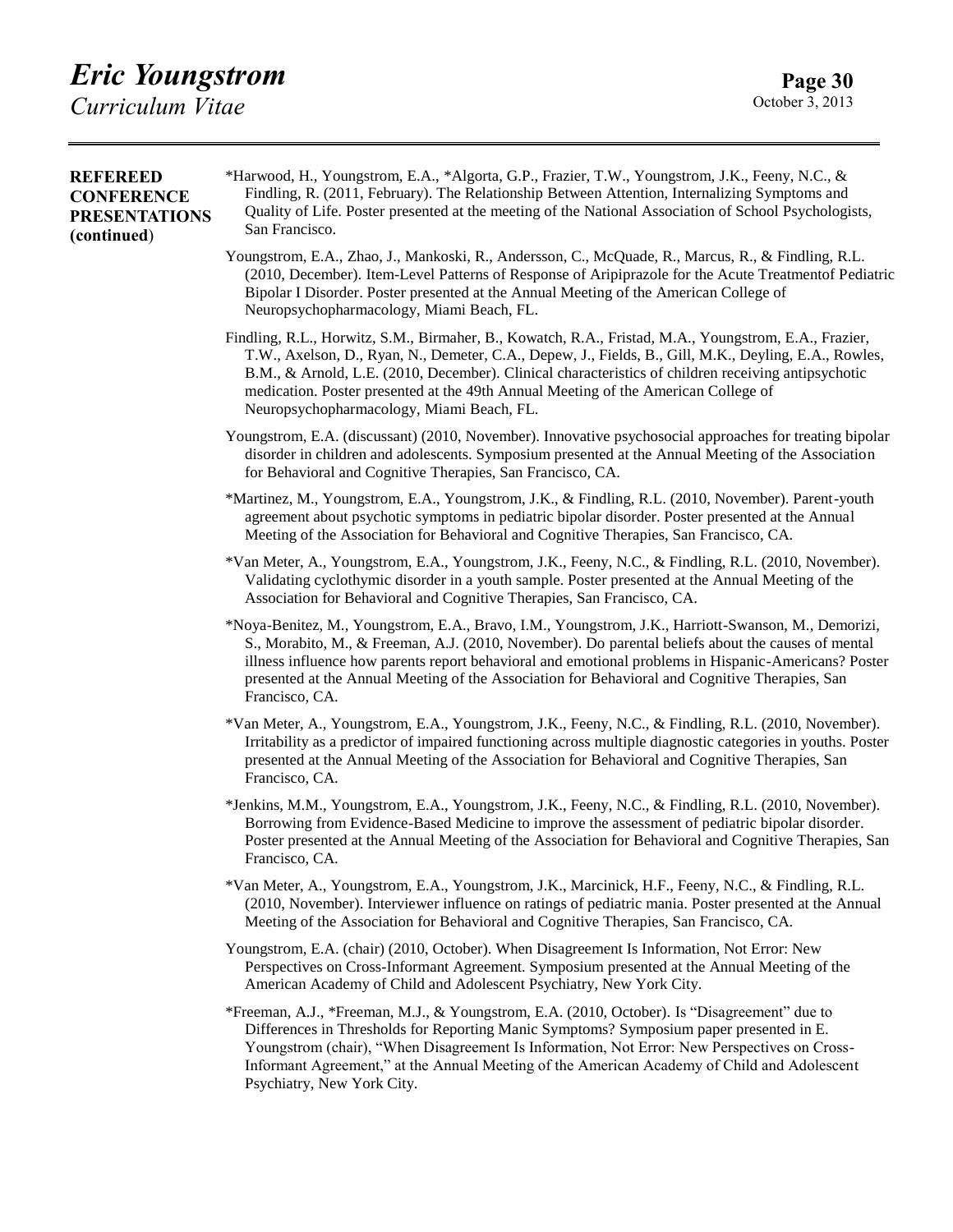| <b>REFEREED</b><br><b>CONFERENCE</b><br><b>PRESENTATIONS</b><br>(continued) | Youngstrom, E.A. (2010, October). Informants Are Not All Created Equal: Clinician Judgments About<br>Rater Credibility. Symposium paper presented in E. Youngstrom (chair), "When Disagreement Is<br>Information, Not Error: New Perspectives on Cross-Informant Agreement," at the Annual Meeting of<br>the American Academy of Child and Adolescent Psychiatry, New York City.                                                                                                         |
|-----------------------------------------------------------------------------|------------------------------------------------------------------------------------------------------------------------------------------------------------------------------------------------------------------------------------------------------------------------------------------------------------------------------------------------------------------------------------------------------------------------------------------------------------------------------------------|
|                                                                             | **Williams, C., **Stewart, J., *Van Meter, A., *Perez Algorta, G., Youngstrom, J.K., Feeny, N.C.,<br>Findling, R.L., & Youngstrom, E.A. (2010, October). Non-suicidal self injury in a low-income urban<br>outpatient sample. Poster presented at the Annual Meeting of the American Academy of Child and<br>Adolescent Psychiatry, New York City.                                                                                                                                       |
|                                                                             | *Perez Algorta, G., *Van Meter, A., Youngstrom, J.K., Feeny, N.C., Findling, R.L., & Youngstrom, E.A.<br>(2010, October). Mixed mood symptoms in a pediatric clinical sample. Poster presented at the Annual<br>Meeting of the American Academy of Child and Adolescent Psychiatry, New York City.                                                                                                                                                                                       |
|                                                                             | *Freeman, A.J., Youngstrom, E.A., *Freeman, M.J., *McDonnell, M., Youngstrom, J.K., Feeny, N.C., &<br>Findling, R.L. (2010, October). Research clinicians do not rate manic symptoms differently by gender.<br>Poster presented at the Annual Meeting of the American Academy of Child and Adolescent Psychiatry,<br>New York City.                                                                                                                                                      |
|                                                                             | Kowatch, R., Youngstrom, E.A., Cicchino, N., Depew, J., Robbins, K.M., & Combs, J.S. (2010, October).<br>Description of baseline medication prescriptions in youths with elevated symptoms of mania. Poster<br>presented at the 57th Annual Meeting of the American Academy of Child & Adolescent Psychiatry,<br>New York, NY.                                                                                                                                                           |
|                                                                             | Mendenhall, A., Fristad, M.A., Demeter, C.A., Findling, R.L., Frazier, T.W., Youngstrom, E.A., Arnold,<br>L.E., Birmaher, B., Gill, M.K., Axelson, D., Kowatch, R., & Horwitz, S.M. (2010, October). Service<br>utilization for children in the Longitudinal Assessment of Manic Symptoms (LAMS) Study. Poster<br>presented at the 57th Annual Meeting of the American Academy of Child & Adolescent Psychiatry,<br>New York, NY.                                                        |
|                                                                             | Birmaher, B., Findling, R.L., Axelson, D., Youngstrom, E.A., Fristad, M.A., Horwitz, S.M., Kowatch, R.,<br>Arnold, L.E., Demeter, C.A., Gill, M.K., Fields, B., Depew, J., Kennedy, S.M., Marsh, L., Rowles,<br>B.M., Frazier, T.W., & Ryan, N. (2010, October). Outpatient Children with Manic Symptoms: Who Are<br>They? Poster presented at the 57th Annual Meeting of the American Academy of Child & Adolescent<br>Psychiatry, New York, NY.                                        |
|                                                                             | Findling, R.L., Youngstrom, E.A., Fristad, M.A., Birmaher, B., Kowatch, R., Arnold, L.E., Frazier, T.W.,<br>Axelson, D., Ryan, N., Demeter, C.A., Gill, M.K., Fields, B., Depew, J., Kennedy, S.M., Marsh, L.,<br>Rowles, B.M., & Horwitz, S.M. (2010, October). The Longitudinal Assessment of Manic Symptoms<br>(LAMS) Study: Methods and Cohort Ascertainment. Poster presented at the 57th Annual Meeting of the<br>American Academy of Child & Adolescent Psychiatry, New York, NY. |
|                                                                             | *Noya, M., Youngstrom, E. A., Bravo, I. M., Kogos-Youngstrom, J., Harriott-Swanson, M., Morabito, M.<br>E., & *Freeman, A. (2010, August). Familism as a Protective Factor in Bipolar Disorder Among<br>Hispanic Youth. Poster presented at the 117th Annual American Psychological Association Convention,<br>San Diego, California.                                                                                                                                                    |
|                                                                             | Youngstrom, E.A., *Perez Algorta, G., & *Van Meter, A.R. (2010, August). The bipolar spectrum: Myth<br>or reality? Symposium paper presented in C. Ruggero (chair), "From Assessment to Treatment: New<br>Approaches to the Management of the Wider Bipolar Spectrum" at the Annual American Psychological<br>Association Convention, San Diego, California.                                                                                                                             |
|                                                                             | Youngstrom, E.A. (discussant) (2010, August). Discovering Meaning in the Discrepancies among<br>Informants' Clinical Reports of Children's Behavior. Symposium presented at the 117th Annual<br>American Psychological Association Convention, San Diego, California.                                                                                                                                                                                                                    |
|                                                                             | Youngstrom, E.A. (2010, August). Classification and Diagnosis for Children and Adolescents—ICD/DSM<br>Revisions: Internalizing Disorders. Symposium presented at the 117th Annual American Psychological<br>Association Convention, San Diego, California.                                                                                                                                                                                                                               |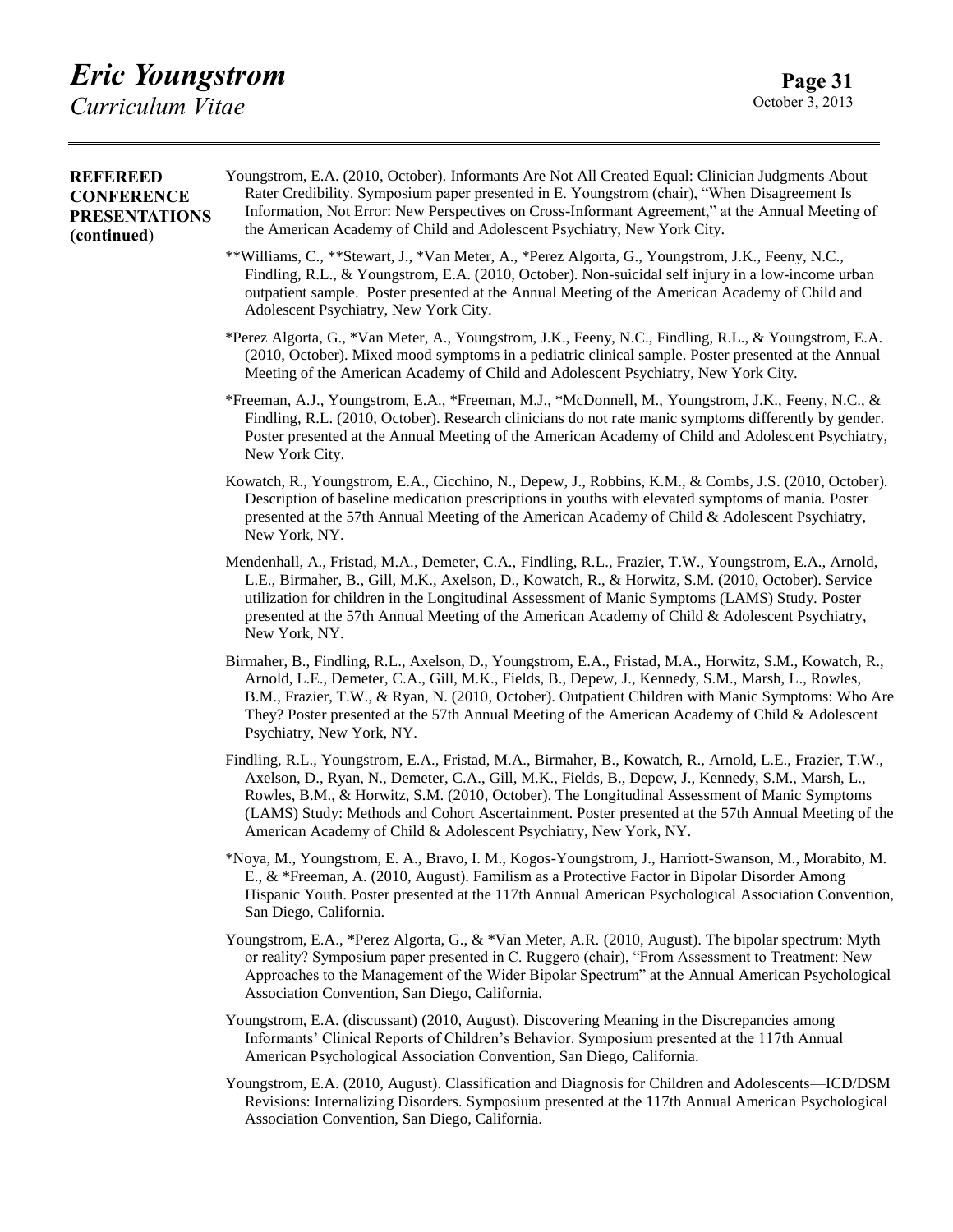| <b>REFEREED</b><br><b>CONFERENCE</b><br><b>PRESENTATIONS</b><br>(continued) | *Jenkins, M.M., Youngstrom, E.A., Youngstrom, J.K. (2010, August). Evaluating Generalizability of<br>Evidence-Based Strategies for Assessing Pediatric Bipolar Disorder. Poster presented at the American<br>Psychological Association (APA) Convention, San Diego, CA.                                                                                                                      |
|-----------------------------------------------------------------------------|----------------------------------------------------------------------------------------------------------------------------------------------------------------------------------------------------------------------------------------------------------------------------------------------------------------------------------------------------------------------------------------------|
|                                                                             | LaKind, J.S., Youngstrom, E.A., Goodman, M., Squibb, K., Lipkin, P.H., Anthony, L.G., Kenworthy, L., &<br>Mattison, D. (2010, July) A multidisciplinary approach to advancing the science of neurodevelopmental<br>testing in cohorts of infants and young children. NBTS 34 Neurotoxicology and Teratology, 32, 505.                                                                        |
|                                                                             | Kenworthy, L., Anthony, L.G., Goodman, M., LaKind, J.S., Lipkin, P.H., Mattison, D., Squibb, K., &<br>Youngstrom, E.A. (2010, July) Getting the biggest bang for your buck: Choosing neurodevelopmental<br>tests that maximize power. Neurotoxicology and Teratology, 32, 506.                                                                                                               |
|                                                                             | Anthony, L.G., Youngstrom, E.A., Kenworthy, L., LaKind, J.S., Goodman, M., Squibb, K., Lipkin, P.H.,<br>& Mattison, D. (2010, July) Threats to study validity: The Flynn Effect, examiner drift, confounders,<br>lost in translation, and other important considerations. Neurotoxicology and Teratology, 32, 506.                                                                           |
|                                                                             | Goodman, M., Squibb, K., Youngstrom, E.A., Anthony, L.G., Kenworthy, L., Lipkin, P.H., Mattison, D.R.,<br>& LaKind. J.S. (2010, July). Weight-of-the-Evidence Assessment in Neurodevelopmental<br>Epidemiology: A Plea for Consistency. NBTS 34 Neurotoxicology and Teratology, 32, 507.                                                                                                     |
|                                                                             | *Pérez Algorta, G., Youngstrom, E.A., Frazier, E. *Freeman, T., Youngstrom, J.K., & Findling, R.L.<br>(2010, June). Mixed Mood Symptoms, Specific Mental Disorders and Suicidality in Pediatric Samples.<br>19th World Congress of IACAPAP and the 6th Congress of ASCAPAP, Beijing, China.                                                                                                  |
|                                                                             | *Pérez Algorta, G., Youngstrom, E.A., *Freeman, A., Frazier, T., Youngstrom, J.K., & Findling, R.L.<br>(2010, June). Evaluation of the General Behavior Inventory Mixed Scale for Detecting Mixed Mood<br>Symptoms in Pediatric Patients. 19th World Congress of IACAPAP and the 6th Congress of<br>ASCAPAP, Beijing, China.                                                                 |
|                                                                             | Youngstrom, E.A. (discussant) (2010, May). New Approaches to Treatment - A Summary of Major<br>Developments in 2009. Paper presented at the International Review of Bipolar Disorders, Budapest,<br>Hungary.                                                                                                                                                                                 |
|                                                                             | *Van Meter, A., *Moreira, A.L., & Youngstrom, E.A. (2010, May). Meta-analysis of PBD. Paper presented<br>at the International Review of Bipolar Disorders, Budapest, Hungary.                                                                                                                                                                                                                |
|                                                                             | *Moreira, A.L, *Van Meter, A., & Youngstrom, E.A. (2010, May). Meta-analysis of Published<br>Epidemiological Studies Adult Bipolar Disorder. Paper presented at the International Review of Bipolar<br>Disorders, Budapest, Hungary.                                                                                                                                                         |
|                                                                             | *Van Meter, A., *Moreira, A.L., Youngstrom, E.A., & Karam, E. (2010, May). Advances and issues in the<br>global epidemiology of bipolar disorder. Paper presented at the International Review of Bipolar<br>Disorders, Budapest, Hungary.                                                                                                                                                    |
|                                                                             | Youngstrom, J.K., *Freeman, A.J., Carpenter-Song, E., Feeny, N., & Youngstrom, E.A. (2010, March).<br>Cognitive therapy versus treatment as usual for bipolar youths: A Quantitative and qualitative<br>effectiveness trial. Poster presented at the 4th biennial conference of the International Society for<br>Bipolar Disorder, Sao Paulo, Brazil.                                        |
|                                                                             | *Freeman, A. J., Youngstrom, E. A., Frazier, T. W., Demeter, C., Youngstrom, J. K., & Findling, R. L.<br>(2010, March). Portability of the 10-item Parent-report General Behavior Inventory from an Academic<br>Medical Center to a Community Mental Health Center. Poster presented at the 4th biennial conference<br>of the International Society for Bipolar Disorder, Sao Paulo, Brazil. |
|                                                                             | *Joseph, M.F., Youngstrom, E.A., Youngstrom, J.K., & Findling, R.L. (2010, March). Caregiver<br>depression and youth report of depression and mania symptoms predict family functioning. Poster<br>presented at the 4th biennial conference of the International Society for Bipolar Disorder, Sao Paulo,<br>Brazil.                                                                         |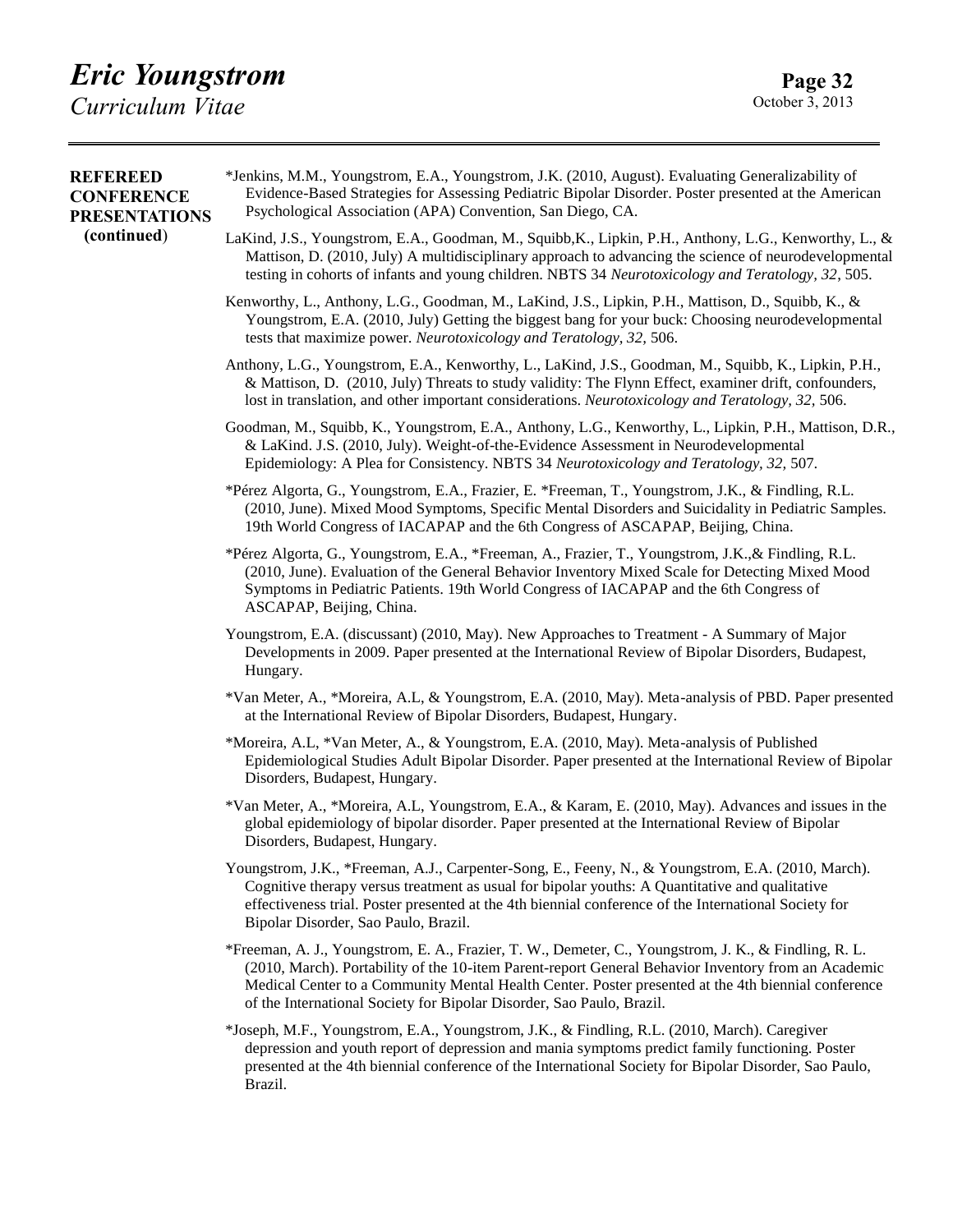| <b>REFEREED</b><br><b>CONFERENCE</b><br><b>PRESENTATIONS</b><br>(continued) | *Pérez Algorta, G., Youngstrom, E.A., *Freeman, A., Frazier, T., Youngstrom, J.K., & Findling, R. (2010,<br>March) Family functioning mediate suicide attempts and family quality of life in pediatric bipolar<br>disorder. Poster presented at the 4th biennial conference of the International Society for Bipolar<br>Disorder, Sao Paulo, Brazil.                                      |
|-----------------------------------------------------------------------------|-------------------------------------------------------------------------------------------------------------------------------------------------------------------------------------------------------------------------------------------------------------------------------------------------------------------------------------------------------------------------------------------|
|                                                                             | *Van Meter, A., Moreira, A. L., & Youngstrom, E.A. (2010, March). Meta-analysis of epidemiological<br>studies of pediatric bipolar disorder. Poster presented at the 4th biennial conference of the International<br>Society for Bipolar Disorder, Sao Paulo, Brazil.                                                                                                                     |
|                                                                             | Youngstrom, E.A., Zhao, J., Mathew, S., Whitehead, R., Mankoski, R., Forbes, R., Nyilas, M., Iwamoto,<br>T., & Findling, R.L. (2009, December). Effect Sizes and Clinical Significance of Acute Treatment of<br>Pediatric Bipolar Disorder with Aripiprazole versus Placebo. Poster presented at the Annual Meeting of<br>the American College of Neuropsychopharmacology, Hollywood, FL. |
|                                                                             | *Van Meter, A., *Jenkins, M.M., Youngstrom, E., Youngstrom, J.K., Feeny, N., & Findling, R. (2009,<br>November). ADHD, Family History and the Age of Mood Symptomatology. Association of Behavioral<br>and Cognitive Therapies Convention, New York, NY.                                                                                                                                  |
|                                                                             | *Jenkins, M.M., *Van Meter, A., Youngstrom, E.A., Youngstrom, J.K., Feeny, N. & Findling, R.L. (2009,<br>November). A closer examination of familial risk for bipolar disorder: Does age matter? Poster<br>presented at the Association for Behavioral and Cognitive Therapy (ABCT) Convention, New York,<br>NY.                                                                          |
|                                                                             | *Freeman, A. J., Michalak, E., Siegel, R., Meyers, O. I., & Youngstrom, E. A. (2009, November). Parent-<br>reported quality of life in pediatric bipolar disorder. Presented at the annual meeting of the Association<br>of Behavioral and Cognitive Therapies, Orlando, FL.                                                                                                              |
|                                                                             | Pérez Algorta, G., Youngstrom, E. *Freeman, A., Youngstrom, J.K., Feeny, N. & Findling, R. (2009,<br>November) Association between Suicidality and Quality of Life in Pediatric Bipolar Disorder. Poster<br>presented at the Annual Convention of the Association for Behavioral and Cognitive Therapy, Bipolar<br>SIG, New York, NY.                                                     |
|                                                                             | *Van Meter, A., *Moreira, A.L., Youngstrom, E. (2009, October). Meta-Analysis of Epidemiological<br>Studies of Pediatric Bipolar Disorder. American Academy of Child & Adolescent Psychiatry<br>Convention, Honolulu, HI.                                                                                                                                                                 |
|                                                                             | *Jenkins, M.M., Youngstrom, E.A., & Youngstrom, J.K. (2009, August). Comparing the Nomogram to the<br>Clinical Gold Standard in the Assessment of Pediatric Bipolar Disorder. Poster presented at the<br>American Psychological Association (APA) Convention, Toronto, Canada.                                                                                                            |
|                                                                             | Youngstrom, E.A., Youngstrom J.K., Phelps, L., *Jenkins, M.M., Feeny, N., Marcinick, H., Meyers, O., &<br>Findling, L.R. (2009, June). An Inexpensive Screen for Family History of Mood Disorder Improves<br>Identification of Pediatric Bipolar Disorder. Poster presented at the International Conference on Bipolar<br>Disorder (ICBD), Pittsburgh, PA.                                |
|                                                                             | *Noya, M., *Martinez, M., Youngstrom, J.K., & Youngstrom, E.A. (2009, June). Screening for Bipolar<br>Disorder in Hispanic Youths. Poster presented at the 8th International Conference on Bipolar Disorders,<br>Pittsburgh, PA.                                                                                                                                                          |
|                                                                             | *Pérez Algorta, G., Frazier, T., Findling, R. & Youngstrom, E. (2009, June) Taxometric Study of Pediatric<br>Hypo(Mania) in Two Independent Samples Finds Dimensional Structure. 8th International Conference<br>on Bipolar Disorder, Pittsburgh, PA.                                                                                                                                     |
|                                                                             | *Perez Algorta, G., *Freeman, A. J., Youngstrom, E., & Findling, R. (2009, June). Mixed episodes<br>increase risk of suicidality in pediatric bipolar disorder. Presented at the 8th International Conference on<br>Bipolar Disorder, Pittsburgh, PA.                                                                                                                                     |
|                                                                             | Du Rocher Schudlich, T. D., Youngstrom, E. A., Scovil, K.H., *Martinez, M.I., Youngstrom, J. K. &<br>Findling, R.L. (2009, April). Expressed Emotion, Family Functioning, and Early-Onset Bipolar<br>Spectrum Disorders in a Diverse Sample. Poster session presented at the Biennial Meeting of the<br>Society for Research in Child Development, Boston, MA.                            |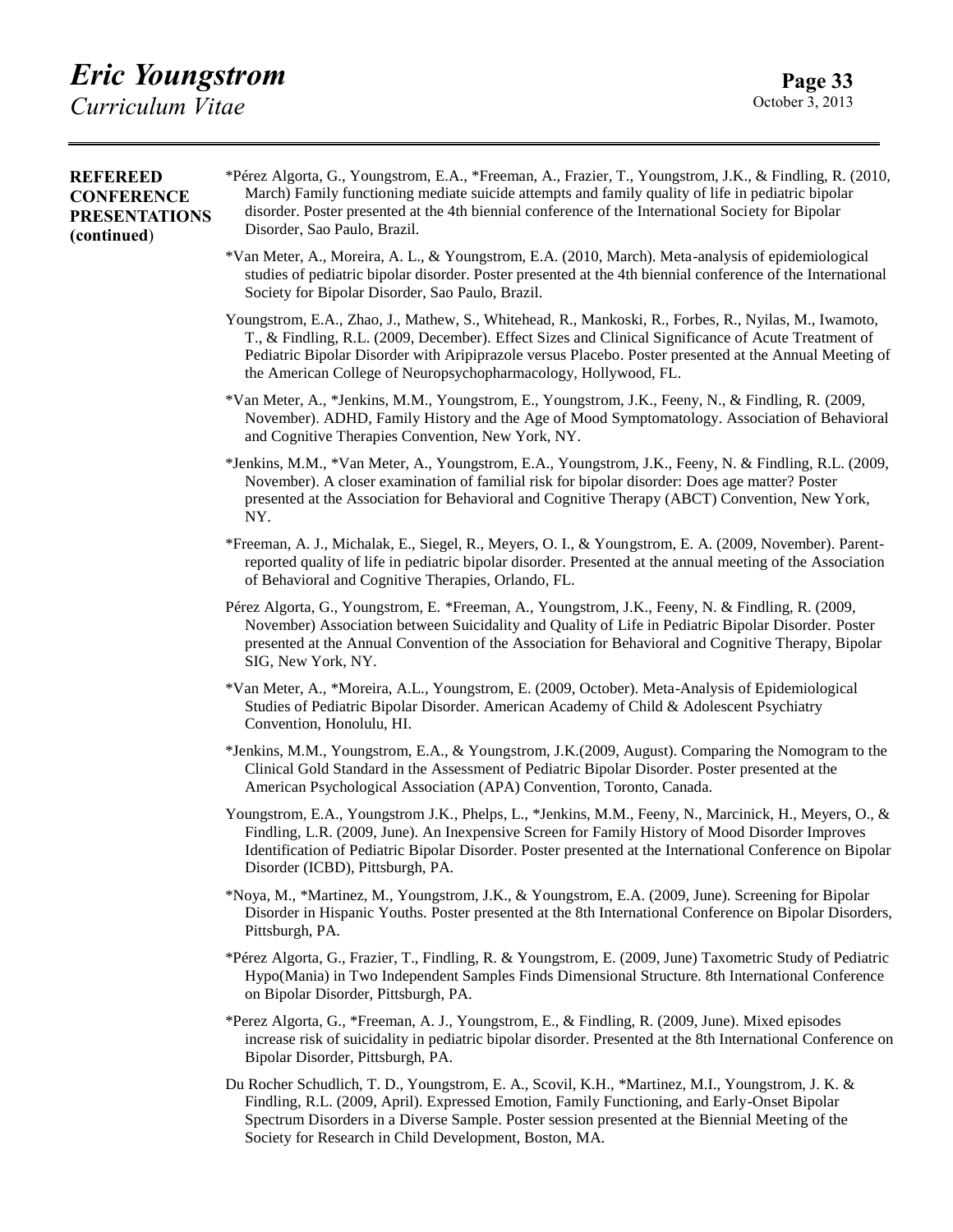| <b>REFEREED</b><br><b>CONFERENCE</b><br><b>PRESENTATIONS</b><br>(continued) | Youngstrom, E. A., Pérez Algorta, G. Frazier, T., & Findling, R.L. (2008, December). Taxometric Study of<br>Pediatric (Hypo)Mania Finds Dimensional Structure. Poster presented at the 47th American College of<br>Neuropsychopharmacology Annual Meeting in Scottsdale, AZ.                                                                                       |
|-----------------------------------------------------------------------------|--------------------------------------------------------------------------------------------------------------------------------------------------------------------------------------------------------------------------------------------------------------------------------------------------------------------------------------------------------------------|
|                                                                             | Pérez Algorta, G. Frazier, T., Findling, R. & Youngstrom, E. A. (November, 2008). Taxometric Study of<br>Pediatric (Hypo)Mania Finds Dimensional Structure. Poster presented at the Asia Pacific International<br>Review of Bipolar Disorders, Hong Kong.                                                                                                          |
|                                                                             | Youngstrom, E.A. (2008, November). Clinical case discussion of videotaped interview. Invited<br>participation in session chaired by Sandra Pimental and Mary Fristad at the annual meeting of the<br>Association for Behavioral and Cognitive Therapy, Orlando, FL.                                                                                                |
|                                                                             | Youngstrom, E.A., & Johnson, S.L. (SIG Leaders) (2008, November). Bipolar Disorders Special Interest<br>Group annual meeting, Annual Convention of the Association for Behavioral and Cognitive Therapy,<br>Orlando, FL.                                                                                                                                           |
|                                                                             | Youngstrom, E.A. (chair) (2008, November). Taking evidence-based assessment to the trenches: Progress<br>and challenges in adopting evidence-based methods for diagnosis in community settings. Symposium<br>presented at the annual meeting of the Association for Behavioral and Cognitive Therapy, Orlando, FL.                                                 |
|                                                                             | Youngstrom, J.K., Feeny, N., *Freeman, A.J., & Youngstrom, E.A. (2008, November). Cognitive behavior<br>therapy versus treatment as usual for bipolar youths: An effectiveness trial. Poster presented at the<br>Annual Convention of the Association for Behavioral and Cognitive Therapy, Orlando, FL.                                                           |
|                                                                             | Eisner, L., Johnson, S.L., & Youngstrom, E.A. (2008, November). Factor structure of comorbidity in<br>bipolar disorder in an epidemiological sample. Poster presented at the Annual Convention of the<br>Association for Behavioral and Cognitive Therapy, Orlando, FL.                                                                                            |
|                                                                             | *Freeman, A.J., Michalak, E., Youngstrom, E.A., & Siegel, R.S. (2008, November). Parent-reported<br>quality of life in pediatric bipolar disorder. Poster presented at the Annual Convention of the<br>Association for Behavioral and Cognitive Therapy, Orlando, FL.                                                                                              |
|                                                                             | *Noya, M.S., *Martinez, M., Youngstrom, J.K., & Youngstrom, E.A (2008, November). Performance of<br>three bipolar screeners in Hispanic youths. Poster presented at the Bipolar Special Interest Group<br>meeting at the Convention of the Association for Behavioral and Cognitive Therapy, Orlando, FL.                                                          |
|                                                                             | *Meyers, O.I., *Perez Algorta, G., Youngstrom, J.K., & Youngstrom, E.A. (2008, November). Detecting<br>pediatric bipolar disorder in an outpatient clinical setting: Comparing the Ohio Scales versus evidence-<br>based instruments. Poster presented at the Annual Convention of the Association for Behavioral and<br>Cognitive Therapy, Orlando, FL.           |
|                                                                             | Siegel, R.S., *Freeman, A., Youngstrom, E.A, La Greca, A., & Johnson, S.L. (2008, November). Peer<br>relationships and pediatric bipolar disorder. Poster presented at the Bipolar Special Interest Group<br>meeting at the Convention of the Association for Behavioral and Cognitive Therapy, Orlando, FL.                                                       |
|                                                                             | Washburn, J.J., Youngstrom, E.A., *Jenkins, M.M., & Horan, C. (2008, November). Prevalence of parent-<br>reported manic symptoms among pediatric inpatient and partial hospitalization patients. Poster<br>presented at the Bipolar Special Interest Group meeting at the Convention of the Association for<br>Behavioral and Cognitive Therapy, Orlando, FL.      |
|                                                                             | *Perez Algorta, G., Frazier, T.W., Findling, R.L., & Youngstrom, E.A. (2008, November). Taxometric<br>study of pediatric (hypo)mania finds dimensional structure. Poster presented at the Bipolar Special<br>Interest Group meeting at the Convention of the Association for Behavioral and Cognitive Therapy,<br>Orlando, FL.                                     |
|                                                                             | Youngstrom, E., Washburn, J., *Jenkins, M., Pavuluri, M., Youngstrom, J.K. (2008, November).<br>Improving individual assessment and correcting clinical rates of pediatric bipolar diagnosis using a<br>rating scale. Symposium paper presented in J. Gruber (Chair) at the Annual Convention of the<br>Association for Behavioral and Cognitive Therapy, Orlando. |
|                                                                             |                                                                                                                                                                                                                                                                                                                                                                    |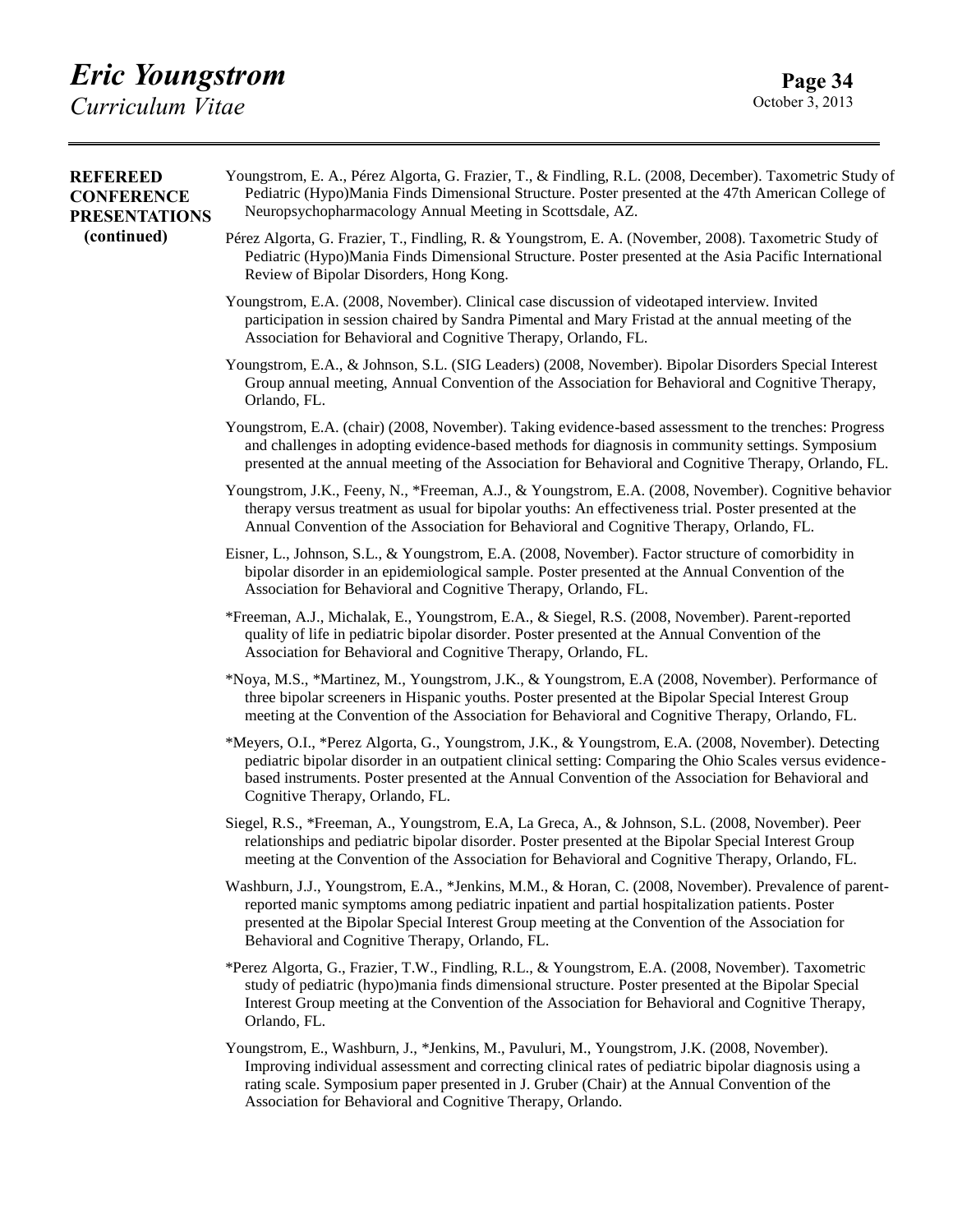| <b>REFEREED</b><br><b>CONFERENCE</b><br><b>PRESENTATIONS</b><br>(continued) | *Jenkins, M., Youngstrom, J.K., *Perez Algorta, G & Youngstrom, E.A. (2008, November). How the<br>nomogram improves interpretation of assessment information by clinicians in the community.<br>Symposium paper presented at the Annual Convention of the Association for Behavioral and Cognitive<br>Therapy, Orlando, FL.                                                                                                                                   |
|-----------------------------------------------------------------------------|---------------------------------------------------------------------------------------------------------------------------------------------------------------------------------------------------------------------------------------------------------------------------------------------------------------------------------------------------------------------------------------------------------------------------------------------------------------|
|                                                                             | Shapiro, J., Youngstrom, E.A., & Youngstrom, J.K. (2008, November). Transporting a manualized<br>treatment for children's disruptive behavior to a community clinic. Poster presented at the Annual<br>Convention of the Association for Behavioral and Cognitive Therapy, Orlando, FL.                                                                                                                                                                       |
|                                                                             | Frazier, T. W., Youngstrom, E. A., & Findling, R. L. (2008, October). Decision-Making in Pediatric<br>Unipolar and Bipolar Patients: Controlling for the Influence of Mood State and Co-Morbid ADHD.<br>Poster presented at the annual meeting of the American Academy of Child and Adolescent Psychiatry,<br>Chicago, IL.                                                                                                                                    |
|                                                                             | *Hahn, T., Frazier, T. W., Hooper, S., Hatch, J., Kopecek, M., Olvera, R., Zunta-Soares, G., Pliszka, S.,<br>Youngstrom, E. A., & Soares, J. C. (2008, October). An Investigation of Pediatric Bipolar Patients with<br>and without Attention-Deficit/ Hyperactivity Disorder Using Baddeley's Multi-Component Model of<br>Working Memory. Poster presented at the annual meeting of the American Academy of Child and<br>Adolescent Psychiatry, Chicago, IL. |
|                                                                             | *Joseph, M.F., Carlson, G.C., & Youngstrom, E.A. (2008, August). Cognitive performance in inpatient<br>youth with bipolar disorder. Poster accepted for presentation at the annual meeting of the American<br>Psychological Association, Boston, MA.                                                                                                                                                                                                          |
|                                                                             | *Martinez, M., *Noya, M., & Youngstrom, E.A. (2008, August). Cross-Informant Agreement About<br>Psychotic Symptoms in Pediatric Bipolar Disorder. Poster accepted for presentation at the annual<br>meeting of the American Psychological Association, Boston, MA.                                                                                                                                                                                            |
|                                                                             | Youngstrom, E.A. (2008, August). Adventures in Nosology: Pediatric Bipolar Disorder Exemplifies Major<br>Tensions in the Field. Division 12 invited talk in L. Simms (Chair) symposium on psychopathology.<br>Annual meeting of the American Psychological Association, Boston, MA.                                                                                                                                                                           |
|                                                                             | *McKeown, M.A., Youngstrom, J.K., *Perez Algorta, G. & Youngstrom, E.A. (August, 2008). Using<br>nomogram substantially improves assessment interpretation by psychologists and other mental health<br>workers. Poster presented at the annual meeting of the American Psychological Association, Boston,<br>MA. Selected for student award and "Data Blitz" supplemental presentation at meeting.                                                            |
|                                                                             | *Pérez Algorta, G., Quinones, M., Youngstrom, E.A., & Soares, J. (2008, April) Exploring the Clinical<br>Potential of a Multi-Marker Blood Test for the Diagnosis of Bipolar Disorder Using a Nomogram-<br>Based Approach. Paper presented at the annual meeting of the Society of Biological Psychiatry,<br>Washington, D.C. Selected for an international travel award.                                                                                     |
|                                                                             | Youngstrom, J.K. & Youngstrom, E.A. (2008, April). Pediatric Bipolar Disorder Over- and Under-<br>diagnosed in Community Mental Health. Poster presented at the annual meeting of the International<br>Review of Bipolar Disorders, Copenhagen, Denmark.                                                                                                                                                                                                      |
|                                                                             | *McKeown, M.A., Youngstrom, J.K., Washburn, J., *Perez Algorta, G., & Youngstrom, E.A., (2008,<br>April). Nomogram Leads to Substantial Improvement in Assessment Interpretation by Mental Health<br>Professionals. Poster presented at the International Review of Bipolar Disorders, Copenhagen,<br>Denmark.                                                                                                                                                |
|                                                                             | *Freeman, A. J., Michalak, E., Siegel, R., *Meyers, O. I., & Youngstrom, E. A. (2008, April). Parent-<br>reported quality of life in pediatric bipolar disorder. Poster presented at the annual meeting of the<br>International Review of Bipolar Disorders, Copenhagen, Denmark.                                                                                                                                                                             |
|                                                                             | *Pérez Algorta, G. & Youngstrom, E.A. (2008, April) Psychometric Cross-Cultural Comparison and<br>Preliminary Diagnostic Results of Three Mood Disorder Scales. Poster presented at the 18th World<br>Congress of the International Association of Child and Adolescent Psychiatry and Allied Professions,<br>Istanbul, Turkey.                                                                                                                               |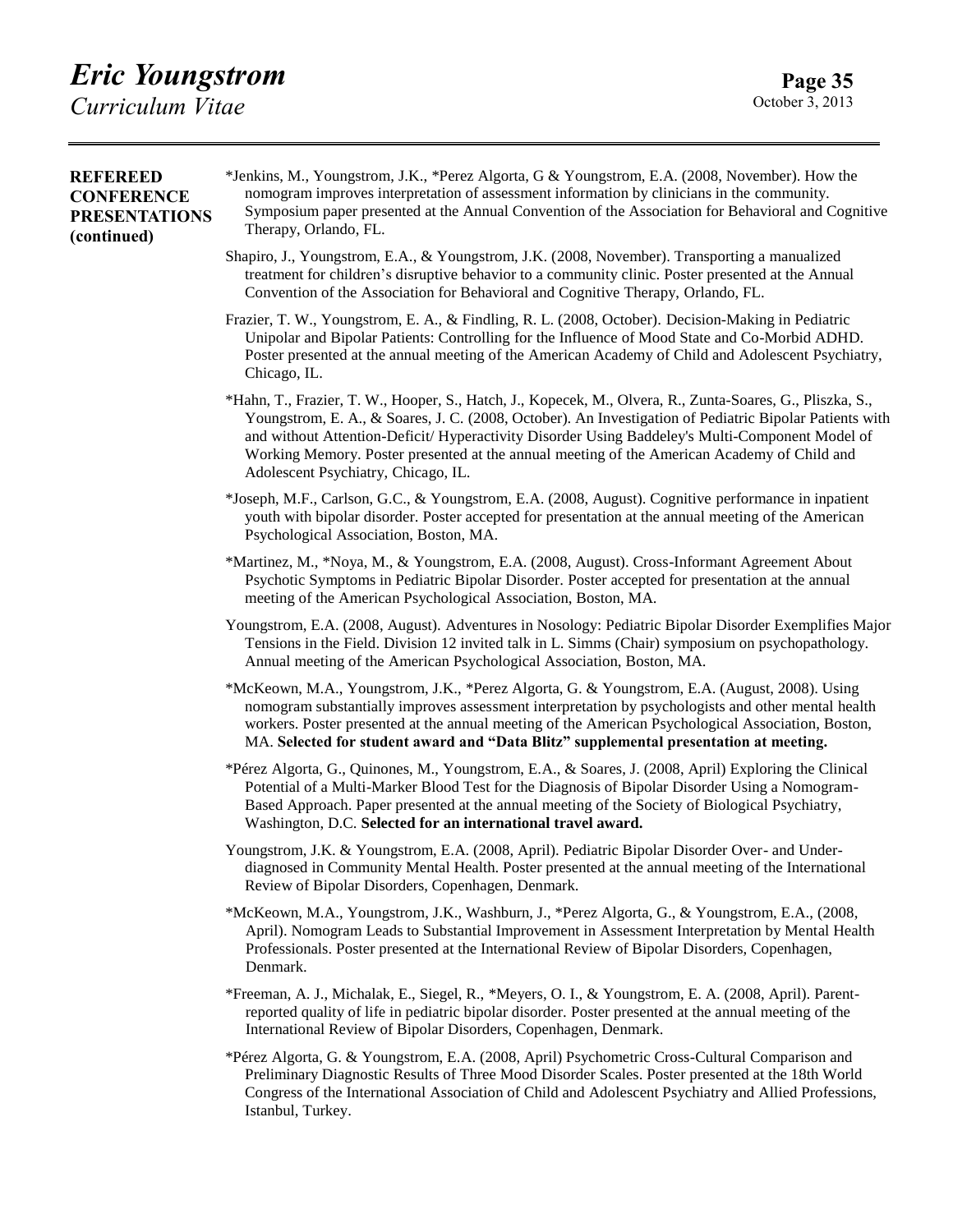| <b>REFEREED</b><br><b>CONFERENCE</b><br><b>PRESENTATIONS</b><br>(Continued) | Youngstrom, E.A., *McKeown, M., Washburn, J., Pavuluri, M., & Youngstrom, J.K. (2008, March). Using<br>the 10 Item Child Mania Rating Scale in Outpatient Settings to Improve Individual Assessment and<br>Correct Clinical Rates of Diagnosis. Poster presented at the annual meeting of the NIMH & Ryan Licht<br>Sang Pediatric Bipolar Disorder Conference, Boston, MA. |
|-----------------------------------------------------------------------------|----------------------------------------------------------------------------------------------------------------------------------------------------------------------------------------------------------------------------------------------------------------------------------------------------------------------------------------------------------------------------|
|                                                                             | Youngstrom, J.K. & Youngstrom, E.A (2008, January). Bipolar disorder underdiagnosed in community<br>mental health. Poster presented at the Biennial Meeting of the International Society of Bipolar<br>Disorders, Delhi, India.                                                                                                                                            |
|                                                                             | Youngstrom, E.A., Demeter, C., *Meyers, O.I., & Findling, R.L. (2007, December). Comparing the<br>validity of different definitions of bipolar NOS in pediatric data. Poster presented at the annual meeting<br>of the American College of Neuropsychopharmacology, Boca Raton, FL.                                                                                        |
|                                                                             | Youngstrom, E.A., & Johnson, S.L. (SIG Leaders) (2007, November). Bipolar Disorders Special Interest<br>Group inaugural meeting, Annual Convention of the Association for Behavioral and Cognitive Therapy,<br>Philadelphia.                                                                                                                                               |
|                                                                             | Youngstrom, E.A. (2007, November). ADHD, Bipolar Disorder, or Both? Evidence-Based Strategies for<br>Assessment. Symposium paper presented at the Annual Convention of the Association for Behavioral<br>and Cognitive Therapy, Philadelphia.                                                                                                                              |
|                                                                             | Youngstrom, E.A. (2007, November). Changes in affective expression in childhood and adolescent bipolar<br>disorder. Symposium paper presented at the Annual Convention of the Association for Behavioral and<br>Cognitive Therapy, Philadelphia.                                                                                                                           |
|                                                                             | Youngstrom, E.A. (Discussant) (2007, November). Innovations in the assessment and measurement of<br>children and adolescents with ADHD: Implications for developing effective interventions. Symposium<br>presented at the Annual Convention of the Association for Behavioral and Cognitive Therapy,<br>Philadelphia.                                                     |
|                                                                             | Youngstrom, E.A. (2007, November). What we see depends on where we sit: Referral, regression artifacts,<br>and cross-informant agreement. Poster presented at the Annual Convention of the Association for<br>Behavioral and Cognitive Therapy, Philadelphia.                                                                                                              |
|                                                                             | Youngstrom, E.A., & Youngstrom, J.K. (2007, November). Bipolar disorder under diagnosed in<br>community mental health. Poster presented at the inaugural Bipolar Disorders Special Interest Group<br>Meeting, Association for Behavioral and Cognitive Therapy, Philadelphia.                                                                                              |
|                                                                             | Youngstrom, J.K., *McKeown, M., *Perez Algorta, G., & Youngstrom, E.A., & (2007, November). Using<br>nomogram substantially improves assessment interpretation by psychologists and other mental health<br>workers. Poster presented at the inaugural Bipolar Disorders Special Interest Group Meeting,<br>Association for Behavioral and Cognitive Therapy, Philadelphia. |
|                                                                             | *Joseph, M.J., Youngstrom, E.A., & *Greene, J. (2007, November). Teachers' ability to identify bipolar<br>spectrum symptomatology in a community mental health setting. Poster presented at the Annual<br>Convention of the Association for Behavioral and Cognitive Therapy, Philadelphia.                                                                                |
|                                                                             | *Noya, M., *Martinez, M., Youngstrom, J.K. & Youngstrom, E.A. (2007, November). Does Hispanic<br>culture influence parent report of anxiety symptoms? Language of administration affects reporting.<br>Poster presented at the Hispanic Special Interest Group Meeting, Association for Behavioral and<br>Cognitive Therapy, Philadelphia.                                 |
|                                                                             | *Pérez Algorta, G, Cáceres, J. & Youngstrom, E.A. (2007, November) Análisis transcultural de la validez<br>de constructo del Trastorno Bipolar Pediátrico. Poster presented at the Annual Meeting of the<br>Federación Latinoamericana de Psiquiatría Infantil y Adolescente, Montevideo, Uruguay.                                                                         |
|                                                                             | Youngstrom, E.A. (2007, October). Broadening definitions of bipolar spectrum: How broad is still bipolar?<br>Symposium paper presented at the Annual Meeting of the American Academy of Child and Adolescent<br>Psychiatry, Boston.                                                                                                                                        |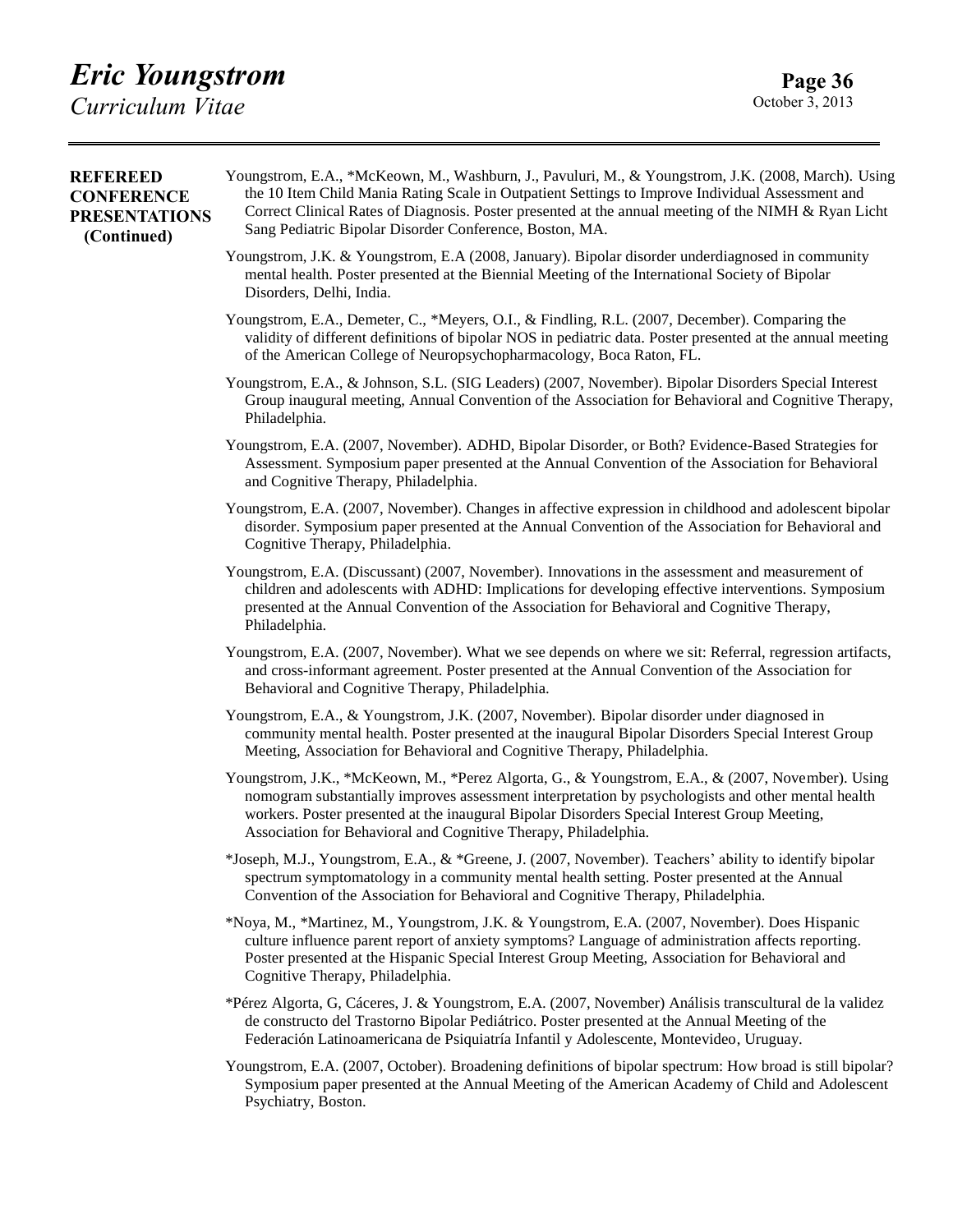| <b>REFEREED</b><br><b>CONFERENCE</b><br><b>PRESENTATIONS</b><br>(Continued) | *Freeman, A.J., *McKeown, M., Findling, R.L., & Youngstrom, E.A. (2007, October). Improving pediatric<br>bipolar diagnosis through simplifying family history collection. Poster presented at the Annual Meeting<br>of the American Academy of Child and Adolescent Psychiatry, Boston.                                       |
|-----------------------------------------------------------------------------|-------------------------------------------------------------------------------------------------------------------------------------------------------------------------------------------------------------------------------------------------------------------------------------------------------------------------------|
|                                                                             | *Carpenter Song, E., Youngstrom, E.A., & Jenkins, J. (2007, October). Subjective experience of ADHD<br>and bipolar spectrum disorders in youth and families. Clinical roundtable presented at the Annual<br>Meeting of the American Academy of Child and Adolescent Psychiatry, Boston.                                       |
|                                                                             | *Townsend, L., Demeter, C.A., Youngstrom, E.A., Drotar, D., & Findling, R.L. (2007, October). Family<br>conflict moderates response to pharmacological intervention in pediatric bipolar disorder. Poster<br>presented at the Annual Meeting of the American Academy of Child and Adolescent Psychiatry,<br>Boston.           |
|                                                                             | *Martinez, M., *Noya, M., Youngstrom, J., & Youngstrom, E. (2007, October). Reported Behavioral<br>Problems among Youth: Do Culture and Language Matter? Poster presented at American Academy of<br>Child and Adolescent Psychiatry, San Diego, CA.                                                                           |
|                                                                             | *Perez Algorta, G., & Youngstrom, E.A. (2007, October). Three Spanish translations of pediatric mania<br>scales show good psychometrics. Poster presented at the Annual Meeting of the American Academy of<br>Child and Adolescent Psychiatry, Boston.                                                                        |
|                                                                             | Youngstrom, E.A. (2007, October). Dimensions of functioning associated with bipolar disorder across the<br>life cycle. Symposium paper presented at the Annual Meeting of the Society for Research in<br>Psychopathology, Iowa City.                                                                                          |
|                                                                             | Youngstrom, E.A., *Joseph, M., Miller, C.J., Frazier, T., *Meyers, O.I., & Findling, R.L. (2007, August).<br>Validity of parent report of bipolar symptoms in youth: Meta-analysis. Poster presented at the Annual<br>Meeting of the American Psychological Association, San Francisco.                                       |
|                                                                             | *Martinez, M., Youngstrom, E.A., & Youngstrom, J.K. (2007, August). Do ethnically diverse children's<br>behavioral problems suggest bipolar disorder? Poster presented at the Annual Meeting of the American<br>Psychological Association, San Francisco.                                                                     |
|                                                                             | Youngstrom, E.A., Pavuluri, M., *Joseph, M., & *Martinez, M. (2007, June). Comparing brief diagnostic<br>aids for pediatric bipolar disorder in two clinical settings. Poster presented at the International<br>Conference on Bipolar Disorders, Pittsburgh, PA.                                                              |
|                                                                             | *Freeman, A.F., Guthrie, S.E., Meyers, O.I., Findling, R.L., Calabrese, J.R., & Youngstrom, E.A. (2007,<br>June). Predicting bipolar disorder in a socio-economically diverse adult sample using the General<br>Behavior Inventory. Poster presented at the International Conference on Bipolar Disorders, Pittsburgh,<br>PA. |
|                                                                             | *Beaujean, A., *Joseph, M., Youngstrom, E.A., & Carlson, G. (2007, May). Factor invariance of the WISC<br>in youths with bipolar disorder. Poster presented at the national meeting of the American Psychological<br>Society, New York.                                                                                       |
|                                                                             | *Brown, M., Youngstrom, E.A., *Green, K., *Bobak, K., & *Meyers, O.I. (2007, April). Parent<br>questionnaires for discriminating bipolar disorder versus conduct disorder in youths. Poster presented at<br>the International Review of Bipolar Disorders, Rome, Italy.                                                       |
|                                                                             | *Bobak, K., Youngstrom, E.A., *Brown, M., & *Meyers, O.I. (2007, April). Self-reported diagnostic aids<br>for discriminating bipolar disorder versus conduct disorder in youths. Poster presented at the<br>International Review of Bipolar Disorders, Rome, Italy.                                                           |
|                                                                             | *Yoo, D.-Y., *Meyers, O.I., & Youngstrom, E.A. (2007, April). Singular and composite relationships<br>among mood disorder, anxiety, and aggression in depressed and bipolar youths. Poster presented at the<br>Ohio Universities Undergraduate Research Colloquium, Canton, OH.                                               |
|                                                                             | *Scovil, K.H., *Martinez, M.I., & Youngstrom, E.A. (2007, April). Perceived criticism and early-onset<br>bipolar spectrum disorders in a diverse sample. Poster presented at the Biennial Meeting of the Society<br>for Research in Child Development, Boston.                                                                |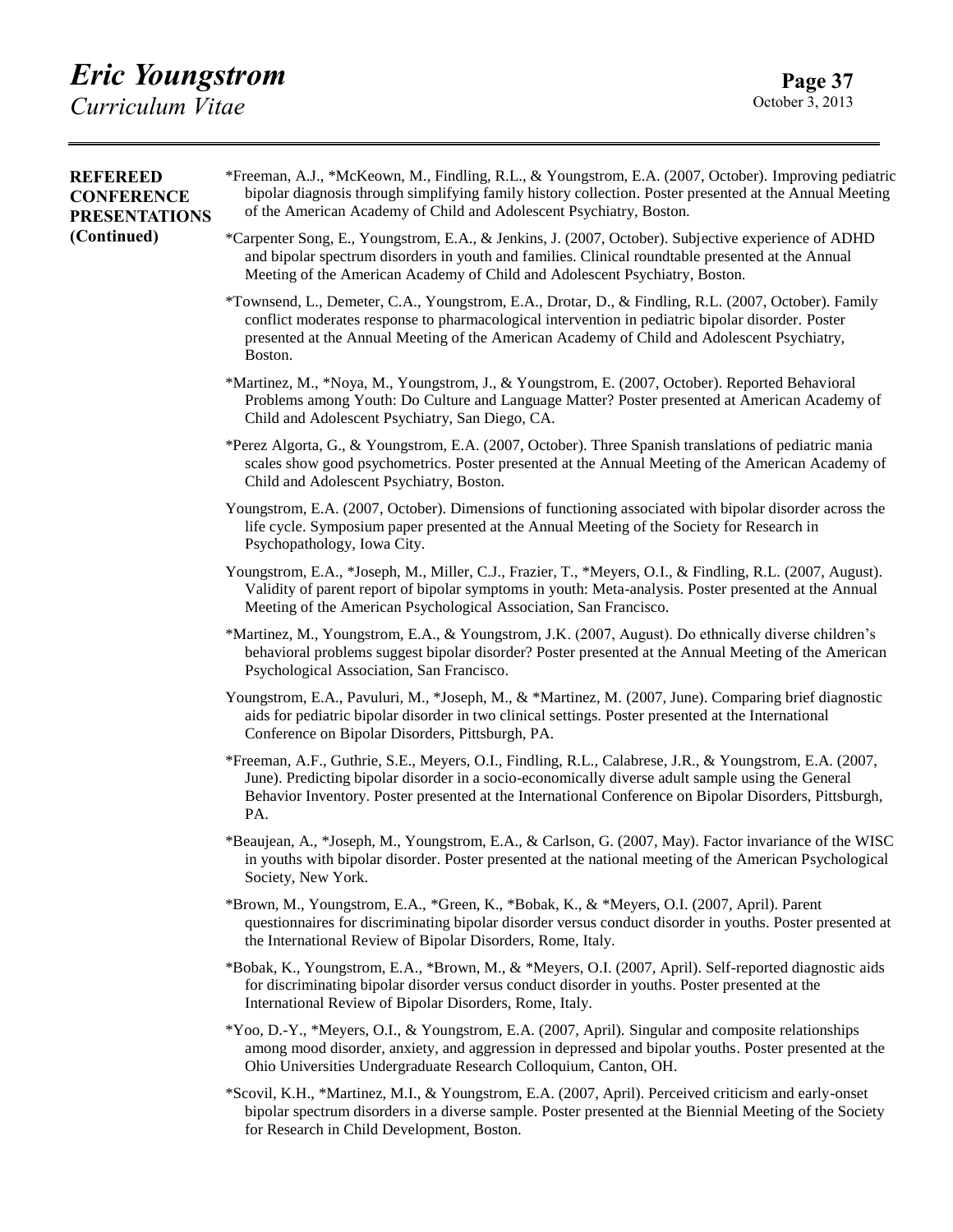| <b>REFEREED</b><br><b>CONFERENCE</b><br><b>PRESENTATIONS</b><br>(Continued) | Youngstrom, E.A., Pavuluri, M., *Joseph, M., & *Martinez, M. (2007, March). Comparing brief diagnostic<br>aids for pediatric bipolar disorder in two clinical settings. Poster presented at the NIMH Pediatric<br>Bipolar Conference, Bethesda, MD.                                                                                                   |
|-----------------------------------------------------------------------------|-------------------------------------------------------------------------------------------------------------------------------------------------------------------------------------------------------------------------------------------------------------------------------------------------------------------------------------------------------|
|                                                                             | Youngstrom, E.A., Kogos Youngstrom, J., & Findling, R.L. (2006, December). Evidence based strategies<br>for assessment of bipolar disorder in children and adolescents. Paper presented at the Asia Pacific EBM<br>Network Conference, Hong Kong.                                                                                                     |
|                                                                             | Kogos Youngstrom, J., & Youngstrom, E.A. (2006, December). Using nomogram substantially improves<br>assessment interpretation by psychologists and other mental health workers. Poster presented at the Asia<br>Pacific EBM Network Conference, Hong Kong.                                                                                            |
|                                                                             | Youngstrom, E.A. (2006, November). Definitions, depression, and development: Putting the challenge of<br>adolescent bipolar disorder into 3-D perspective. Symposium paper presented at the Annual Meeting of<br>the Association for Behavioral and Cognitive Therapy, Chicago.                                                                       |
|                                                                             | **Norris, K., Frazier, T.W., *Green, K.W., *Freeman, A., & Youngstrom, E.A. (2006, November).<br>Affective auditory verbal learning in adjudicated adolescents. Poster presented at the Annual Meeting of<br>the Association for Behavioral and Cognitive Therapies, Chicago.                                                                         |
|                                                                             | *Meyers, O.I., & Youngstrom, E.A. (2006, November). Sleep problems as a marker for pediatric bipolar<br>spectrum disorder. Symposium paper presented at the Annual Meeting of the Association for Behavioral<br>and Cognitive Therapy, Chicago.                                                                                                       |
|                                                                             | *Martinez, M., *Meyers, O.I., *Bhatnagar, K.C., & Youngstrom, E.A. (2006, November). A test of the<br>clinical utility of the CBCL three scale bipolar profile in a pediatric sample. Poster presented at the<br>Annual Meeting of the Association for Behavioral and Cognitive Therapies, Chicago.                                                   |
|                                                                             | *Joseph, M., Youngstrom, E.A., & Carlson, G.A. (2006, November). Does the WISC help discriminate<br>bipolar disorder or ADHD in youths referred for clinical services? Poster presented at the Annual<br>Meeting of the Association for Behavioral and Cognitive Therapies, Chicago.                                                                  |
|                                                                             | *Green, K.W., *Freeman, A., *Scovil, K., Youngstrom, E.A. (2006, November). Identifying high risk<br>offenders: Comparing YLSI versus PCL:YV. Poster presented at the Annual Meeting of the Association<br>for Behavioral and Cognitive Therapies, Chicago.                                                                                           |
|                                                                             | *Green, K.W., & Youngstrom, E.A. (2006, November). Alexithymia and emotion recognition as indicators<br>of psychopathic traits in adjudicated youths. Poster presented at the Annual Meeting of the Association<br>for Behavioral and Cognitive Therapies, Chicago.                                                                                   |
|                                                                             | *Freeman, A., *Meyers, O.I., & Youngstrom, E.A. (2006, November). Which parent-reported symptoms<br>matter most in assessing bipolar disorder? Poster presented at the Annual Meeting of the Association for<br>Behavioral and Cognitive Therapies, Chicago.                                                                                          |
|                                                                             | *Duax, J., & Youngstrom, E.A. (2006, November). Sex differences in diagnosis and bipolar spectrum<br>symptomatology in a community mental health setting. Poster presented at the Annual Meeting of the<br>Association for Behavioral and Cognitive Therapies, Chicago.                                                                               |
|                                                                             | *Brown, M., *Green, K.W., *Bobak, K., *Meyers, O.I., & Youngstrom, E.A. (2006, November).<br>Diagnostic efficiency of caregiver report about children and adolescents: Detecting conduct disorder in<br>outpatient urban mental health. Poster presented at the Annual Meeting of the Association for<br>Behavioral and Cognitive Therapies, Chicago. |
|                                                                             | *Bobak, K., *Green, K.W., *Brown, M., *Meyers, O.I., & Youngstrom, E.A. (2006, November).<br>Diagnostic efficiency of adolescent self-report: Detecting conduct disorder in community mental health.<br>Poster presented at the Annual Meeting of the Association for Behavioral and Cognitive Therapies,<br>Chicago.                                 |
|                                                                             | *Bhatnagar, K.C., & Youngstrom, E.A. (2006, November). Effects of ethnicity on diagnostic rates of<br>bipolar spectrum disorders, CD and ODD in youth ages 5-18. Poster presented at the Annual Meeting of<br>the Association for Behavioral and Cognitive Therapies, Chicago.                                                                        |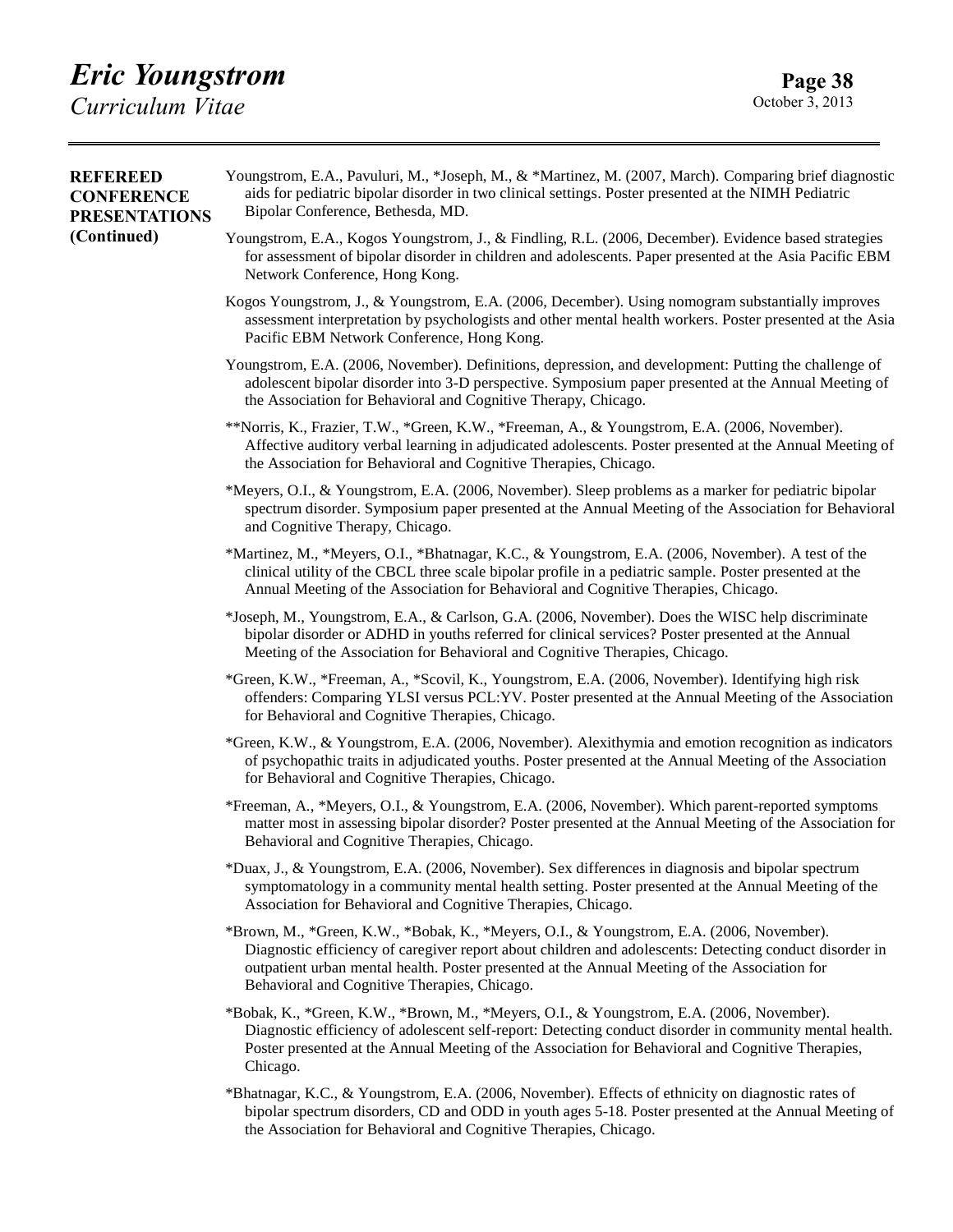| <b>REFEREED</b><br><b>CONFERENCE</b><br><b>PRESENTATIONS</b><br>(Continued) | Youngstrom, E.A., *Meyers, O.I., & Findling, R.L. (2006, October). Mother knows best: Addressing<br>concerns about parent reported bipolar symptoms. Symposium paper presented at the Annual Meeting<br>of the American Academy of Child and Adolescent Psychiatry, San Diego.                                                                                                                                                                 |
|-----------------------------------------------------------------------------|------------------------------------------------------------------------------------------------------------------------------------------------------------------------------------------------------------------------------------------------------------------------------------------------------------------------------------------------------------------------------------------------------------------------------------------------|
|                                                                             | Frazier, J.A., Giuliano, A., Hooper, S., Sikich, L., Findling, R.L., McClellan, J., Brieger, D., Youngstrom,<br>E.A., Hamer, R.M., Anderson, R., Vitiello, B., Ritz, L., & Lieberman, J. (2006, October).<br>Neurocognition in early-onset schizophrenia: Relationship to diagnosis, symptoms, and communication.<br>Symposium paper presented at the Annual Meeting of the American Academy of Child and Adolescent<br>Psychiatry, San Diego. |
|                                                                             | *Scovil, K., *Martinez, M., & Youngstrom, E.A. (2006, October). Childhood abuse and early-onset bipolar<br>spectrum disorder. Poster presented at the Annual Meeting of the American Academy of Child and<br>Adolescent Psychiatry, San Diego.                                                                                                                                                                                                 |
|                                                                             | *Joseph, M., Youngstrom, E.A., *Beaujean, A., & Carlson, G.A. (2006, October). Relationship of WISC<br>subtest profile patterns to ADHD, bipolar disorder, and aggression. Poster presented at the Annual<br>Meeting of the American Academy of Child and Adolescent Psychiatry, San Diego.                                                                                                                                                    |
|                                                                             | *Martinez, M., Youngstrom, E.A., *Noya, M., & Youngstrom, J.K. (2006, October). Relationship of<br>ethnicity/race with diagnosis and children's behavior problems. Poster presented at the Annual Meeting<br>of the American Academy of Child and Adolescent Psychiatry, San Diego.                                                                                                                                                            |
|                                                                             | *Carpenter Song, E., *Duax, J.M., Calabrese, J.R., Findling, R.L., & Youngstrom, E.A. (2006, October).<br>Sex/Gender differences in child psychopathology: A mixed-methods approach. Poster presented at the<br>Annual Meeting of the American Academy of Child and Adolescent Psychiatry, San Diego.                                                                                                                                          |
|                                                                             | Youngstrom, E.A., *Carpenter-Song, E., & Jenkins, J. (2006, October). Subjective experience of ADHD<br>and bipolar spectrum disorders in youth and families. Paper presented at the 2006 Research Results<br>Briefing sponsored by the Ohio Department of Mental Health, Columbus, Ohio.                                                                                                                                                       |
|                                                                             | Shapiro, J., Youngstrom, J.K., *Marcinick, H.F., & Youngstrom, E.A. (2006, October). A comparison of<br>the effectiveness of manualized and naturally occurring therapy for children with disruptive behavior<br>disorders. Paper presented at the 2006 Research Results Briefing sponsored by the Ohio Department of<br>Mental Health, Columbus, Ohio.                                                                                        |
|                                                                             | Youngstrom, E.A. (Chair) (2006, August). Strategies for using evidence-based assessment effectively across<br>clinical settings. Symposium presented at the Annual Meeting of the American Psychological<br>Association, New Orleans.                                                                                                                                                                                                          |
|                                                                             | Youngstrom, E.A. (Chair) (2006, August). Depression and emotion regulation among children. Plenary<br>address by Maria Kovacs at the Annual Meeting of the American Psychological Association, New<br>Orleans.                                                                                                                                                                                                                                 |
|                                                                             | Youngstrom, E.A. (2006, August). Clinically Effective Approaches for Improving Diagnostic and Risk<br>Assessment. Symposium paper presented at the Annual Meeting of the American Psychological<br>Association, New Orleans.                                                                                                                                                                                                                   |
|                                                                             | *Meyer, O.I., *Joseph, M., *Scovil, K., & Youngstrom, E.A. (2006, August). Familial risk in the bipolar<br>spectrum. Poster presented at the Annual Meeting of the American Psychological Association, New<br>Orleans.                                                                                                                                                                                                                         |
|                                                                             | *Bhatnagar, K.A.C., Youngstrom, E.A., *Martinez, M.I., & *Duax, J.A. (2006, August). Differential Item<br>Functioning by ethnicity in clinical ratings of mania. Poster presented at the Annual Meeting of the<br>American Psychological Association, New Orleans.                                                                                                                                                                             |
|                                                                             | *Duax, J.A., Youngstrom, E.A., & *Bhatnagar, K.A.C. (2006, August). Gender bias of mood rating scales<br>for pediatric bipolar disorder. Poster presented at the Annual Meeting of the American Psychological<br>Association, New Orleans.                                                                                                                                                                                                     |
|                                                                             | Youngstrom, E., *Meyers, O.I., Demeter, C. & Findling, R.L. (2006, April). Comparing the Validity of<br>Different Definitions of Bipolar NOS. Paper presented at the NIMH Pediatric Bipolar Disorder                                                                                                                                                                                                                                           |

Conference, Chicago.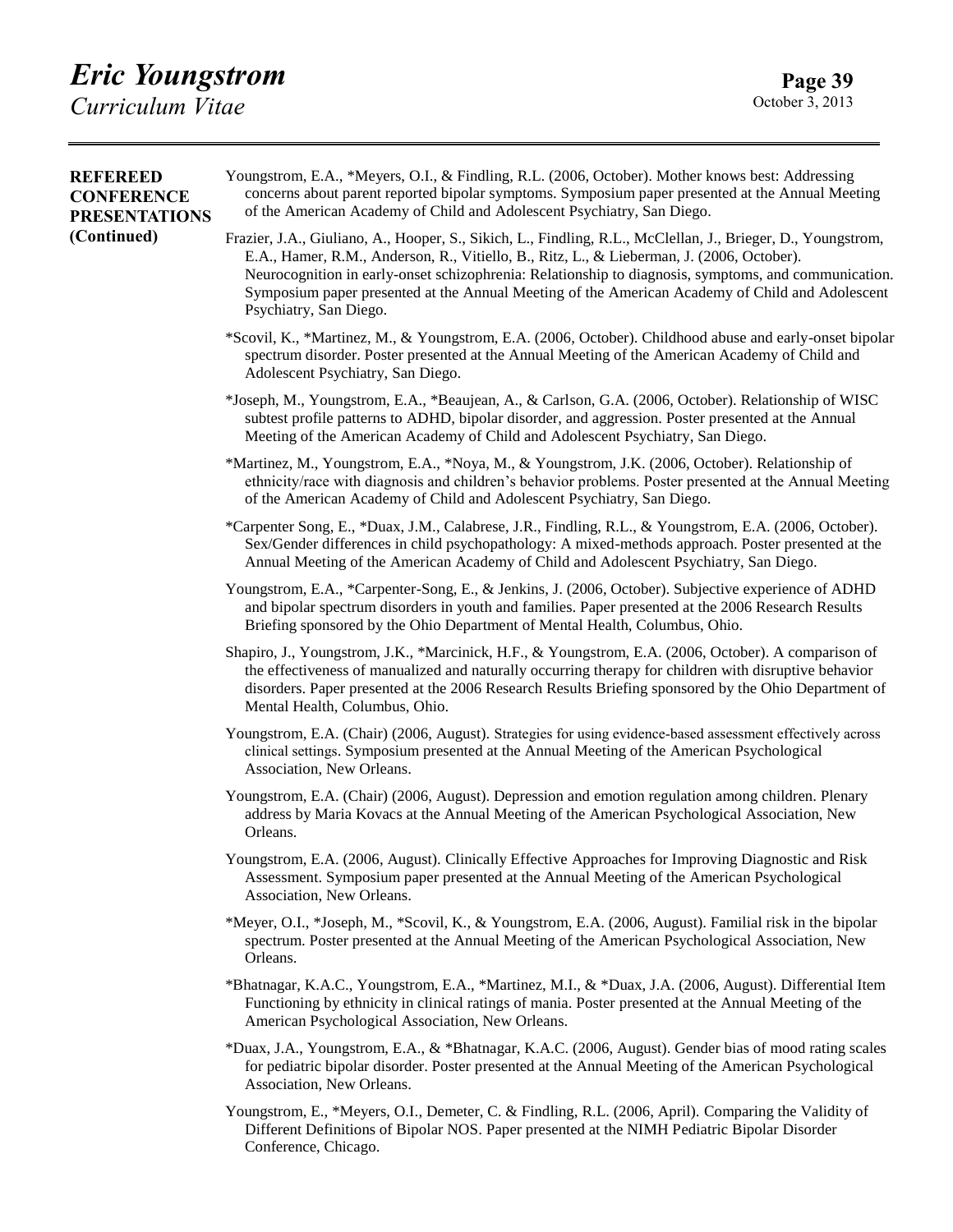| <b>REFEREED</b><br><b>CONFERENCE</b><br><b>PRESENTATIONS</b><br>(Continued) | Youngstrom, E., Meyers, O., Freeman, A., Carpenter-Song, E., & Kogos Youngstrom, J. (2006, April).<br>Bipolar disorder and depressive symptoms reduce quality of life in youths. Poster presented at the<br>NIMH Pediatric Bipolar Disorder Conference, Chicago.                                                                                                                                                                        |
|-----------------------------------------------------------------------------|-----------------------------------------------------------------------------------------------------------------------------------------------------------------------------------------------------------------------------------------------------------------------------------------------------------------------------------------------------------------------------------------------------------------------------------------|
|                                                                             | Youngstrom, E.A., *Cooperberg, M.D., Calabrese, J.R., & Findling, R.L. (2005, December). Identifying<br>the most sensitive measures and definitions of outcome for pediatric bipolar disorder. Poster presented<br>at the annual meeting of the American College of Neuropsychopharmacology, Waikoloa, HI.                                                                                                                              |
|                                                                             | Youngstrom, E.A., *Meyers, O.I., Demeter, C., Kogos Youngstrom, J., Morello, L., Piiparinen, R., Feeny,<br>N.C., Findling, R.L., & Calabrese, J.R. (2005, November). Comparing diagnostic checklists for<br>pediatric bipolar disorder in academic and community mental health settings. Poster presented at the<br>annual meeting of the Association for Cognitive and Behavioral Therapy (formerly known as AABT),<br>Washington, DC. |
|                                                                             | *Green, K.W., & Youngstrom, E.A. (2005, November). Predicting DSM-IV conduct disorder and<br>oppositional defiant disorder using the Antisocial Process Screening Device in a community mental<br>health population. Poster presented at the annual meeting of the Association for Cognitive and<br>Behavioral Therapy (formerly known as AABT), Washington, DC.                                                                        |
|                                                                             | *DeJong, T., *Green, K.W., & Youngstrom, E.A. (2005, October). Diagnostic efficiency of the IPDS<br>among adjudicated juvenile offenders. Poster presented at the annual meeting of the American<br>Academy of Child and Adolescent Psychiatry, Toronto, CA.                                                                                                                                                                            |
|                                                                             | *Heron, S.A., Youngstrom, E.A., Demeter, C.A., McNamara, N.K., Bedoya, D., Calabrese, J.R., &<br>Findling, R.L. (2005, October). Impulsive aggression and treatment response in children with bipolar<br>disorder. Poster presented at the annual meeting of the American Academy of Child and Adolescent<br>Psychiatry, Toronto, CA.                                                                                                   |
|                                                                             | Youngstrom, E.A. (2005, October). Bipolar NOS in Youth with a Family History of Bipolar Disorder. In<br>Chang, K. (Chair), Understanding Bipolar Disorder NOS (No Organized Symptomatology) in Children<br>and Adolescents. Symposium presented at the annual meeting of the American Academy of Child and<br>Adolescent Psychiatry, Toronto, CA.                                                                                       |
|                                                                             | Youngstrom, E.A. (2005, October). Psychometric measurement of the impulsive aggression construct. In<br>Steiner, H. (Chair), Two subtypes of aggression: Neuroscience, taxonomy, measurement, and treatment.<br>Symposium presented at the annual meeting of the American Academy of Child and Adolescent<br>Psychiatry, Toronto, CA.                                                                                                   |
|                                                                             | Youngstrom, E.A., *Meyers, O.I., & Piiparinen, R. (2005, August). Meta-analysis of Achenbach CBCL<br>diagnostic efficiency for bipolar disorder. Poster presented at the annual meeting of the American<br>Psychological Association, Washington, DC.                                                                                                                                                                                   |
|                                                                             | Youngstrom, E.A., Youngstrom, J.K., Calabrese, J.R., & Findling, R.L. (2005, August). Recommendations<br>for evidence-based assessment of bipolar disorder in children and adolescents. Symposium paper<br>presented (D. Faust, Chair) at the annual meeting of the American Psychological Association,<br>Washington, DC.                                                                                                              |
|                                                                             | *Meyers, O.I., Youngstrom, E.A., Piiparinen, R., Kogos Youngstrom, J., Feeny, N.C., Calabrese, J.R., &<br>Findling, R.L., (2005, August). Parent GBI: Reliability and validity of depression short forms. Poster<br>presented at the annual meeting of the American Psychological Association, Washington, DC.                                                                                                                          |
|                                                                             | Youngstrom, J.K., & Youngstrom, E.A. (2005, August). Intricacies of a dual-career couple. Paper<br>presented in the Presidential Miniconvention—Family and Career: Managing Dual Lives, at the annual<br>meeting of the American Psychological Association, Washington, DC.                                                                                                                                                             |
|                                                                             | *Kahana, S.Y., Feeny, N.C., Youngstrom, E.A. & Drotar, D. (2005, August). Posttraumatic Stress Disorder<br>in medically traumatized youth: A meta-analysis. Symposium paper presented at the annual meeting of<br>the American Psychological Association, Washington, D.C.                                                                                                                                                              |
|                                                                             |                                                                                                                                                                                                                                                                                                                                                                                                                                         |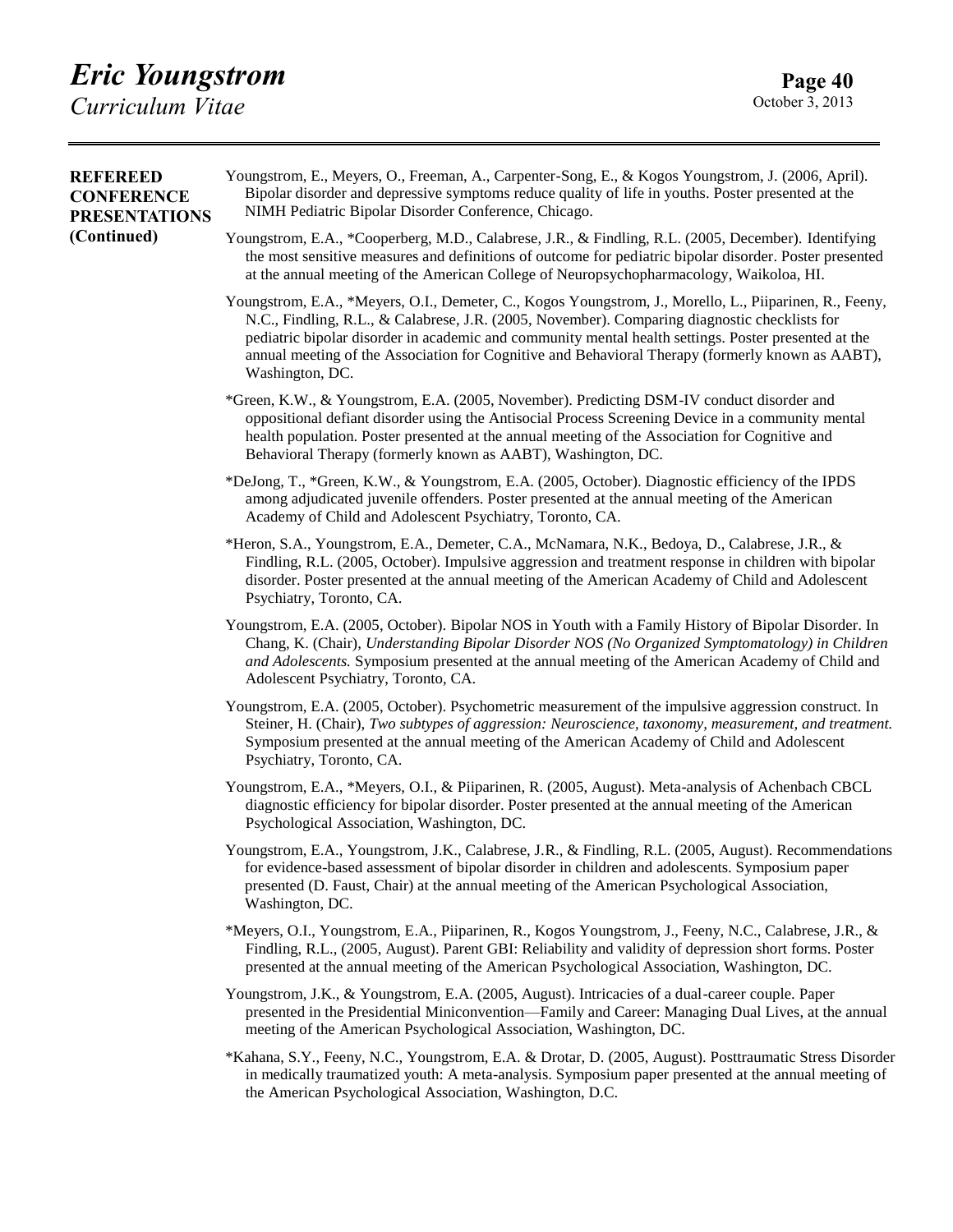| <b>REFEREED</b><br><b>CONFERENCE</b><br><b>PRESENTATIONS</b> | Youngstrom, E.A., Calabrese, J.R., & Findling, R.L. (2005, June). Age differences in manic and depressive<br>symptoms in pediatric bipolar disorder. Poster presented at the Sixth International Conference on<br>Bipolar Disorder, Pittsburgh, PA.                                                                                                                    |
|--------------------------------------------------------------|------------------------------------------------------------------------------------------------------------------------------------------------------------------------------------------------------------------------------------------------------------------------------------------------------------------------------------------------------------------------|
| (Continued)                                                  | *Duax, J, *Scovil, K., Youngstrom, E.A., *Constant, K., *Williams, F., Calabrese, J.R., & Findling, R.L.<br>(2005, June). Effects of sex on rates of bipolar spectrum disorder and presenting mood state in youth<br>ages 5-17 years. Poster presented at the Sixth International Conference on Bipolar Disorder, Pittsburgh,<br>PA.                                   |
|                                                              | *Constant, K., Williams, F., Youngstrom, E.A., *Duax, J.* Scovil, K., *Carpenter Song, E., Calabrese,<br>J.R., & Findling, R.L. (2005, June). Effects of ethnicity on diagnostic rates of bipolar spectrum disorder<br>and manic symptom expression in youth ages 5-17. Poster presented at the Sixth International<br>Conference on Bipolar Disorder, Pittsburgh, PA. |
|                                                              | *Gao, K., *Elhaj, O., Gajwani, P., Shelton, M.D., Youngstrom, E.A., Bilali, S., Slembarski, R., Findling,<br>R.L., & Calabrese, J.R. (2005, June). Psychosis in bipolar patients with rapid cycling. Poster presented<br>at the Sixth International Conference on Bipolar Disorder, Pittsburgh, PA.                                                                    |
|                                                              | Pontau, J., *Elhaj, O., Youngstrom, E.A., Jackson, K., Bilali, S., Findling, R.L., & Calabrese, J.R. (2005,<br>June). Phenomenology of dual diagnosis bipolar disorder. Poster presented at the Sixth International<br>Conference on Bipolar Disorder, Pittsburgh, PA.                                                                                                 |
|                                                              | Calabrese, J.R., Vieta, E., El-Mallakj, R., Findling, R.L., Youngstrom, E.A., *Elhaj, O., Gajwani, P., &<br>Pies, R. (2005, June). Using mood state to predict polarity of relapse in bipolar maintenance studies.<br>Poster presented at the Sixth International Conference on Bipolar Disorder, Pittsburgh, PA.                                                      |
|                                                              | *Elhaj, O., The Honorable Congresswoman M. Kaptur, Braton, R., Youngstrom, E.A., Jackson, K.S.,<br>Slembarski, R.T., Bilali, S., Findling, R.L., & Calabrese, J.R. (2005, June). Phenomenology of bipolar<br>disorder in the Ottawa County Jail. Poster presented at the Sixth International Conference on Bipolar<br>Disorder, Pittsburgh, PA.                        |
|                                                              | Slembarski, R., *Elhaj, O., Youngstrom, E.A., Jackson, K.S., Bilali, S., Findling, R.L., & Calabrese, J.R.<br>(2005, June). Identifying the mentally ill in the Ottawa County Jail: A screening project. Poster<br>presented at the Sixth International Conference on Bipolar Disorder, Pittsburgh, PA.                                                                |
|                                                              | *Muzina, D.J., Shelton, M.D., *Elhaj, O., Gajwani, P., Gao, K., Youngstrom, E.A., Bilali, S., & Calabrese,<br>J.R. (2005, June). Impact of misdiagnosis in dual diagnosis rapid cycling bipolar disorder. Poster<br>presented at the Sixth International Conference on Bipolar Disorder, Pittsburgh, PA.                                                               |
|                                                              | Conroy, C., *Elhaj, O., Youngstrom, E.A., Slembarski, R., Jackson, K.S., Bilali, S., Finding, R.L., &<br>Calabrese, J.R. (2005, June). Assessment of the Mood Disorder Questionnaire in a forensic setting.<br>Poster presented at the Sixth International Conference on Bipolar Disorder, Pittsburgh, PA.                                                             |
|                                                              | *Meyers, O.I., Youngstrom, E.A., Piiparinen, R., Youngstrom, J.K., Feeny, N.C., Calabrese, J.R., &<br>Findling, R.L. (2005, August). Parent GBI: Reliability and Validity of Depression Short Forms. Poster<br>presented at the Annual Meeting of the American Psychological Association, Washington, DC.                                                              |
|                                                              | Youngstrom, E.A., Calabrese, J.R., & Findling, R.L. (2005, April). Comparing the diagnostic accuracy of<br>eight promising screening instruments for pediatric bipolar disorder using two different sampling<br>strategies. Paper presented at the NIMH Pediatric Bipolar Disorder Conference, Coral Gables, FL.                                                       |
|                                                              | Youngstrom, E.A., *Meyers, O.I., Calabrese, J.R., & Findling, R.L. (2005, April). Parent GBI<br>Hypomanic/Biphasic Item Latent Classes as Bipolar Diagnosis Proxies. Poster presented at the NIMH<br>Pediatric Bipolar Disorder Conference, Coral Gables, FL.                                                                                                          |
|                                                              | Youngstrom, E.A., & Feeny, N.C. (2005, April). CBT for bipolar disorder in children and adolescents.<br>Paper presented at the NIMH Pediatric Bipolar Disorder Conference, Coral Gables, FL.                                                                                                                                                                           |
|                                                              | Youngstrom, J.K., & Youngstrom, E.A. (2005, March). Collaborative research as a win-win innovation in<br>training. Poster presented at the national meeting of the APPIC, Orlando, FL.                                                                                                                                                                                 |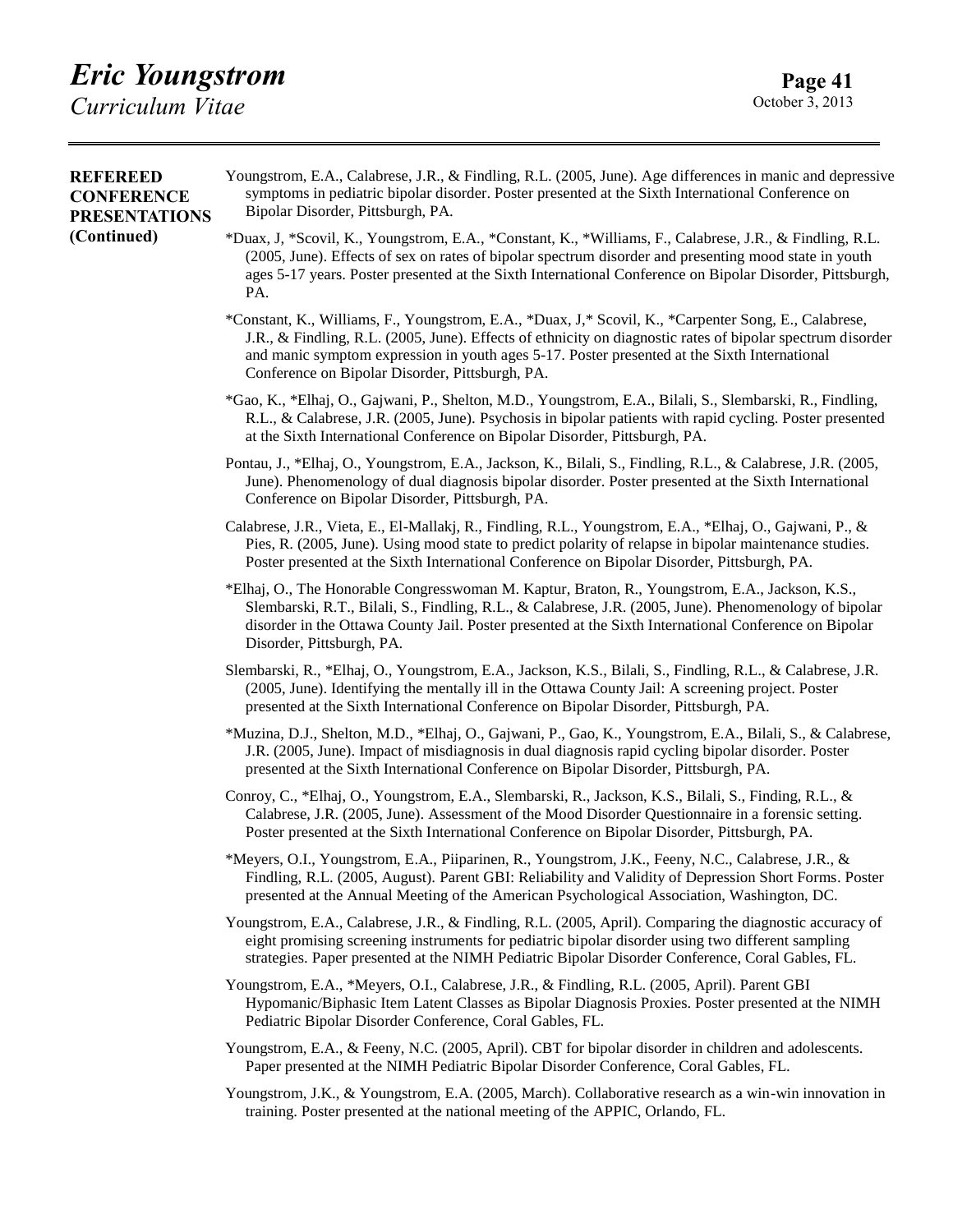| <b>REFEREED</b><br><b>CONFERENCE</b><br><b>PRESENTATIONS</b><br>(Continued) | Youngstrom, E.A., *Meyers, O.I., Demeter, C., Kogos Youngstrom, J., Morello, L., Feeny, N.C.,<br>Calabrese, J.R., & Findling, R.L. (2004, December). Comparing diagnostic efficiency of multiple<br>screeners for pediatric bipolar disorder. Poster presented at the annual meeting of the American College<br>of Neuropsychopharmacology (ACNP), San Juan, Puerto Rico.                                                                                           |
|-----------------------------------------------------------------------------|---------------------------------------------------------------------------------------------------------------------------------------------------------------------------------------------------------------------------------------------------------------------------------------------------------------------------------------------------------------------------------------------------------------------------------------------------------------------|
|                                                                             | *Elhaj, O., Kaptur, M., Braton, R., Youngstrom, E.A., Jackson, K.S., Slembarski, R.T., Bilali, S.R.,<br>Findling, R.L., & Calabrese, J.R. (2004, December). Phenomenology of Bipolar Disorder in the Ottawa<br>County Jail. Poster presented at the annual meeting of the American College of<br>Neuropsychopharmacology (ACNP), San Juan, Puerto Rico.                                                                                                             |
|                                                                             | Youngstrom, E.A., Kogos Youngstrom, J., Calabrese, J.R., & Findling, R.L. (2004, November).<br>Recommendations for Evidence-Based Assessment of Bipolar Disorder in Children and Adolescents. In<br>Youngstrom, E.A. (Chair), Assessment and Treatment of Children and Adolescents with Bipolar<br>Disorder. Symposium paper presented at the annual meeting of the Association for the Advancement of<br>Behavior Therapy, New Orleans.                            |
|                                                                             | Youngstrom, E.A. (Chair). (2004, November). Assessment and Treatment of Children and Adolescents<br>with Bipolar Disorder. Symposium presentation at the annual meeting of the Association for the<br>Advancement of Behavior Therapy, Boston.                                                                                                                                                                                                                      |
|                                                                             | Youngstrom, E.A. (Discussant) (2004, November). Biopsychosocial models of bipolar disorder, chaired by<br>S. Johnson. Symposium presented at the annual meeting of the Association for the Advancement of<br>Behavior Therapy, New Orleans.                                                                                                                                                                                                                         |
|                                                                             | Youngstrom, E.A. (Discussant) (2004, November). Current Understanding of the Mental Health and<br>Service Needs of Juvenile Delinquents, chaired by L. Delizonna. Symposium presentation at the annual<br>meeting of the Association for the Advancement of Behavior Therapy, New Orleans.                                                                                                                                                                          |
|                                                                             | Youngstrom, E.A., *Kahana, S.Y., *Starr, M., & *Schwartz, C. (2004, November). Emotion States and<br>Bias in Clinical Ratings: Causal but Complicated. In de los Reyes, A. (Chair), Informant Discrepancies<br>in Clinical Child Research: Processes of Informant Discrepancies and Distortions and Impact on<br>Clinical Decision-Making. Symposium presentation at the annual meeting of the Association for the<br>Advancement of Behavior Therapy, New Orleans. |
|                                                                             | *Green, K.W., & Youngstrom, E.A. (2004, November). Screening for Psychopathic Traits in Youth: A<br>Test of Three Measures. In Delizonna, L. (Chair), Current Understanding of the Mental Health and<br>Service Needs of Juvenile Delinquents. Symposium presentation at the annual meeting of the<br>Association for the Advancement of Behavior Therapy, New Orleans.                                                                                             |
|                                                                             | *Harrison, C., *Green, K.W., & Youngstrom, E.A. (2004, November). Factor Analysis of the Youth<br>Psychopathic traits Inventory: A US Adjudicated Sample. Poster at the annual meeting of the<br>Association for the Advancement of Behavior Therapy, New Orleans, LA.                                                                                                                                                                                              |
|                                                                             | *Meyers, O.I., *Kampani, S., Kogos Youngstrom, J., *Starr, M.T., Youngstrom, E.A., Calabrese, J.R., &<br>Findling, R.L. (2004, November). Proposed 'bipolar profiles' of CBCL scales show poor diagnostic<br>validity. Poster at the annual meeting of the Association for the Advancement of Behavior Therapy, New<br>Orleans, LA.                                                                                                                                 |
|                                                                             | *Woldorf, G.M., *Kampani, S., Kogos Youngstrom, J., *Starr, M.T., & Youngstrom, E.A. (2004,<br>November). Internalizing and externalizing behaviors among youths who self-harm. Poster presented at<br>the annual meeting of the Association for the Advancement of Behavior Therapy, New Orleans, LA.                                                                                                                                                              |
|                                                                             | *Kahana, S.Y., Feeny, N.C., & Youngstrom, E.A. (2004, November). Post Traumatic Stress Disorder in<br>Trauma Exposed Youth: A Meta Analysis. Poster presented at the annual meeting of the Association for<br>the Advancement of Behavior Therapy, New Orleans, LA.                                                                                                                                                                                                 |
|                                                                             | Youngstrom, E. A., *Meyers, O.I., *Kampani, S., Calabrese, J.R., & Findling, R. L. (2004, October).<br>Clinical decision-making using a brief parent-reported measure of manic symptoms. Poster presented at<br>the Annual Meeting of the American Academy of Child and Adolescent Psychiatry, Washington, DC.                                                                                                                                                      |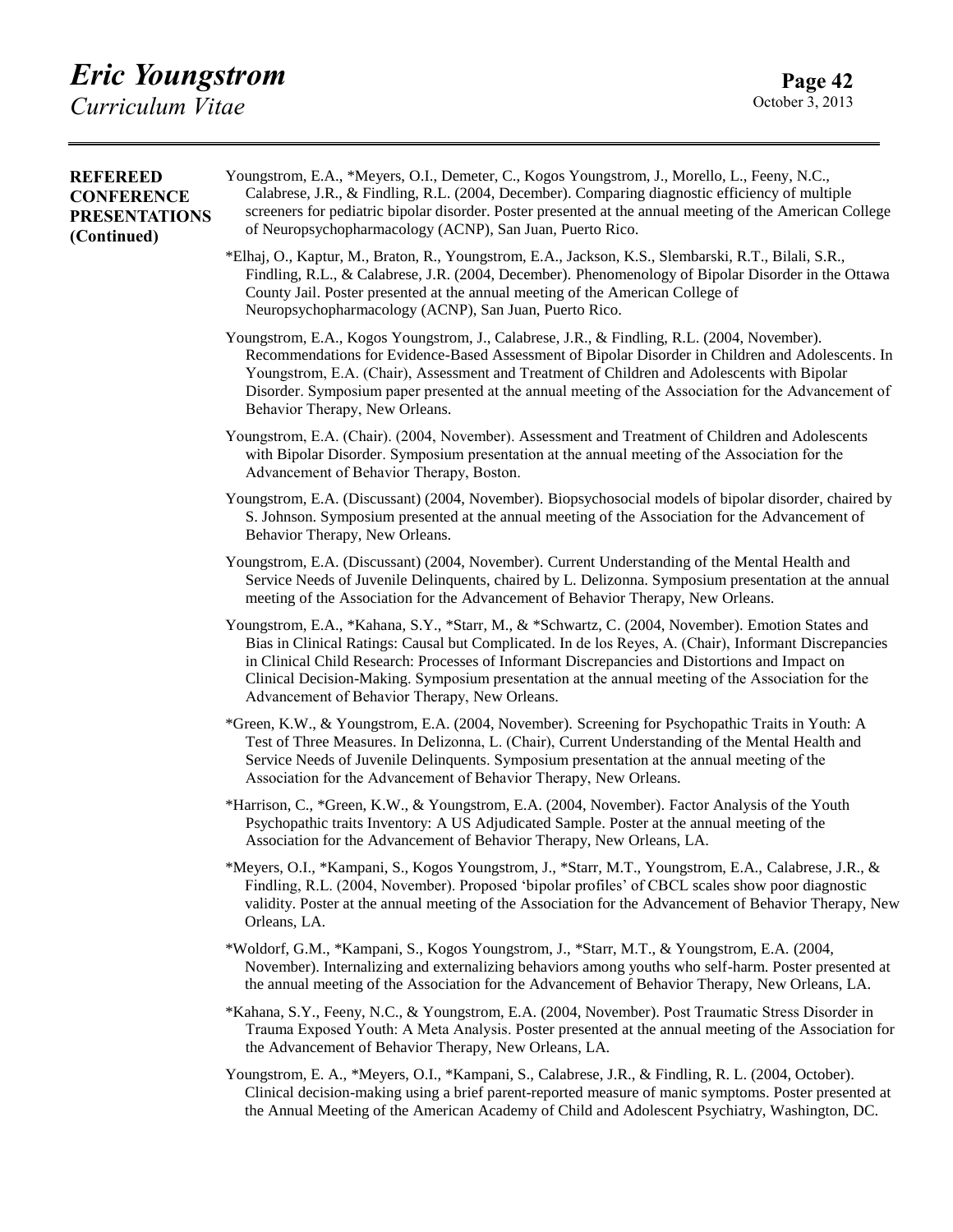| <b>REFEREED</b><br><b>CONFERENCE</b><br><b>PRESENTATIONS</b><br>(Continued) | Youngstrom, E. A., *Frazier, T.W., *Kampani, S., Calabrese, J.R., & Findling, R. L. (2004, October).<br>Psychometrics of a Ten Item Brief Screen for Manic-Depression in Youths. Poster presented at the<br>Annual Meeting of the American Academy of Child and Adolescent Psychiatry, Washington, DC.                                                                                                                                |
|-----------------------------------------------------------------------------|---------------------------------------------------------------------------------------------------------------------------------------------------------------------------------------------------------------------------------------------------------------------------------------------------------------------------------------------------------------------------------------------------------------------------------------|
|                                                                             | Youngstrom, E. A., *Frazier, T.W., *Meyers, O.I., Calabrese, J.R., & Findling, R. L. (2004, October).<br>Developing two parallel depression short forms of the Parent GBI. Poster presented at the Annual<br>Meeting of the American Academy of Child and Adolescent Psychiatry, Washington, DC.                                                                                                                                      |
|                                                                             | Youngstrom, E. A., Findling, R. L., Demeter, C., *Meyers, O.I., Kogos Youngstrom, J., Feeny, N.C., &<br>Calabrese, J.R. (2004, October). Comparing PGBI-Short Form and MDQ diagnostic efficiency for<br>bipolar disorder. Poster presented at the Annual Meeting of the American Academy of Child and<br>Adolescent Psychiatry, Washington, DC.                                                                                       |
|                                                                             | Youngstrom, E. A., Kogos Youngstrom, J., *Meyers, O.I., Feeny, N.C., Calabrese, J.R., & Findling, R. L.<br>(2004, October). Examining Achenbach CBCL profiles as a proxy for bipolar diagnosis. Poster presented<br>at the Annual Meeting of the American Academy of Child and Adolescent Psychiatry, Washington, DC.                                                                                                                 |
|                                                                             | Findling, R. L., Youngstrom, E. A., *Kahana, S.Y., & Calabrese, J.R. (2004, October). Early symptoms of<br>mania and the role of parental risk. Poster presented at the Annual Meeting of the American Academy of<br>Child and Adolescent Psychiatry, Washington, DC.                                                                                                                                                                 |
|                                                                             | Findling, R. L., McNamara, N., Demeter, C., Youngstrom, E. A., & Calabrese, J.R. (2004, October).<br>Combination lithium and divalproex sodium in pediatric bipolar restabilization. Poster presented at the<br>Annual Meeting of the American Academy of Child and Adolescent Psychiatry, Washington, DC.                                                                                                                            |
|                                                                             | Pavuluri, M., Axelson, D., Youngstrom, E.A., & Birmaher, B. (2004, October). Rating scales for mania:<br>Evidence-based clinical application. Workshop presented at the Annual Meeting of the American<br>Academy of Child and Adolescent Psychiatry, Washington, DC.                                                                                                                                                                 |
|                                                                             | *Kampani, S., Youngstrom, E. A., Calabrese, J.R., & Findling, R. L. (2004, October). Comparing<br>aggression in conduct disorder and pediatric bipolar disorder. Poster presented at the Annual Meeting of<br>the American Academy of Child and Adolescent Psychiatry, Washington, DC.                                                                                                                                                |
|                                                                             | *Meyers, O.I., Youngstrom, E. A., Calabrese, J.R., & Findling, R. L. (2004, October). Somatic markers to<br>differentiate childhood unipolar and bipolar depressive episodes. Poster presented at the Annual Meeting<br>of the American Academy of Child and Adolescent Psychiatry, Washington, DC.                                                                                                                                   |
|                                                                             | *Starr, M., Kogos Youngstrom, J., & Youngstrom, E. A. (2004, July). Are we identifying the same<br>condition? CBCL effectiveness in detecting bipolar disorder in a community outpatient sample. Poster<br>accepted for presentation at the annual meeting of the American Psychological Association, Honolulu,<br>HI.                                                                                                                |
|                                                                             | *DuRocher Schudlich, T., Youngstrom, E.A., Calabrese, J.R., & Findling, R.L. (2004, July). The role of<br>family functioning in bipolar disorder in families. Poster accepted for presentation at the annual meeting<br>of the American Psychological Association, Honolulu, HI.                                                                                                                                                      |
|                                                                             | *Schafer, E., Youngstrom, E.A., *Frazier, T.W., Calabrese, J.R., & Findling, R.L. (2004, July). Key<br>presenting symptoms for detecting bipolar disorder via adolescent self-report. Poster presentation at the<br>annual meeting of the American Psychological Association, Honolulu, HI.                                                                                                                                           |
|                                                                             | Hooper, S.R., Giuliano, A.J., Breiger, D., Youngstrom, E.A., Sikich, L., Frazier, J.A., McClellan, J.A.,<br>Findling, R.L., & Lieberman, J. (2004, July). Early onset schizophrenia: Neuropsychological<br>functioning, psychiatric symptomatology, and adaptive behavior. Paper presented at the annual meeting<br>of the American Psychological Association, Honolulu, HI. Abstract published in The Clinical<br>Neuropsychologist. |
|                                                                             | Youngstrom, E.A., *Frazier, T.W., Findling, R.L., & Calabrese, J.R. (2004, May). A Ten Item Brief Screen<br>for Manic-Depression in Youths Age 5 To 17 Years. Poster accepted for presentation at the national<br>meeting of the American Psychiatric Association, New York, NY.                                                                                                                                                      |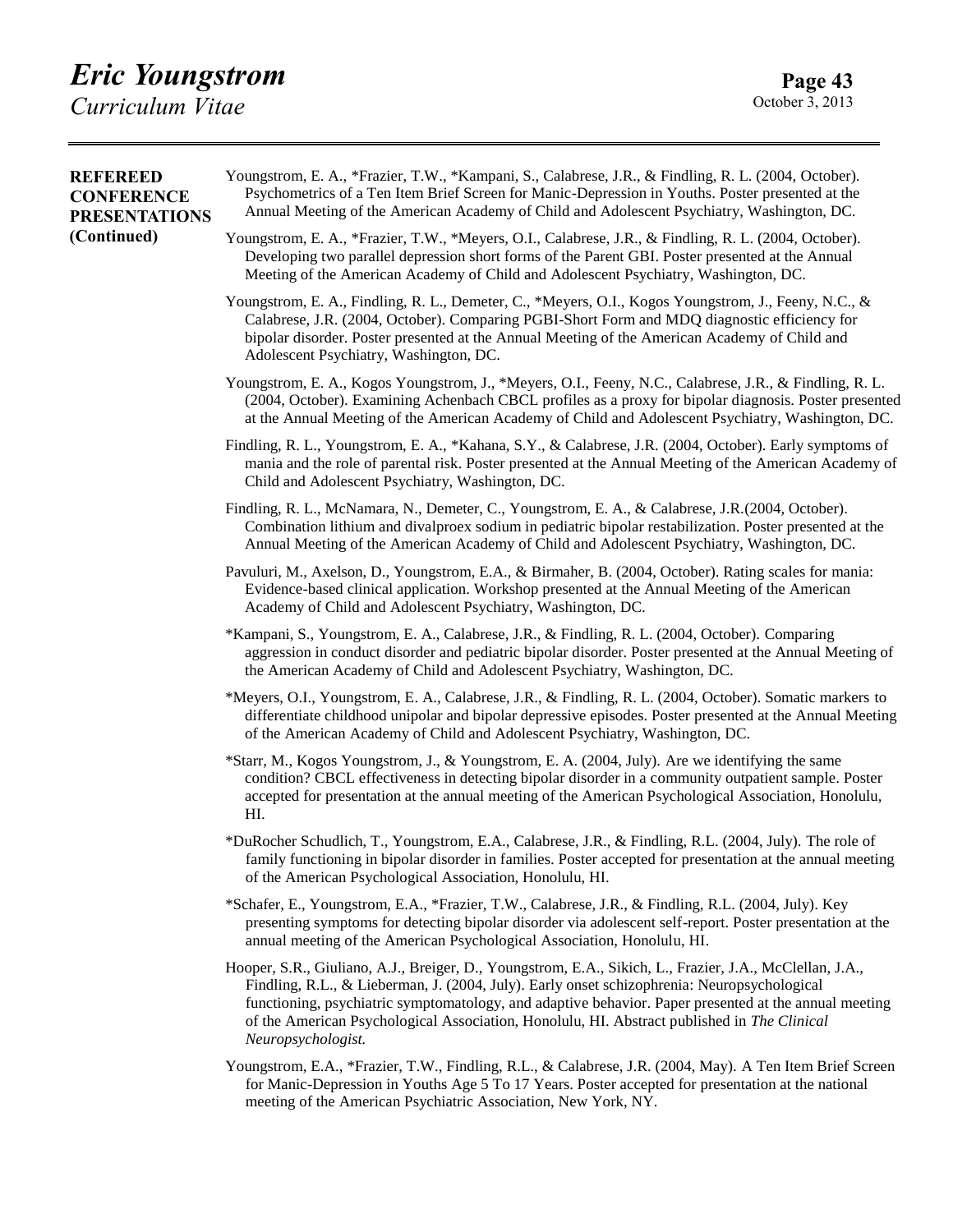| Concurrent psychotropic use with atypical antipsychotics in a national pediatric inpatient setting: 1999-<br><b>CONFERENCE</b><br>2003. Poster accepted for presentation at the national meeting of the American Psychiatric Association,<br><b>PRESENTATIONS</b><br>New York, NY.<br>(Continued)                                |  |
|----------------------------------------------------------------------------------------------------------------------------------------------------------------------------------------------------------------------------------------------------------------------------------------------------------------------------------|--|
| Flanders, S., Findling, R.L., Pandina, G., Youngstrom, E.A., Jensik, S., & Rupnow, M. (2004, May).<br>Treatment outcomes in pediatric patients treated with atypical antipsychotics. Poster presented at the<br>national meeting of the American Psychiatric Association, New York, NY.                                          |  |
| *Elhaj, O., Shelton, M., Youngstrom, E.A., Findling, R.L., Rapport, D., Sak-Jackson, K., & Calabrese, J.R.<br>(2004, May). The phenomenology of dual diagnosis bipolar disorder. Poster presented at the national<br>meeting of the American Psychiatric Association, New York, NY.                                              |  |
| *Elhaj, O., Youngstrom, E.A., Packer, K., Findling, R.L., Sakai, H., Bilali, S., & Calabrese, J.R. (2004,<br>May). Assessment of the Mood Disorder Questionnaire in a forensic setting. Poster presented at the<br>national meeting of the American Psychiatric Association, New York, NY.                                       |  |
| *Elhaj, O., Youngstrom, E.A., Packer, K., Findling, R.L., Sakai, H., Bilali, S., & Calabrese, J.R. (2004,<br>May). The prevalence of bipolar and comorbid disorders in the Ottawa County Jail. Poster presented at<br>the national meeting of the American Psychiatric Association, New York, NY.                                |  |
| *Elhaj, O., Youngstrom, E.A., Packer, K., Findling, R.L., Sakai, H., Bilali, S., & Calabrese, J.R. (2004,<br>May). Identifying the mentally ill in the Ottawa County Jail: A screening project. Poster presented at the<br>national meeting of the American Psychiatric Association, New York, NY.                               |  |
| Shelton, M., Rapport, D., *Elhaj, O., Findling, R.L., Youngstrom, E.A., Bilali, S., & Calabrese, J.R. (2004,<br>May). Is rapid cycling a predictor of non-response to lithium? Poster presented at the national meeting<br>of the American Psychiatric Association, New York, NY.                                                |  |
| Youngstrom, E. A., Kogos Youngstrom, J., & *Starr, M. (2004, April). Are Researchers and Clinicians<br>Identifying the Same Condition? CBCL Effectiveness in Detecting Bipolar Disorder in a Community<br>Outpatient Sample. Paper presented at the NIMH Pediatric Bipolar Disorder Conference, Washington,<br>D.C.              |  |
| *Kampani, S., Youngstrom, E. A., Calabrese, J.R., & Findling, R. L. (2004, April). Aggressive behaviors<br>that discriminate between pediatric bipolar disorder versus ADHD. Poster presented at the NIMH<br>Pediatric Bipolar Disorder Conference, Washington, D.C.                                                             |  |
| *Meyers, O.I., Youngstrom, E. A., Calabrese, J.R., & Findling, R. L. (2004, April). Somatic symptoms to<br>differentiate childhood unipolar and bipolar depressive episodes. Poster presented at the NIMH<br>Pediatric Bipolar Disorder Conference, Washington, D.C.                                                             |  |
| *Kahana, S.Y., Feeny, N.C., & Youngstrom, E.A. (2004, March). A meta-analysis of risk factors for post-<br>traumatic stress disorder in trauma-exposed youth. Poster presented at the annual meeting of the<br>Anxiety Disorders Association of American, Miami, FL.                                                             |  |
| Youngstrom, E. A., *Frazier, T. W., Findling, R. L., & Calabrese, J. R. (2003, December). Development of<br>a ten item brief screen for manic-depression in youths age 5 to 17 years. Poster presented at the Annual<br>meeting of the American College of Neuropsychopharmacology, San Juan, Puerto Rico.                       |  |
| *Elhaj, O., Shelton, M.D., Youngstrom, E. A., Findling, R. L., Sakai, H., & Calabrese, J. R. (2003,<br>December). The prevalence of bipolar disorder and other comorbid disorders in Ottawa County Jail.<br>Poster presented at the Annual meeting of the American College of Neuropsychopharmacology, San<br>Juan, Puerto Rico. |  |
| Calabrese, J. R., Shelton, M.D., Rapport, D., Youngstrom, E. A., & Findling, R. L. (2003, December). Is<br>rapid cycling a predictor of non-response to lithium? Poster presented at the Annual meeting of the<br>American College of Neuropsychopharmacology, San Juan, Puerto Rico.                                            |  |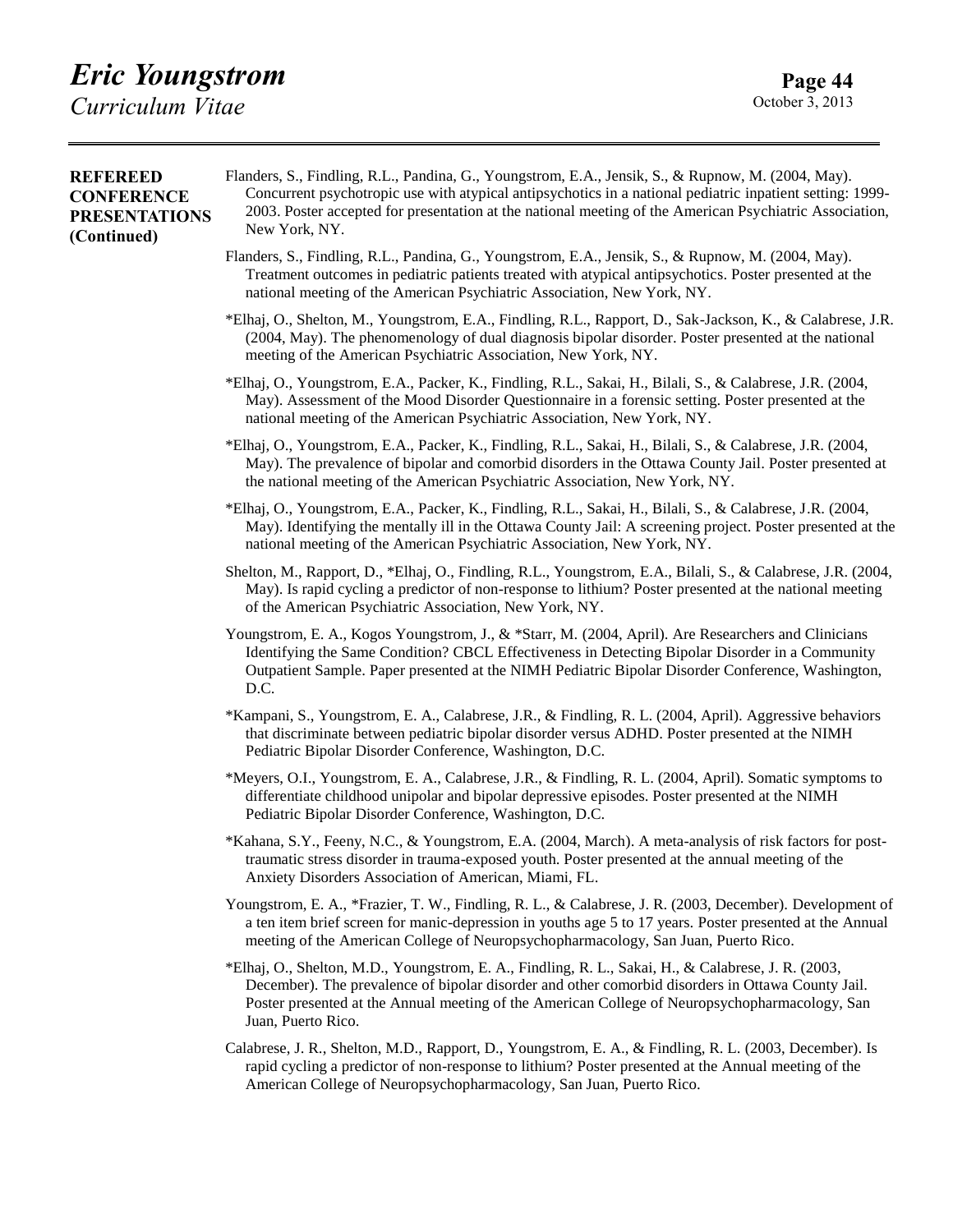# *Eric Youngstrom*

| <b>REFEREED</b><br><b>CONFERENCE</b><br><b>PRESENTATIONS</b> | Youngstrom, E.A. (Chair). (2003, November). Bipolar disorder in youths and adults: Improving diagnosis<br>and understanding mechanisms. Symposium presentation at the annual meeting of the Association for<br>the Advancement of Behavior Therapy, Boston.                                                                                                                                                                                        |
|--------------------------------------------------------------|----------------------------------------------------------------------------------------------------------------------------------------------------------------------------------------------------------------------------------------------------------------------------------------------------------------------------------------------------------------------------------------------------------------------------------------------------|
| (Continued)                                                  | Youngstrom, E.A., Findling, R.L., *Kahana, S.Y., & Calabrese, J.R. (2003, November). Rating scales<br>discriminate bipolar spectrum disorder versus ADHD in child and adolescent clinical samples. In<br>Youngstrom, E.A. (Chair), Bipolar disorder in youths and adults: Improving diagnosis and<br>understanding mechanisms. Symposium presentation at the annual meeting of the Association for the<br>Advancement of Behavior Therapy, Boston. |
|                                                              | Youngstrom, E.A., *Kahana, S.Y., Findling, R.L., & Calabrese, J.R. (2003, November). Effects of manic<br>symptoms on agreement between youths, parents, and teachers. In De Los Reyes, A. (Chair),<br>Symposium presentation at the annual meeting of the Association for the Advancement of Behavior<br>Therapy, Boston.                                                                                                                          |
|                                                              | *Dasari, M. & Youngstrom, E.A. (2003, November). Emotion regulation, social competence, and<br>behavioral self-regulation in primary school-aged children: A meta-analysis. Poster presentation at the<br>annual meeting of the Association for the Advancement of Behavior Therapy, Boston.                                                                                                                                                       |
|                                                              | *Green, K.W., Youngstrom, E.A. (2003, November). Emotion recognition and self-reported emotion<br>expression in adjudicated adolescents. Poster presentation at the annual meeting of the Association for<br>the Advancement of Behavior Therapy, Boston.                                                                                                                                                                                          |
|                                                              | *Woldorf, G.M., & Youngstrom, E.A. (2003, November). Depression at the races: Comparing the<br>diagnostic efficiency of screening measures for depression and anxiety. Poster presentation at the<br>annual meeting of the Association for the Advancement of Behavior Therapy, Boston.                                                                                                                                                            |
|                                                              | *Green, K.W., Youngstrom, E.A. (2003, November). Reliability and Construct Validity of the YPI in<br>Adjudicate Youths: A Pilot Study. Poster presentation at the annual meeting of the Association for the<br>Advancement of Behavior Therapy, Boston.                                                                                                                                                                                            |
|                                                              | Youngstrom, E.A., *Cooperberg, M.D., Findling, R.L., & Calabrese, J.R. (2003, October). Identifying the<br>Most Sensitive Outcome Measure for Pediatric Bipolar Disorder. Poster presentation at the Annual<br>Meeting of the American Academy of Child and Adolescent Psychiatry, Miami, Fl.                                                                                                                                                      |
|                                                              | Findling, R.L., Calabrese, J.R., & Youngstrom, E.A. (2003, October). Combination Lithium and<br>Divalproex Sodium Treatment in Juvenile Bipolarity. Poster presentation at the Annual Meeting of the<br>American Academy of Child and Adolescent Psychiatry, Miami, Fl.                                                                                                                                                                            |
|                                                              | Findling, R.L., Calabrese, J.R., & Youngstrom, E.A. (2003, October). Lithium verses Divalproex Sodium<br>Treatment in Bipolar Disorder. Poster accepted for presentation at the Annual Meeting of the American<br>Academy of Child and Adolescent Psychiatry, Miami, Fl.                                                                                                                                                                           |
|                                                              | *Law, E. & Youngstrom, E.A. (2003, August). Cross-cultural personality and emotions: A comparison of<br>Chinese and American traits. Poster presented at the annual meeting of the American Psychological<br>Association, Toronto.                                                                                                                                                                                                                 |
|                                                              | *Green, K. W. & Youngstrom, E. A. (2003, August). The YPI in Adjudicated Youth: Reliability and<br>Construct Validity. Poster presented at the annual meeting of the American Psychological Association,<br>Toronto, Ontario, Canada.                                                                                                                                                                                                              |
|                                                              | *Mistick, B.K., Youngstrom, E.A., & Bilimoria, D. (2003, August). Toward a conceptual framework of<br>networking strategies. Paper presented at the Annual Meeting of the Academy of Management, Seattle.                                                                                                                                                                                                                                          |
|                                                              | Youngstrom, E.A., *Danielson, C.K., Findling, R.L., & Calabrese, J.R. (2003, June). Evaluating the Young<br>Mania Rating Scale in a comorbid sample of outpatient age 5-17 years. Poster presented at the 5 <sup>th</sup><br>International Conference on Bipolar Disorder, Pittsburgh.                                                                                                                                                             |
|                                                              |                                                                                                                                                                                                                                                                                                                                                                                                                                                    |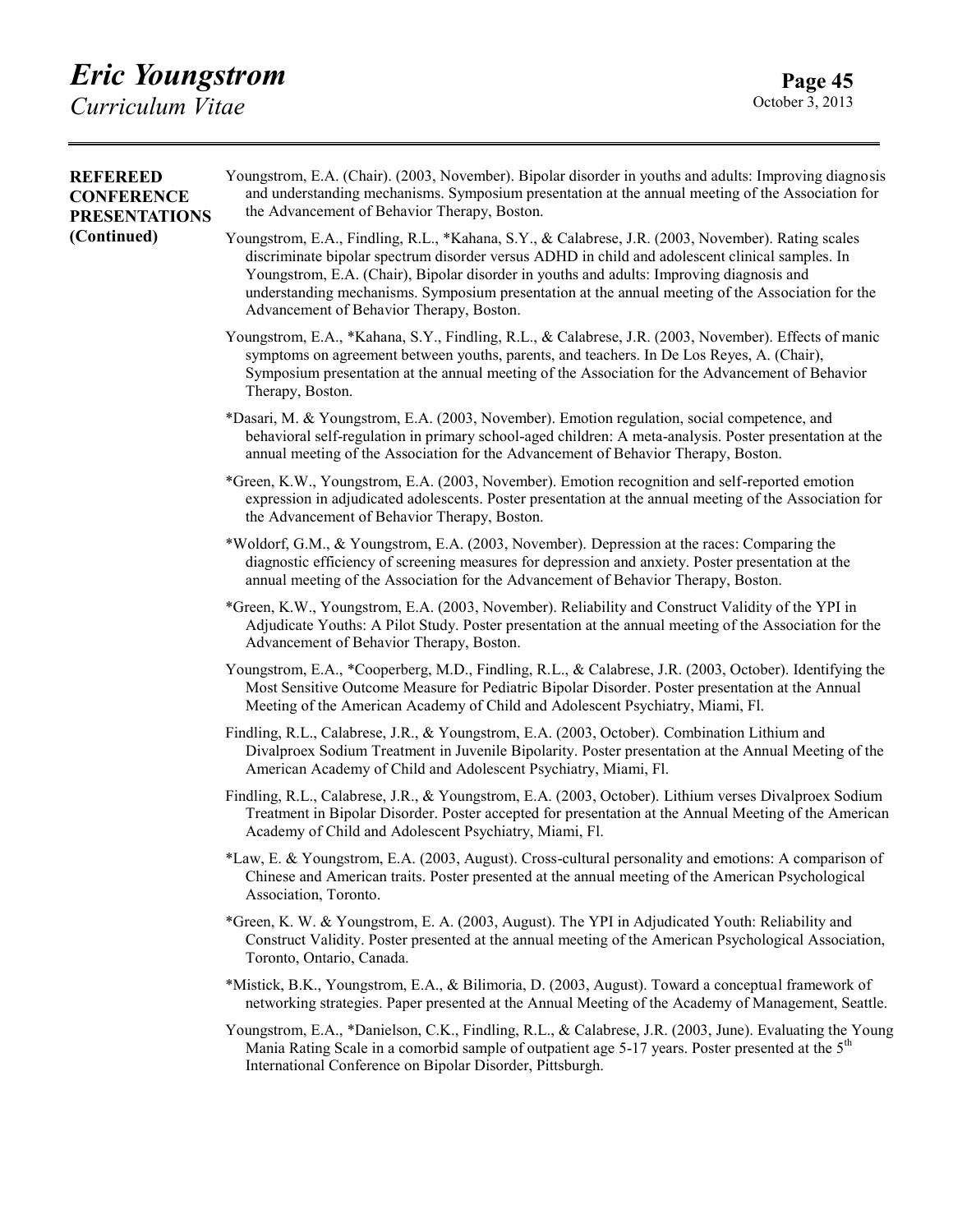| <b>REFEREED</b><br><b>CONFERENCE</b><br><b>PRESENTATIONS</b> | Youngstrom, E.A., Findling, R.L., *Kahana, S.Y., Demeter, C., *Price, M., *Woldorf, G.M., Calabrese,<br>J.R. (2003, June). Rating scales discriminate BPSD vs. ADHD in a pre-pubescent clinical sample.<br>Poster presented at the 5 <sup>th</sup> International Conference on Bipolar Disorder, Pittsburgh.                                                                                                |
|--------------------------------------------------------------|-------------------------------------------------------------------------------------------------------------------------------------------------------------------------------------------------------------------------------------------------------------------------------------------------------------------------------------------------------------------------------------------------------------|
| (Continued)                                                  | *Kahana, S.Y., Youngstrom, E.A., Demeter, C., *Price, M., *Woldorf, G.M., Findling, R.L., & Calabrese,<br>J.R. (2003, June). Identifying BPSD vs. ADHD in a juvenile clinical sample: Which measure does best?<br>Poster presented at the 5 <sup>th</sup> International Conference on Bipolar Disorder, Pittsburgh.                                                                                         |
|                                                              | Findling, R.L., Calabrese, J.R., & Youngstrom, E.A. (2003, June). Divalproex sodium versus lithium<br>carbonate in the treatment of children and adolescents with bipolar disorder. Rapid communication<br>presented at the 5 <sup>th</sup> International Conference on Bipolar Disorder, Pittsburgh.                                                                                                       |
|                                                              | Findling, R.L., Calabrese, J.R., & Youngstrom, E.A. (2003, June). Divalproex sodium versus placebo in<br>the treatment of youth at genetic high-risk for developing bipolar disorder. Poster presented at the 5 <sup>th</sup><br>International Conference on Bipolar Disorder, Pittsburgh.                                                                                                                  |
|                                                              | Findling, R.L., Calabrese, J.R., & Youngstrom, E.A. (2003, June). Combination divalproex sodium and<br>lithium treatment in paediatric bipolarity. Poster presented at the 5 <sup>th</sup> International Conference on Bipolar<br>Disorder, Pittsburgh.                                                                                                                                                     |
|                                                              | Shelton, M., *Elhaj, O., Rapport, D., Youngstrom, E.A., Packer, K., Jackson, K.S., Bilali, S., Findling,<br>R.L., & Calabrese, J.R. (2003, June). Substance use disorders and their response to treatment in dual<br>diagnosis bipolar disorder. Poster presented at the 5 <sup>th</sup> International Conference on Bipolar Disorder,<br>Pittsburgh.                                                       |
|                                                              | Calabrese, J.R., Shelton, M., Rapport, D., Youngstrom, E.A., Shirley, E., Elhaj, O., Packer, K., Bilali, S., &<br>Findling, R.L. (2003, June). A 20-month, double-blind, maintenance study of lithium vs. divalproex<br>monotherapy in bipolar I and II disorder accompanied by rapid cycling. Poster presented at the 5 <sup>th</sup><br>International Conference on Bipolar Disorder, Pittsburgh.         |
|                                                              | Jackson, K.S., Shelton, M., Elhaj, O., Rapport, D., Youngstrom, E.A., Packer, K., Bilali, S., Findling, R.L.,<br>& Calabrese, J.R. (2003, June). Legal complications of bipolar disorder accompanied by alcohol,<br>cannabis, or cocaine abuse or dependence. Poster presented at the 5 <sup>th</sup> International Conference on<br>Bipolar Disorder, Pittsburgh.                                          |
|                                                              | Youngstrom, E.A. (2003, May). Early recognition of soft-spectrum bipolar disorder in children. In J.R.<br>Calabrese & E. Hantouche (chairs), Unmet needs in bipolar disorder: Redefining the spectrum and its<br>boundaries. Symposium accepted for presentation at the annual meeting of the American Psychiatric<br>Association, San Francisco.                                                           |
|                                                              | Calabrese, J.R., Sak-Jackson, K., Packer, K., Youngstrom, E.A., Rapport, D.J., Elhaj, O., Shelton, M.D.<br>(2003, May). Legal complications of substance use disorders in bipolar disorder. Poster presented at the<br>annual meeting of the American Psychiatric Association, San Francisco.                                                                                                               |
|                                                              | Law, E., Welliver, T., & Youngstrom, E.A. (2003, April). Cross-cultural personality and emotions:<br>Comparing American and Chinese traits. Paper presented at the 17 <sup>th</sup> Annual Ohio Undergraduate<br>Psychology Conference, Cleveland, OH.                                                                                                                                                      |
|                                                              | Youngstrom, E. A., Findling, R. L., Sachs, G., Carlson, G. A., Wozniak, J., Fristad, M., Kafantaris, V.,<br>Frazier, J., DelBello, M., Chang, K., Scheffer, R., & Leibenluft, E. (2003, March). Manic symptoms in<br>bipolar and nonbipolar youths across eleven research groups using the Young Mania Rating Scale.<br>Paper presented at the NIMH Pediatric Bipolar Disorder Conference, Washington, D.C. |
|                                                              | Youngstrom, E. A., Findling, R. L., Demeter, C., *Kahana, S. Y., *Woldorf, G. A., *Danielson, C. K.,<br>*Price, M.E., & Calabrese, J.R. (2003, March). Comparing the diagnostic efficiency of six potential<br>screening instruments for juvenile bipolar disorder. Paper presented at the NIMH Pediatric Bipolar<br>Disorder Conference, Washington, D.C.                                                  |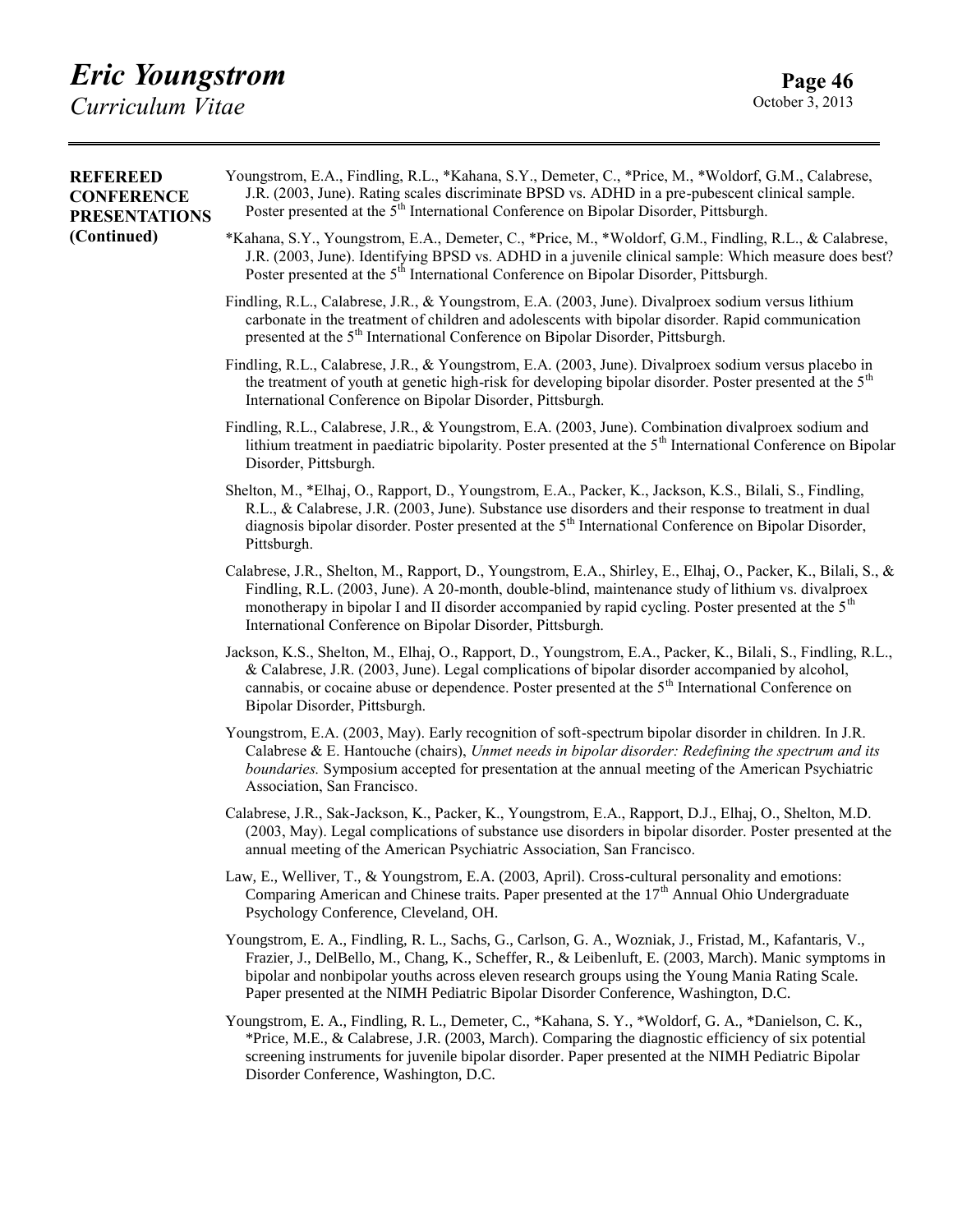| <b>REFEREED</b><br><b>CONFERENCE</b><br><b>PRESENTATIONS</b><br>(Continued) | *Kahana, S.Y., Youngstrom, E. A., Findling, R. L., & Calabrese, J.R. (2003, March). Employing parent,<br>teacher, and youth self-report checklists in identifying pediatric bipolar spectrum disorder: An<br>examination of diagnostic accuracy and clinical utility. Poster presented at the NIMH Pediatric Bipolar<br>Disorder Conference, Washington, D.C.                                                                                                     |
|-----------------------------------------------------------------------------|-------------------------------------------------------------------------------------------------------------------------------------------------------------------------------------------------------------------------------------------------------------------------------------------------------------------------------------------------------------------------------------------------------------------------------------------------------------------|
|                                                                             | Youngstrom, E. A., *Danielson, C. K., Findling, R. L., & Calabrese, J. R. (2002, December). Manic<br>Symptoms in Youths Age 5 to 17 Years: Evaluating the Young Mania Rating Scale in a Comorbid<br>Outpatient Sample. Poster presented at the annual meeting of the American College of<br>Neuropsychopharmacology (ACNP), Puerto Rico.                                                                                                                          |
|                                                                             | Findling, R.L., Youngstrom, E.A., & Calabrese, J.R. (2002, December). Divalproex Sodium versus<br>Lithium as Maintenance Pharmacotherapy in Pediatric Bipolarity. Poster presented at the annual<br>meeting of the American College of Neuropsychopharmacology (ACNP), Puerto Rico.                                                                                                                                                                               |
|                                                                             | Findling, R.L., Youngstrom, E.A., & Calabrese, J.R. (2002, December). Evolving maintenance trial<br>designs in pediatric bipolarity. Poster presented at the annual meeting of the American College of<br>Neuropsychopharmacology (ACNP), Puerto Rico.                                                                                                                                                                                                            |
|                                                                             | Shelton, M., Rapport, D., Packer, K., Youngstrom, E.A., Sak-Jackson, K., Bilali, S., & Calabrese, J.R.<br>(2002, December). Combination lithium/divalproex from the six-month open stabilization phase of an<br>ongoing double blind maintenance trial in 97 patients with rapid cycling bipolar disorder accompanied<br>by alcohol/drug abuse. Poster presented at the annual meeting of the American College of<br>Neuropsychopharmacology (ACNP), Puerto Rico. |
|                                                                             | Findling, R.L., Calabrese, J.R., & Youngstrom, E.A. (2002, November). CWRU/UHC Early Intervention<br>in Bipolar Disorder Clinical Research Center. Paper presented to the annual meeting of the Stanley<br>Medical Research Institute, Bethesda, MD.                                                                                                                                                                                                              |
|                                                                             | Youngstrom, E. A., Findling, R. L., *Danielson, C. K., Gracious, B. L., *Kahana, S. Y., *Woldorf, G. M.,<br>*Cooperberg, M., & Calabrese, J. R. (2002, November). Improving the assessment of juvenile bipolar<br>disorder: Diagnostic efficiency and sensitivity to clinical change. Paper presented at the annual meeting<br>of the Association for the Advancement of Behavior Therapy, Reno, NV.                                                              |
|                                                                             | Youngstrom, E.A., & *Green, K.W. (2002, November). Screening for Antisocial Personality Traits in<br>Adjudicated Teens: Psychometrics of the Iowa Personality Disorder Screen. Poster presented at the<br>annual meeting of the Association for the Advancement of Behavior Therapy, Reno, NV.                                                                                                                                                                    |
|                                                                             | Youngstrom, E.A. (chair). (2002, November). Innovations in the Assessment and Treatment of Bipolar<br>Disorder. Symposium presented at the annual meeting of the Association for the Advancement of<br>Behavior Therapy, Reno, NV.                                                                                                                                                                                                                                |
|                                                                             | *Green, K.W., & Youngstrom, E.A. (2002, November). The reliability and validity of the Psychopathy<br>Screening Device and Psychopathy Screening Device-Youth Self Report in a population of adjudicated<br>adolescents. Paper presented at the annual meeting of the Association for the Advancement of Behavior<br>Therapy, Reno, NV.                                                                                                                           |
|                                                                             | *Woldorf, G.M., & Youngstrom, E.A. (2002, November). Using the Tripartite Model to improve<br>identification of anxiety and mood disorders in college students. Poster presented at the annual meeting<br>of the Association for the Advancement of Behavior Therapy, Reno, NV.                                                                                                                                                                                   |
|                                                                             | *Green, K.W., & Youngstrom, E.A. (2002, November). Do personality, emotion, and forensic variables<br>discriminate conduct disorder differently by race and gender among adjudicated adolescents? Poster<br>presented at the annual meeting of the Association for the Advancement of Behavior Therapy, Reno,<br>NV.                                                                                                                                              |
|                                                                             | *Danielson, C. K., Feeny, N. C., Youngstrom, E. A., & Findling, R. L. (2002, November). Treating<br>Adolescents With Bipolar Disorder: Development of A Cognitive-Behavioral Therapy Manual. Poster<br>presented at the annual meeting of the Association for the Advancement of Behavior Therapy, Reno, NV.                                                                                                                                                      |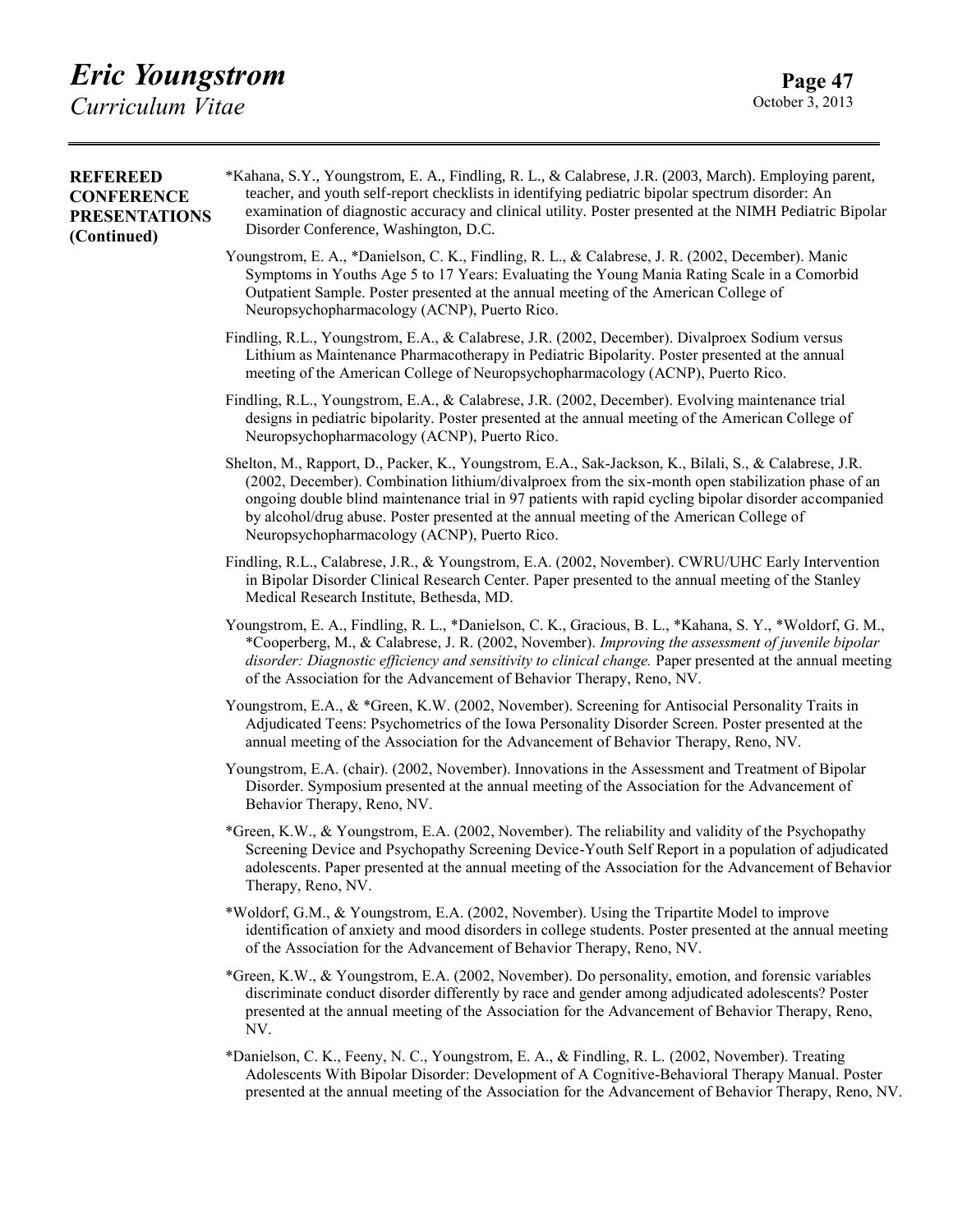| <b>REFEREED</b><br><b>CONFERENCE</b><br><b>PRESENTATIONS</b> | *Kahana, S.Y., & Youngstrom, E.A. (2002, November). Manipulating maternal affect changes ratings of<br>child emotions and behavior problems. Poster presented at the Annual meeting of the Association for<br>the Advancement of Behavior Therapy, Reno, NV.                                                                                 |
|--------------------------------------------------------------|----------------------------------------------------------------------------------------------------------------------------------------------------------------------------------------------------------------------------------------------------------------------------------------------------------------------------------------------|
| (Continued)                                                  | *Danielson, C. K., Youngstrom, E. A., & Findling, R. L. (Nov., 2002). The latent structure of major<br>depression in youths: A taxometric analysis. Poster presented at the annual Medical University of South<br>Carolina Student Research Day, Charleston, SC.                                                                             |
|                                                              | Youngstrom, E.A. (2002, October). Early recognition of bipolar disorder in children and adolescents. Paper<br>presented in symposium chaired by J.R. Calabrese, Unrecognized prevalence of bipolar disorderand<br>what we can do about it. Institute on Psychiatric Services, sponsored by the American Psychiatric<br>Association, Chicago. |
|                                                              | *Woldorf, G.M., Youngstrom, E.A., *Danielson, C.K., Findling, R.L., & Calabrese, J.R. (2002, August).<br>Discriminant validity of the Parent General Behavior Inventory: A replication. Poster presented at the<br>Annual Meeting of the American Psychological Association, Chicago.                                                        |
|                                                              | *Kahana, S.Y., Youngstrom, E.A., Findling, R.L., & Calabrese, J.R. (2002, August). Parent, teacher, and<br>youth report in discriminating psychiatric disorders in youth. Poster presented at the national meeting of<br>the American Psychological Association, Chicago.                                                                    |
|                                                              | Gracious B.L., Youngstrom E.A., & Krysiak T. (2002, June). Amantadine Treatment of Psychiatropic-<br>Induced Weight Gain. Poster presented at the National Clinical Trials Drug Evaluation Unit (NCDEU),<br>Boca Raton, FL.                                                                                                                  |
|                                                              | Youngstrom, E.A., Drotar, D., & Findling, R.L. (2001, November). Emotions and depressive or hypomanic<br>symptoms in adolescent psychiatric outpatients: Cross-informant correlations. Poster presented at the<br>national meeting of the Association for the Advancement of Behavior Therapy, Philadelphia.                                 |
|                                                              | Youngstrom, E.A., *Green, K.W., *Carlisle, Z.K., Murphy, M.P., & Ford, T.B. (2001, November).<br>Psychometrics of the Inventory of Anger Communication in adjudicated adolescents. Poster presented<br>at the annual meeting of the Association for the Advancement of Behavior Therapy, Philadelphia.                                       |
|                                                              | Youngstrom, E.A., *Green, K.W., *Kahana, S.Y., *Danielson, C.K., Murphy, M.P., & Ford, T.B. (2001,<br>November). Lack of empirically supported interventions for mental health needs of adjudicated<br>adolescents. Poster presented at the annual meeting of the Association for the Advancement of Behavior<br>Therapy, Philadelphia.      |
|                                                              | *Green, K. W., Youngstrom, E. A., Murphy, M., & Ford, T. (2001, November). Do personality, emotion<br>and forensic variables discriminate conduct disorder in adjudicated adolescents? Poster presented at the<br>Annual convention of the Association for the Advancement of Behavior Therapy, Philadelphia.                                |
|                                                              | *Woldorf, G.M., & Youngstrom, E. A. (2001, November). "Faking bad" to preserve reputation among<br>juvenile offenders. Poster presented at the Annual convention of the Association for the Advancement<br>of Behavior Therapy, Philadelphia.                                                                                                |
|                                                              | Zoellner, L.A., Feeny, N.C., Youngstrom, E. A., Pruitt, L., & Willms, M. (2001, November). Choosing<br>CBT or medication for the treatment of PTSD: What matters? Poster presented at the Annual<br>convention of the Association for the Advancement of Behavior Therapy, Philadelphia.                                                     |
|                                                              | Youngstrom, E.A. (2001, August). "3+2=3": Three emotion factors emerge when pooling scales from<br>standard emotion instruments. Poster accepted for presentation at the annual meeting of the American<br>Psychological Association, Division 5, San Francisco.                                                                             |
|                                                              | Youngstrom, E.A., *Frazier, T.W., & *Butt, Z.A. (2001, August). Emotional Dominance: Factorial<br>evidence and divergent correlations from Negative Affect. Poster accepted for presentation at the annual<br>meeting of the American Psychological Association, Division 8, San Francisco.                                                  |
|                                                              |                                                                                                                                                                                                                                                                                                                                              |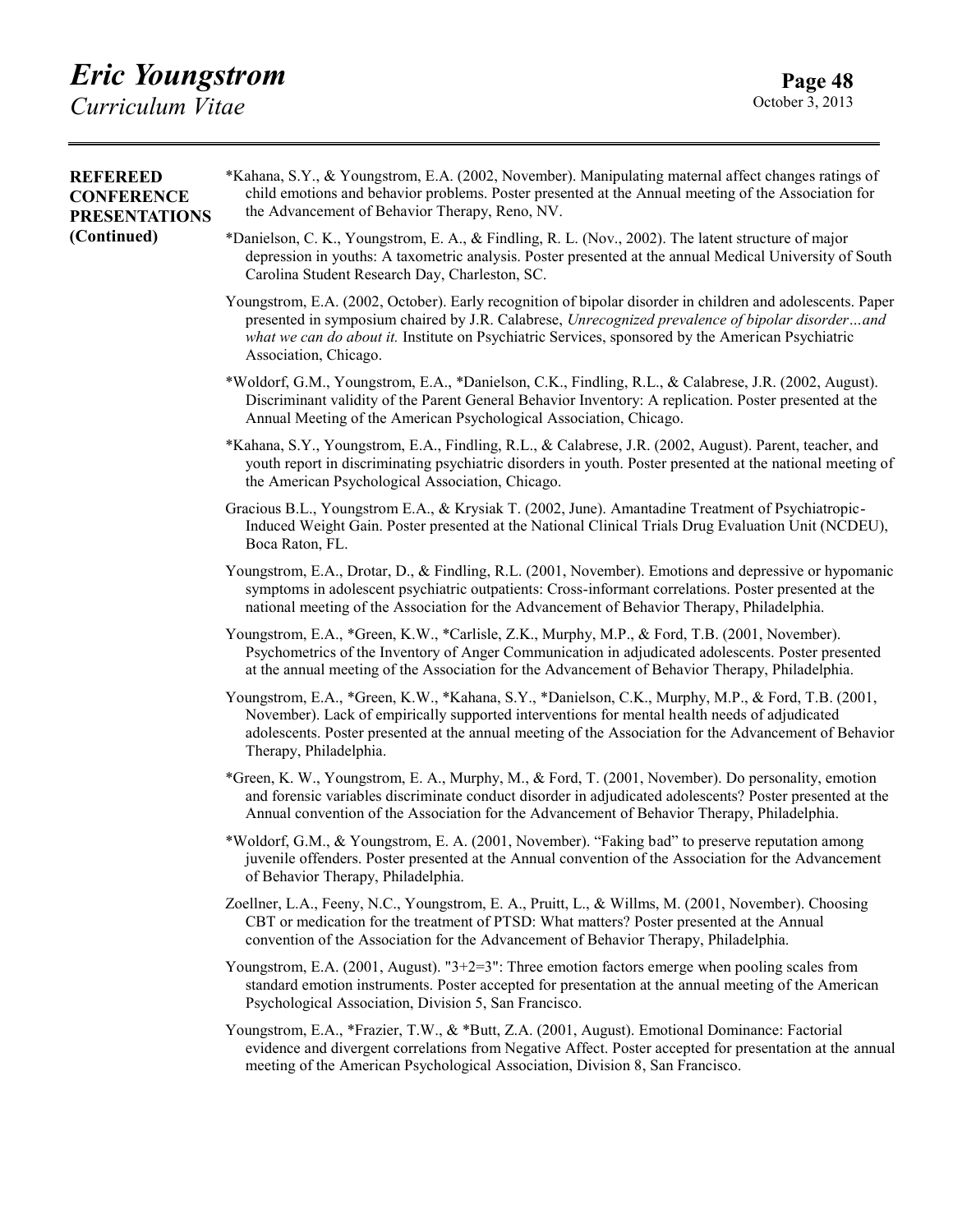÷

| <b>REFEREED</b><br><b>CONFERENCE</b><br><b>PRESENTATIONS</b><br>(Continued) | Youngstrom, E.A., *Butt, Z.A., *McMullen, E.M., & *Frazier, T.W. (2001, June). Naive ratings of<br>emotion content in items from personality and affective measures. Poster presented at the national<br>meeting of the American Psychological Society, Toronto.                                                                                                                                                                                     |
|-----------------------------------------------------------------------------|------------------------------------------------------------------------------------------------------------------------------------------------------------------------------------------------------------------------------------------------------------------------------------------------------------------------------------------------------------------------------------------------------------------------------------------------------|
|                                                                             | *Butt, Z. A., Youngstrom, E. A., & *Frazier, T. W. (2001, June). Are measures of depressed mood being<br>over-factored?: The CES-D in two populations. Poster presented at the annual meeting of the American<br>Psychological Society, Toronto, Ontario.                                                                                                                                                                                            |
|                                                                             | Gracious, B.L., Youngstrom, E.A., Findling, R.L., & Calabrese, J. (2001, June). Discriminant validity of<br>parent report on the Young Mania Rating Scale. Poster presented at the Fourth International Conference<br>on Bipolar Disorder, Pittsburgh.                                                                                                                                                                                               |
|                                                                             | Gracious, B.L., Findling, R.L., Youngstrom, E.A., & Calabrese, J. (2001, June). Thyroid Stimulating<br>Hormone (TSH) and juvenile bipolar disorder. Poster presented at the Fourth International Conference<br>on Bipolar Disorder, Pittsburgh.                                                                                                                                                                                                      |
|                                                                             | Youngstrom, E.A. (chair) (2001, April). Comorbidity of externalizing and internalizing behavior problems:<br>Identification, correlates, and developmental change. Symposium presented at the biennial meeting of<br>the Society for Research on Child Development, Minneapolis.                                                                                                                                                                     |
|                                                                             | Youngstrom, E.A., Findling, R.L., & Calabrese, J.R. (2001, April). Who are the comorbid children?<br>Agreement between psychiatric diagnosis, youth, and parent report. In Youngstrom, E.A., Comorbidity<br>of externalizing and internalizing behavior problems: Identification, correlates, and developmental<br>change. Paper presented at the biennial meeting of the Society for Research on Child Development,<br>Minneapolis.                 |
|                                                                             | *D'Eramo, K.S., & Youngstrom, E.A. (2001, April). Internalizing, externalizing, and co-occurring<br>behavior patterns: Stability across middle childhood and predictors of instability. In Youngstrom, E.A.,<br>Comorbidity of externalizing and internalizing behavior problems: Identification, correlates, and<br>developmental change. Paper presented at the biennial meeting of the Society for Research on Child<br>Development, Minneapolis. |
|                                                                             | Youngstrom, E.A., Wysin, M.R., *Danielson, C.K., & *Kahana, S.Y. (2001, April). Hostile emotions are<br>different from the rest of negative affect: Divergent correlations in predicting juvenile offending<br>behavior. Poster presented at the biennial meeting of the Society for Research on Child Development,<br>Minneapolis.                                                                                                                  |
|                                                                             | Youngstrom, E.A., & *Frazier, T.W. (2000, November). Evidence and implications of over-factoring on<br>commercial tests of cognitive ability. Paper presented at the annual conference of the International<br>Society for Intelligence Research, Cleveland.                                                                                                                                                                                         |
|                                                                             | *Tiu, R., Thompson, L., & Youngstrom, E.A. (2000, November). The definition of reading disability.<br>Paper presented at the annual conference of the International Society for Intelligence Research,<br>Cleveland.                                                                                                                                                                                                                                 |
|                                                                             | Youngstrom, E.A. (2000, August). Three factors describe trait self-reported emotions when including<br>contempt. Paper presented at the annual meeting of the American Psychological Association, Division<br>5, Washington, DC.                                                                                                                                                                                                                     |
|                                                                             | Youngstrom, E.A., Findling, R., *Danielson, C.K., & Calabrese, J.R. (2000, August). Discriminant validity<br>of parent report of hypomanic and depressive symptoms. Poster presented at the annual meeting of the<br>American Psychological Association, Division 53, Washington, DC.                                                                                                                                                                |
|                                                                             | *Cooperberg, M.D., Russ, S.W., & Youngstrom, E.A. (2000, August). Hopelessness and attributional style<br>as predictors of depression. Paper presented at the annual meeting of the American Psychological<br>Association, Washington D.C.                                                                                                                                                                                                           |
|                                                                             | Youngstrom, E.A., (2000, June). Apparent comorbidity of externalizing and internalizing behaviors<br>depends heavily on instrument choice. Poster presented at the annual meeting of the American<br>Psychological Society, Miami.                                                                                                                                                                                                                   |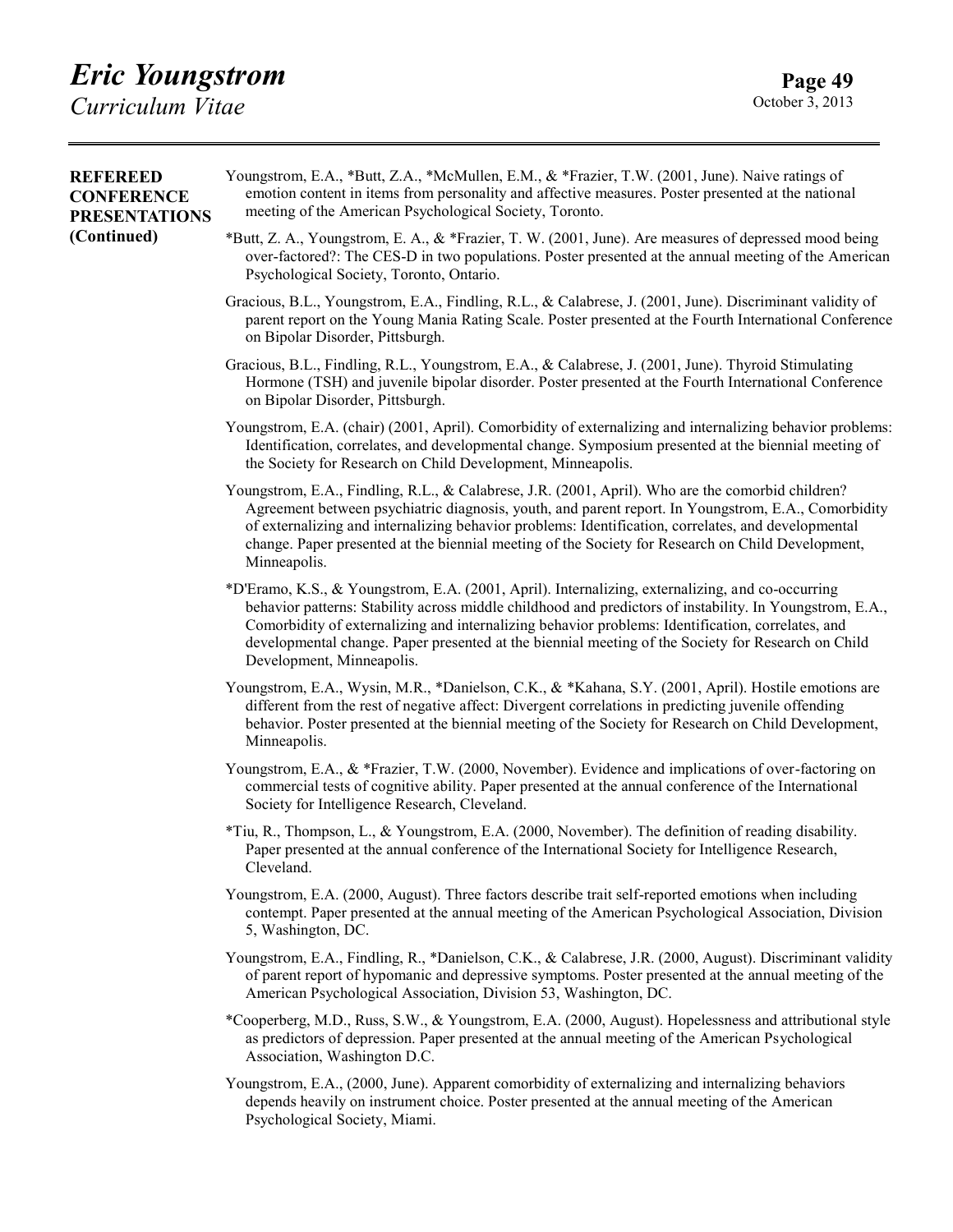| <b>REFEREED</b><br><b>CONFERENCE</b><br><b>PRESENTATIONS</b> | *Kahana, S.Y., Youngstrom, E.A., & Glutting, J.J. (2000, June). Frequency of significant differences<br>among the factors and subtests comprising the Differential Ability Scales. Poster presented at the annual<br>meeting of the American Psychological Society, Miami.                                                                                                                          |
|--------------------------------------------------------------|-----------------------------------------------------------------------------------------------------------------------------------------------------------------------------------------------------------------------------------------------------------------------------------------------------------------------------------------------------------------------------------------------------|
| (Continued)                                                  | *Danielson, C.K., Youngstrom, E.A., Findling, R.L., & Calabrese, J.R. (2000, June). Discriminant validity<br>of the General Behavior Inventory (GBI) based on youth report. Poster presented at the annual meeting<br>of the American Psychological Society, Miami.                                                                                                                                 |
|                                                              | Youngstrom, E.A., *Meltzer, J.S., Kogos, J.L., Ackerman, B.P., & Izard, C.E. (1999, November).<br>Longitudinal Assessment of Ecological Validity for the Preschool Interpersonal Problem Solving (PIPS)<br>Task. Poster presented at the annual meeting of the Association for the Advancement of Behavior<br>Therapy, Toronto.                                                                     |
|                                                              | Youngstrom, E.A. (1999, November). Data Dashboards: Visual displays of clinical information to help<br>drive treatment and organizations. In Ghinassi, F., Revisiting clinical pathways: construction scaffolds<br>for outcomes assessment in an era of increased accountability. Symposium presented at the annual<br>meeting of the Association for the Advancement of Behavior Therapy, Toronto. |
|                                                              | Youngstrom, E.A., Loeber, R., & Stouthamer-Loeber, M. (1999, August). Factors influencing youth self-<br>report agreement with parent/teacher behavior ratings. Paper presented at the annual meeting of the<br>American Psychological Association, Division 5, Boston.                                                                                                                             |
|                                                              | Youngstrom, E.A., *Kuhl, S., & Goodman, S. (1999, August). Children's mentalistic versus behavioristic<br>descriptions of peers and adults. Poster presented at the annual meeting of the American Psychological<br>Association, Boston.                                                                                                                                                            |
|                                                              | Youngstrom, E.A. (1999, April). Caregiver dysphoria (but not antisocial behavior) predicts disagreement<br>with teacher-rated behavior problems. Poster presented at the biennial meeting of the Society for<br>Research on Child Development, Albuquerque, NM.                                                                                                                                     |
|                                                              | Izard, C.E., *Schultz, D., *Fine, S., & Youngstrom, E.A. (1999, April). Emotionality, intelligence, and<br>emotion knowledge and the development of adaptive social behavior. Poster presented at the biennial<br>meeting of the Society for Research on Child Development, Albuquerque, NM.                                                                                                        |
|                                                              | Youngstrom, E.A. (1998, May). Dysphoria-related bias in maternal ratings of children's emotions and<br>behaviors. Poster presented at annual meeting of the American Psychological Society, Washington, DC.                                                                                                                                                                                         |
|                                                              | Youngstrom, E.A., Kogos, J.K., & Ackerman, B.P. (1998, May). Emotions and family interactions fully<br>mediate effects of stress on social competence. Poster presented at annual meeting of the American<br>Psychological Society, Washington, DC.                                                                                                                                                 |
|                                                              | *Schoff, K.M., Youngstrom, E.A., Kogos, J.L., Ackerman, B.P., & Izard, C.E. (August, 1998). Family<br>instability and problem behaviors in children from economically disadvantaged families. Poster<br>presented to the Society for a Science of Clinical Psychology at the National Convention of the<br>American Psychological Association, San Francisco.                                       |
|                                                              | Weist, M.D., Acosta, O., Youngstrom, E.A., & Dorsey, N. (1998, August). Violence exposure and inner-<br>city teenagers. Symposium at the annual meeting of the American Psychological Association, San<br>Francisco.                                                                                                                                                                                |
|                                                              | Youngstrom, E.A. Bartoshuk, L., Nathan, P., & Steele, C. (1998, August). Distinguished scientists meet<br>with students to discuss critical issues in psychological science. Discussion session at the annual<br>meeting of the American Psychological Association, San Francisco.                                                                                                                  |
|                                                              | Youngstrom, E.A, Breckler, S., Day, M.C., & Gaddy, C. (1998, August). Non-academic employment for<br>scientists: Options and opportunities. Discussion session at the annual meeting of the American<br>Psychological Association, San Francisco.                                                                                                                                                   |
|                                                              |                                                                                                                                                                                                                                                                                                                                                                                                     |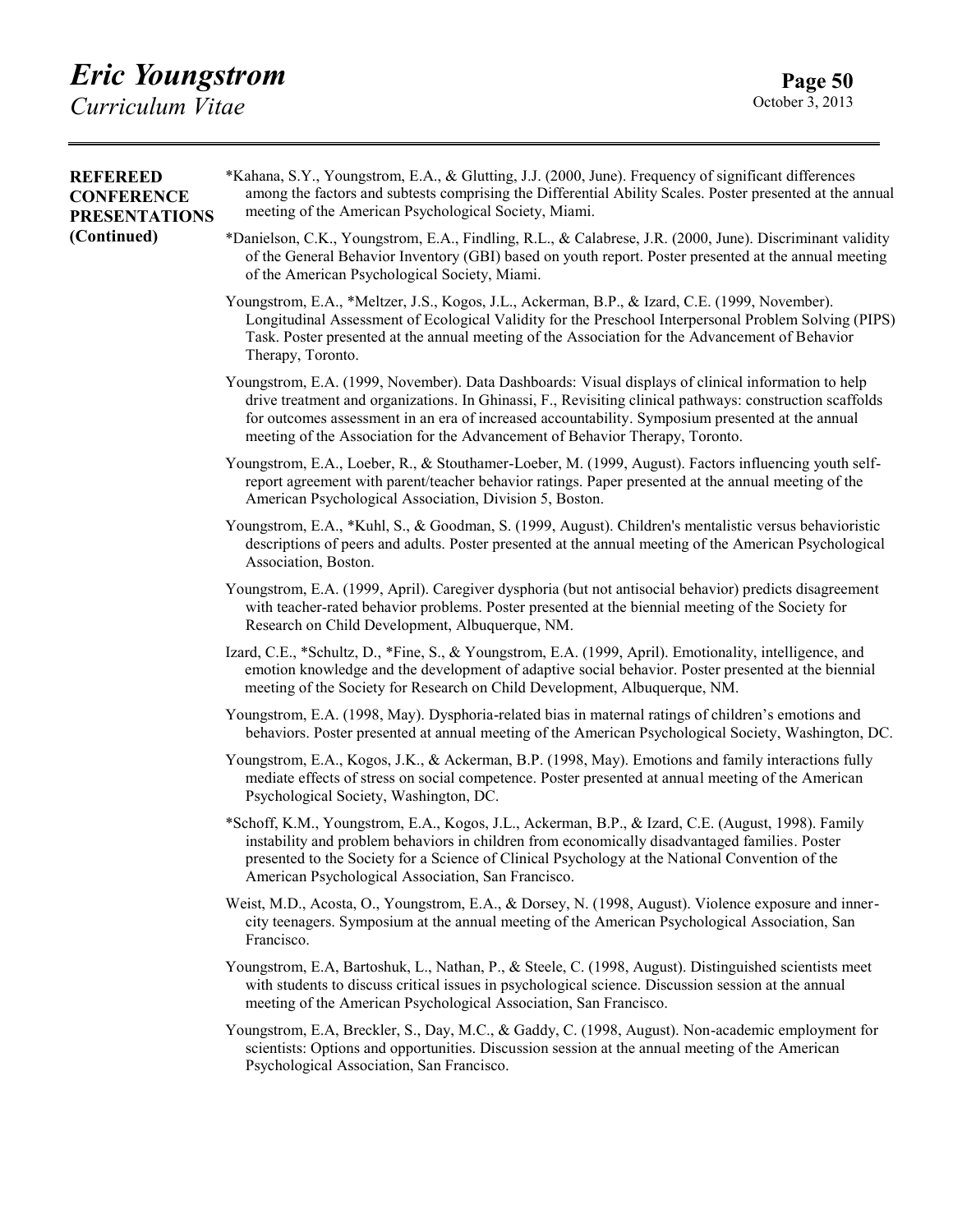| <b>REFEREED</b><br><b>CONFERENCE</b><br><b>PRESENTATIONS</b><br>(Continued) | Kogos, J.L., Blumberg, S., & Youngstrom, E.A. (1998, August). Effectiveness of interpersonal cognitive<br>problem solving and changes in emotions. Poster presented at the annual meeting of the American<br>Psychological Association, San Francisco.                                                                        |
|-----------------------------------------------------------------------------|-------------------------------------------------------------------------------------------------------------------------------------------------------------------------------------------------------------------------------------------------------------------------------------------------------------------------------|
|                                                                             | Weist, M.D., Youngstrom, E.A., Myers, C.P., Baker-Sinclair, M. (1997, November). Prediction of<br>violence exposure among inner-city youth. Poster presented at the annual meeting of the Association<br>for the Advancement of Behavior Therapy, Miami.                                                                      |
|                                                                             | Youngstrom, E.A. (1997, August). Caregiver factors influencing agreement with teacher's behavioral<br>ratings of children. Poster presented at the national meeting of the American Psychological Association,<br>Chicago.                                                                                                    |
|                                                                             | Perwien, A., Youngstrom, E.A, Johnson, S.B., & Rowley, S. (1998, August). Women finding a balance:<br>Combining academia and personal lives. Discussion session at the annual meeting of the American<br>Psychological Association, San Francisco.                                                                            |
|                                                                             | Kogos, J.L., Blumberg, S. & Youngstrom, E.A. (1998, August). Effectiveness of interpersonal cognitive<br>Youngstrom, E.A. (1997, March). Temperament in low-income children: Exploring stability and<br>change. Poster presented at the biennial meeting of the Society for Research on Child Development,<br>Washington, DC. |
|                                                                             | Youngstrom, E.A., Schoff, K.M., Ackerman, B.P., & Izard, C.E. (1997, May). Validity of Adjustment<br>Scales for Children & Adolescents (ASCA) in low-income children. Poster presented at the national<br>meeting of the American Psychological Society, Washington, DC.                                                      |
|                                                                             | Youngstrom, E.A., Ackerman, B.P., Kogos, J.L., & Izard, C.E. (1996, June). Caregiver emotions as<br>mediators between negative life experiences and child behavior problems. Poster presented at the<br>national meeting of the American Psychological Society, San Francisco.                                                |
|                                                                             | Kogos, J.L., Ackerman, B.P., Youngstrom, E.A., & Izard, C.E. (1996, June). Behavioral dysregulation in<br>low-income children: Mediators of instability and caregiver negative emotionality. Poster presented at<br>the national meeting of the American Psychological Society, San Francisco.                                |
|                                                                             | de Oliveira, E., Youngstrom, E.A., Ackerman, B.P., & Izard, C.E. (1996, August). Emotions and<br>microregulatory paths to externalizing behaviors in low-SES children. Poster presented at the national<br>meeting of the American Psychological Association, Toronto.                                                        |
|                                                                             | Izard, C.E., & Youngstrom, E.A. (1995, March). The activation and regulation of fear. Paper presented at<br>the 43rd Annual Nebraska Symposium on Motivation, Lincoln, NE.                                                                                                                                                    |
|                                                                             | Kogos, J.L., Youngstrom, E.A., Cermele, J., Izard, C.E., & Ackerman, B.P. (1995, March). Maternal,<br>family, and temperament predictors of competitive performance in low-income preschool children.<br>Poster presented at the annual meeting of the Society for Research on Child Development, Indianapolis.               |
|                                                                             | Cermele, J., Youngstrom, E.A., Kogos, J.L., Ackerman, B.P., & Izard, C.E. (1995, March). The relation of<br>maternal, family and child emotionality to emotion regulation in low-income preschool children. Poster<br>presented at the annual meeting of the Society for Research on Child Development, Indianapolis.         |
|                                                                             | Cohen-Cole, S.A., Juncos, J.L., Kogos, J.L., Youngstrom, E.A., Goldstein, F., & Watts, R.L. (1993, May).<br>Depression and disability in Parkinson's Disease. Poster presented at the annual meeting of the<br>American Psychiatric Association, San Francisco.                                                               |
|                                                                             |                                                                                                                                                                                                                                                                                                                               |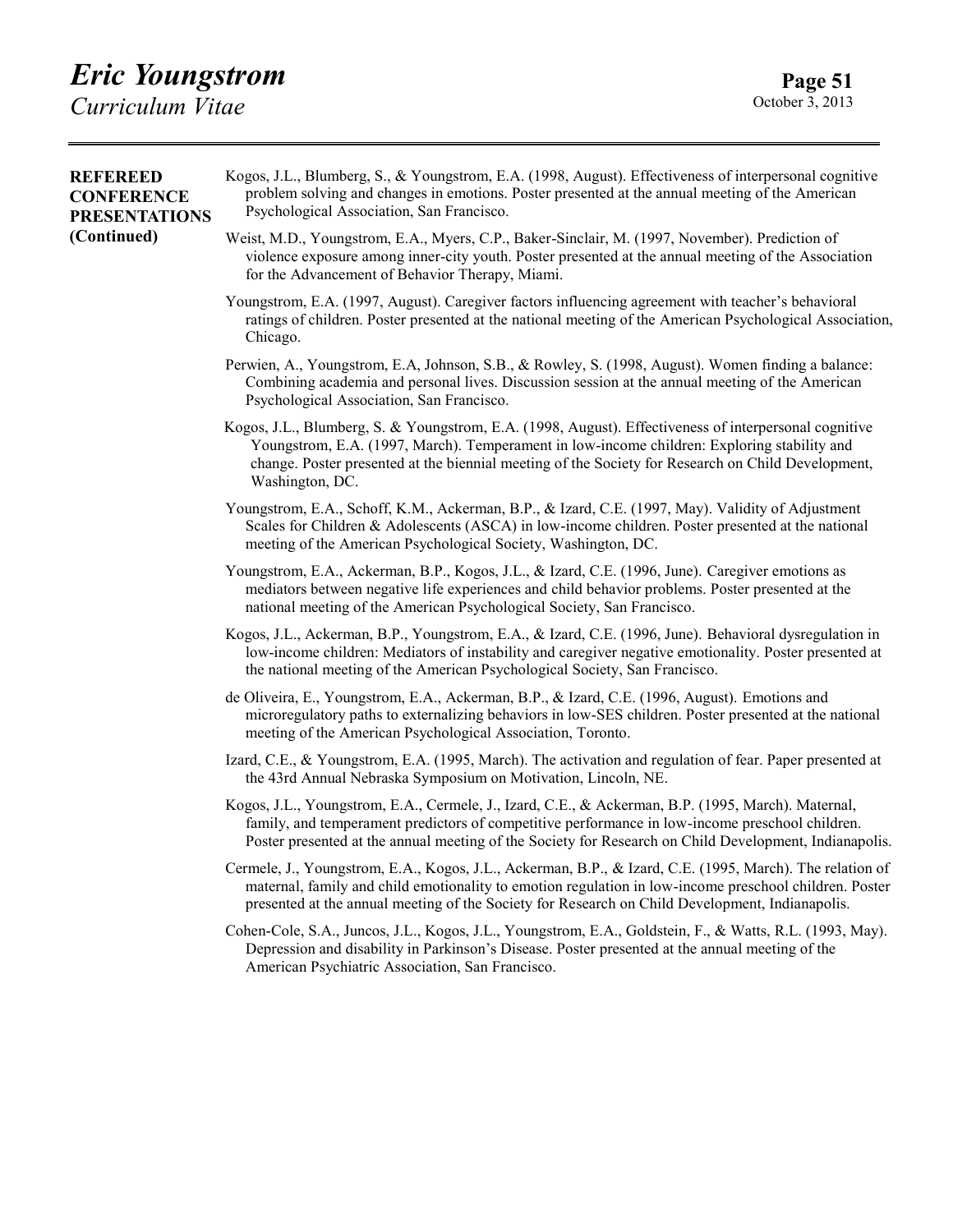| <b>COLLOQUIA</b><br>&<br><b>INVITED</b><br><b>ADDRESSES</b> | Youngstrom, E.A. (2013, April). Hunting Chimera: Evidence-based assessment of pediatric bipolar<br>disorder. Colloquium presented at Ohio University, Athens, OH.                                                                                                                                                                                            |
|-------------------------------------------------------------|--------------------------------------------------------------------------------------------------------------------------------------------------------------------------------------------------------------------------------------------------------------------------------------------------------------------------------------------------------------|
|                                                             | Youngstrom, E.A. (2013, April). Hunting Chimera: Evidence-based assessment of pediatric bipolar<br>disorder. Grand rounds presented at the Cleveland Clinic, Cleveland, OH.                                                                                                                                                                                  |
|                                                             | Youngstrom, E.A. (2013, April). Hunting Chimera: Evidence-based assessment of pediatric bipolar<br>disorder. Colloquium presented at the Brody School of Medicine, Greenville, NC.                                                                                                                                                                           |
|                                                             | Youngstrom, E.A. (2013, March). Advances in assessment, Part II: Fast and frugal methods of detection<br>without over diagnosis. Invited address at the International Review of Bipolar Disorders, Sevilla, Spain.                                                                                                                                           |
|                                                             | Youngstrom, E.A. (2012, September). Bipolar disorder in school-age youth: Validity and assessment<br>strategies. Colloquium presented at Baylor University, Waco, TX.                                                                                                                                                                                        |
|                                                             | Youngstrom, E.A., & *Jenkins, M.M. (2012, May). Advances in Assessment: Fast and Frugal Methods of<br>Detection Without Over Diagnosis. Invited address at the International Review of Bipolar Disorders,<br>Nice, France.                                                                                                                                   |
|                                                             | Youngstrom, E.A. (2012, March). Childhood Bipolar Debate. Plenary debate at the Biennial Meeting of the<br>International Society of Bipolar Disorders, Istanbul, Turkey.                                                                                                                                                                                     |
|                                                             | Youngstrom, E.A. (2012, January). Hunting Chimera: Evidence-based assessment of pediatric bipolar<br>disorder. Grand rounds presented at the Mayo Clinic, Rochester, Minnesota.                                                                                                                                                                              |
|                                                             | Johnson, S.L., Ruiter, M., Murray, G., & Youngstrom, E.A. (2012, January). Creativity and bipolar<br>disorder: A review of the evidence. Colloquium presented at the University of California at San<br>Francisco.                                                                                                                                           |
|                                                             | Youngstrom, E.A., & Van Meter, A. (2011, October). Validating Cyclothymic Disorder in Children and<br>Adolescents. Plenary paper presented at the Burning Issues in Psychiatry conference, Beirut, Lebanon.                                                                                                                                                  |
|                                                             | Youngstrom, E.A. (2011, October). Hunting Chimera: Evidence-based assessment of pediatric bipolar<br>disorder. Grand rounds presented at the Child Studies Center, School of Medicine of New York<br>University.                                                                                                                                             |
|                                                             | Youngstrom, E.A. (2011, September). Pediatric bipolar disorder: Evidence-based recommendations for<br>diagnosis and assessment. Grand rounds presented at the University of North Carolina at Chapel Hill.                                                                                                                                                   |
|                                                             | Youngstrom, E.A. (2011, April). Evidence-based assessment of pediatric bipolar disorder: From prevalence<br>to outcomes. Grand rounds presented at the Medical University of South Carolina, Charleston.                                                                                                                                                     |
|                                                             | Youngstrom, E.A. (2011, April). Childhood adversities and temperament. Plenary paper presented at the<br>International Review of Bipolar Disorders, Rome, Italy.                                                                                                                                                                                             |
|                                                             | Youngstrom, E.A. (2010, October). Evidence-based assessment of pediatric bipolar disorder: From<br>prevalence to outcomes. Plenary address at the Kansas Conference in Clinical Child and Adolescent<br>Psychology: Translating Research into Practice, Lawrence, KS.                                                                                        |
|                                                             | Youngstrom, E.A. (2010, July). Pediatric Bipolar Disorder: Evidence-Based Recommendations about<br>Diagnosis and Assessment. Grand rounds presented at the Department of Psychiatry, Asan Hospital and<br>Ulsan Medical College, Seoul, South Korea.                                                                                                         |
|                                                             | Youngstrom, E.A., Van Meter, A., Jenkins, M.M., Moreira, A.L., & Youngstrom, J.K. (2010, July). A<br>Global Perspective on Bipolar Disorder in Children and Adolescents: Strategies for Improving Early<br>Recognition. Colloquium presented at the Department of Sociology and the Center for Conflict in<br>Society, Korea University, Seoul, South Korea. |
|                                                             | Youngstrom, E.A. (2010, May). Implications of parent mood issues for the assessment and treatment of<br>their children. Invited address presented at the International Review of Bipolar Disorders, Budapest,<br>Hungary.                                                                                                                                    |
|                                                             | Youngstrom, E.A. (2010, May). Pediatric Bipolar Disorder: Evidence-Based Recommendations about                                                                                                                                                                                                                                                               |

Diagnosis and Assessment. Grand rounds presented at the University of Texas Medical Center,

Houston.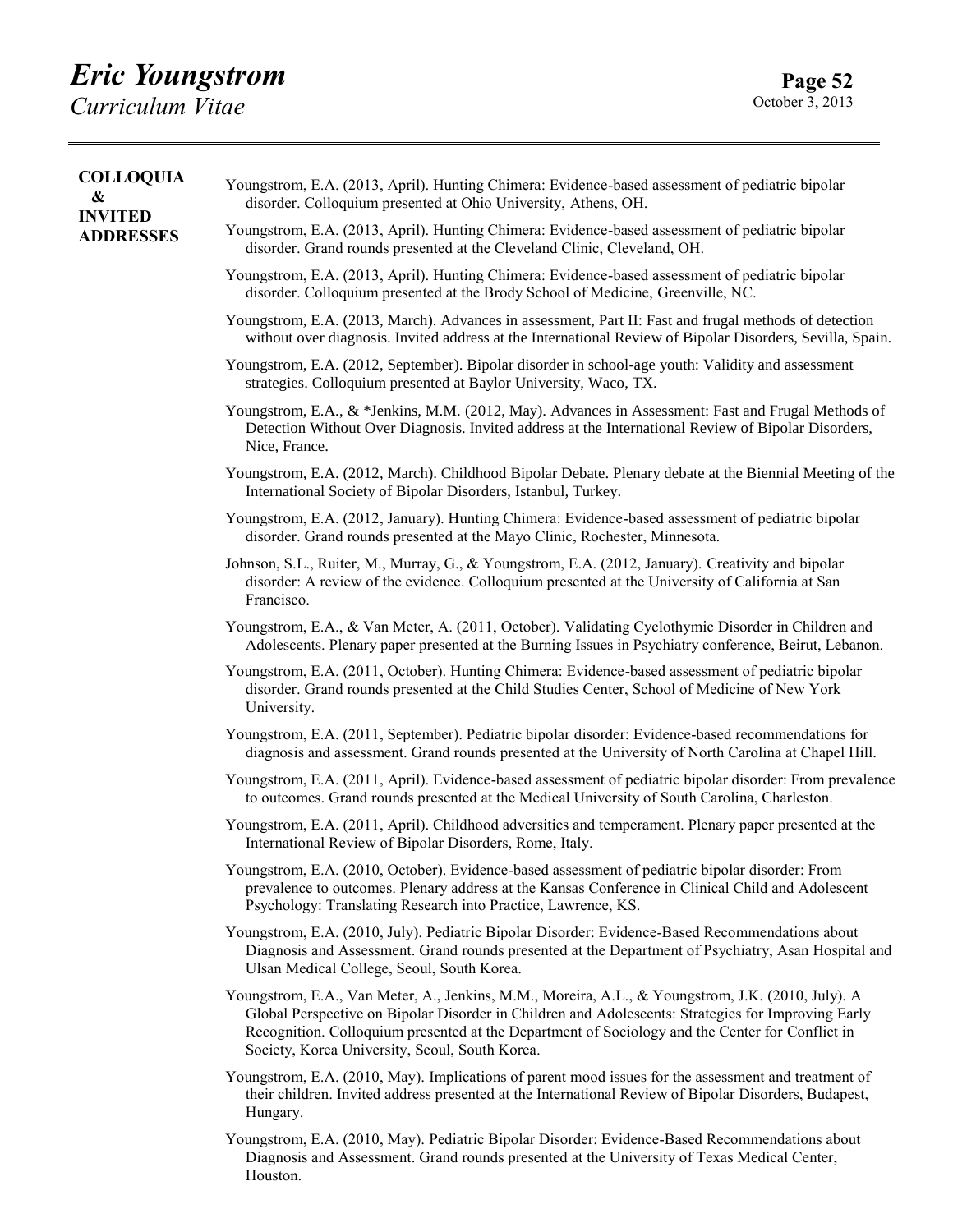$\equiv$ 

| <b>COLLOQUIA</b><br>&<br><b>INVITED</b><br><b>ADDRESSES</b><br>(cont.) | Youngstrom, E.A. (2009, May). Pediatric Bipolar Disorder: Evidence-Based Recommendations about<br>Diagnosis and Course. Invited address presented at the International Review of Bipolar Disorders,<br>Lisbon, Portugal.<br>Youngstrom, E.A., Birmaher, B., & Findling, R.L. (2008, April). Pediatric Bipolar Disorder: Validity,<br>Phenomenology, and Recommendations for Diagnosis. Invited address presented at International<br>Review of Bipolar Disorders, Copenhagen, Denmark. |
|------------------------------------------------------------------------|----------------------------------------------------------------------------------------------------------------------------------------------------------------------------------------------------------------------------------------------------------------------------------------------------------------------------------------------------------------------------------------------------------------------------------------------------------------------------------------|
|                                                                        | Youngstrom, E.A. (2008, April). Best Criteria for Juvenile Bipolarity. Invited address in "Bipolar Disorder<br>and ADHD: Subtype, complication, comorbidity" international conference sponsored by Stella Maris,<br>Pisa, Italy.                                                                                                                                                                                                                                                       |
|                                                                        | Youngstrom, E.A. (2008, April). ADHD-Bipolar Connection: The U.S.A. Perspective. Invited address in<br>"Bipolar Disorder and ADHD: Subtype, complication, comorbidity" international conference sponsored<br>by Stella Maris, Pisa, Italy.                                                                                                                                                                                                                                             |
|                                                                        | Youngstrom, E.A. (2008, April). Pediatric Bipolar Disorder. Grand rounds presented to Department of<br>Psychiatry, McMaster University, Hamilton, Ontario.                                                                                                                                                                                                                                                                                                                             |
|                                                                        | Youngstrom, E.A. (2008, March). Psychosocial issues in child and youth with bipolar disorder. Invited talk<br>at the Consumer Consultation Event of the Collaborative RESearch Team to study psychosocial issues<br>in Bipolar Disorder (CREST.BD) at the University of British Columbia, Vancouver.                                                                                                                                                                                   |
|                                                                        | Youngstrom, E.A., Birmaher, B., & Findlingc, R.L. (2008, January). Pediatric Bipolar Disorder: Validity,<br>Phenomenology, and Recommendations for Diagnosis. Invited address presented at 3rd Biennial<br>Conference of the International Society for Bipolar Disorders, Delhi, India.                                                                                                                                                                                                |
|                                                                        | Youngstrom, E.A. (2007, August). Some contributions of psychological science to the validations,<br>assessment, and treatment of pediatric bipolar disorder. Invited address sponsored by APA Division 12,<br>Annual Meeting of the American Psychological Association, San Francisco.                                                                                                                                                                                                 |
|                                                                        | Youngstrom, E.A. (2007, May). Best criteria for diagnosing pediatric bipolar disorder. Paper presented at<br>the International Review of Bipolar Disorders, Rome.                                                                                                                                                                                                                                                                                                                      |
|                                                                        | Youngstrom, E.A. (chair) (2007, March). Psychosocial Interventions Workgroup at the NIMH Pediatric<br>Bipolar Disorders Conference, Bethesda, MD.                                                                                                                                                                                                                                                                                                                                      |
|                                                                        | Youngstrom, E.A. (2007, March). A developmental psychopathology perspective on the bipolar spectrum<br>in children and adolescents. Seminar presented at the 39 <sup>th</sup> Banff International Conference on<br>Behavioural Sciences, "Anxiety and Depression in Children and Adolescents," Banff, CA.                                                                                                                                                                              |
|                                                                        | Youngstrom, E.A. (2006, November). Hunting Chimera: Developing Evidence Based Assessment<br>Strategies for Pediatric Bipolar Disorder. Grand rounds presented at the University of British Columbia,<br>Vancouver.                                                                                                                                                                                                                                                                     |
|                                                                        | Youngstrom, E.A. (2006, November). Bipolar Disorder in Children and Adolescents – I. Phenomenology.<br>Seminar presented at the Sixth Congreso Psiquiatria Biologica, Colonia, Uruguay.                                                                                                                                                                                                                                                                                                |
|                                                                        | Youngstrom, E.A. (2006, November). Bipolar Disorder in Children and Adolescents – II. Assessment.<br>Seminar presented at the Sixth Congreso Psiquiatria Biologica, Colonia, Uruguay.                                                                                                                                                                                                                                                                                                  |
|                                                                        | Youngstrom, E.A. (2006, November). Evidence based assessment. Colloquium presented at the Catholic<br>University, Montevideo, Uruguay.                                                                                                                                                                                                                                                                                                                                                 |
|                                                                        | Youngstrom, E.A. (2006, September). Hunting Chimera: Lessons Learned in Developing Evidence Based<br>Assessment Strategies for Pediatric Bipolar Disorder. Grand rounds presented at the Health Services<br>Center, Manitoba (transmitted to seven other sites in Manitoba and Nunavut).                                                                                                                                                                                               |
|                                                                        | Youngstrom, E.A. (2006, May). Hunting Chimera: Lessons Learned in Developing Evidence Based<br>Assessment Strategies for Pediatric Bipolar Disorder. Grand rounds presented at the Mayo Clinic,<br>Rochester, MN.                                                                                                                                                                                                                                                                      |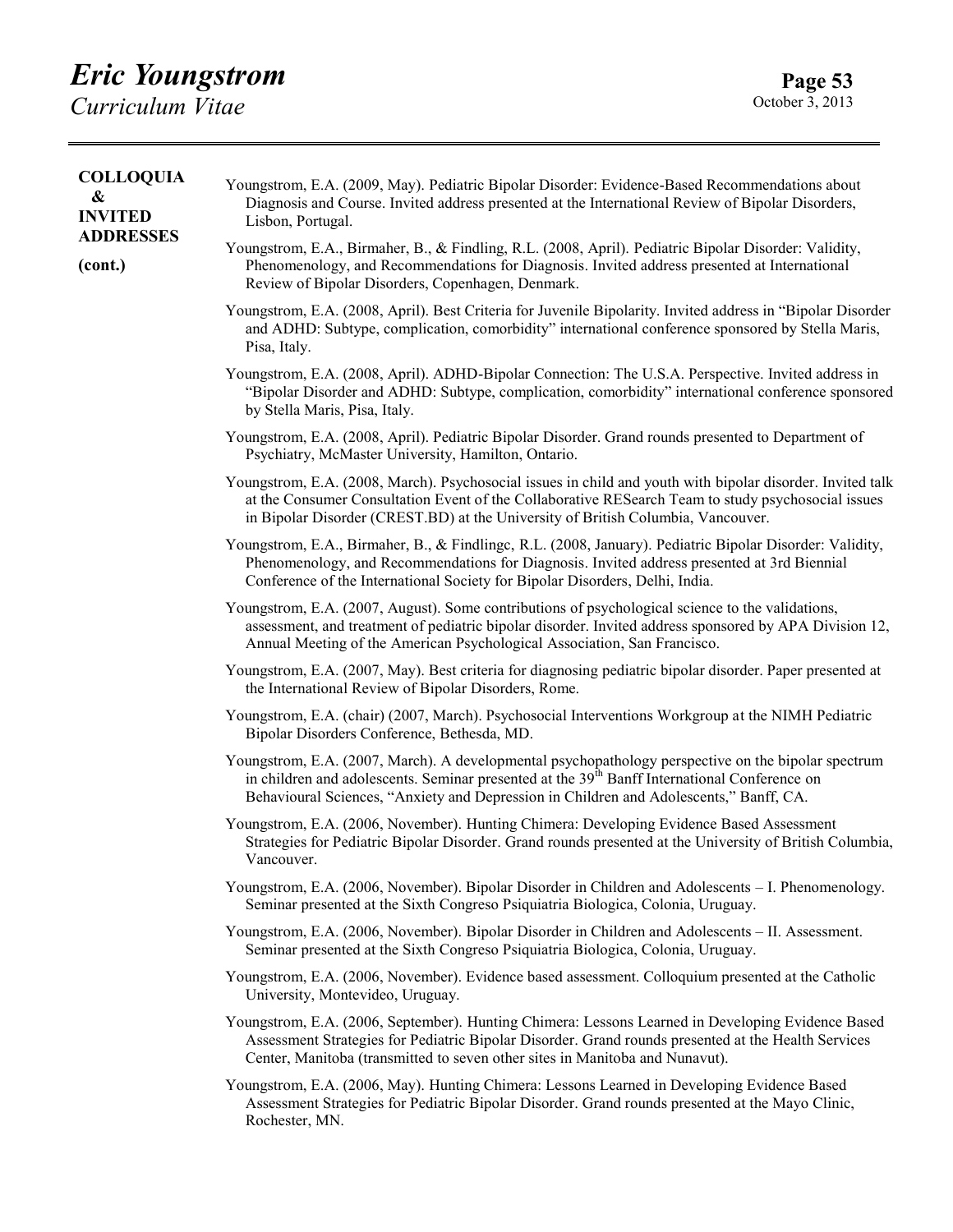| <b>COLLOQUIA</b><br>&<br><b>INVITED</b><br><b>ADDRESSES</b><br>(cont.) | Youngstrom, E.A., & Calabrese, J.R. (2006, May). Distinguishing Bipolar Disorder from Other Mood<br>Disorders and Attention Deficit Disorder. Seminar presented to the City of Cleveland Public Schools<br>Psychological and Special Educational Services, Cleveland, OH.                                                                        |
|------------------------------------------------------------------------|--------------------------------------------------------------------------------------------------------------------------------------------------------------------------------------------------------------------------------------------------------------------------------------------------------------------------------------------------|
|                                                                        | Youngstrom, E.A. (2006, April). Screening for bipolarity: Putting tools into real clinical contexts. Invited<br>address at the international meeting of the International Research on Bipolar Disorders group, London,<br>England.                                                                                                               |
|                                                                        | Youngstrom, E.A. (2006, April). Phenomenology of Bipolar Disorder in Youth: Diagnostic Issues. Invited<br>address at the international meeting of the International Research on Bipolar Disorders group, London,<br>England.                                                                                                                     |
|                                                                        | Youngstrom, E.A. (2006, April). Hunting Chimera: Lessons Learned in Developing Evidence Based<br>Assessment of Pediatric Bipolar Disorder. Colloquium presented at SUNY Buffalo.                                                                                                                                                                 |
|                                                                        | Youngstrom, E.A. (2006, January). Hunting Chimera: Lessons Learned in Developing Evidence Based<br>Assessment of Pediatric Bipolar Disorder. Colloquium presented at University of North Carolina,<br>Chapel Hill.                                                                                                                               |
|                                                                        | Youngstrom, E.A. (2005, November). A "How to" Guide for Diagnostic Efficiency – and Why We<br>Should Care. Colloquium presented at the University of Delaware.                                                                                                                                                                                   |
|                                                                        | Youngstrom, E.A. (2005, November). Hunting Chimera: Lessons Learned in Developing Evidence Based<br>Assessment Strategies for Pediatric Bipolar Disorder. Colloquium presented at the University of<br>Delaware.                                                                                                                                 |
|                                                                        | Youngstrom, E.A. (2005, August). Hunting Chimera: Lessons Learned in Developing Evidence Based<br>Assessment Strategies for Pediatric Bipolar Disorder. Early Career Award Address for Division 53,<br>Clinical Child and Adolescent Psychology. Presented at the national meeting of the American<br>Psychological Association, Washington, DC. |
|                                                                        | Youngstrom, E.A. (2005, April). Screening for bipolar disorder. Invited address at the international<br>meeting of the International Research on Bipolar Disorders group, Lyon, France.                                                                                                                                                          |
|                                                                        | Youngstrom, E.A., (2005, March). Hunting chimera: Assessment of bipolar disorder in children and<br>adolescents. Seminar delivered at the APEX Startup Meeting for protocols 254 and 255 in pediatric<br>mania, Las Vegas, NV.                                                                                                                   |
|                                                                        | Youngstrom, E.A., Frazier, T.W., Kampani, S., Calabrese, J.R., & Findling, R.L. (2005, March). A ten<br>item brief screen for manic-depression in youth. Seminar delivered at the APEX Startup Meeting for<br>protocols 254 and 255 in pediatric mania, Las Vegas, NV.                                                                           |
|                                                                        | Youngstrom, E.A. (2005, February). Hunting Chimera: Improving the Detection and Diagnosis of Juvenile<br>Bipolar Disorder. Grand rounds presented at the School Psychology Program of Kent State University.                                                                                                                                     |
|                                                                        | Youngstrom, E.A. (2005, January). Hunting Chimera: Improving the Detection and Diagnosis of Juvenile<br>Bipolar Disorder. Invited address presented to the Invisible Child Conference, Boulder, CO.                                                                                                                                              |
|                                                                        | Youngstrom, E.A. (2005, January). Evidence Based Assessment of Bipolar Disorder in Children and<br>Adolescents. Colloquium to be presented at Kent State University, Kent, OH.                                                                                                                                                                   |
|                                                                        | Youngstrom, E.A. (2004, December). Hunting Chimera: Improving the Detection and Diagnosis of<br>Juvenile Bipolar Disorder. Grand rounds presented to the Child Psychiatry Residency at the University<br>of Cincinnati Medical School.                                                                                                           |
|                                                                        | Youngstrom, E.A. (2004, December). Hunting Chimera: Lessons from the Life Cycle in Assessing<br>Pediatric Bipolar Disorder. Grand rounds presented at the University of Cincinnati Medical School.                                                                                                                                               |
|                                                                        | Youngstrom, E.A., (2004, November). Measurement of the impulsive aggression construct. Paper<br>presented at Best Practices Expert Consensus Conference on Pediatric Impulsive Aggression,<br>Baltimore, MD.                                                                                                                                     |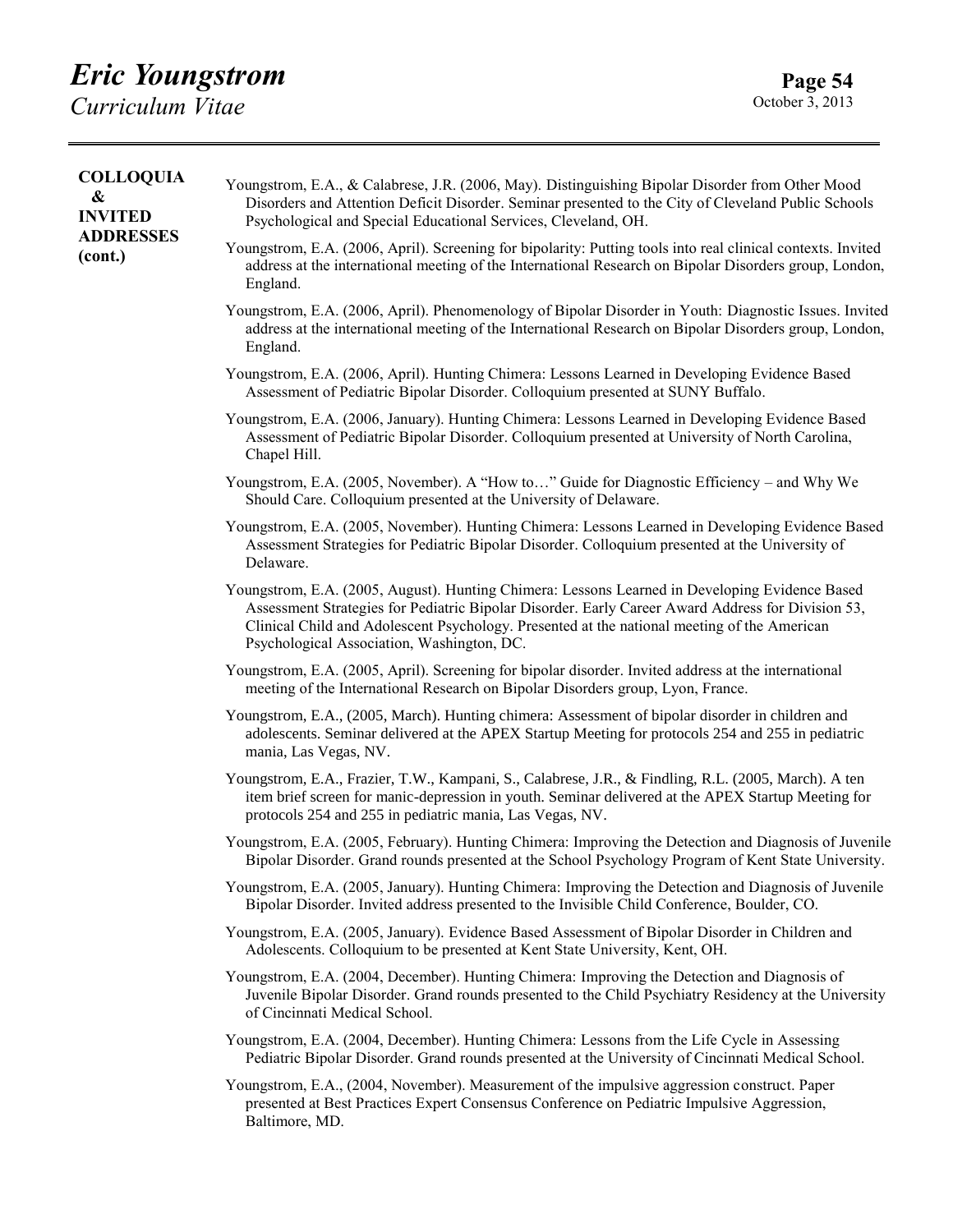| <b>COLLOQUIA</b><br>&<br><b>INVITED</b><br><b>ADDRESSES</b><br>(cont.) | Findling, R.L., Youngstrom, E.A., McNamara, B., & Stansbrey, R. (2004, November). Impulsive<br>aggression in pediatric bipolar disorder. Paper presented at Best Practices Expert Consensus Conference<br>on Pediatric Impulsive Aggression, Baltimore, MD.                                                                                                                                                                                             |
|------------------------------------------------------------------------|---------------------------------------------------------------------------------------------------------------------------------------------------------------------------------------------------------------------------------------------------------------------------------------------------------------------------------------------------------------------------------------------------------------------------------------------------------|
|                                                                        | Youngstrom, E.A. (2004, February). Hunting Chimera: Improving the Detection and Diagnosis of Juvenile<br>Bipolar Disorder. Schubert Center Colloquium on Child Development, Cleveland, OH.                                                                                                                                                                                                                                                              |
|                                                                        | Youngstrom, E.A. (2003, April). Improving the Assessment of Juvenile Bipolar Disorder: Diagnostic<br>Efficiency and Sensitivity to Clinical Change. Colloquium on Affective Disorders in Children and<br>Adolescents, University Hospitals of Cleveland and Case Western Reserve University, Cleveland, OH.                                                                                                                                             |
|                                                                        | Youngstrom, E.A. (2002, October). Improving the Assessment of Juvenile Bipolar Disorders. Paper<br>presented to the Institute on Psychiatric Services of the American Psychiatric Association, Chicago.                                                                                                                                                                                                                                                 |
|                                                                        | Youngstrom, E.A., Findling, R.L., Kahana, S.Y., Toichi, M., Gracious, B.L., Demeter, C., Danielson, C.K.,<br>Woldorf, G.M., & Calabrese, J.R. (2002, September). Validity of the "Broad Phenotype": Preliminary<br>Familial Risk, Multi-Informant Ratings, and Psychophysiological Tasks. Paper presented at the "Broad<br>Phenotype of Juvenile Bipolar Disorder" Roundtable sponsored by the National Institutes of Mental<br>Health, Washington, DC. |
|                                                                        | Youngstrom, E.A., Findling, R.L., Kahana, S.Y., Gracious, B.L., Demeter, C., Danielson, C.K., Woldorf,<br>G.M., & Calabrese, J.R. (2002, September). Psychometric Tools for Juvenile Bipolar Disorders. Paper<br>presented at the "Broad Phenotype of Juvenile Bipolar Disorder" Roundtable sponsored by the National<br>Institutes of Mental Health, Washington, DC.                                                                                   |
|                                                                        | Youngstrom, E.A. (2002, June). Rating scales for mania in children and adolescents. Plenary speaker at<br>"Controversies and Methodological Issues in Clinical Trials with Child and Adolescent Patients with<br>Bipolar Disorder" Meeting. Bethesda, MD: Best Practices in Psychiatry and American Academy of<br>Child and Adolescent Psychiatry.                                                                                                      |
|                                                                        | Youngstrom, E.A. (2002, January). Improving the detection of pediatric bipolar disorders. Grand rounds<br>presented to the Department of Pediatrics, Rainbow Babies & Children's Hospital, Cleveland.                                                                                                                                                                                                                                                   |
|                                                                        | Youngstrom, E.A. (2001, September). Improving the detection of bipolar disorders in children and<br>adolescents. Colloquium presented to the University Hospitals of Cleveland Research Day.                                                                                                                                                                                                                                                            |
|                                                                        | Youngstrom, E.A. (2001, March). Unraveling the structure of trait affect: Evidence for a third dimension of<br>emotion. Colloquium presented to the Psychology Department of the University of California Berkeley.                                                                                                                                                                                                                                     |
|                                                                        | Youngstrom, E.A. (2001, March). Methods for determining the number of factors. Colloquium presented to<br>the Psychology Department of the University of California Berkeley.                                                                                                                                                                                                                                                                           |
|                                                                        | Youngstrom, E.A. (2001, February). Counting the dimensions of emotion: Self-report and college students.<br>Colloquium presented at the Psi Chi Psychology National Honor Society induction ceremony for<br>Cleveland State University.                                                                                                                                                                                                                 |
|                                                                        | Youngstrom, E.A. (2001, January). Negative affect's influence on adult descriptions of child behavior:<br>How big is the problem? Colloquium presented at the Psychology Department, University of North<br>Carolina at Chapel Hill.                                                                                                                                                                                                                    |
|                                                                        | Youngstrom, E.A. (1999, October). The influence of negative affect on adult description of child behavior:<br>How big is the problem? Social and Health Sciences Colloquium Series, Department of Psychology,<br>Duke University, Durham, NC.                                                                                                                                                                                                           |
|                                                                        |                                                                                                                                                                                                                                                                                                                                                                                                                                                         |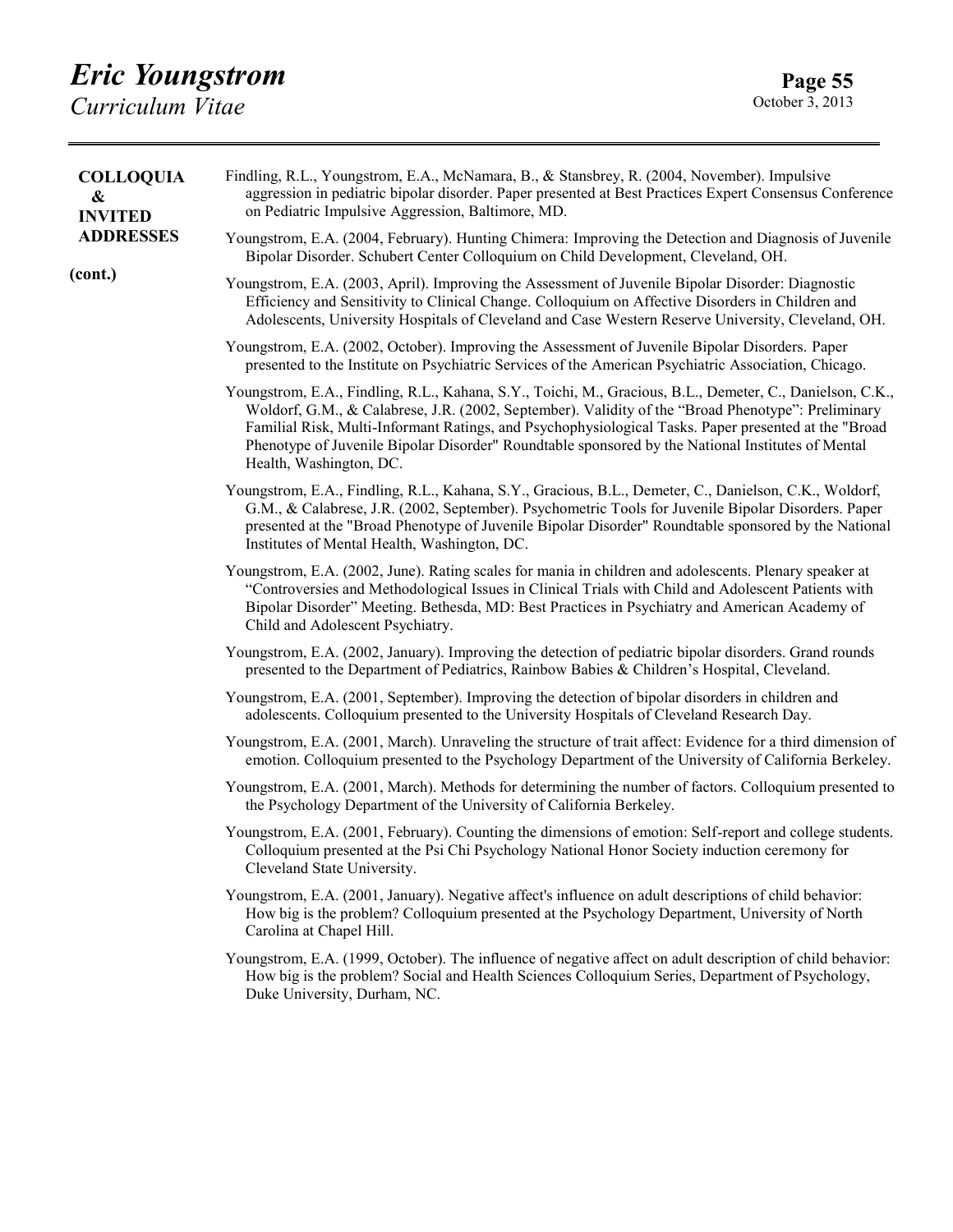| <b>UNREFEREED</b><br><b>WORKS</b><br>(BOOK<br><b>REVIEWS,</b><br><b>NEWSLETTERS</b> | Carlson, G., & Youngstrom, E.A. (2012). The Clinical Implications of Informant Variance, with Special<br>Attention to Mania. Child and Adolescent Psychiatry Newsletter (CAPN), 17(1), 5-9. (newsletter<br>editorial)                                                                |
|-------------------------------------------------------------------------------------|--------------------------------------------------------------------------------------------------------------------------------------------------------------------------------------------------------------------------------------------------------------------------------------|
|                                                                                     | Youngstrom, E.A., & Van Meter, A. (2009). A Care Package for Treating the Tsunami of Pediatric Bipolar<br>Disorder. Review of the book Treatment of Bipolar Disorder in Children and Adolescents (B. Geller &<br>M. DelBello, Eds.). Contemporary Psychology/PsycCRITIQUES. (review) |
|                                                                                     | Youngstrom, E.A. (2006, August). Psychological science and bipolar disorder in children and adolescents.<br>Psychological Science Agenda, 20, 1-4. (newsletter)                                                                                                                      |
|                                                                                     | Youngstrom, E.A. (2006). Anxiety and pediatric bipolar disorder: their relationship and clinical<br>implications. The Child and Adolescent Anxiety SIG Newsletter of the Association for Behavioral and<br>Cognitive Therapy, 5, 3-5. (newsletter)                                   |
|                                                                                     | Youngstrom, E.A. (2005). Review of the book Bipolar disorder in childhood and early adolescence (B.<br>Geller & M. DelBello, Eds.). Journal of Cognitive Psychotherapy, $1(3)$ , 1-5. (review)                                                                                       |
|                                                                                     | Youngstrom, E.A. (2004). Much more light than heat: Review of the book Bipolar disorder in childhood<br>and early adolescence (B. Geller & M. DelBello, Eds.). Contemporary Psychology/PsycCRITIQUES,<br>$49(Suppl 14)$ , [np]. (review)                                             |
|                                                                                     | Youngstrom, E.A. (1999). Review of the book Handbook of Parent Training: Parents as Co-Therapists for<br>Children's Behavior Problems, 2nd Edition. Clinical Psychology Review, 19, 895-897. (review)                                                                                |
|                                                                                     | Youngstrom, E.A. (1999). Out of the frying pan: Navigating the transition from student/postdoc to junior<br>faculty. APAGS Newsletter, 11(4), 13-14.                                                                                                                                 |
|                                                                                     |                                                                                                                                                                                                                                                                                      |

Youngstrom, E.A., & Kogos, J.L. (1999). Review of the book Medications for school-age children: Effects on learning and behavior. *Clinical Psychology Review, 19*, 901-903. (review).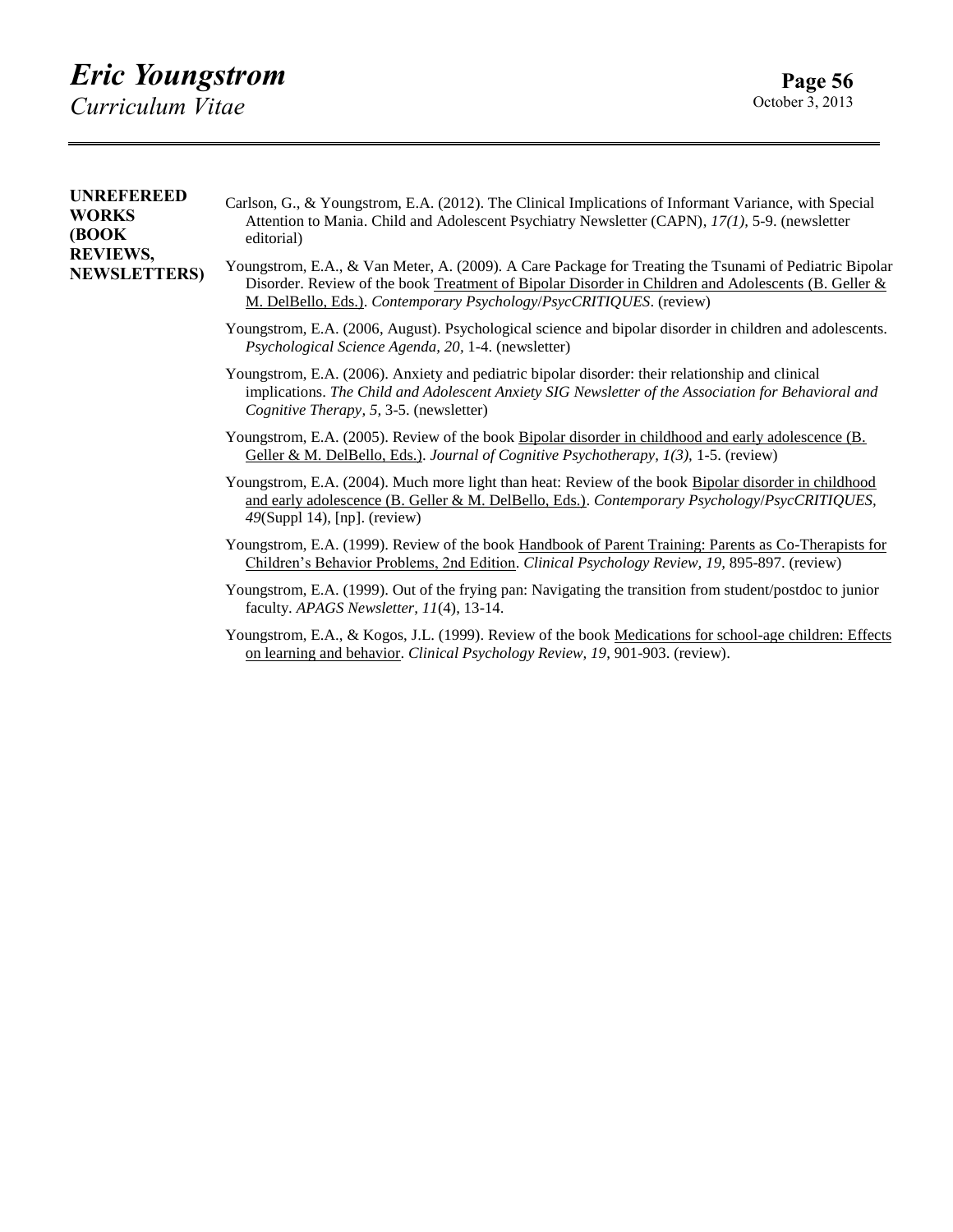#### **TEACHING EXPERIENCE**

*Awards & Honors:*

**Recipient of the Tanner Undergraduate Teaching Award.** Spring 2012. One of seven faculty from the University of North Carolina at Chapel Hill selected for recognition of distinguished undergraduate teaching.

#### **Nominated for the Wittke Undergraduate Teaching Award.**

Spring, 2004. Nominated again by undergraduates for teaching in Research Methods (PSCL 375).

**Recipient of Northeastern Ohio Council of Higher Education Teaching Award.** Fall 2003. One of four faculty from Case Western Reserve University selected for recognition of distinguished teaching regionally.

#### **Recipient of the Wittke Undergraduate Teaching Award.**

Spring, 2003. Selected as one of two university faculty (out of 72 nominated) for distinguished sundergraduate teaching. Nominated by undergraduates for teaching in Research Methods (PSCL 375).

#### **Recipient of the Glennan Fellowship Teaching Award.**

Spring, 2003. Case Western Reserve University award recognizing excellence in teaching and research in junior faculty.

**Nominated for the Undergraduate Teaching Excellence Award of the Undergraduate Student Government (USG).** Spring 2003. Nominated by undergraduates for an award recognizing excellence in teaching.

#### **Nominated for the Wittke Undergraduate Teaching Award.**

Spring, 2000. Nominated by undergraduates for teaching in Developmental Psychopathology (PSCL 344).

#### *Course Preparations:*

#### **Undergraduate:**

#### **Statistics for the Social Sciences (PSYC 210).**

Fall 2007, MayMester 2008, Summer 2009, Summer 2010, Fall 2010, Spring 2011 at University of North Carolina at Chapel Hill.

#### **Statistics for the Social Sciences – Bachelor of Science section (PSYC 215).**

Spring 2007 at University of North Carolina at Chapel Hill.

#### **Developmental Psychopathology (PSCL 344, PSYC 500).**

Spring 1999, 2000, 2001 at Case Western Reserve University; Fall 2012 at the University of North Carolina at Chapel Hill.

**Research Methods (PSCL 375).** 

Fall 2000, 2002, 2003 at Case Western Reserve University.

#### **Independent Study in Bipolar Disorder (PSCL 395).**

Students enrolled each semester since Fall 2006, at University of North Carolina at Chapel Hill.

#### **Child Psychology Course Instructor.**

Winter Session 1997, at the University of Delaware.

#### **Undergraduate at Korea University, Anam Campus, Seoul, South Korea**

### **Lifespan Developmental Psychology (ISC 365).**

International Summer Campus, Summer 2009, 2010, 2011, 2012, 2013 by invitation. Human physical, cognitive, emotional, and social development across the life span, with an emphasis on cross-cultural similarities and differences comparing the USA and Asia.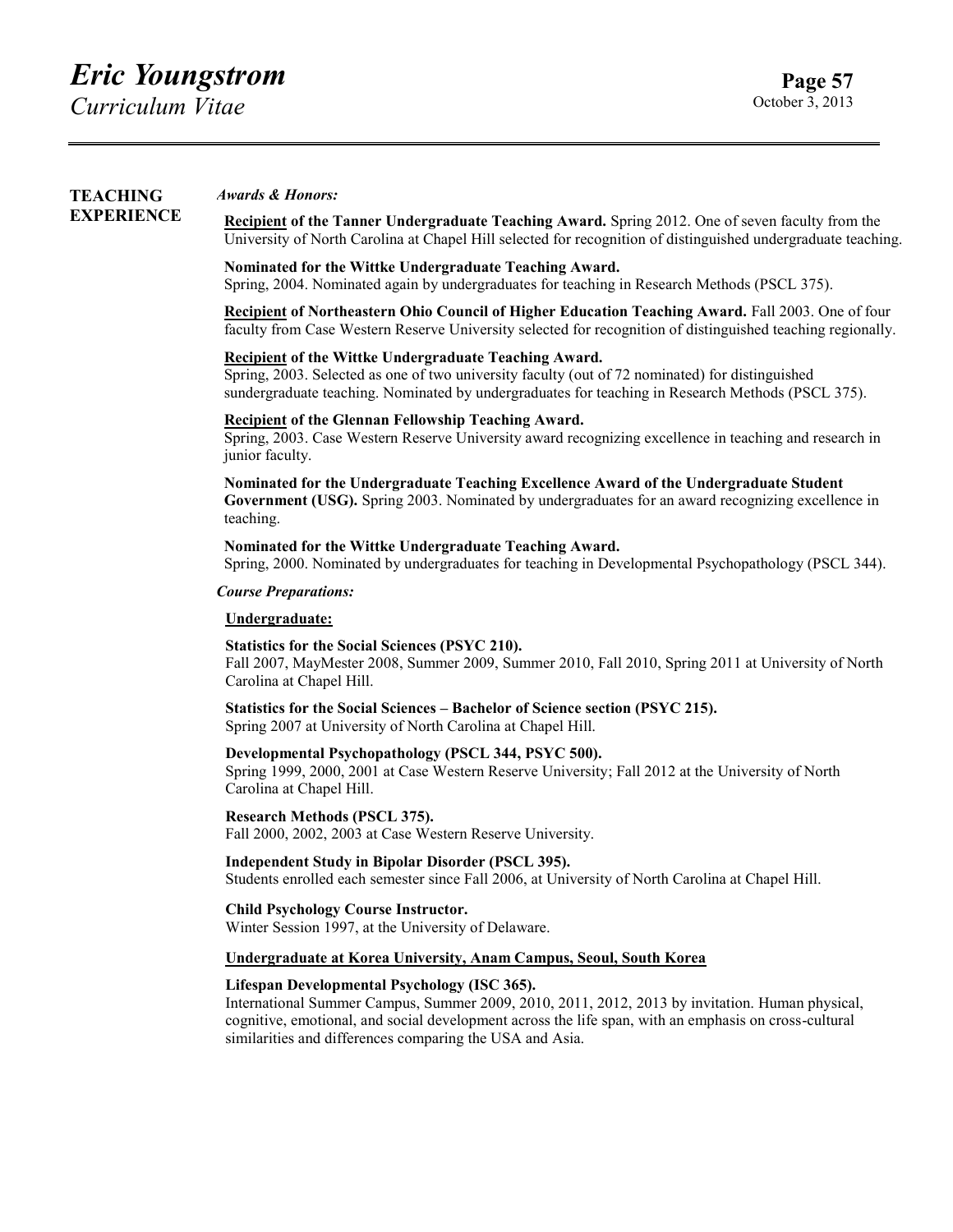| <b>TEACHING</b>              | Graduate:                                                                                                                                                                                                                                                                     |
|------------------------------|-------------------------------------------------------------------------------------------------------------------------------------------------------------------------------------------------------------------------------------------------------------------------------|
| <b>EXPERIENCE</b><br>(cont.) | Child and Family Clinical Assessment (PSYC 820).<br>Spring 2008, 2010; Fall 2013, University of North Carolina at Chapel Hill.                                                                                                                                                |
|                              | <b>Adult Clinical Assessment (PSYC 813).</b><br>Spring 2008, University of North Carolina at Chapel Hill. Covered adult assessment sequence concurrently<br>with child and family assessment sequence. Also supervised two lab sections.                                      |
|                              | Advanced Assessment of Children and Families (PSYC 814).<br>Spring 2011, Spring 2013, University of North Carolina at Chapel Hill.                                                                                                                                            |
|                              | <b>Advanced Child and Family Intervention Practicum (PSYC 818).</b><br>Fall 2007, Spring 2008, Fall 2008, Spring 2009. Supervised therapy cases and consulted on evaluations of<br>pediatric bipolar disorder.                                                                |
|                              | <b>Clinical Supervision (PSYC 830).</b><br>Fall 2007-present, University of North Carolina at Chapel Hill.                                                                                                                                                                    |
|                              | Seminar in Emotion Regulation in Developmental Psychology (PSYC 871).<br>Fall 2013, Center for Developmental Science, University of North Carolina at Chapel Hill.                                                                                                            |
|                              | Methods of Assessment I & Practicum (PSCL 425 & 429).<br>Fall 1998-2003, 2005 at Case Western Reserve University.                                                                                                                                                             |
|                              | Methods of Assessment II & Practicum (PSCL 426 & 430).<br>Spring 1999-2004 at Case Western Reserve University.                                                                                                                                                                |
|                              | Developmental Psychopathology (PSCL 444).<br>Spring 2001, 2003, 2006 at Case Western Reserve University.                                                                                                                                                                      |
|                              | Child and Family Therapy (PSCL 536).<br>Spring 2000, 2002 at Case Western Reserve University.                                                                                                                                                                                 |
|                              | Child and Family Case Seminar (PSCL 538).<br>Spring 1999, 2000, 2002 at Case Western Reserve University.                                                                                                                                                                      |
|                              | <b>Multivariate Statistics (EDM 536).</b><br>Fall 2002, Spring 2003 at Case Western Reserve University.                                                                                                                                                                       |
|                              | <b>Related Experience:</b>                                                                                                                                                                                                                                                    |
|                              | <b>Research Methods Seminars.</b><br>February & March, 1999, and November, 2003 at Case Western Reserve University.<br>Introduction to Meta-Analysis (2/26/99).<br>Exploratory and Confirmatory Factor Analysis: A Primer (3/19/99).<br>Measuring Clinical Change (11/14/03). |
|                              |                                                                                                                                                                                                                                                                               |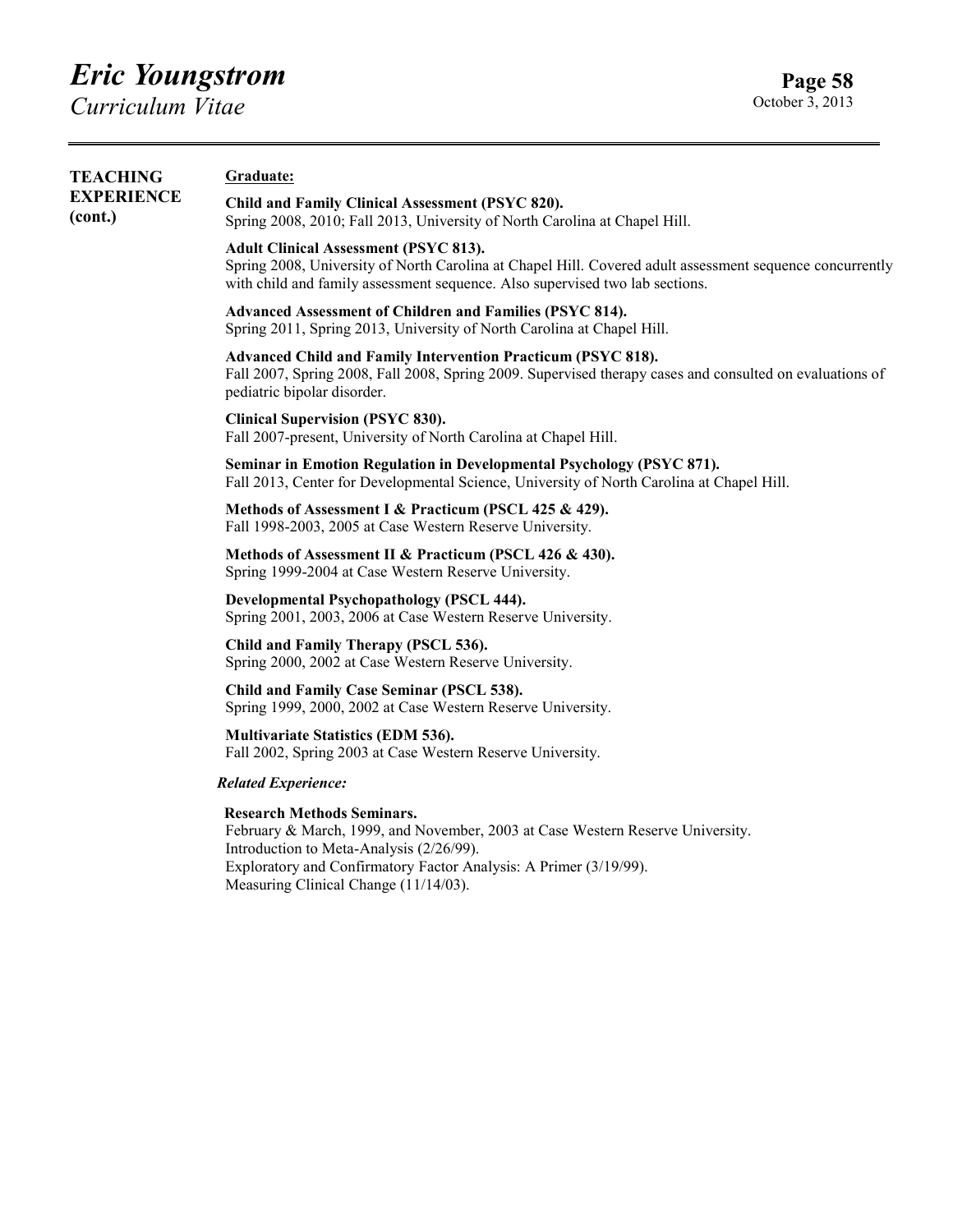**EXPERIENCE**

#### **CLINICAL Licensed Psychologist.**

Ohio # 5634. December 1999 to 2010. North Carolina #3574. June 2008 to present.

#### **Lead Diagnostician, R01 MH066647-01 (P.I.: Eric Youngstrom).**

May 2003 to present. Responsible for conducting interviews with families, training and supervising research staff, reviewing audio and videotapes, and participating in LEAD (Longitudinal Expert evaluation of Available Data) consensus diagnosis meetings.

**Supervisor, Child and Family Assessment Practica (PSCL 429, PSCL430).** Fall 1998 to present, fall and spring semesters.

**Supervisor, Child and Family Case Conference Seminar (PSCL 538).** Spring 1999 to present, spring semesters.

**Postdoctoral Fellowship at Laurelwood Counseling Center at University Circle, Cleveland, OH.**  November 1998 to December 1999.

**Clinical Internship at Western Psychiatric Institute and Clinic, Pittsburgh, PA.** September 1997 to August 1998.

#### **School Mental Health Program.**

University of Maryland Medical School, Baltimore, MD**.** September 1996 to June 1997.

#### **Maryland Center for Attention Disorders.**

University of Maryland Medical School, Baltimore. External practicum, September 1996 to January 1997.

#### **Assessment Scoring Software Design.**

September 1996 to present. Developed programs within Microsoft Excel and Visual BASIC. Distribute programs as freeware.

#### **Terry Children's Psychiatric Center.**

New Castle, DE**.** September 1995 to May 1996.

#### **Psychological Services Training Center.**

University of Delaware. September 1994 to August 1995.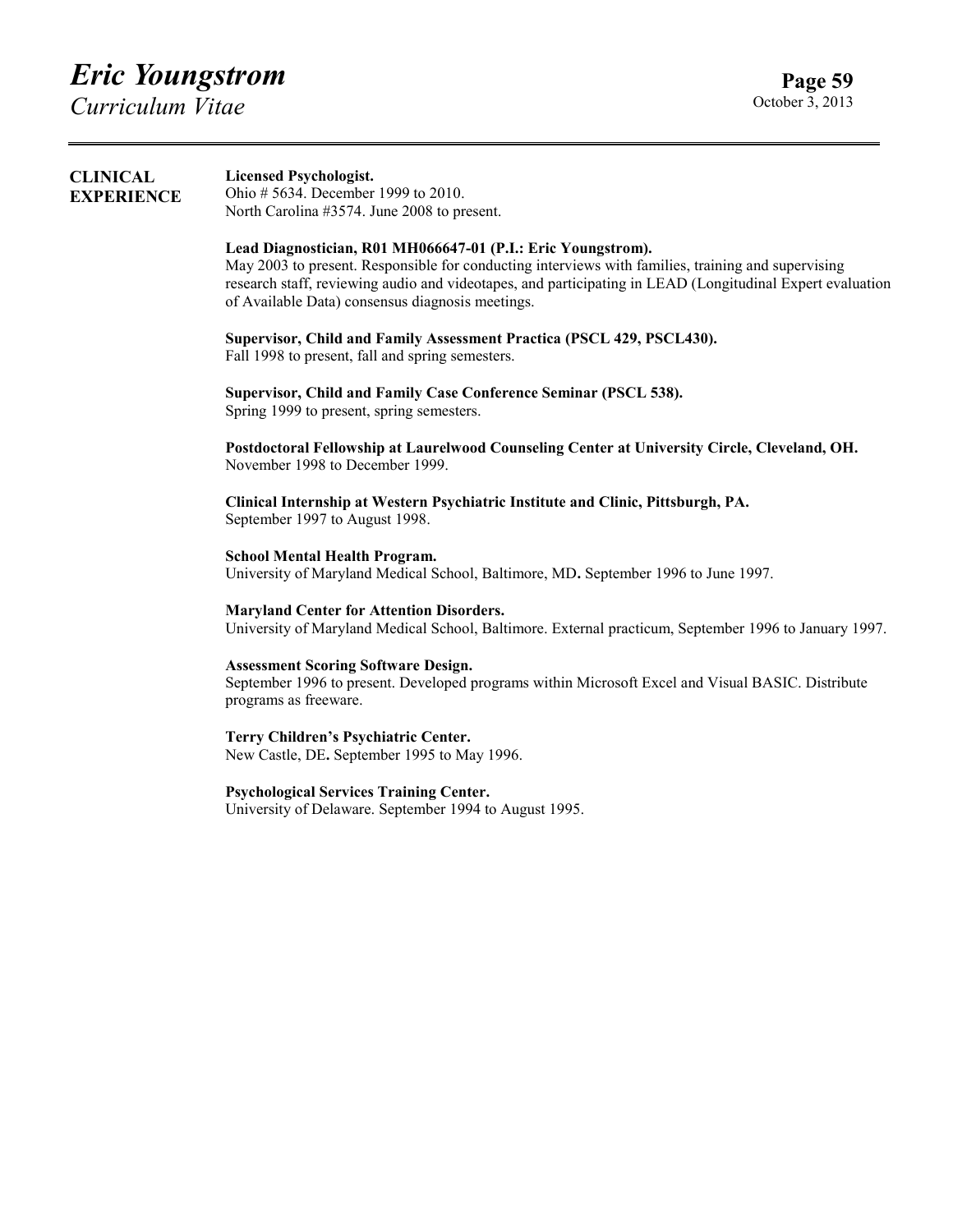| <b>CLINICAL</b><br><b>TEACHING</b> | <b>Pending:</b> November Colonia, Uruguay, 2014 March – Bergen, Norway                                                                                                                                                                                                                                     |
|------------------------------------|------------------------------------------------------------------------------------------------------------------------------------------------------------------------------------------------------------------------------------------------------------------------------------------------------------|
|                                    | Youngstrom, E.A. (2014, January). Bipolar Disorder in Children and Adolescents. Six hour continuing<br>education workshop presented at the South Eastern Area Health Education Collaborative (SEAHEC),<br>Wilmington, NC.                                                                                  |
|                                    | Youngstrom, E.A., & Fristad, M. (2013, November). Bipolar Disorder in Children and Adolescents. Five hour<br>continuing education workshop presented at the Annual Meeting of the Association for Behavioral and<br>Cognitive Therapy, Nashville, TN.                                                      |
|                                    | Youngstrom, E.A. (2013, August). Bipolar Disorder in Children and Adolescents. Seven hour continuing<br>education workshop presented at the Annual Meeting of the American Psychological Association, Honolulu,<br>HI.                                                                                     |
|                                    | Youngstrom, E.A. (2013, May). Bipolar disorder in children and adolescents. Six hour continuing education<br>workshop presented at Eastern Carolina University for AHEC, Greenville, NC.                                                                                                                   |
|                                    | Youngstrom, E.A. (2013, April). Adapting cognitive-behavioral, family, and psychoeducational interventions<br>for bipolar disorder. Half day workshop presented to the North Carolina Association of School Psychologists,<br>Wendell, NC.                                                                 |
|                                    | Youngstrom, E.A. (2013, April). Advances in assessment: Fast and frugal detection methods without<br>overdiagnosis. Academic Half Day presentation at Duke University Medical Center.                                                                                                                      |
|                                    | Youngstrom, E.A. (2013, April). Applying evidence based assessment methods in real time to clinical cases.<br>Clinical case conference presented at the Cleveland Clinic Foundation, Cleveland, OH.                                                                                                        |
|                                    | Youngstrom, E.A. (2013, April). Advances in assessment: Fast and frugal detection methods without<br>overdiagnosis. Workshop presented at the Northeastern Ohio Society for Child and Adolescent Psychiatry,<br>Beechwood, OH.                                                                             |
|                                    | Youngstrom, E.A. (2013, February). Making the Numbers Work for Us: Evidence Based Assessment of<br>Pediatric Bipolar Disorder. Joint seminar between the CERT-BD and Duke University Medical Center<br>Psychiatric Residency & Fellowship.                                                                 |
|                                    | Youngstrom, E.A. (2013, January). Making the Numbers Work for Us: Evidence Based Assessment of<br>Pediatric Bipolar Disorder. Webinar presentation sponsored by the International Bipolar Foundation (IBF).                                                                                                |
|                                    | Youngstrom, E.A. (2012, October). Making the Numbers Work for Us: Evidence Based Assessment of<br>Pediatric Bipolar Disorder. Institute presented at the Annual Meeting of the American Academy of Child and<br>Adolescent Psychiatry, San Francisco, CA.                                                  |
|                                    | Youngstrom, E.A. (2012, September). Bipolar Disorder in School-Age Youth: Validity and Assessment<br>Strategies. Three hour continuing education workshop presented at the Annual Meeting of the North Carolina<br>Association of School Psychology, Sunset Beach, NC.                                     |
|                                    | Youngstrom, E.A., Carlson, G., & Carlson, H. (2012, September). Making the numbers work for us:<br>epidemiology and assessment of pediatric bipolar disorder. Three hour continuing education workshop<br>presented at the Annual Meeting of the North Carolina Psychiatric Association, Wrightsville, NC. |
|                                    | Youngstrom, E.A. (2012, August). Bipolar Disorder in Children and Adolescents. Seven hour continuing<br>education workshop presented at the Annual Meeting of the American Psychological Association, Orlando, FI                                                                                          |
|                                    | Youngstrom, E.A. (2012, May). Separating Fact from Fiction about Bipolar Disorder Across the Life<br>Cycle. Six hour continuing education keynote workshop presented at the Idaho Psychological Association,<br>Sun Valley, ID.                                                                            |
|                                    | Youngstrom, E.A. (2012, May). Pediatric Bipolar Disorder: Validity and Assessment Strategies. One hour<br>CME Institute presented at the Annual Meeting of the American Psychiatric Association, Philadelphia, PA.                                                                                         |
|                                    | Youngstrom, E.A., & Kupka, R. (2012, March). Assessment of Bipolar Disorder. Seminar in "Diagnosing,<br>Assessing, and Treating Bipolar Disorder: an Experts Course for Those New to the Field" sponsored by the                                                                                           |

Educational Committee of the International Society on Bipolar Disorders, Istanbul, Turkey.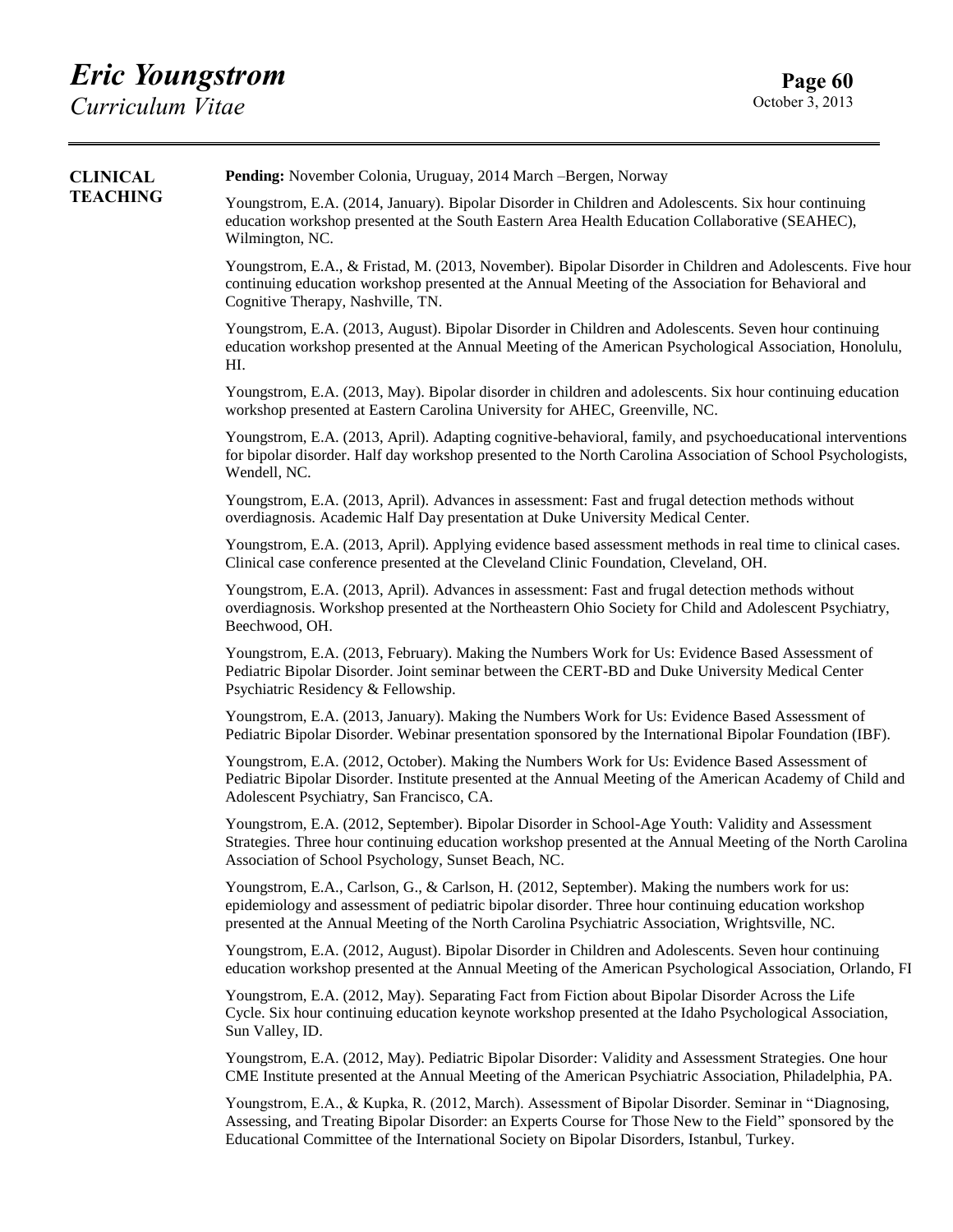| <b>CLINICAL</b><br><b>TEACHING</b><br>(cont.) | Youngstrom, E.A. (2012, February). Bipolar Disorder in School-Age Youth: Validity and Assessment<br>Strategies. Three hour workshop presented at the Annual Meeting of the National Association of School<br>Psychology, Philadelphia, PA.                                                                                                      |
|-----------------------------------------------|-------------------------------------------------------------------------------------------------------------------------------------------------------------------------------------------------------------------------------------------------------------------------------------------------------------------------------------------------|
|                                               | Youngstrom, E.A., & Jenkins, M.M. (2011, November). Working with Bipolar Disorder in Children and<br>Adolescents: Clinical Presentation, Assessment Strategies, and Treatment Planning Three hour continuing<br>education workshop presented at the Annual Meeting of the Association for Behavioral and Cognitive<br>Therapy, Toronto, Canada. |
|                                               | Youngstrom, E.A. (2011, September). Bipolar Disorder Across the Life Cycle. Six hour continuing<br>education sponsored by the North Carolina Psychological Association, Chapel Hill, NC.                                                                                                                                                        |
|                                               | Youngstrom, E.A. (2011, August). Bipolar Disorder in Children and Adolescents. Seven hour continuing<br>education workshop presented at the Annual Meeting of the American Psychological Association,<br>Washington, DC.                                                                                                                        |
|                                               | Youngstrom, E.A., & Kupka, R. (2011, June). Assessment of Bipolar Disorder. Seminar presented at the<br>inaugural "Diagnosing, Assessing, and Treating Bipolar Disorder: an Expert's Course for Those New to the<br>Field" sponsored by the Educational Committee of the International Society on Bipolar Disorders,<br>Pittsburgh, PA.         |
|                                               | Youngstrom, E.A. & Faedda, G. (2011, April). Assessment of Pediatric Bipolar Disorder: Expert<br>Workshop. Workshop presented at the International Review of Bipolar Disorders, Rome, Italy.                                                                                                                                                    |
|                                               | Youngstrom, E.A. (2011, February). Bipolar Disorder in School-Age Youth: Validity and Assessment<br>Strategies. Three hour workshop presented at the Annual Meeting of the National Association of School<br>Psychology, San Francisco, CA.                                                                                                     |
|                                               | Youngstrom, E.A. (2011, February). Adapting Cognitive-Behavioral, Family, and Psychoeducational<br>Interventions for Bipolar Disorder. Three hour workshop presented at the Annual Meeting of the National<br>Association of School Psychology, San Francisco, CA.                                                                              |
|                                               | Youngstrom, E.A. (2010, September). Bipolar Disorder in Children and Adolescents. Six and half hour<br>keynote address and continuing education workshop presented at the Annual Meeting of the Nebraska<br>Psychological Association, Omaha, NE.                                                                                               |
|                                               | Youngstrom, E.A. (2010, September). Bipolar Disorder in Children and Adolescents. Seven hour keynote<br>address and continuing education workshop presented at the Annual Meeting of the Wyoming<br>Psychological Association, Jackson Hole, WY.                                                                                                |
|                                               | Youngstrom, E.A. (2010, August). Bipolar Disorder in Children and Adolescents. Seven hour continuing<br>education workshop presented at the Annual Meeting of the American Psychological Association, San<br>Diego.                                                                                                                             |
|                                               | Youngstrom, E.A. (2010, May). Bipolar Disorder in Children and Adolescents. Six hour continuing<br>education event presented at the Family Service Society, Corning, NY.                                                                                                                                                                        |
|                                               | Youngstrom, E.A. (2010, April). Bipolar Disorder Across the Life Cycle. Six hour continuing education<br>presented at Alexian Brothers Behavioral Healthcare, Chicago.                                                                                                                                                                          |
|                                               | Youngstrom, E.A. (2010, March). Bipolar Disorder in Children and Adolescents. Seven hour institute<br>presented at the National Association for School Psychologists, Chicago.                                                                                                                                                                  |
|                                               | Youngstrom, E.A. (2009, November). Bipolar Disorder in Children and Adolescents. Seven hour institute<br>presented at the Annual Meeting of the Association for Behavioral and Cognitive Therapies, New York City.                                                                                                                              |
|                                               | Youngstrom, E.A. (2009, November). Bipolar Disorder in Children and Adolescents. Seven hour institute<br>presented at the Annual Meeting of the Association for Behavioral and Cognitive Therapies, New York City.                                                                                                                              |
|                                               | Youngstrom, E.A. (2009, August). Bipolar Disorder in Children and Adolescents. Seven hour continuing<br>education workshop presented at the Annual Meeting of the American Psychological Association, Toronto.                                                                                                                                  |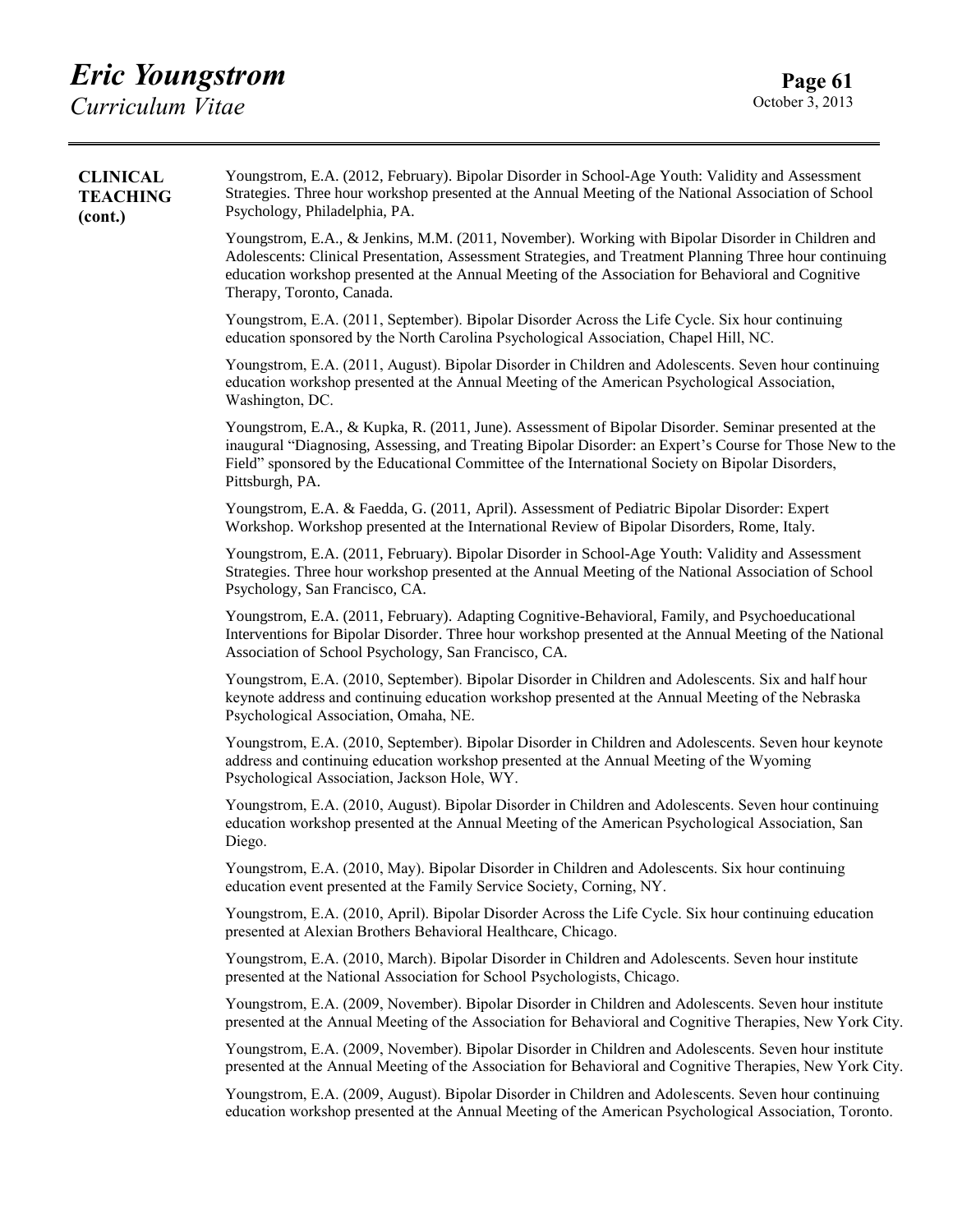| <b>CLINICAL</b><br><b>TEACHING</b> | Youngstrom, E.A. (2009, May). Pediatric Bipolar Disorder: Evidence-Based Recommendations about<br>Diagnosis and Course. Two hour continuing medical education workshop presented at Kansas City, MO.                                                                                                                                       |
|------------------------------------|--------------------------------------------------------------------------------------------------------------------------------------------------------------------------------------------------------------------------------------------------------------------------------------------------------------------------------------------|
| (cont.)                            | Youngstrom, E.A. (2009, April). Bipolar Disorder Across the Life Cycle. Six hour continuing education<br>workshop presented at Springfield, IL.                                                                                                                                                                                            |
|                                    | Youngstrom, E.A. (2008, December). Assessment of Bipolar Disorder in Children and Adolescents. One<br>hour workshop presented at the Annual Continuing Medical Education Event of Harvard Medical School,<br>Boston.                                                                                                                       |
|                                    | Youngstrom, E.A. (2008, November). Bipolar Disorder in Children and Adolescents. Five hour institute<br>presented at the Annual Meeting of the Association for Behavioral and Cognitive Therapies, Orlando, FL.                                                                                                                            |
|                                    | Youngstrom, E.A. (2008, August). Bipolar Disorder in Children and Adolescents. Seven hour continuing<br>education workshop presented at the Annual Meeting of the American Psychological Association, Boston.                                                                                                                              |
|                                    | Youngstrom, E.A. (2008, June). Bipolar Disorder in Children and Adolescents: Assessment Strategies &<br>Treatment Planning. Six hour continuing education workshop presented at Fort Wayne, IN.                                                                                                                                            |
|                                    | Youngstrom, E.A. (2008, May). Pediatric Bipolar Disorder: Phenomenology and Differential Diagnosis.<br>Ninety minute workshop presented at joint Psychiatry and Pediatrics Residency Training Seminar for<br>University of North Carolina at Chapel Hill and Duke University Medical Center.                                               |
|                                    | Youngstrom, E.A. (2008, May). Evidence Based Assessment Strategies for Pediatric Bipolar Disorder.<br>Two hour workshop presented at joint Psychiatry and Pediatrics Residency Training Seminar for<br>University of North Carolina at Chapel Hill and Duke University Medical Center.                                                     |
|                                    | Youngstrom, E.A. (2008, April). Bipolar Disorder in Children and Adolescents. Six hour continuing<br>education workshop presented at the London Health Sciences Center, London, Ontario.                                                                                                                                                   |
|                                    | Youngstrom, E.A. (2008, March). Bipolar Disorder in Children. One hour continuing education workshop<br>presented at the First Annual University of North Carolina Bipolar Update, Chapel Hill, NC.                                                                                                                                        |
|                                    | Youngstrom, E.A. (2008, February). Bipolar Disorder in Children and Adolescents. Six hour continuing<br>education workshop presented at the Alexian Brothers Behavioral Health Hospital, Chicago.                                                                                                                                          |
|                                    | Youngstrom, E.A. (2007, October). Evidence Based Bipolar Disorder Assessment Strategies: Diagnostic<br>Aids and Outcomes. Workshop presented as part of the Institute, "Translation of Science to Service in<br>Pediatric Bipolar Disorder" at the National Meeting of the American Academy of Child and Adolescent<br>Psychiatry, Boston. |
|                                    | Youngstrom, E.A. (2007, September). Bipolar Disorder in Children and Adolescents. Six hour continuing<br>education workshop presented at the Alexian Brothers Behavioral Health Hospital, Chicago.                                                                                                                                         |
|                                    | Youngstrom, E.A. (2007, August). Bipolar Disorder in Children and Adolescents. Seven hour continuing<br>education workshop presented at the national meeting of the American Psychological Association, San<br>Francisco. – cancelled due to bicycling injuries.                                                                           |
|                                    | Youngstrom, E.A. (2007, April). Assessment of Outcomes in Bipolar Disorder: Focus on Symptoms. Half<br>hour continuing education workshop, sponsored by the University of British Columbia, Vancouver.                                                                                                                                     |
|                                    | Youngstrom, E.A. (2007, April). Evidence-Based Assessment of Pediatric Bipolar Disorder. Two-and-one-<br>half hour continuing education workshop, sponsored by the University of British Columbia, Vancouver.                                                                                                                              |
|                                    | Youngstrom, E.A. (2007, February). Bipolar Disorder in Children and Adolescents. Seven hour continuing<br>education workshop, sponsored by the Ontario Psychological Association, Toronto.                                                                                                                                                 |
|                                    | Youngstrom, E.A. (2006, October). Bipolar Disorder in Children and Adolescents. Six hour continuing<br>education workshop, sponsored by the North Carolina Psychological Association, Chapel Hill, NC.                                                                                                                                     |
|                                    | Youngstrom, E.A. (2006, September). Bipolar Disorder in Children and Adolescents. Six hour continuing<br>education workshop. Sponsored by Red Ladder, Inc., Winnipeg, Canada.                                                                                                                                                              |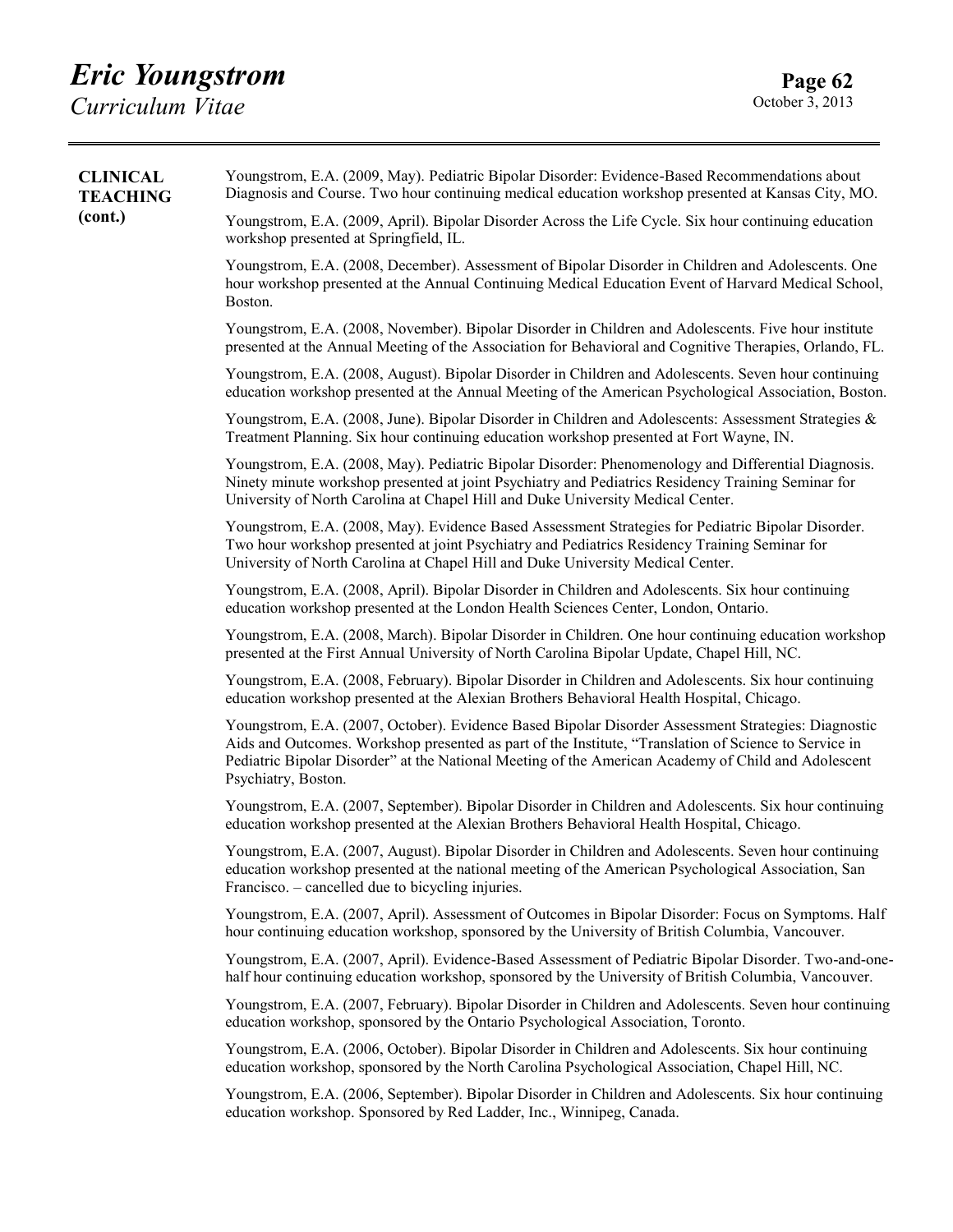| <b>CLINICAL</b><br><b>TEACHING</b><br>(cont.) | Youngstrom, E.A. (2006, August). Bipolar Disorder in Children and Adolescents. Six hour continuing<br>education workshop sponsored by the Canadian Psychological Association, Ottawa, Canada.                                                                                                                        |
|-----------------------------------------------|----------------------------------------------------------------------------------------------------------------------------------------------------------------------------------------------------------------------------------------------------------------------------------------------------------------------|
|                                               | Youngstrom, E.A., & Feeny, N.C. (2006, August). Bipolar Disorder in Children and Adolescents. Seven<br>hour continuing education workshop presented at the national meeting of the American Psychological<br>Association, New Orleans.                                                                               |
|                                               | Youngstrom, E.A., & Feeny, N.C. (2006, June). Cognitive Behavioral Therapy of Anxiety and Depression<br>in Children and Adolescents. Six hour continuing education workshop at Applewood Centers, Inc.                                                                                                               |
|                                               | Youngstrom, E.A. (2006, May). Improving diagnosis and measuring clinically significant change. Six hour<br>continuing education workshop at Applewood Centers.                                                                                                                                                       |
|                                               | Youngstrom, E.A. (2008, November). Bipolar Disorder in Children and Adolescents. Five hour institute<br>presented at the Annual Meeting of the Association for Behavioral and Cognitive Therapies, Orlando, FL.                                                                                                      |
|                                               | Youngstrom, E.A., & Calabrese, J.R. (2006, May). Distinguishing Bipolar Disorder from Other Mood<br>Disorders and Attention Deficit Disorder. Seminar presented to the City of Cleveland Public Schools<br>Psychological and Special Educational Services, Cleveland, OH.                                            |
|                                               | Youngstrom, E.A. (2006, April). Screening for bipolarity: Putting tools into real clinical contexts. Invited<br>address at the international meeting of the International Research on Bipolar Disorders group, London,<br>England.                                                                                   |
|                                               | Youngstrom, E.A. (2005, November). Bipolar Disorder in Children and Adolescents: Assessment<br>Strategies and Treatment Planning. Six hour continuing education workshop presented in Baltimore, MD,<br>sponsored by the Dr. James M. Bell Training Institute, a division of Berkshire Farm Ctr. & Svcs.             |
|                                               | Youngstrom, E.A. (2004, September & October). Recognition of pediatric bipolar disorder and technical<br>issues in differential diagnosis. Six week seminar presented at Applewood Centers, Inc. Co-sponsored by<br>fellowship training grant from Glaxo-SmithKline, and pilot project for R25 resubmission to NIMH. |
|                                               | Youngstrom, E.A., & Feeny, N.C. (2005, August). Bipolar Disorder in Children and Adolescents. Seven<br>hour continuing education workshop presented at the national meeting of the American Psychological<br>Association, Washington, DC.                                                                            |
|                                               | Youngstrom, E.A. (2005, May). Bipolar Disorder in Children and Adolescents: Assessment Strategies and<br>Treatment Planning. Six hour continuing education workshop presented in Albany, NY, sponsored by the<br>Dr. James M. Bell Training Institute, a division of Berkshire Farm Ctr. & Svcs.                     |
|                                               | Youngstrom, E.A. (2005, May). Bipolar Disorder in Children and Adolescents: Assessment Strategies and<br>Treatment Planning. Six hour continuing education workshop presented in Philadelphia, sponsored by the<br>Dr. James M. Bell Training Institute, a division of Berkshire Farm Ctr. & Svcs.                   |
|                                               | Youngstrom, E.A. (2005, March). Bipolar Disorder in Children and Adolescents: Assessment Strategies<br>and Treatment Planning. Six hour continuing education workshop presented in Syracuse, NY, sponsored<br>by the Dr. James M. Bell Training Institute, a division of Berkshire Farm Ctr. & Svcs.                 |
|                                               | Youngstrom, E.A. (2005, January). Evidence Based Assessment of Bipolar Disorder in Children and<br>Adolescents. Three hour continuing education seminar to be presented at Kent State University, Kent, OH.                                                                                                          |
|                                               | Youngstrom, E.A. (2004, December). Hunting Chimera: Improving the Detection and Diagnosis of<br>Juvenile Bipolar Disorder. Video-taped Continuing Medical Education seminar offered under the auspices<br>of the Child Psychiatry Program at the University of Cincinnati Medical School.                            |
|                                               | Youngstrom, E.A. (2004, December). Hunting Chimera: Lessons from the Life Cycle in Assessing<br>Pediatric Bipolar Disorder. Web-cast Continuing Medical Education seminar offered via the University of<br>Cincinnati Medical School.                                                                                |
|                                               | Youngstrom, E.A. (2004, November). Improving diagnosis and measuring clinically significant change.<br>Advanced Methodology and Statistics Seminar (AMASS) presented at the national meeting of the<br>Association for the Advancement of Behavior Therapy, New Orleans.                                             |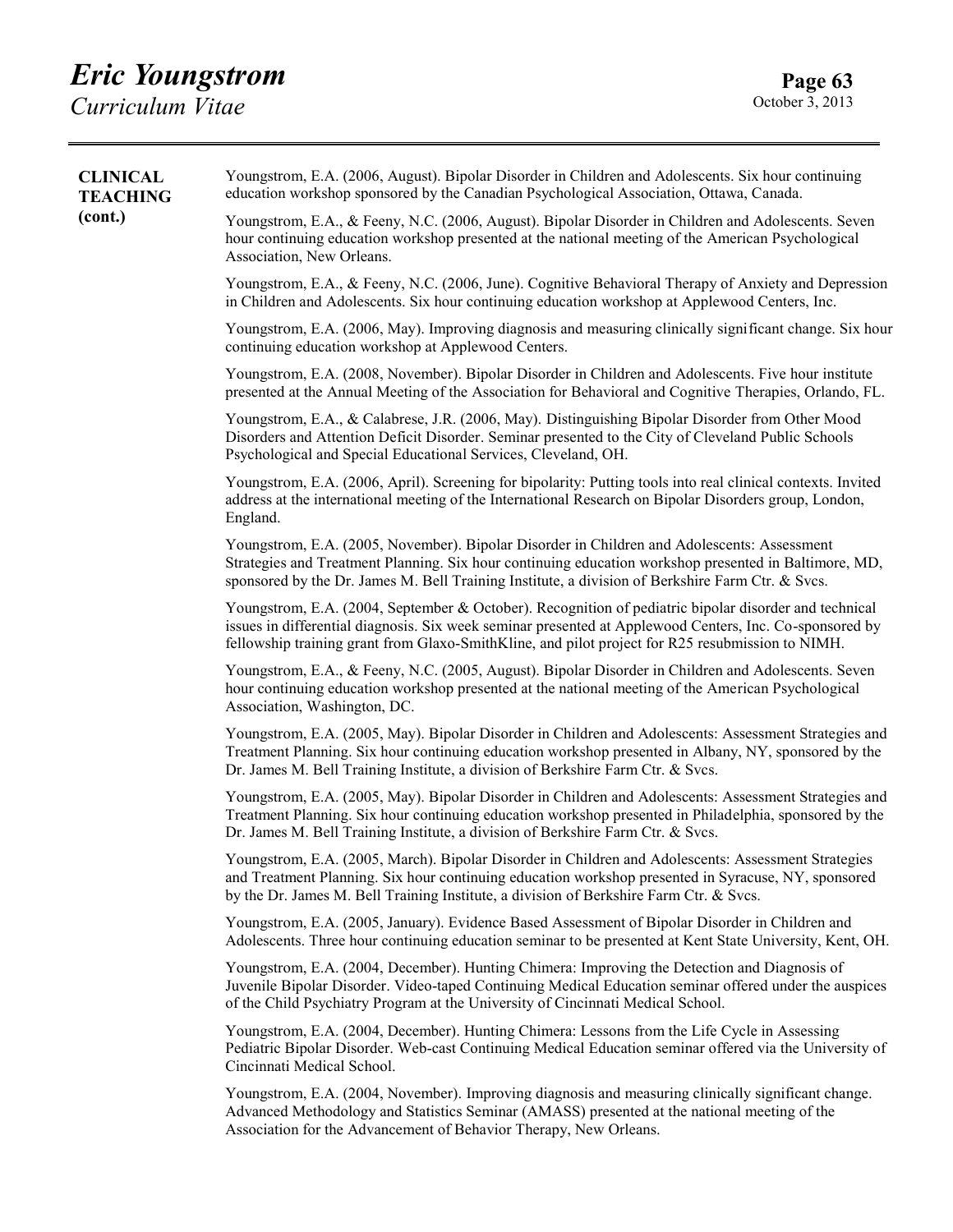### **CLINICAL TEACHING (cont.)** Youngstrom, E.A. (2004, October). Bipolar Disorder in Children and Adolescents: Assessment Strategies and Treatment Planning. Six hour continuing education workshop presented in Boston, sponsored by the Dr. James M. Bell Training Institute, a division of Berkshire Farm Ctr. & Svcs. Youngstrom, E.A. (2004, October). Bipolar Disorder in Children and Adolescents: Assessment Strategies and Treatment Planning. Six hour continuing education workshop presented in Hartford, CT; sponsored by the Dr. James M. Bell Training Institute. Youngstrom, E.A. (2004, September & October). Recognition of pediatric bipolar disorder and technical issues in differential diagnosis. Six week seminar presented at Applewood Centers, Inc. Co-sponsored by medical fellowship training grant from Glaxo-SmithKline, and pilot project for R25 submission to NIMH. Youngstrom, E.A., & Feeny, N.C. (2004, July). Bipolar Disorder in Children and Adolescents. Six hour continuing education workshop presented at the national meeting of the American Psychological Association, Honolulu, HI. Youngstrom, E.A. (2004, July). Improving diagnosis and measuring clinically significant change. Six hour continuing education workshop at Applewood Centers. Youngstrom, E.A., & Feeny, N.C. (2004, June). Best Practices in the Psychosocial Assessment and Treatment of Juvenile Bipolar Disorder. Six hour continuing education workshop sponsored by Lorain County Mental Health Board. Youngstrom, E.A., & Feeny, N.C. (2004, January). Juvenile Bipolar Disorder. Six hour continuing education workshop presented at Applewood Centers, Inc. Youngstrom, E.A., & Feeny, N.C. (2003, November). Pediatric Bipolar Disorder: Recognition and Treatment. 6 hour continuing education workshop provided at the national meeting of the Association for the Advancement of Behavior Therapy, Boston. Attended by more than 100 practitioners. Youngstrom, E.A. (2003, September & October). Recognition of pediatric bipolar disorder and technical issues in differential diagnosis. Six week seminar presented at Applewood Centers, Inc. Youngstrom, E.A., & Feeny, N.C. (2003, May). Cognitive Behavioral Therapy of Anxiety and Depression in Children and Adolescents. Six hour continuing education workshop at Lorain County ACI. Youngstrom, E.A., & Feeny, N.C. (2003, April). Juvenile Bipolar Disorder. Six hour continuing education workshop at Cuyahoga County Community College. Youngstrom, E.A., & Feeny, N.C. (2003, April). Cognitive Behavioral Therapy of Anxiety and Depression in Children and Adolescents. Six hour continuing education workshop at Applewood Centers. Youngstrom, E.A. (2003, April). Improving the assessment of juvenile bipolar disorder: Diagnostic efficiency and sensitivity to clinical change. One hour workshop presented as part of CME program, "Pediatric Mood Disorders: Linking Research to Clinical Wisdom." Case Western Reserve University, School of Medicine. Youngstrom, E.A., & Feeny, N.C. (2003, January). Bipolar Disorder in Children and Adolescents. Six hour continuing education workshop provided to 96 practitioners at Applewood Centers. Youngstrom, E.A. (2002, October). Improving diagnosis and documenting clinically significant change. Six hour continuing education workshop at Applewood Centers. Youngstrom, E.A. (2002, October). Early recognition of bipolar disorder in children and adolescents. In Calabrese, J.R., Keck, P.E., Youngstrom, E.A., & Findling, J.R., Unrecognized prevalence of bipolar disorder…and what we can do about it. Three hour continuing education workshop presented at the Institute of Psychiatric Services, sponsored by the American Psychiatric Association, Chicago. Youngstrom, E.A., & Feeny, N.C. (2002, September). Cognitive Behavioral Therapy of Anxiety and Depression in Children and Adolescents. Six hour continuing education workshop at Cuyahoga County Community College.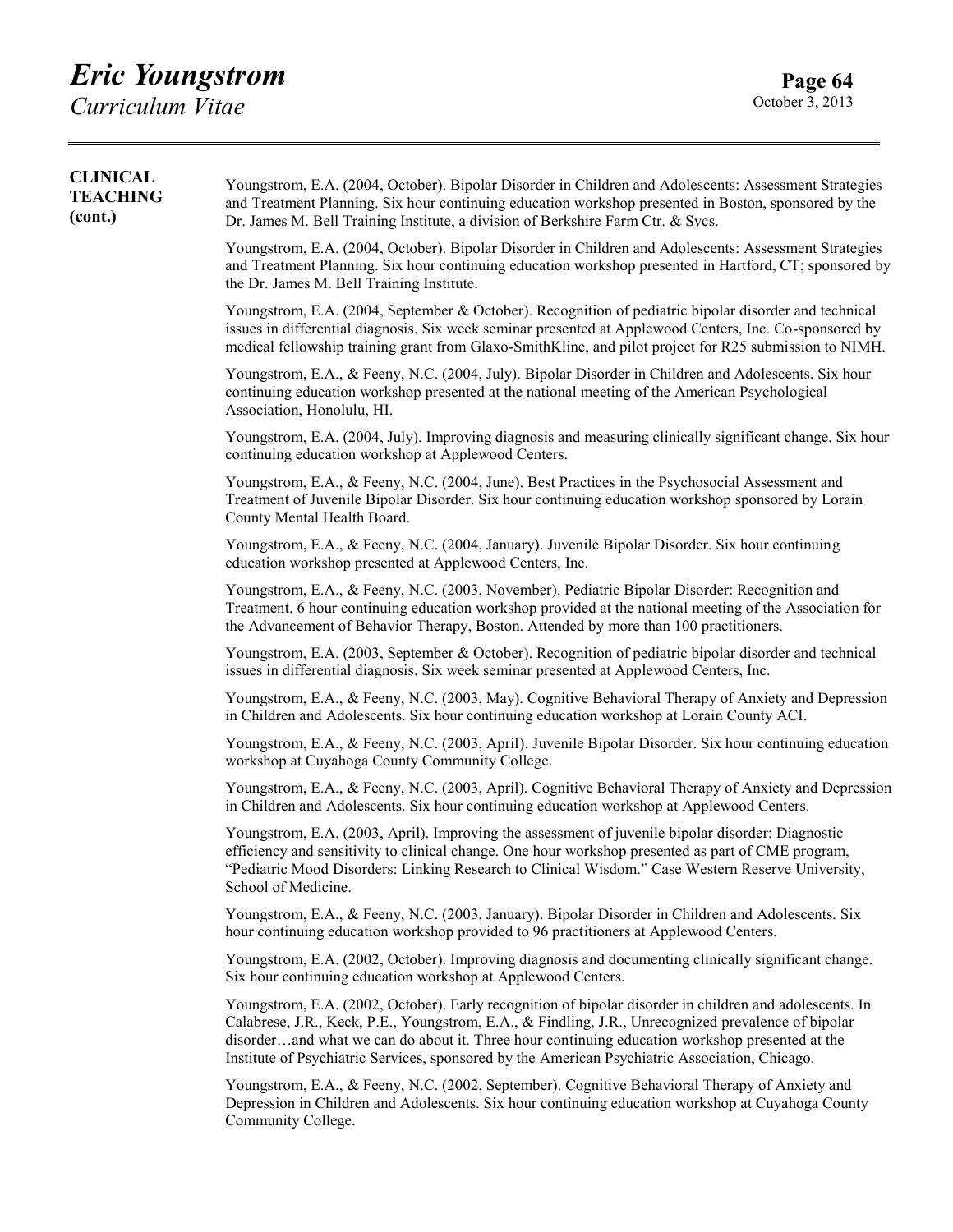| <b>CLINICAL</b><br><b>TEACHING</b>                    | Youngstrom, E.A. (2002, August). Desert Island Course in Assessment: Essentials for Diagnosis and<br>Outcomes. Three hour seminar presented to Applewood Centers Predoctoral Psychology Internship.                                                                                                                                           |
|-------------------------------------------------------|-----------------------------------------------------------------------------------------------------------------------------------------------------------------------------------------------------------------------------------------------------------------------------------------------------------------------------------------------|
| (cont.)                                               | Youngstrom, E.A. (2002, January). Improving the detection of pediatric bipolar disorders. Grand rounds<br>presented to the Department of Pediatrics, Rainbow Babies & Children's Hospital, Cleveland.                                                                                                                                         |
|                                                       | Youngstrom, E.A., & Feeny, N.C. (2001, November). Effectively Delivering CBT for Anxiety and<br>Depression in Youths. Workshop presented at the annual meeting of the Association for the Advancement<br>of Behavior Therapy, Philadelphia, PA.                                                                                               |
|                                                       | Youngstrom, E.A., & Feeny, N.C. (2001, June). Cognitive Behavioral Therapy of Anxiety and Depression<br>in Children and Adolescents. Six hour continuing education workshop provided to 75 practitioners at<br>Applewood Centers.                                                                                                             |
|                                                       | Youngstrom, E.A. (2000, November). Assessing academic achievement in a forensic adolescent<br>population using the WRAT-3. Hudson Youth Development Center. Workshop provided to the intake<br>assessment staff of a residential facility.                                                                                                    |
|                                                       | Youngstrom, E.A. (1998, November). Cognitive Behavioral Therapy of Anxiety and Depression in<br>Children and Adolescents. Three hour workshop provided as part of continuing education series to 75<br>practitioners at Applewood Centers.                                                                                                    |
|                                                       | Youngstrom, E.A. (1998, September). Applewood Centers. Provided consultation about integrating Child<br>Behavior Checklist data with rest of database containing client and treatment information.                                                                                                                                            |
| <b>ACTIVE</b><br><b>GRANTS &amp;</b><br><b>AWARDS</b> | <b>Strengthening the Quality of School Mental Health Services</b><br>Mechanism: NIMH R01 MH081941,<br>PI: Mark Weist, PhD; Co-I & Site PI for UNC-CH: Eric Youngstrom, Ph.D.<br>Annual Direct Costs: NOGA pending<br>Funded. Start date: July 2010.<br>Total costs: \$1,800,000.                                                              |
|                                                       | Adolescent Outcomes of <1000 gram Birth Weight Children<br>Agency: NICHD.<br>Mechanism: R01<br>PI: Maureen Hack, M.D.<br>Co-I: Eric Youngstrom, Ph.D. (20% effort). Switched to consultant status after move to UNC-CH.<br>Funded. Start Date: June 2007. Four years, no cost extension. Total costs: \$2,559,167.                            |
|                                                       | <b>Longitudinal Assessment of Manic Symptoms</b><br>Agency: NIMH<br>Mechanism: Collaborative R01; CWRU as coordinating site, MH073967<br>PI: Robert L. Findling, M.D.; Co-I and PI for UNC site: Eric Youngstrom, Ph.D.<br>Renewed until 2015. Start date: August 2005.<br>Five years. Total costs: \$5,074,558 for CWRU (coordinating) site. |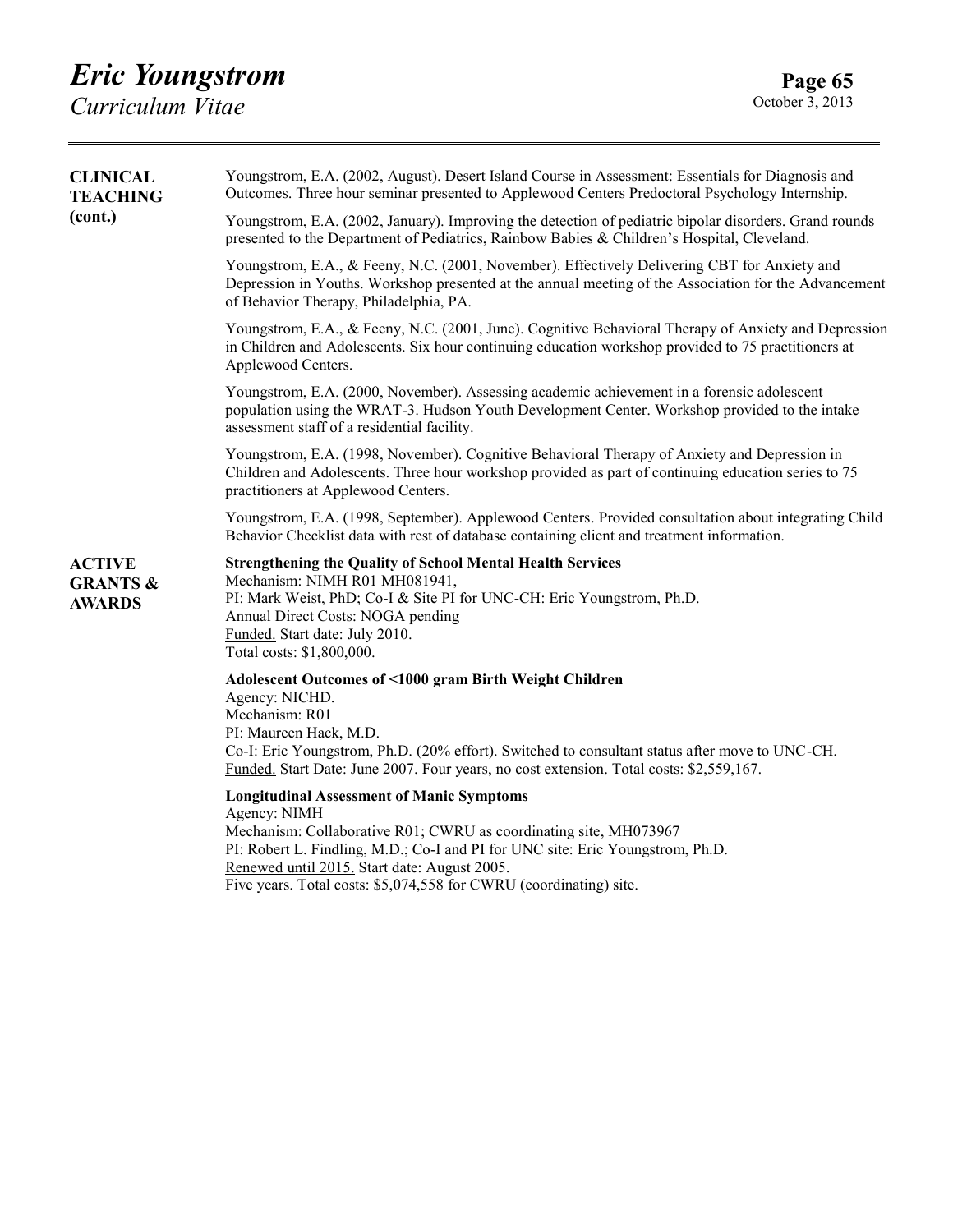| <b>COMPLETED</b><br><b>GRANTS &amp;</b><br><b>AWARDS</b> | <b>Improving Assessment of Juvenile Bipolar Disorders.</b><br>Agency: NIMH<br>Mechanism: R01, MH066647<br>PI: Eric Youngstrom, Ph.D. (20% effort, reduced to 16% in out years).<br>Funded. Start date: May 2003.<br>Five years. Total costs: \$2,380,590.                                                                                                                                                                                               |
|----------------------------------------------------------|---------------------------------------------------------------------------------------------------------------------------------------------------------------------------------------------------------------------------------------------------------------------------------------------------------------------------------------------------------------------------------------------------------------------------------------------------------|
|                                                          | Fronto-Limbic Brain of Bipolar Children and Adolescents<br>Agency: NIMH<br>Mechanism: R01 MH069774<br>PI: Eric Youngstrom, Ph.D.; original PI: Jair Soares, M.D.<br>Funded. 6/08-5/10. Total costs: \$1,875,234.                                                                                                                                                                                                                                        |
|                                                          | Evaluating the Impact of Evidence Based Assessment Strategies on the Accuracy and Outcome of<br>Diagnoses of Pediatric Bipolar Disorder.<br>Agency: UNC University Research Council<br>Mechanism: University grant<br>PI: Eric Youngstrom, Ph.D.<br>Funded. Start date: July 2008.<br>Two years. Total costs: \$5000.                                                                                                                                   |
|                                                          | NIMH Developing Center for Study of Bipolar Disorder.                                                                                                                                                                                                                                                                                                                                                                                                   |
|                                                          | Agency: NIMH<br>Mechanism: P20, MH066054<br>PI: Joseph Calabrese, M.D. Project #2 PI: Eric Youngstrom, Ph.D (40% effort); also Director of Research<br>Methods Core and Director of Data Management and Statistical Analysis Unit. Switched to consultant<br>status with move to UNC Chapel Hill in July 2006.<br>Funded. Start date: July 2003.<br>Five years. Total costs \$2,477,644.                                                                |
|                                                          | Navajo Youth and the Experience of Psychiatric Treatment<br>Agency: NIMH<br>Mechanism: R01<br>PI: Thomas Csordas, Ph.D.; Co-I: Eric Youngstrom, Ph.D. (2% academic year and 33% summer effort)<br><b>Funded</b> in Spring 2005 review cycle.<br>Award institution changed to University of California, San Diego, following transfer of PI. E. Youngstrom<br>to remain involved as co-investigator/consultant.<br>Five years. Total costs: \$1,912,500. |
|                                                          | <b>Effectiveness of PTSD Treatment: PE vs. Zoloft</b><br>Agency: NIMH<br>Mechanism: Collaborative R01, MH066348<br>PI: Norah Feeny, Ph.D. (CWRU, 20% effort) & Lori Zoellner, Ph.D. (U. of Washington, 20% effort).<br>Co-I: Eric Youngstrom, Ph.D. (5 to 10% effort, depending on year).<br>Funded. Start date 4/04. Total costs (CWRU): \$1,698,750.                                                                                                  |
|                                                          | <b>Effectiveness of Manualized Cognitive Behavioral Therapy for Pediatric Bipolar Disorder in</b><br><b>Community Mental Health</b><br>Agency: Ohio Department of Mental Health<br>Mechanism: Investigator Initiated Proposal<br>PI: Jennifer Kogos Youngstrom, Ph.D. (8% effort).<br>Co-I: Norah Feeny, Ph.D. (8% academic year) & Eric Youngstrom, Ph.D.<br>Funded. Start date: July 2005. Total costs: \$120,000.                                    |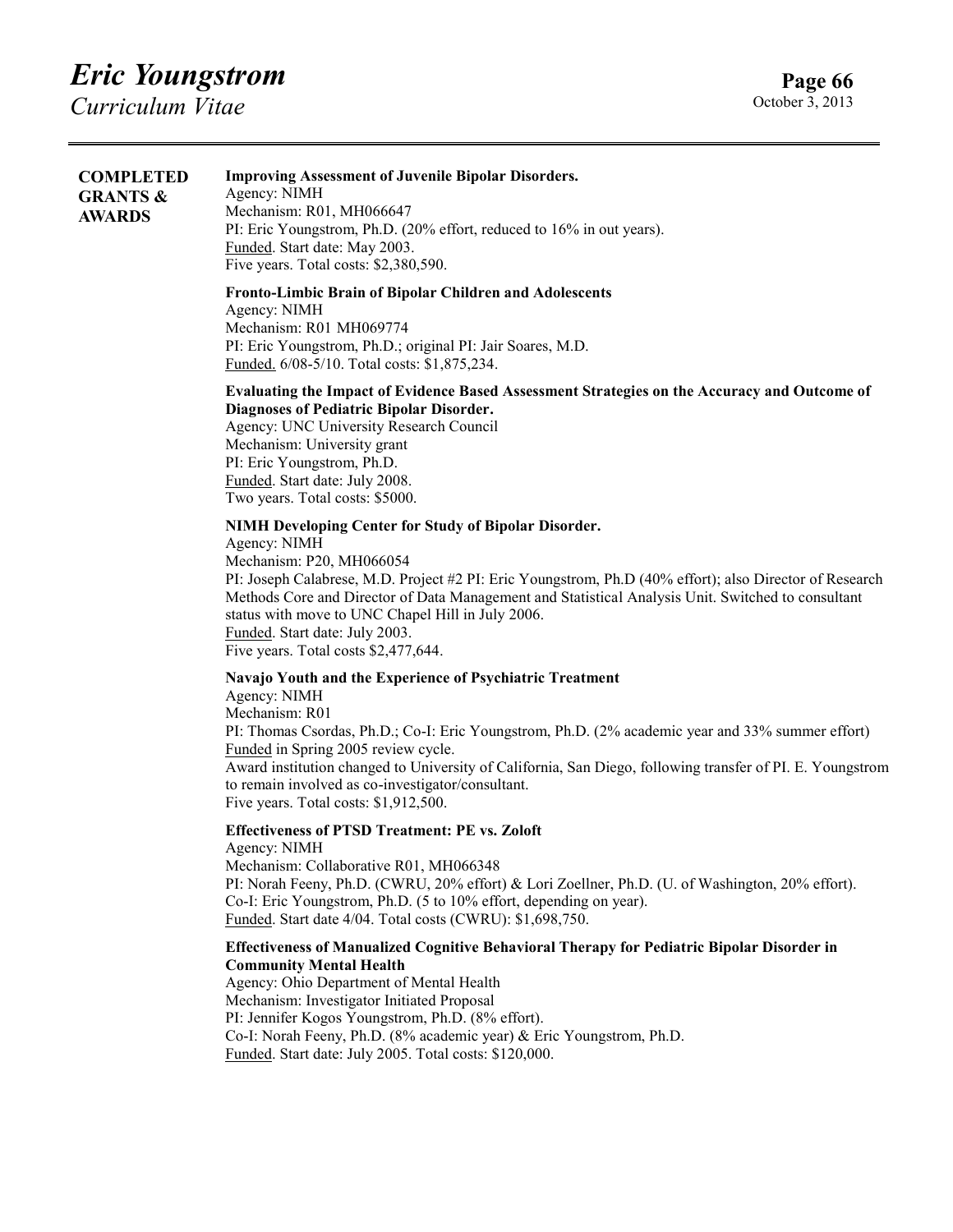| <b>COMPLETED</b><br><b>GRANTS &amp;</b><br><b>AWARDS</b><br>(continued) | Subjective Experience of Attention Deficit Hyperactivity Disorder (ADHD) and Bipolar Spectrum<br><b>Disorders (BPSD) in Youth and Families</b><br>Agency: Ohio Department of Mental Health<br>Mechanism: Investigator Initiated Proposal<br>PI: Eric Youngstrom, Ph.D. (2% academic year).<br>Co-I: Janis Jenkins, Ph.D. (2% effort) & Elizabeth Carpenter Song, M.A.<br>Funded. Start date: May 2005.<br>Two years. Total costs: \$59,458. |
|-------------------------------------------------------------------------|---------------------------------------------------------------------------------------------------------------------------------------------------------------------------------------------------------------------------------------------------------------------------------------------------------------------------------------------------------------------------------------------------------------------------------------------|
|                                                                         | <b>Treatment of Early Onset Schizophrenia (TEOSS).</b><br>Agency: NIMH<br>Mechanism: U01, MH61355<br>Coordinating PI: Jeffrey Lieberman, M.D. Site PI: Robert Findling, M.D.<br>Co-I: Eric Youngstrom, Ph.D (5% effort).<br>Funded Summer 2001. Five years; total costs \$964,110.                                                                                                                                                          |
|                                                                         | <b>Research Supplements for Underrepresented Minorities:</b><br><b>Improving Assessment of Juvenile Bipolar Disorders.</b><br>Agency: NIMH<br>Mechanism: Research Supplements for Underrepresented Minorities to MH066647<br>PI: Eric Youngstrom, Ph.D., to support Kelly Constant, M.A.<br>Funded. Start date: August 2004.<br>Four years. Total costs: \$158,565.                                                                         |
|                                                                         | Experiential Learning Fellowship: Improving the Assessment of Mental Health Problems in<br><b>Underserved Families.</b><br>Agency: Case Western Reserve University<br>Mechanism: Undergraduate Experiential Learning Fellowship<br>RI: Eric Youngstrom, Ph.D., mentoring Maya Brown and Katherine Bobak<br>Funded. Fall 2006 to Spring 2007. Total costs: \$4,600.                                                                          |
|                                                                         | A Pilot, Open-Label Trial of the Use of Quetiapine in the Treatment of Patients with Bipolar I<br>Disorder Comorbid with Substance Abuse Disorders in the Correctional Setting<br>Agency: Astra-Zeneca<br>PI: Omar Elhaj, MD, & Joseph R. Calabrese, MD<br>Co-I: Eric Youngstrom, Ph.D.<br>Funded. Start date: April 2005. Total Costs: \$335,340.                                                                                          |
|                                                                         | <b>Research Supplements for Underrepresented Minorities:</b><br><b>Improving Assessment of Juvenile Bipolar Disorders.</b><br>Agency: NIMH<br>Mechanism: Research Supplements for Underrepresented Minorities to MH066647<br>PI: Eric Youngstrom, Ph.D., to support Foluso Williams, M.A.<br>Funded. Start date: February 2005.<br>One year. Total costs: \$10,632.                                                                         |
|                                                                         | Double-Blind Placebo-Controlled Divalproex sodium-ER in Bipolar I or II Depression Previously<br><b>Misdiagnosed and Treated as Recurrent Major Depression</b><br>Agency: Abbott<br>Mechanism: Investigator initiated proposal<br>PI: David Muzina, M.D.<br>Co-I: Eric Youngstrom, Ph.D.<br>Funded. Start date: June 2003. Total costs: \$217,250.                                                                                          |
|                                                                         | Research Training Fellowship in the Therapeutics of Bipolar Disorder<br>Agency: Glaxo Smith-Kline<br>PI: Joseph R. Calabrese, M.D.<br>Co-I: Eric Youngstrom, Ph.D.                                                                                                                                                                                                                                                                          |

Funded. Start data: Fall 2004. Total costs: \$285,000.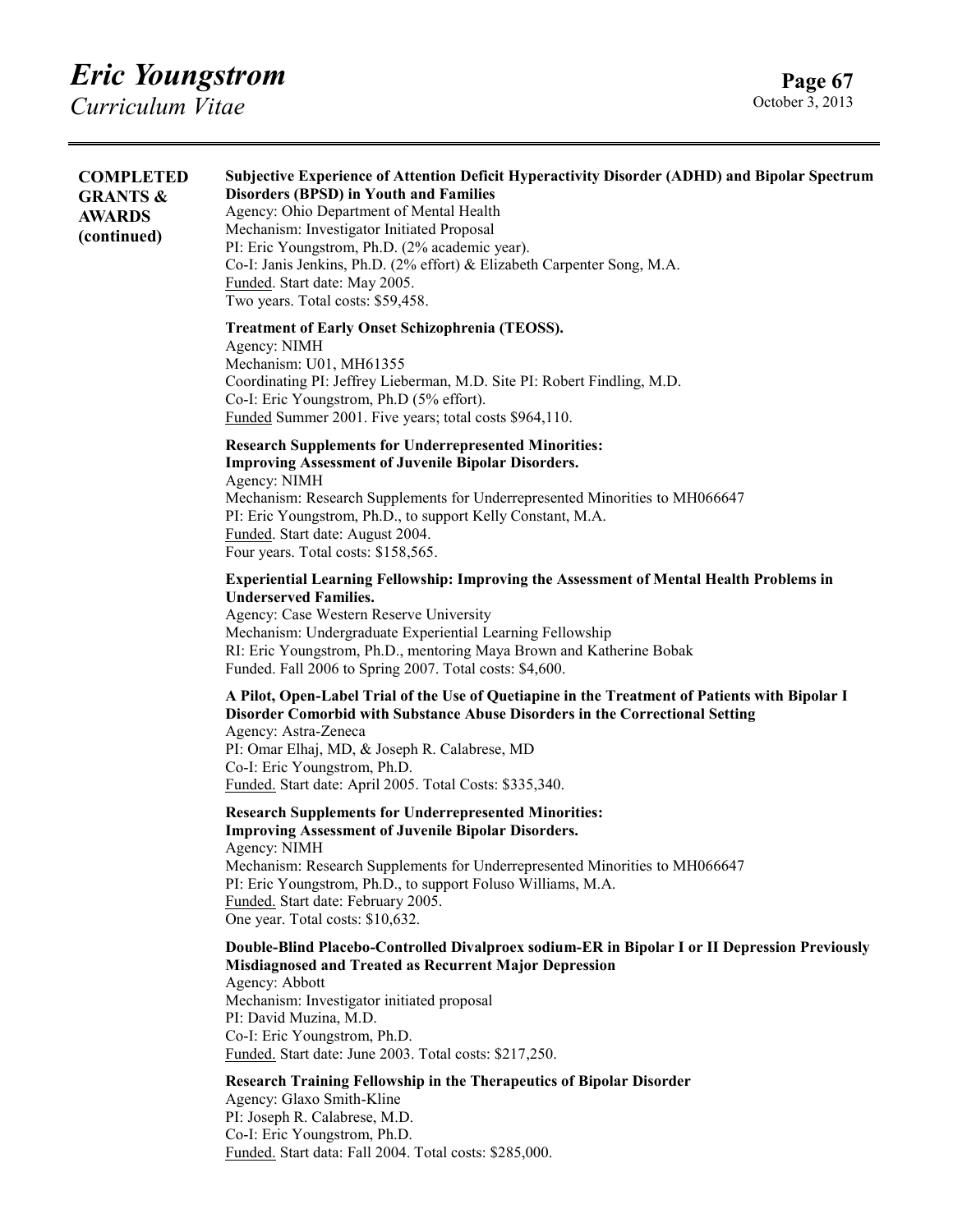| <b>COMPLETED</b><br><b>GRANTS &amp;</b><br><b>AWARDS</b><br>(continued) | Combination Therapy in Rapid Cycling Bipolar Disorder - MH62650<br>Agency: NIMH<br>Mechanism: R21<br>PI: Joseph Calabrese, M.D. Co-I: Eric Youngstrom, Ph.D (10% effort)<br>Funded. $12/01 - 11/04$ .                                                                                                                                                                                                                                                                                                                                                                                                                                                                                                                                                                                   |
|-------------------------------------------------------------------------|-----------------------------------------------------------------------------------------------------------------------------------------------------------------------------------------------------------------------------------------------------------------------------------------------------------------------------------------------------------------------------------------------------------------------------------------------------------------------------------------------------------------------------------------------------------------------------------------------------------------------------------------------------------------------------------------------------------------------------------------------------------------------------------------|
|                                                                         | Improving the Prediction of Adolescent Recidivism (second competitive renewal)<br>Agency: Ohio Department of Youth Services<br>Mechanism: Juvenile Accountability Incentive Block Grant (JAIBG) subgrant<br>PI: Eric Youngstrom; Co-PI: Kristen Green, M.A.<br>Funded Fiscal Year 2004 review cycle. One year; total costs \$13,857.                                                                                                                                                                                                                                                                                                                                                                                                                                                    |
|                                                                         | <b>American College of Neuropsychopharmacology/Bristol-Myers Squibb Travel Award</b><br>Agency: American College of Neuropsychopharmacology (ACNP)<br>PI: Eric Youngstrom, Ph.D.<br>Funded. Award subsidized travel to present research at Annual Meeting of ACNP, December 2003.                                                                                                                                                                                                                                                                                                                                                                                                                                                                                                       |
|                                                                         | Improving the Prediction of Adolescent Recidivism (competitive renewal)<br>Agency: Ohio Department of Youth Services<br>Mechanism: Juvenile Accountability Incentive Block Grant (JAIBG) subgrant<br>PI: Eric Youngstrom; Co-PI: Kristen Green, M.A.<br>Funded Fiscal Year 2003 review cycle. One year; total costs \$13,857.                                                                                                                                                                                                                                                                                                                                                                                                                                                           |
|                                                                         | W.P. Jones Grant<br>Agency: Case Western Reserve University (Intramural)<br>PI: Eric Youngstrom, Ph.D.<br>Funded Spring 2003. Obtained \$1830 in funding to obtain training in the WASH-U-KSADS and to present<br>research findings at the annual meeting of the American Academy of Child and Adolescent Psychiatry.                                                                                                                                                                                                                                                                                                                                                                                                                                                                   |
|                                                                         | <b>Substance Abuse Functional MR Imaging Initiative</b><br>Agency: NIDA; White Paper in response to Broad Agency Announcement "Research and Development in<br>Drug Demand Reduction and Support"<br>PI: Jonathan Lewin, M.D., & Pedro Delgado, M.D.<br>Co-Is: Eric Youngstrom, Ph.D., Robert Ratcheson, M.D., Dennis Landis, M.D., Robert L. Findling, M.D.,<br>Joseph R. Calabrese, M.D., Norah Feeny, Ph.D., Marilyn Davies, R.N., Ph.D., Robert Ronis, MPH, M.D.,<br>Bryan Yamamoto, M.D., Milton Strauss, Ph.D., Barbara Swartz, M.D., Cynthia Griggins, Ph.D., Robert<br>Arendt, Ph.D., Lynn Singer, Ph.D., Mark Scher, M.D., Robert Masunas, M.D., Jeffrey Duerk, Ph.D., &<br>Claudia Hillenbrand, Ph.D.<br>Funded. Spring 2003 review cycle. One year. Total costs ~\$3,000,000. |
|                                                                         | <b>Understanding Emotional Processes in Adolescent Psychopathy</b><br>Agency: Schubert Center for Child Development<br>PI: Eric Youngstrom<br>Funded Spring 2002. Direct costs: \$7960.                                                                                                                                                                                                                                                                                                                                                                                                                                                                                                                                                                                                 |
|                                                                         | <b>Improving the Prediction of Adolescent Recidivism.</b><br>Agency: Ohio Department of Youth Services<br>Mechanism: Juvenile Accountability Incentive Block Grant (JAIBG) subgrant<br>PI: Eric Youngstrom; Co-PI: Kristen Green, M.A.<br>Funded December 2001 review cycle. One year; total costs \$9,340.                                                                                                                                                                                                                                                                                                                                                                                                                                                                             |
|                                                                         | Emotions and Personality: Stability, Change, and Validity as Predictors of Recidivism in<br><b>Incarcerated Adolescents</b><br>PI: Eric Youngstrom<br>Agency: Department of Justice Affairs, Cuyahoga County.<br>Funded Spring 2001. Direct costs: \$15,977.                                                                                                                                                                                                                                                                                                                                                                                                                                                                                                                            |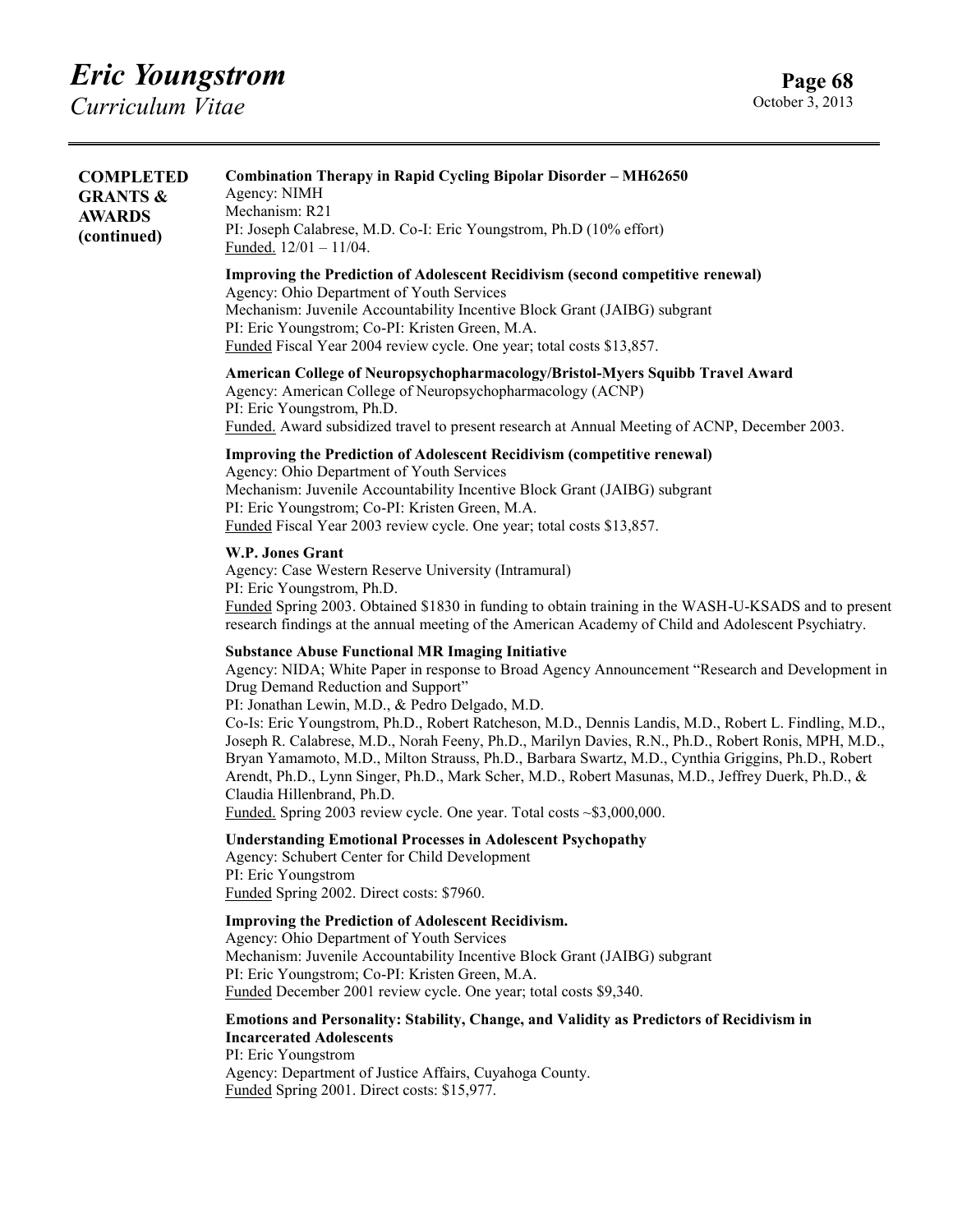#### **COMPLETED W.P. Jones Grant**

**GRANTS & AWARDS (continued)**

Agency: Case Western Reserve University (Intramural) PI: Eric Youngstrom Funded Spring 2001. Obtained \$2383 in funding to purchase statistical software, pay a research assistant, as well as support attendance at HealthEmotions Conference.

#### **Schubert Center for Child Development.**

PI: Eric Youngstrom Funded Spring 2000. Obtained \$11,454 in funding to support purchase of software and equipment, training in structured diagnostic interviews, and payment of research assistants. Project focuses on the role of trait emotions and personality as protective and risk factors in adolescent antisocial behavior.

#### **Risk and Resilience in the Development of Antisocial Behavior in Youth: The Role of Emotions and Adaptive/Nonadaptive Personality Traits**

Agency: Armington Foundation PI: Eric Youngstrom Funded Spring 2000. Obtained \$3,180 in funding to support research assistants investigating the relations of emotions, personality, and juvenile antisocial behavior and offending.

#### **W.P. Jones Grant, CWRU.**

PI: Eric Youngstrom

Funded Spring 2000. Obtained \$3490 in funding to attend HealthEmotions Conference and travel to research laboratory of Lee Anna Clark at the University of Iowa.

#### **American Psychological Association Dissertation Award.**

Funded Fall 1997. Competitive reviewed award of \$1000 supporting doctoral research.

#### **American Psychological Association Travel Award.**

Funded Summer 1997. Competitive reviewed award of \$300 to present original research at APA annual convention in Chicago.

#### **Summer Research Grant.**

PI: Eric Youngstrom.

Funded June through August 1996. Departmental award of \$2500 in support of proposed research projects to be completed during a nine week period.

#### **National Endowment for the Humanities Younger Scholar's Program.**

PI: Eric Youngstrom Funded Summer 1989, Atlanta, GA. Prepared formal grant proposal for NEH. Obtained \$1600 direct support and \$400 indirect support for project. Examined relationship between Jungian archetypes and Gospel of John.

#### **Geraldine Dodge Foundation.**

PI: Eric Youngstrom Funded Summer 1987. Earned stipend of \$1000 supporting attainment of personal educational goal.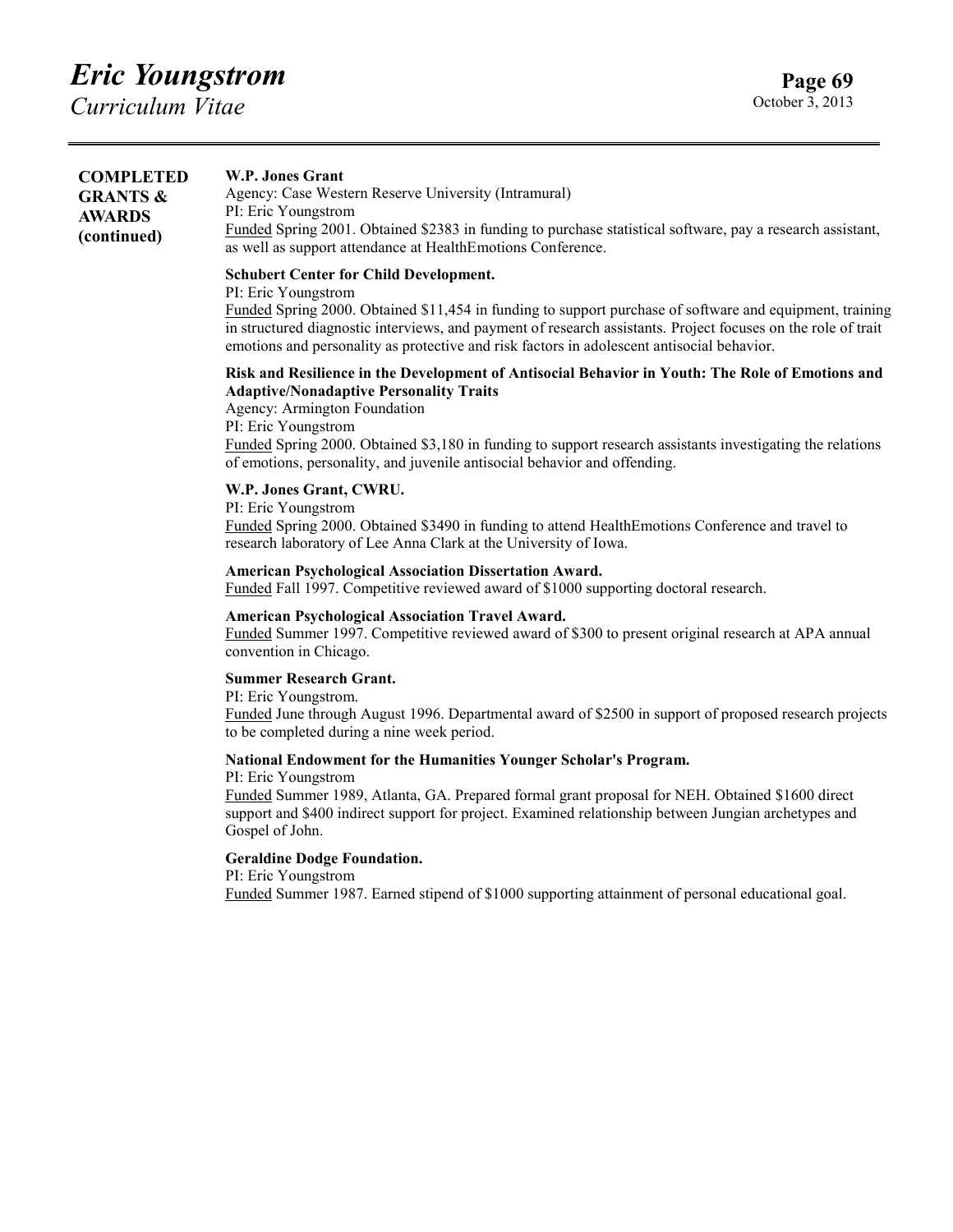| <b>PROFESSIONAL</b><br><b>SERVICE TO</b><br><b>DISCIPLINE</b>       | Activities listed under service to discipline will include Editorial Appointments, Ad Hoc Reviewing,<br>Membership on Scientific Advisory Boards, Consultation on Grants and Contracts, Media Relations<br>and Interviews. Service to University will separate service at UNC Chapel Hill from prior service. |
|---------------------------------------------------------------------|---------------------------------------------------------------------------------------------------------------------------------------------------------------------------------------------------------------------------------------------------------------------------------------------------------------|
|                                                                     | Consultant to the Disruptive Behavior Disorders Workgroup of the DSM-5 Revision Process, March 2009 -<br>present.                                                                                                                                                                                             |
| <b>EDITORIAL</b><br><b>BOARDS</b>                                   | Consulting editor to Archives of Scientific Psychology, 2012 to present.                                                                                                                                                                                                                                      |
|                                                                     | Consulting editor to Clinical Psychology: Science and Practice, 2010 to present.                                                                                                                                                                                                                              |
|                                                                     | Consulting editor for <i>Psychological Assessment</i> , 2003 to 2009, 2011 to present.                                                                                                                                                                                                                        |
|                                                                     | Consulting editor for Professional Psychology: Research and Practice, 2011 to present.                                                                                                                                                                                                                        |
|                                                                     | Statistical consulting editor for Journal of the American Academy of Child and Adolescent Psychiatry, 2004<br>to present.                                                                                                                                                                                     |
|                                                                     | Consulting editor for Journal of Clinical Child and Adolescent Psychology, 2004 to 2006.                                                                                                                                                                                                                      |
|                                                                     | Statistical consulting editor for Journal of Child and Adolescent Psychopharmacology, 2004 to present.                                                                                                                                                                                                        |
|                                                                     | International Editorial Council for Ciencias Psicologicas: Revista Oficial de la Facultad de la Universidad<br>Catolica del Uruguay, Fall 2006 to present.                                                                                                                                                    |
| <b>SERVICE:</b><br><b>GRANT</b><br><b>REVIEWS OR</b><br><b>IRGS</b> | Reviewer for grant submissions to the Netherlands ZonMw, April 2011. Programme: TOP subsidies,<br>ZonMW, (Toegepast onderzoek) (review in English language). http://www.zonmw.nl/en/                                                                                                                          |
|                                                                     | NIH Child Psychosocial Interventions ZMH1 ERB M (02), March 2007, October 2007, March 2008,<br>October 2008.                                                                                                                                                                                                  |
|                                                                     | NIH Translational Centers ZMH1 P50 M (02), March 2006.                                                                                                                                                                                                                                                        |
|                                                                     | Grant review for the Montanans on a New Track for Science (MONTS) NSF Experimental Program to<br>Stimulate Competitive Research (EPSCoR) program.                                                                                                                                                             |
| <b>SERVICE:</b><br><b>GUEST EDITOR</b>                              | Guest editor of a special section on comorbidity, Journal of Abnormal Child Psychology, published 2003.                                                                                                                                                                                                       |
|                                                                     | Guest editor of a special section on bipolar disorder, Clinical Psychology: Science and Practice, published<br>2009.                                                                                                                                                                                          |
|                                                                     | Guest editor of a special section on cross-informant agreement, Journal of Child and Adolescent<br>Psychopharmacology, published 2011.                                                                                                                                                                        |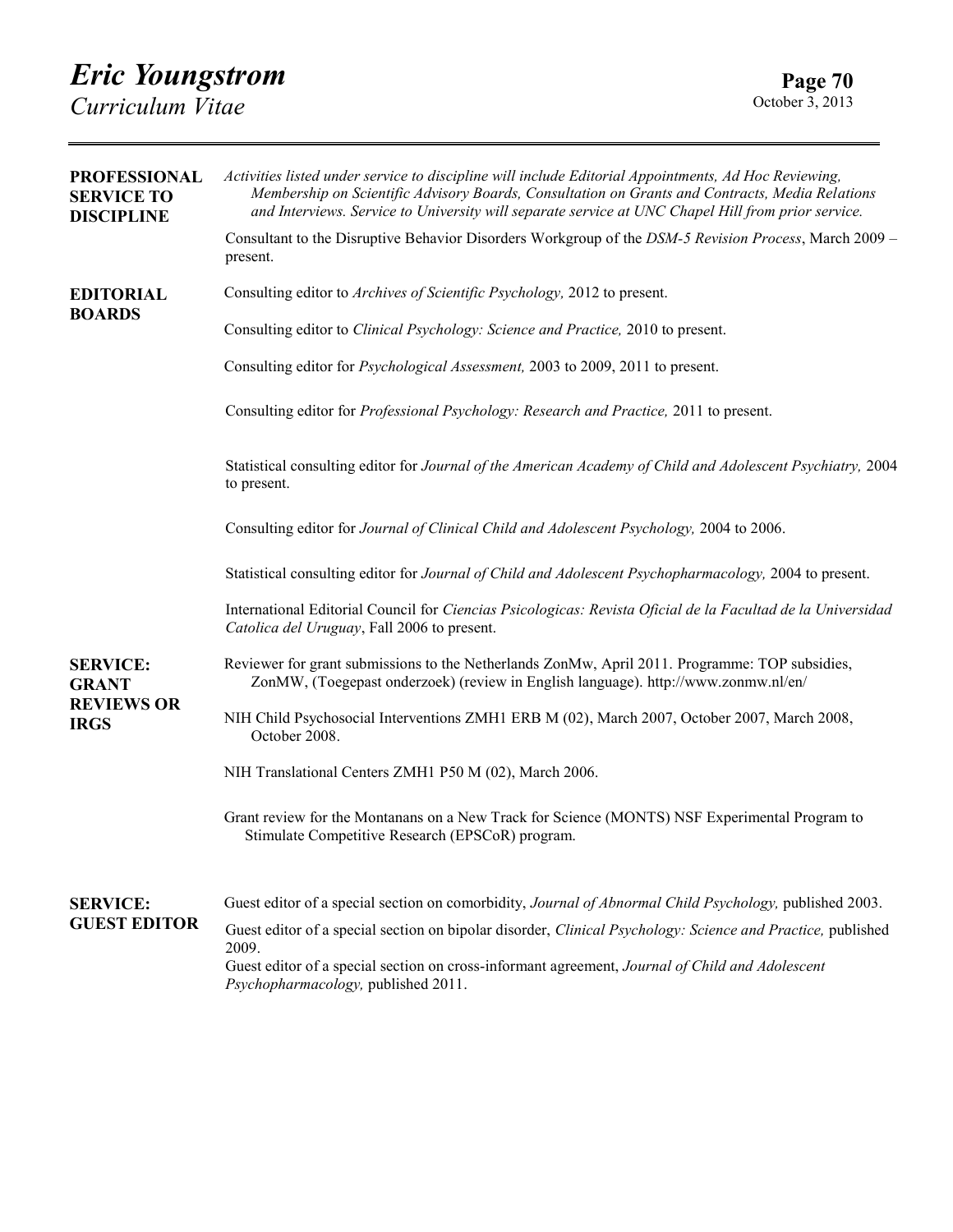**SERVICE: AD HOC REVIEWS** *Academic Pediatrics Administration and Policy in Mental Health and Mental Health Services Research American Journal of Medical Genetics: Part B: Neuropsychiatric Genetics American Journal of Orthopsychiatry American Journal of Preventive Medicine American Journal of Psychiatry American Psychologist Archives of Disease in Childhood Archives of General Psychiatry Behavior Modification Behavior Therapy Biological Psychiatry BMC Psychiatry Bipolar Disorders Canadian Journal of Behavioral Science Child and Adolescent Mental Health Child Development Clinical Child and Family Psychology Review Clinical Neuropsychiatry Clinical Psychological Science Clinical Psychology: Science and Practice Clinical Psychology Review Cognition and Emotion Cognitive Therapy and Research Contemporary Psychology Development and Psychopathology Developmental Psychology Drug and Alcohol Dependence Early Childhood Research Quarterly Education and Psychological Measurement Emotion Environment International Environmental Research European Archives of Psychiatry and Clinical Neuroscience Expert Reviews of Neurotherapeutics General Hospital Psychiatry Intelligence*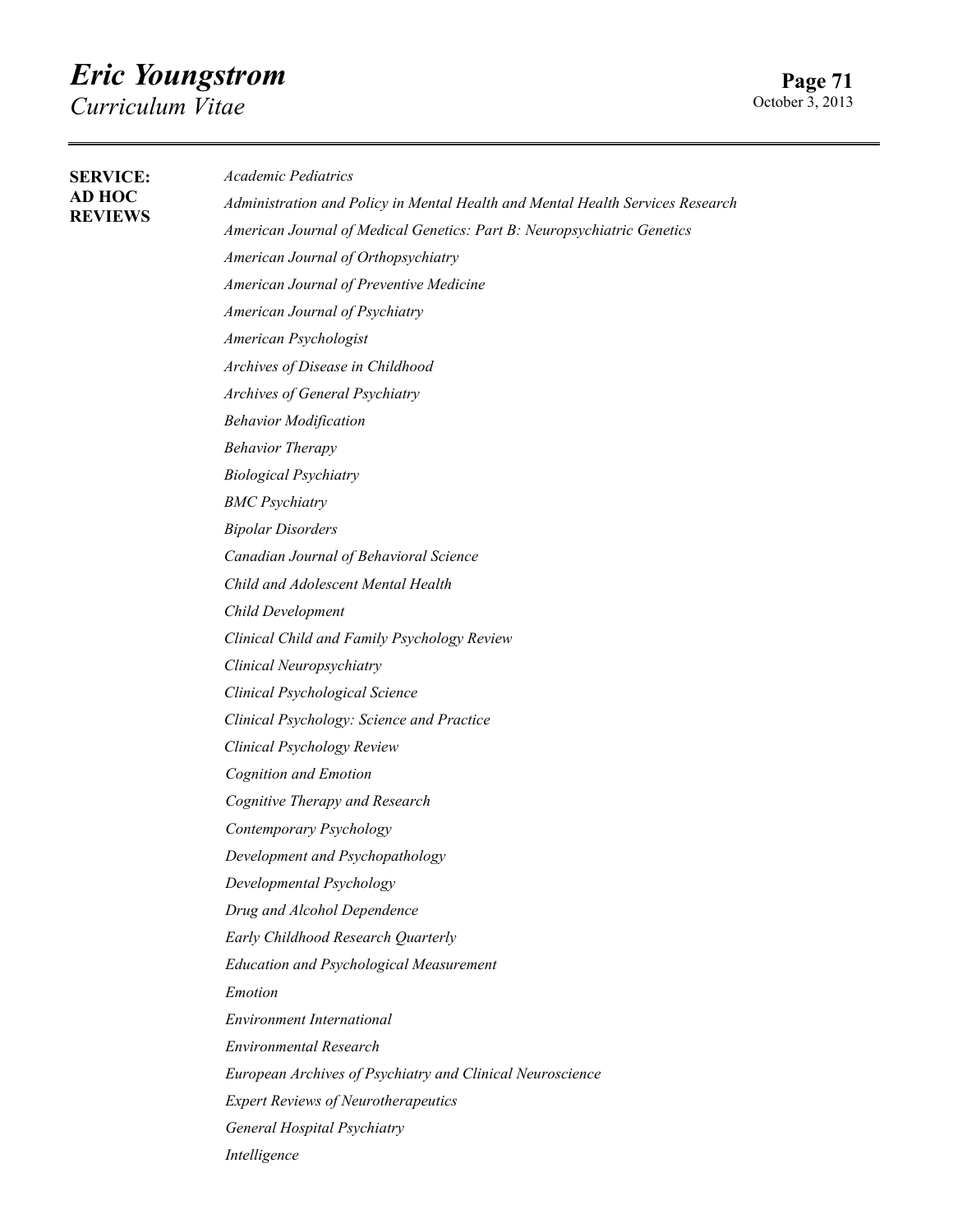| <b>SERVICE:</b>                     | International Journal of Environmental Research and Public Health                                   |
|-------------------------------------|-----------------------------------------------------------------------------------------------------|
| AD HOC<br><b>REVIEWS</b><br>(cont.) | Journal of Abnormal Child Psychology                                                                |
|                                     | Journal of Abnormal Psychology                                                                      |
|                                     | Journal of Affective Disorders                                                                      |
|                                     | Journal of Ambulatory Pediatrics                                                                    |
|                                     | Journal of the American Academy of Child and Adolescent Psychiatry                                  |
|                                     | Journal of the Canadian Academy of Child and Adolescent Psychiatry                                  |
|                                     | Journal of Child and Adolescent Psychopharmacology                                                  |
|                                     | Journal of Child Psychology and Psychiatry                                                          |
|                                     | Journal of Clinical Child and Adolescent Psychology (formerly Journal of Clinical Child Psychology) |
|                                     | Journal of Clinical Psychiatry                                                                      |
|                                     | Journal of Clinical Psychology                                                                      |
|                                     | Journal of Clinical Psychopharmacology*                                                             |
|                                     | Journal of Consulting and Clinical Psychology                                                       |
|                                     | Journal of Contemporary Psychotherapy                                                               |
|                                     | Journal of Family Psychology                                                                        |
|                                     | Journal of the International Neuropsychological Society                                             |
|                                     | Journal of Pediatric Psychology                                                                     |
|                                     | Journal of Personality and Social Psychology                                                        |
|                                     | Journal of Psychiatric Research                                                                     |
|                                     | Journal of Psychopathology and Behavioral Assessment                                                |
|                                     | Journal of Research on Adolescence                                                                  |
|                                     | Journal of Youth & Adolescence                                                                      |
|                                     | <b>Motivation and Emotion</b>                                                                       |
|                                     | Neuropsychiatric Genetics                                                                           |
|                                     | <b>PLOS ONE</b>                                                                                     |
|                                     | Primary Psychiatry                                                                                  |
|                                     | Psychiatry Research                                                                                 |
|                                     | Psychological Assessment                                                                            |
|                                     | Psychological Bulletin                                                                              |
|                                     | Psychology and Psychotherapy: Theory, Research, and Practice                                        |
|                                     | Social Development                                                                                  |
|                                     | Social Science and Medicine                                                                         |
|                                     | Sage Publishing -pre-publication review of book proposal in clinical child assessment               |
|                                     | Pre-revision review of textbook, Mash & Wolfe (1999; 2004; 2008). Abnormal Child Psychology.        |
|                                     | Review of textbook revision for seventh edition of Trull, T., Clinical Psychology.                  |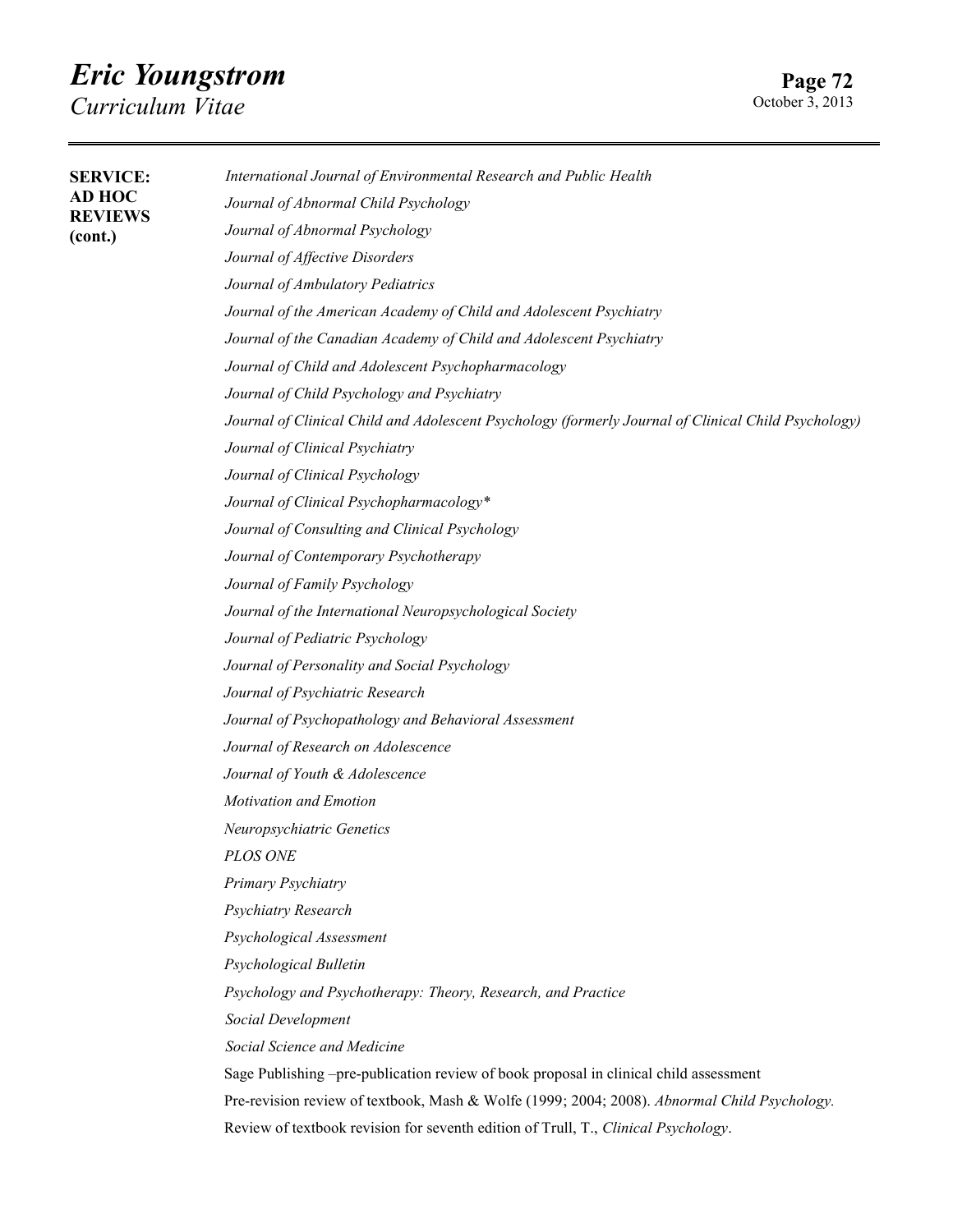**SERVICE: AD HOC REVIEWS (cont.)** *Conference submissions* to the 2013 World Congress on Behavioral and Cognitive Therapy (WCBCT), Lima, Peru.

*Conference submissions to the 1995 & 1997* meetings of the Society for Research on Child Development*.*

*Conference submissions to the 2007 & 2008* meetings of the Bipolar Disorders Special Interest Group at the Association for Behavioral and Cognitive Therapies*.*

*Convention program co-chair for the Division 53 section of the* 2009 meeting of the American Psychological Association, Toronto.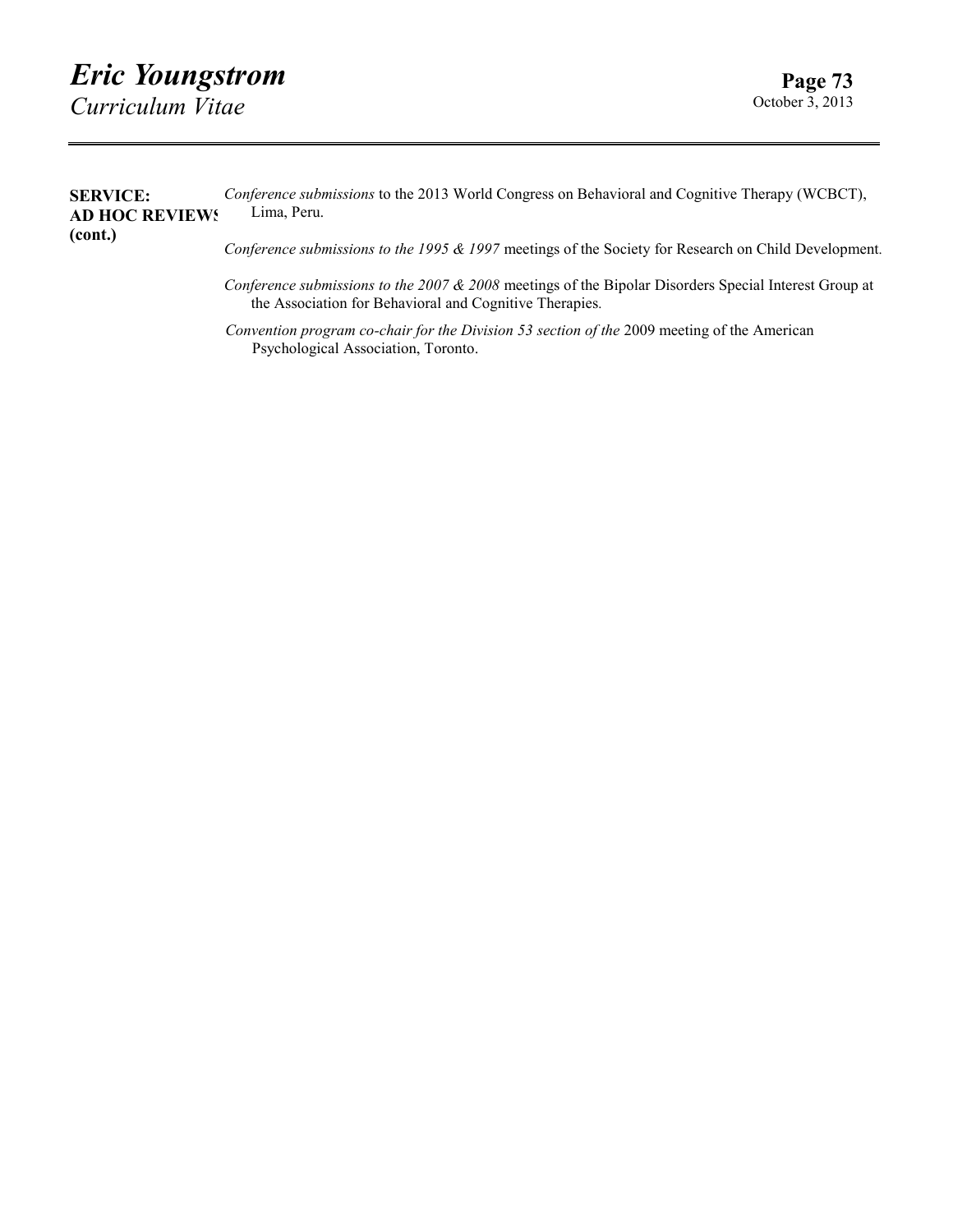# **SERVICE: CONSULTATION**

# **Statistical Consultation.**

June 1992 to present. Created, interpreted, and annotated statistical reports on clinical and experimental data using SPSS, SAS, S-PLUS, SYSTAT, LISREL, PRELIS, EQS, AMOS, HLM, Excel, M-Plus, Latent Gold, R, Multi-Log. Projects included clinical study of depression and Parkinson's disease, hospital adoption of Standard XI for continuing education, emotion response to the DancePower program, demonstration of adherence to FDA tolerance levels of purity for generic pharmaceutical manufacturer.

### **Data Monitoring Committee.**

Eli Lilly and Company, 2003. Studies F1D-MC-HGIU and F1D-MC-HGIN. *Completed.*

**Grant Consultation – Research Design and Statistical Analysis.** Family Focused Treatment of Adolescents with Bipolar Disorder P.I.: David Miklowitz, Ph.D., University of Colorado at Boulder Funding Agency: NIMH, R01 *Funded.* Spring 2005 review cycle.

Assessing School Functioning in Adolescents with ADHD P.I.: Steven Evans, Ph.D., James Madison University Funding Agency: NIMH, R01 submitted in response to PA-02-072, Methodology and Measurement in the Behavioral and Social Sciences. *Submitted* to the 6/04 review cycle.

Prevention of Tobacco and Substance Use in Juveniles Diagnosed with Attention Deficit/Hyperactivity Disorder.

P.I.: Steven Evans, Ph.D., James Madison University Funding Agency: Virginia Tobacco Settlement. *Funded & active.*

Effects of lithium on bone mass and growth in adolescent females. P.I.: Barbara L. Gracious, M.D., University of Rochester Funding Agency: NIMH (K04). *Funded & active.*

Amantadine as adjunctive treatment for weight gain in adolescents using antipsychotic medication. P.I.: Barbara L. Gracious, M.D., University of Rochester Funding Agency: Lilly. *Completed.*

Omega-3 Fatty Acids as Adjunctive Treatment for Pediatric Bipolar Disorder. P.I.: Barbara L. Gracious, M.D., University of Rochester. Funding Agency: NIMH. *Active.*

Center for School Mental Health Assistance. September 2000 to August 2001. Provide statistical consultation for program evaluation of school-based interventions. Consultant on grant titled, "School Mental Health: Quality of Care and Outcomes." Principal Investigator: Mark Weist, Ph.D., University of Maryland Medical School at Baltimore Funding Agency: Agency for Health Care Policy and Quality. *Completed.*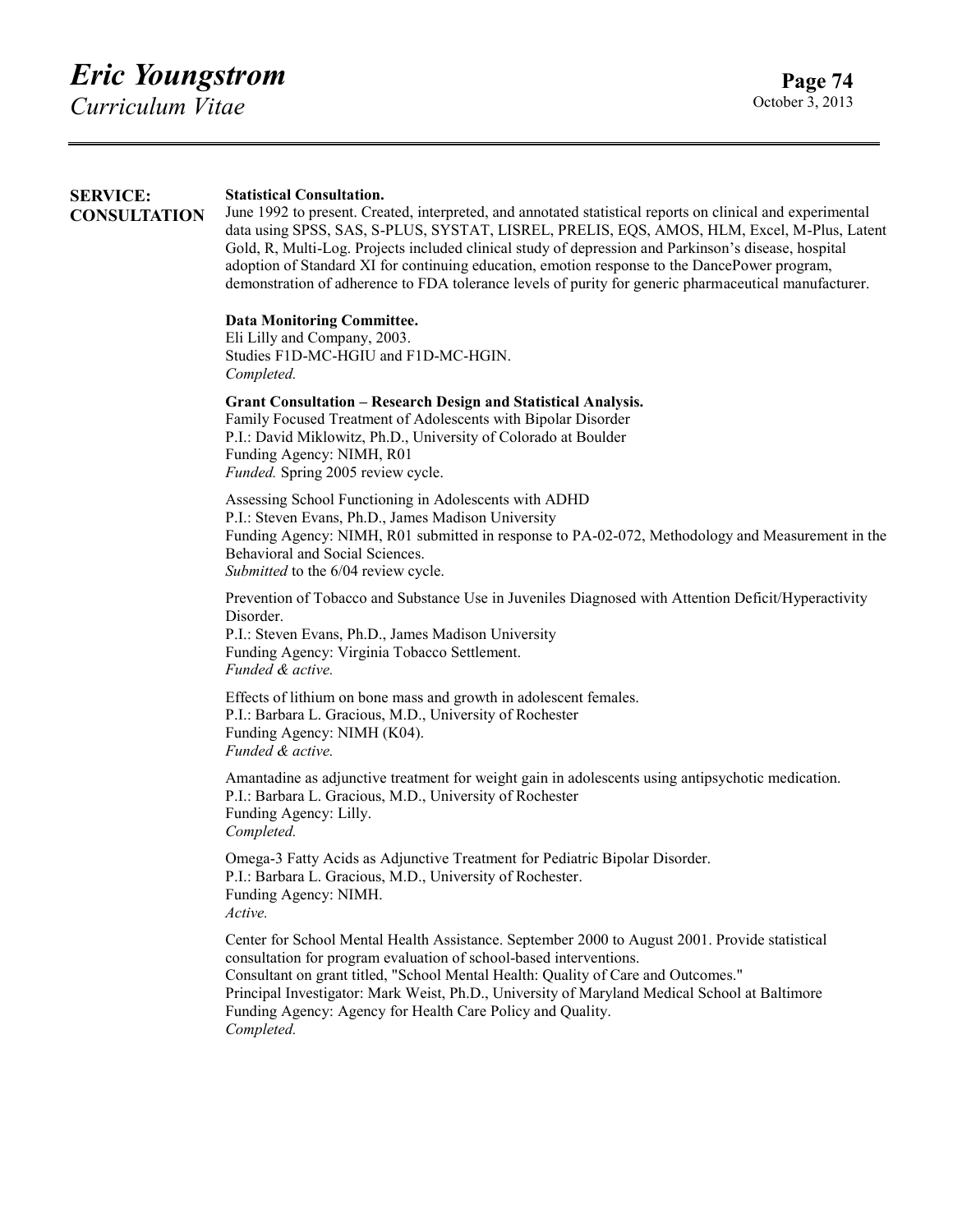| <b>SERVICE:</b><br><b>CONSULTATION</b><br>(cont.) | Grant Consultation – Research Design and Statistical Analysis (cont.).                                                                                                                                                                                                                                                                                           |
|---------------------------------------------------|------------------------------------------------------------------------------------------------------------------------------------------------------------------------------------------------------------------------------------------------------------------------------------------------------------------------------------------------------------------|
|                                                   | Effects of Traumatic Brain Injury on Communication Skills in Adolescents<br>P.I.: Lyn Turkstra, Ph.D.<br>Funding Agency: NIMH, R03 Mechanism<br>Completed.                                                                                                                                                                                                       |
|                                                   | Comparison of Manualized Treatment of Oppositional Defiant Disorder versus Treatment as Usual<br>Applewood Centers, Cleveland, OH. January 2001 to December 2002.<br>P.I.: Jeremy Shapiro, Ph.D.<br>Funding Agency: Ohio Department of Mental Health.<br>Funded and Active.                                                                                      |
|                                                   | Applewood Centers, Cleveland, OH. November 1998 to March 2000. Completed analyses using<br>hierarchical linear modeling (HLM) of effectiveness of violence prevention curriculum in schools.<br>Prepared written report describing results and implications.<br>Principal Investigator: Jeremy Shapiro, Ph.D.<br>Funding Agency: NIMH. SBIR grant.<br>Completed. |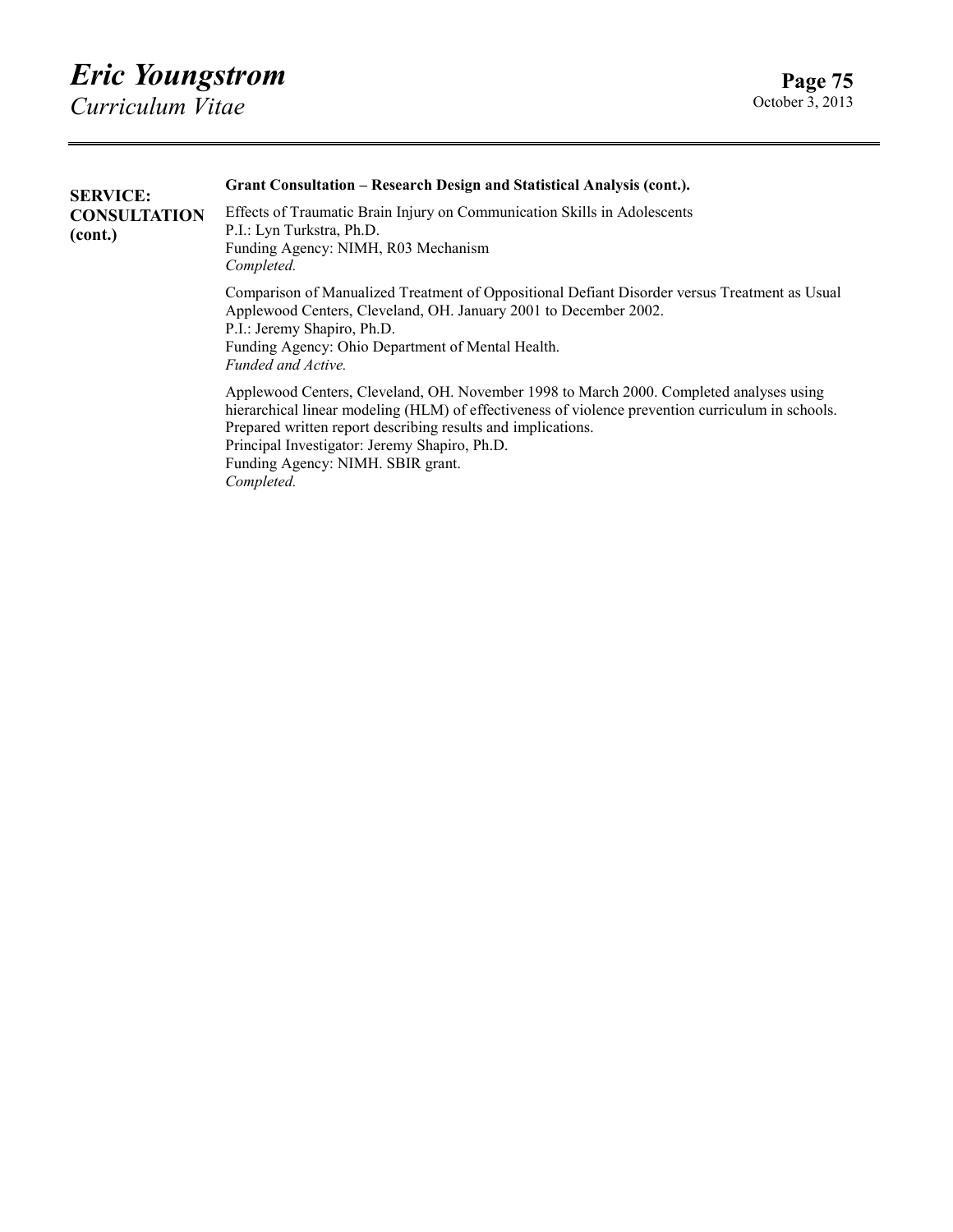# **PROFESSIONAL Consultant, Disruptive Behavior Disorders Workgroup, DSM-5 Committee.** April 2009-May 2013. **SERVICE**

**Reviewer, Mood Disorders Area, International Classification of Diseases Revision (ICD-11), World Health Organization.** January 2011-Present.

**Acting Director of Center for Excellence in Research and Treatment of Bipolar Disorder (CERT-BD).** Spring 2009-present. University of North Carolina at Chapel Hill. Co-Director with Jair Soares, M.D., Spring 2007 to 2009.

**Member, Advocacy Committee of the International Society for Bipolar Disorders.** April 2012-present. Plan conference programming and develop international partnerships to raise awareness and reduce stigma about mood disorders.

**Faculty Sponsor and Investigator, NIMH Outreach Partnership Program.** Spring 2011-present. Academic partner in NIMH Award to National Alliance for the Mentally Ill – North Carolina (NAMI-NC). Developed newsletter and web content, facilitated university-community partnership, increased local continuing education offerings. \$50,000 award from NIMH (funded).

**Faculty Sponsor, University of North Carolina Chapter of National Alliance for the Mentally Ill (UNC NAMI).** Spring 2011-present. Inaugural faculty sponsor. Worked with state and regional offices to establish UNC NAMI chapter and complete student organization chartering paperwork.

**Scientific Advisory Board of the European Bipolar Foundation.** Spring 2013-present.

**Media Relations.** "The Significance of Creativity in Bipolar Disorder" radio interview with Erin Michalak, Ph.D., on People First Radio (CHLY 101.7 FM), Columbian Centre Society Initiative, Vancouver, CA, March 17, 2011. [http://www.columbiancentresociety.com/prfcontent/297\\_mar\\_17\\_2011\\_sm.mp3](http://www.columbiancentresociety.com/prfcontent/297_mar_17_2011_sm.mp3)

**Chair, Conference Programming, Division 53 (Child and Adolescent Clinical Psychology), American Psychological Association.** August 2009-present.

**Scientific Advisory Board, Sean Costello Memorial Fund for Bipolar Research,** Fall 2010-present. Develop and review research examining relationship between bipolar disorder and creativity, how better to engage artists in treatment, and how to protect creativity and productivity during treatment.

**Consultant to "This Emotional Life" Television Series directed by Daniel Gilbert.** April 2009-2011. http://www.wjh.harvard.edu/~dtg/gilbert.htm

**Search Committee. Spring 2010.** Reviewed applications and interviewed candidates for Central Regional Hospital psychologist position.

**Personnel Committee. Fall 2009.** Teaching observation and review of Jennifer Arnold for promotion & tenure.

**Television Interview, WRAL, March 7, 2008.** "Early Diagnosis Could Prevent Years of Anguish for Bipolar Patients." Interviewed by Rick Armstrong & Allen Mask, M.D. http://www.wral.com/lifestyles/healthteam/story/2543188/

**Radio Interview, National Public Radio, March 18, 2008.** "Young Minds on Heavy Meds." Interview by Frank Stasio and Olympia Stone on National Public Radio "The State of Things" with John March, M.D.

http://wunc.org/tsot/archive/sot0305a08.mp3/view

**Co-Director, Duke-UNC Seminar in Pediatric Bipolar Disorder.** May 21 & 22, 2008. Co-directed (with Alan Chrisman, M.D.) two day seminar on pediatric bipolar disorder, presented to psychiatry and pediatric residents from UNC and Duke Medical Schools and clinical psychology graduate students from UNC.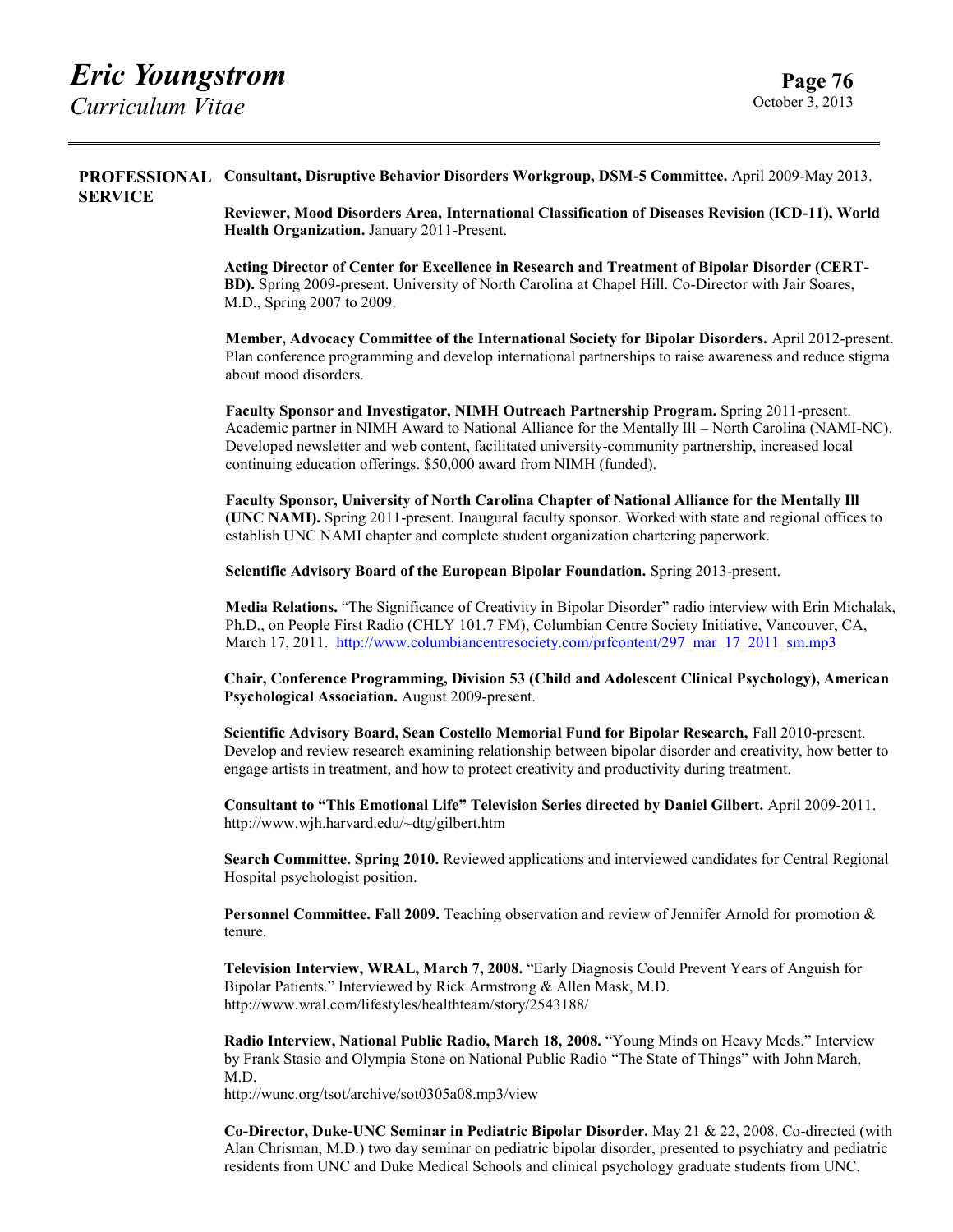# **PROFESSIONAL SERVICE (cont.) Chair, Workgroup on Therapy, NIMH-Ryan Licht Sang Conference on Pediatric Bipolar Disorder.**  March 29, 2008, Boston. Chaired committee charged with organizing collaborative effort to monitor service utilization for pediatric bipolar disorder across sites nationally. Co-Chairs: Janet Wozniak, M.D., & Robert Kowatch, M.D. **Facilitator, "Breakout session on Bipolar Disorder Across the Lifespan."** March 13, 2008. Led focus group at Consumer Consultation Event of the Collaborative RESearch Team to study psychosocial issues in Bipolar Disorder (CREST.BD) at the University of British Columbia, Vancouver. **Co-Director, First UNC Bipolar Update.** March 15, 2008. Co-directed (with Jair Soares, M.D.) organization and execution of full day continuing medical education seminar involving eight nationally prominent speakers, with more than 100 attendees from Southeastern U.S.A. **Assessment Curriculum Committee,** Spring 2008-present. Participated in discussion of curriculum and practicum revision for assessment training sequence in Clinical Psychology at UNC and placement training at John Umstead Hospital. **Personnel Committee,** Spring 2008. Provided review of John Umstead Faculty for consideration for reappointment as fixed term faculty; provided recommendation to associate chair. **Ambassador for the Association for Behavioral and Cognitive Therapies.** Spring 2008 to present. Provide local representation for ABCT, encouraging membership and facilitating involvement in organization and convention. **Personnel Committee,** Fall 2007. Participated in sub-committee to conduct third year review, promotion, and early promotion and tenure cases and provide recommendation to rest of Psychology Faculty. **Member of Behavioral Sciences Institutional Review Board (IRB).** University of North Carolina at Chapel Hill. July 2007 – present. **Inaugural President, Bipolar Disorders Special Interest Group (SIG) of the Association for Behavioral and Cognitive Therapy (ABCT).** Summer 2007. Co-led with Sheri Johnson, Ph.D. establishment of a SIG for Bipolar Disorder as part of the ABCT. Chaired review committee for SIG poster session, and organized inaugural SIG meeting at national convention of the ABCT. **Faculty Mentor, Career Development Institute for Young Investigators in Bipolar Disorders.**  Appointed as faculty mentor for the National Institute of Mental Health Career Development Institute, May 2007 – present. **Chair of Assessment Workgroup,** Consensus Meeting on Outpatient Prescribing of Antipsychotics in Youth: Treatment Recommendations and Research Priorities, February 12-13, 2007, Dallas, TX. Led group developing preliminary assessment recommendations for management of impulsive aggression for States of California, New York, and Texas. **Lifetime Membership, International Society for Bipolar Disorders.** August 2007-present. Inducted as lifetime member in international research society. **International Advisory Panel for Center for Research and Treatment of Bipolar Disorder (CREST-BD),** University of British Columbia, Vancouver, Canada. Fall 2006-present. Participate in annual team meetings and development of collaborative publications and grant proposals.

**Professional Advisory Council for the Child and Adolescent Bipolar Foundation.** Fall 2006-present.

**Scientific Advisory Board Member for Families for Depression Awareness**. Fall 2006-present.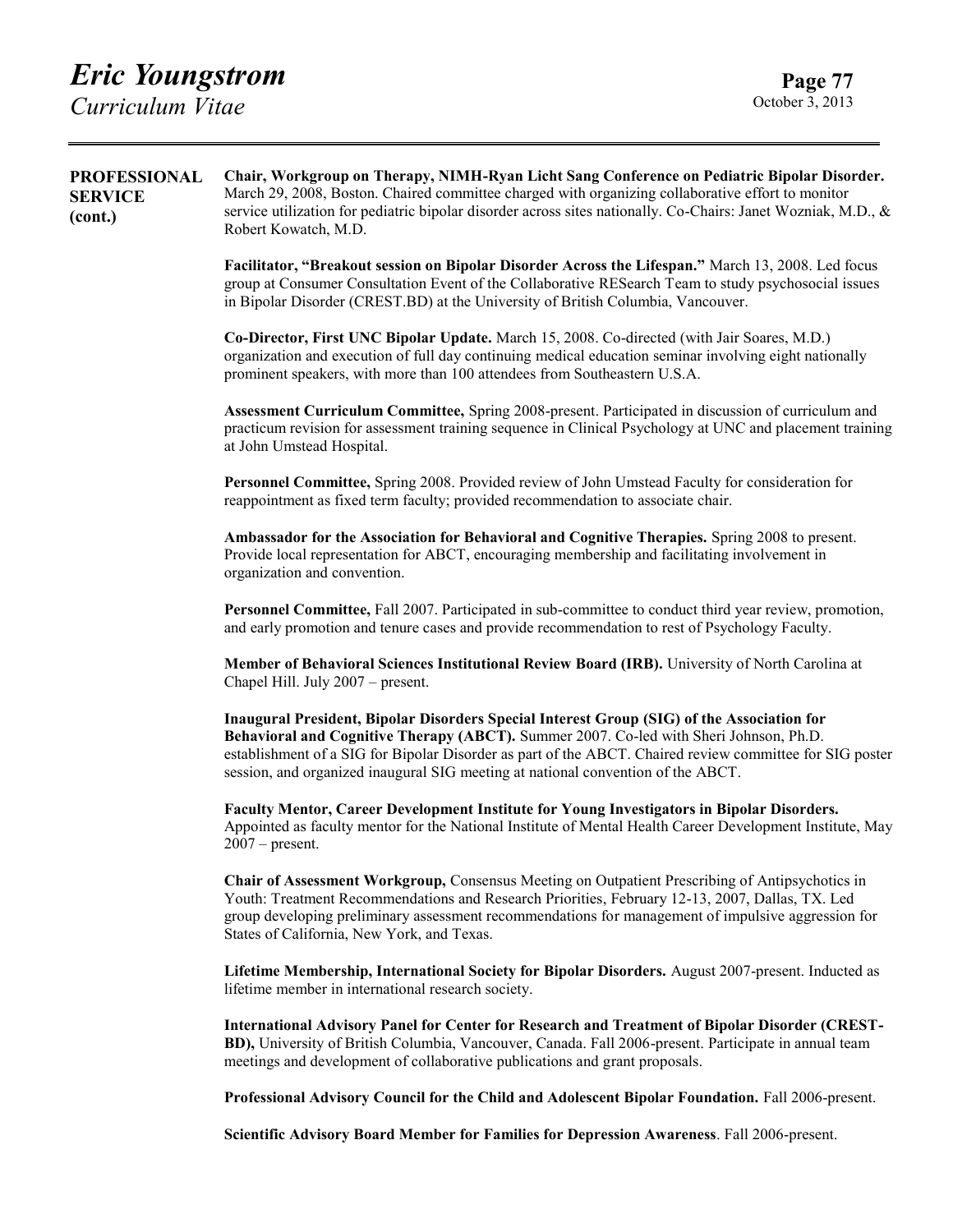#### **PROFESSIONAL SERVICE (cont.) International Society for Bipolar Disorders Diagnostic Guidelines Project.** January 2005-present. Participated as expert in pediatric bipolar disorder in discussions of revising diagnostic criteria. Chaired committee writing child diagnostic consensus paper.

**International Editorial Council.** Fall 2006 to present. Elected to inaugural editorial board of *Ciencias Psicologicas: Revista Official de la Facultad de Psicologia de la Universidad Catolica del Uruguay (Psychological Sciences: Official Journal of the Psychology Faculty of the Catholic University of Uruguay).*

**Scientific Advisory Board Member for Juvenile Bipolar Research Foundation**. June 2004-present.

**Scientific Advisory Board Member for Nonprofit Foundation to Provide Education about Pediatric Bipolar Disorder.** In the Mood for Kids: A Foundation Benefiting Pediatric-Onset Bipolar Disorder. April 2004-present.

**Customer Advisory Board, SPSS Software.** April 2003-present. Provide suggestions and feedback to statistical software developer, beta test software.

**Interviewed for article "Bipolar Children: Fact or Fad?"** by Jean Fisher. *The Daily Observer,* September 16, 2007. Discussed factors contributing to the change in rates of diagnosis in youths, as well as the services offered at the UNC Psychological Training Clinic and CERT-BD.

**"Rising Rate of Diagnosis of Bipolar Disorder in Youths."** September 2007, Interview for article published in *The Daily Tarheel,* Chapel Hill, NC. Discussed factors contributing to the change in rates of diagnosis in youths, as well as the services offered at the UNC Psychological Training Clinic and CERT-BD.

**"Bipolar Disorder in Children."** *60 Minutes*. Interviewed by Anja Bourg as fact checker for segment on bipolar disorder in children.

**Radio Media Tour: Discussing Family History and Bipolar Disorder.** Summer 2006. Series of radio interviews as pro bono work on behalf of the Families for Depression Awareness, providing context and answering questions related to the Family Tree online family history tool.

### *Markets included:*

Los Angeles (KKBT FM), San Francisco (KGO AM), USA Radio Network (Nationally Syndicated), Sixty Second Health Check Up (Nationally Syndicated), Kansas City (KPRS FM), Rochester, NY (WXPY FM), Oklahoma City (KRMP AM & KQOB FM), Tucson, AZ (KEST), Sacramento, CA (KFBK AM), Cincinnati, OH (WAQZ FM), Miami, FL (WIOD AM), Detroit (WNIC FM), St. Louis (KWRE AM & KFAV FM), Milwaukee (WNOV AM), Columbus, OH (WMDO AM), Salt Lake City (KSOP FM & KSOP AM), San Antonio, TX (KZEP FM), Charlotte, NC (WLYF FM), Boston (WJMN FM)

**Interviewed for article "Family Ties"** by Cindy Sanders. Mississippi Medical News, Fall 2006 Issue. Discussed value of family history in differential diagnosis of bipolar disorder.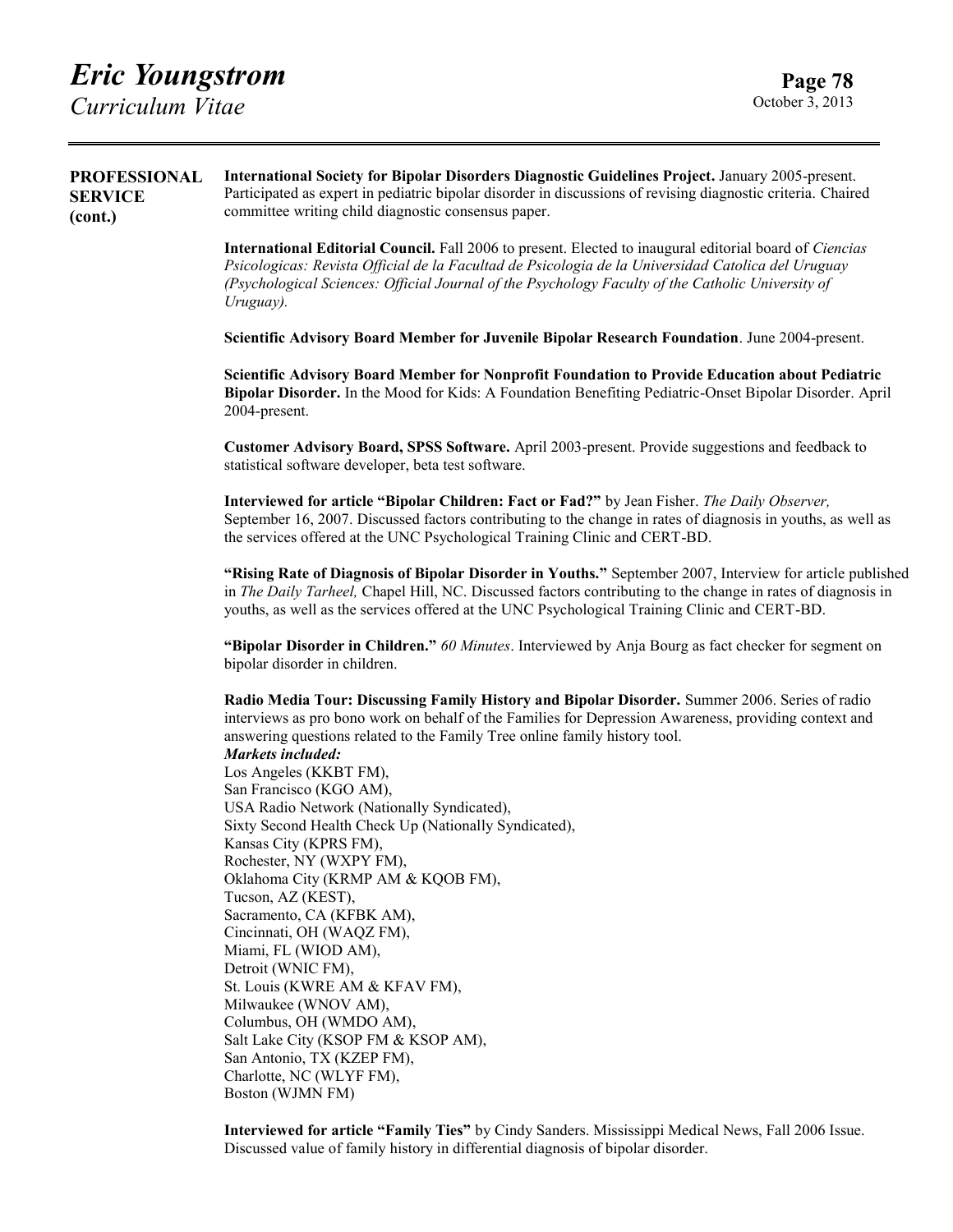| <b>PROFESSIONAL</b><br><b>SERVICE</b><br>(cont.) | External Expert Letter of Evalution for Promotion and Tenure Decisions at the following institutions:<br>Case Western Reserve University<br><b>Cleveland Clinic Foundation</b><br>Dartmouth University<br>Georgia State University<br>Harvard University/Massachusetts General Hospital<br>Medical University of South Carolina at Charleston<br>Monmouth University<br>Northwestern University<br>Oklahoma State University<br>Rochester Institute of Technology<br>University of Maryland<br>University of Miami<br>University of Pittsburgh<br>University of South Carolina at Columbia<br>State University of New York at Stonybrook<br>Virginia Commonwealth University |
|--------------------------------------------------|------------------------------------------------------------------------------------------------------------------------------------------------------------------------------------------------------------------------------------------------------------------------------------------------------------------------------------------------------------------------------------------------------------------------------------------------------------------------------------------------------------------------------------------------------------------------------------------------------------------------------------------------------------------------------|
|                                                  | (Service prior to joining the Faculty of the University of North Carolina)<br>Member, University Faculty Committee on Computing. Fall 2005 - Summer 2006. Served as faculty<br>liaison about computer and networking issues, Case Western Reserve University.                                                                                                                                                                                                                                                                                                                                                                                                                |
|                                                  | Reviewer, W.P. Jones Junior Faculty Grant Program. Fall 2005, Spring 2006. Case Western Reserve<br>University. Reviewed interdisciplinary proposals for junior faculty intramural grant program.                                                                                                                                                                                                                                                                                                                                                                                                                                                                             |
|                                                  | Member, Research Misconduct Review Committee. Fall 2005-Summer 2006. Case Western Reserve<br>University. Served as faculty member to review allegations and proceedings to investigate potential research<br>misconduct.                                                                                                                                                                                                                                                                                                                                                                                                                                                     |
|                                                  | <b>Statistician, Data Safety and Monitoring Board</b><br>Stanley Medical Research Institute Center for Bipolar Disorder Across the Lifespan<br>Fall 2004-Summer 2006. Supervised interim analyses, reviewed enrollment, critical events, and related<br>activity in protocols conducted under the auspices of the SMRI center.                                                                                                                                                                                                                                                                                                                                               |
|                                                  | Member, Steering Committee for P20 MH066054. Developing Center for Bipolar Disorder Across the<br>Life Cycle<br>October 2003 to Summer 2006.<br>Participated in monthly steering committee meetings, as well as quarterly meetings with community                                                                                                                                                                                                                                                                                                                                                                                                                            |
|                                                  | advisory board and annual meetings with scientific advisory board.<br>Training Faculty, Demonstration Project for NIMH R25 application.<br>August 2004 to Summer 2006. Taught 6 weeks of seminars on pediatric bipolar disorder and four weeks on<br>research methods.                                                                                                                                                                                                                                                                                                                                                                                                       |
|                                                  | Chair, Faculty Search Committee. Fall 2005 to Spring 2006. Chaired search for tenure track assistant<br>professor position in psychology, with emphasis on measurement, personality, and individual differences.                                                                                                                                                                                                                                                                                                                                                                                                                                                             |
|                                                  | Functional MRI Research Steering Committee. Fall 2005 to Summer 2006. Inaugural member of<br>interdisciplinary steering committee to prioritize research using new fMRI equipment.                                                                                                                                                                                                                                                                                                                                                                                                                                                                                           |
|                                                  | Participated in three faculty searches during sabbatical. Fall 2004. Interviewed and corresponded with<br>ten candidates for four open faculty positions, two in the Department of Psychology, one in<br>Communication Sciences, and one in the Department of Psychiatry.                                                                                                                                                                                                                                                                                                                                                                                                    |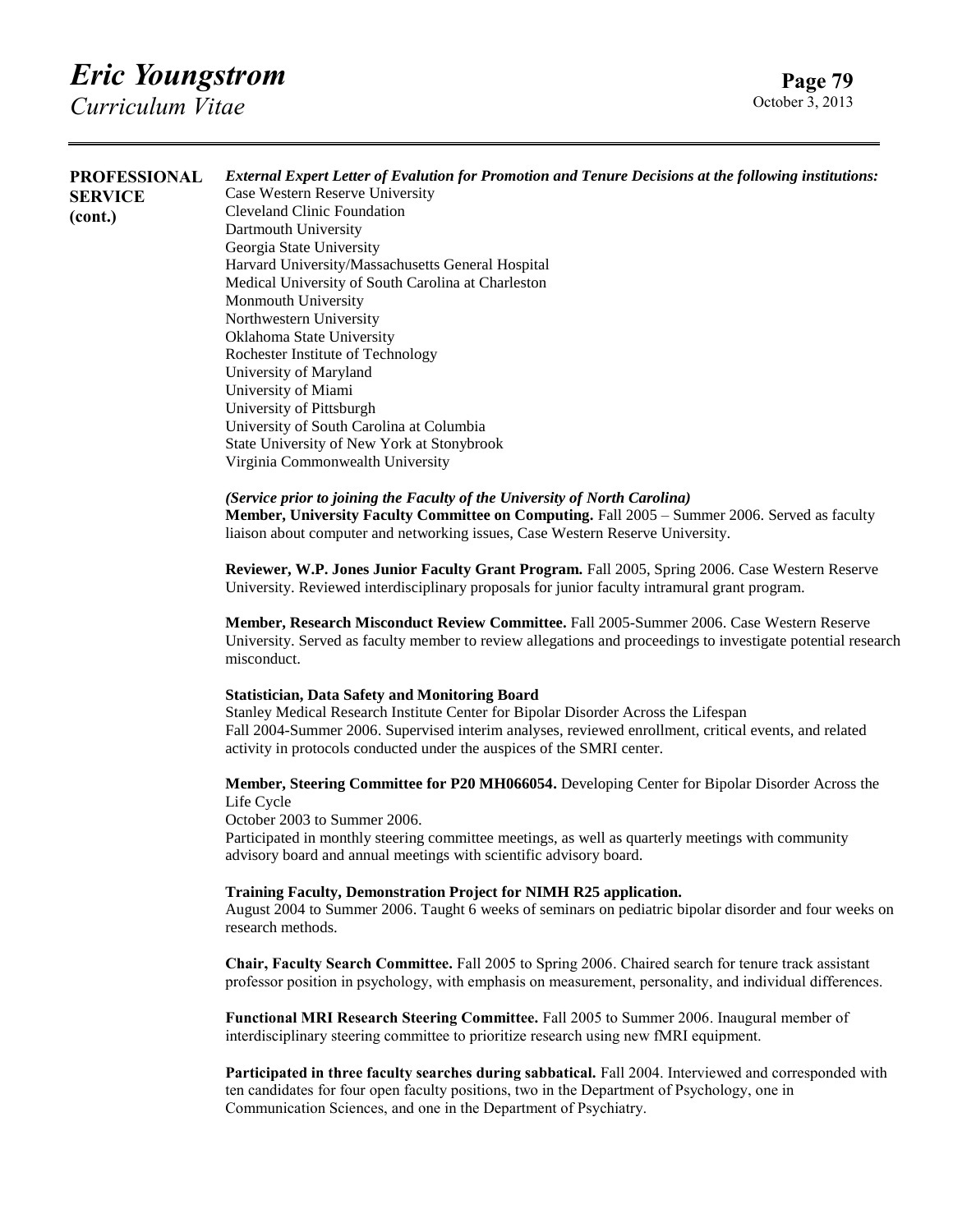#### **PROFESSIONAL SERVICE (cont.) Reaccreditation Committee for CWRU, Subcommittee on Faculty Motivation.** April 2003-Spring 2004. Develop measure of faculty motivation and generate recommendations for increasing motivation as part of preparation for reaccreditation procress.

**Space Utilization Committee for Department of Psychology.** September 2003-Spring 2004. Surveyed faculty about anticipated future space needs, and helped develop guidelines and plan for space allocation and utilization of department.

**Interview and Call-In Session on Bipolar Disorder Across the Lifespan.** October 6, 2003. One hour spot on WCPN (FM 90.3, National Public Radio), hosted by April Baer, co-interviewed with Dr. Joseph Calabrese, M.D.

**Grant reviewer – Schubert Center for Child Development.** April 2003. Peer reviewed grant proposals for regional philanthropic center.

**Media Relations.** September, 2002. Interviewed by Susan Griffith about ongoing research examining emotion and personality variables in adjudicated youths. Resulting article appeared in *CWRU Magazine.*

**Semi J. & Ruth W. Begun Center for Violence Prevention, Research, and Education --Advisory Committee.** Spring 2002-Fall 2006. Participate in multidisciplinary steering meetings to identify needs and develop programming under the auspices of the Begun Center.

**Semi J. & Ruth W. Begun Search Committee.** Spring 2002. Identified and interviewed candidates for the Begun Endowed Chair for Violence Prevention, Research, and Education at the Mandel School for Applied Social Sciences, Case Western Reserve University.

**Reviewer for Brisky Fellowship Committee.** Spring 2002, 2003. Reviewed fellowship applications for the Brisky Predoctoral Fellowship, sponsored by the Schubert Center for Child Development.

**Psychology Department Webmaster.** Fall 2001-2003. Responsible for maintaining and upgrading departmental information on the World Wide Web.

**Faculty Mentor.** Sponsored Kathleen Vohs, Ph.D. on National Research Service Award postdoctoral training grant (1 F32 MH12794-01A1) during Fall 2001-Spring 2002.

**Grants Outside Reviewer for Cuyahoga County Division of Juvenile Justice.** Spring 2001.

**Guest Speaker at CWRU Chapter of Psi Chi.** February 26, 2001. "Graduate School and Career Choices."

**Keynote Speaker at Cleveland State University Chapter of Psi Chi Psychology National Honor Society Induction Ceremony.** February, 2001.

**Reviewer for American Psychological Association Dissertation Awards.** Fall 2000, 2001.

**Planning Committee for Conference on Issues of Violence in Youth.** Fall 2000-2001. Participated in steering committee developing program and initiatives for annual conference sponsored by the Schubert Center for Child Development; co-chaired morning session of conference.

**Faculty Search Committee for Cognitive Neuropsychology Position.** Fall 2000. Collaborated with two other committee members in developing short list for departmental review.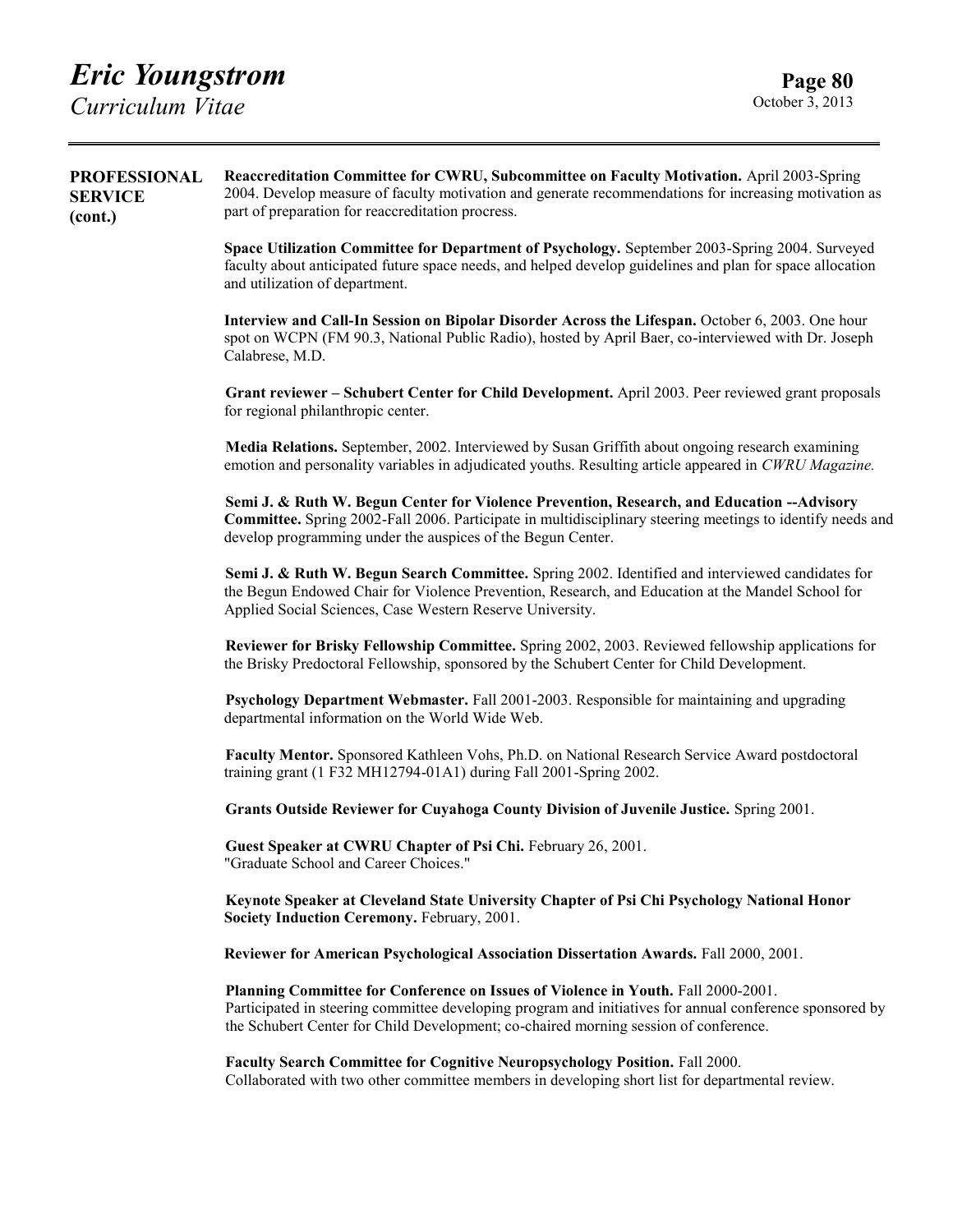### **Psychology Department Quarterly Reports.** Fall 2000-Summer 2006

Prepare report about faculty and student scholarly activities, including publications, presentations, and grants for dissemination to the department, dean, and University Communications Office.

# **Phi Beta Kappa Committee.** Fall 2000-Summer 2006.

Shared responsibility for review and induction of students into national honor society. Reviewed student proposals for small grants funded by local endowment.

#### **Faculty Partner Program.** Fall 2000.

Met with students at assigned dormitory for informal discussion and mentoring. Nominated for position by undergraduate students.

**Psychology Department Representative for Student Recruitment.** Spring 2000, 2001. "Meet the Faculty" session at the Saturday Sampler student recruitment session.

**Revision of Departmental Guidelines for Clinical Case Special Examination.** Spring 2000.

**Undergraduate Student Advising.** Fall 1999 to Summer 2006.

**Media Relations.** September, 2002. Interviewed by Susan Griffith about ongoing research examining emotion and personality variables in adjudicated youths. Resulting article appeared in *CWRU Magazine.*

#### **Predoctoral Internship Application Advisory Panel.** Fall 1998 to Summer 2006.

Reviewed and revised departmental handbook about application process for clinical internships. Co-lead meetings with students describing application strategies and process.

#### **Child Clinical Applications Coordinator.** January to April 1999.

#### **Media relations.** July 12, 1999.

Interviewed by Desiree Simons for Dallas Family magazine about assessment, treatment, and suicide risk for depressed children and adolescents.

#### **Radio Interview.** February 11, 1999.

Interviewed by Yolanda Perdomo of WCPN (90.3 FM) about psychological factors influencing compatibility and long term relationships of couples.

### **Media relations.** January 8-11, 1999.

Provided written recommendations to journalist for articles on "Controlling Your Temper with Your Children" appearing in July/August issue of Working Mother magazine and "Quieting the Sound of Fury: Understanding Anger Can Help Parents Control It" in the Kansas City Star, 9/26/99.

**American Psychological Association Student Science Council (APASSC).** Fall 1996 to Spring 1998. Selected as student representative to council for Quantitative Psychology area. Elected chair of council for second year of tenure.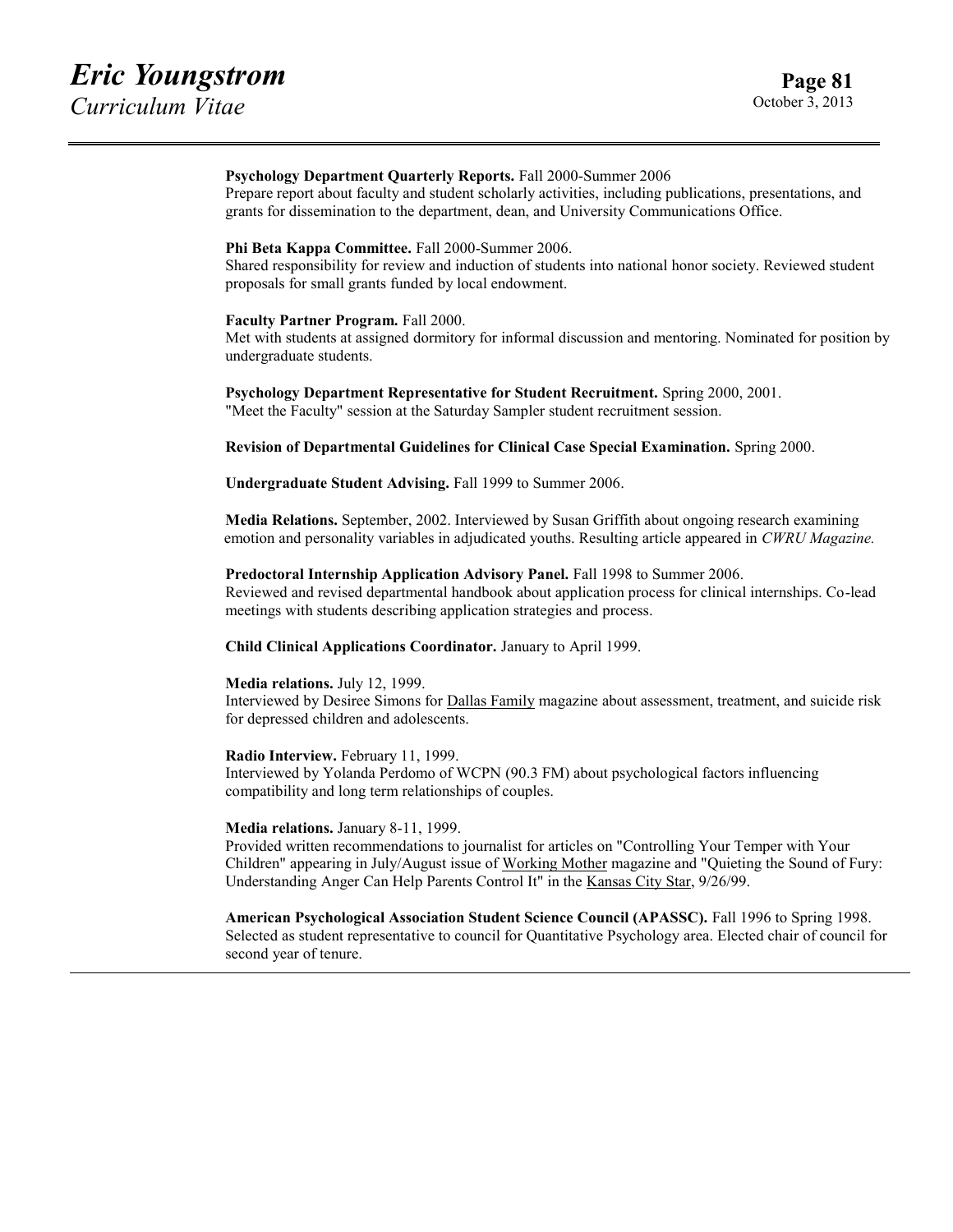| <b>STUDENT AND</b>                       | <b>Graduate Student Grants and Awards</b>                                                                                                                                                                                                                                      |
|------------------------------------------|--------------------------------------------------------------------------------------------------------------------------------------------------------------------------------------------------------------------------------------------------------------------------------|
| <b>PROFESSIONAL</b><br><b>MENTORSHIP</b> | Anna Van Meter, M.A.<br>2012 North Carolina Translational and Clinical Sciences Institute. Grant awarded for promising and<br>innovative research designed to impact clinical practice, used to fund clinical phase of dissertation<br>study.                                  |
|                                          | 2011 Future Faculty Fellowship Center for Faculty Excellence, University of North Carolina Funded<br>fellowship awarded to a competitive number of graduate students for faculty training.                                                                                     |
|                                          | 2011 Travel Award, International Review of Bipolar Disorders Graduate and Professional Student<br>Federation, Competitive award granted to fund travel for professional conference presentations.                                                                              |
|                                          | Melissa McKeown Jenkins, M.A.<br>Royster Society of Fellows Dissertation Completion Fellowship. UNC Chapel Hill, NC, Fall 2011-Spring<br>2012. Competitive award of \$20,000 stipend and \$1,000 travel support to complete dissertation.<br>University-wide merit fellowship. |
|                                          | Baughman Dissertation Completion Award. UNC Chapel Hill, NC, Summer 2011. Competitive award of<br>\$5,000 summer stipend to support dissertation research.                                                                                                                     |
|                                          | American Psychological Association (APA), Psychological Science Superstars: Datablitz Presenter.<br>August, 2008. Selected for inclusion in a special session for excellent graduate student research.                                                                         |
|                                          | Megan Joseph Freeman, M.A.                                                                                                                                                                                                                                                     |
|                                          | 2010 American Psychological Association Dissertation Research Award. Awarded \$1,000 by the APA<br>Science Directorate for dissertation research that reflects excellence in scientific psychology.                                                                            |
|                                          | 2010 University of North Carolina at Chapel Hill Department of Psychology Stephenson Fund Award.<br>Awarded \$2,500 as co-investigator with Eric Youngstrom, PhD to conduct genotyping analyses for<br>dissertation.                                                           |
|                                          | 2010 University of North Carolina at Chapel Hill Department of Psychology Earl and Barbara Baughman<br>Dissertation Research Award. Awarded \$4,000 for conducting innovative dissertation research.                                                                           |
|                                          | 2009 University of North Carolina at Chapel Hill Office of Undergraduate Research Graduate Mentor<br>Support Grant. Awarded \$500 for providing mentorship to two undergraduate independent study<br>students.                                                                 |
|                                          | 2008 University of North Carolina at Chapel Hill Graduate Student Opportunity Fund Award. Awarded<br>\$1,200 to defray costs associated with attending a genetics training workshop.                                                                                           |
|                                          | 2008 University of North Carolina at Chapel Hill Graduate and Professional Student Foundation Travel<br>Award. Awarded \$400 to travel to a genetics training workshop to present a first-authored poster.                                                                     |
|                                          | 2008 APA Student Travel Award. Awarded \$300 to travel to present a first-authored poster at the annual<br>convention of the American Psychological Association, Boston, MA.                                                                                                   |
|                                          | 2006 University of North Carolina at Chapel Hill Transportation Grant. Awarded \$260 to travel to present<br>a first-authored poster at the annual convention of the Association for Behavioral and Cognitive<br>Therapies, Chicago, IL                                        |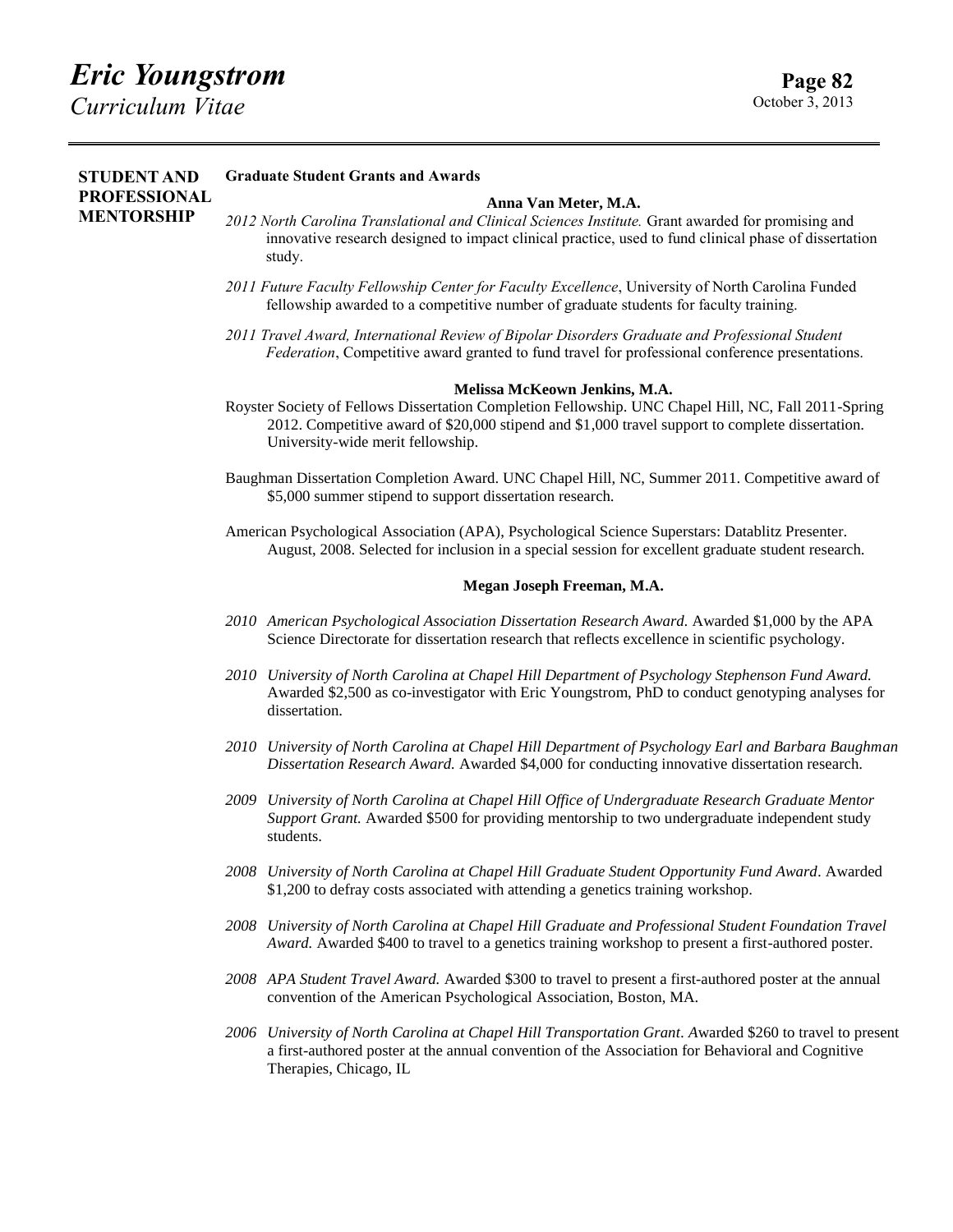| <b>STUDENT AND</b>                                  | Maria Martinez, M.A.                                                                                                                                                                                                                                                                                                                                                                                                                                                 |
|-----------------------------------------------------|----------------------------------------------------------------------------------------------------------------------------------------------------------------------------------------------------------------------------------------------------------------------------------------------------------------------------------------------------------------------------------------------------------------------------------------------------------------------|
| <b>PROFESSIONAL</b><br><b>MENTORSHIP</b><br>(cont.) | National Institutes of Health, National Institute of Mental Health Predoctoral Fellowship, 2010-2012.<br>Research Supplement to Promote Diversity in Health-Related Research (3R34MH08 6553-02S1). The<br>"WINGS" Depressive Symptom Intervention for Latina Mothers (Linda Beeber, Ph.D., PI/Faculty<br>Sponsor). Direct costs: \$59, 696, Total Award: \$103, 775                                                                                                  |
|                                                     | Psi Alpha Omega Honor Society, 2011. Inducted into the national honor society in psychology for students<br>of color and students interested in the study of ethnic and cultural issues.                                                                                                                                                                                                                                                                             |
|                                                     | Preparing Future Faculty (PFF) Institute, 2010. Nominated by faculty to attend the Preparing Future<br>Faculty for Tomorrow Institute sponsored by the National Science Foundation. The 3-day institute<br>provides an opportunity for promising graduate students from across the nation to network with each<br>other and train for an academic research career.                                                                                                   |
|                                                     | American Psychological Association Advanced Training Institute Award, 2010. Selected to attend the 2010<br>Advanced Training Institute on Research Methods with Diverse Racial and Ethnic Groups and<br>provided with a small grant to partially cover training expenses.                                                                                                                                                                                            |
|                                                     | American Psychological Association (APA) State Leadership Conference Delegate, 2009. Nominated by<br>peers in the American Psychological Association of Graduate Students (APAGS) and selected by<br>committee vote to represent APAGS as a diversity delegate at the 2009 State Leadership Conference in<br>Washington, D.C. Funded by APAGS, APA, Division 43, and the North Carolina Psychological<br>Association to attend the leadership conference and events. |
|                                                     | Psychology Department Travel Award, 2009. Travel award supporting first-authored conference<br>presentations from the Clinical Psychology program at University of North Carolina, Chapel Hill.                                                                                                                                                                                                                                                                      |
|                                                     | Graduate Mentor Support Grant, 2009. Grant awarded to mentor promising undergraduates involved in an<br>active research project. Sponsored by the Office of Undergraduate Research, University of North<br>Carolina, Chapel Hill.                                                                                                                                                                                                                                    |
|                                                     | Partial Conference Grant Award, 2008. American Psychological Association (APA) Conference on<br>Evidence Based Practices for Ethnic Minorities: Translating Research and Policy for the Real World,<br>Bethesda, MD                                                                                                                                                                                                                                                  |
|                                                     | American Psychological Association (APA) Travel Award, 2007. Selected for a competitive award to<br>present at the national APA convention after nomination from my department chair and selection by<br>the APA Science Directorate, Washington, DC.                                                                                                                                                                                                                |
|                                                     | Mellon Grant Conference Travel Award, The Institute of Latin American Studies (ILAS), UNC-Chapel Hill,<br>NC, 2007. Competitive award of \$250 to support travel expenses to conferences promoting the interests<br>of ILAS.                                                                                                                                                                                                                                         |
|                                                     | Melissa Noya, M.A. (Carlos Albizu University)                                                                                                                                                                                                                                                                                                                                                                                                                        |
|                                                     | NIH Kirschstein National Research Service Award (F31) (September 2008). "Parent Screeners for<br>Bipolarity in Hispanic Children" Priority Score: 134. Percentile: 1.4. Funded and active.                                                                                                                                                                                                                                                                           |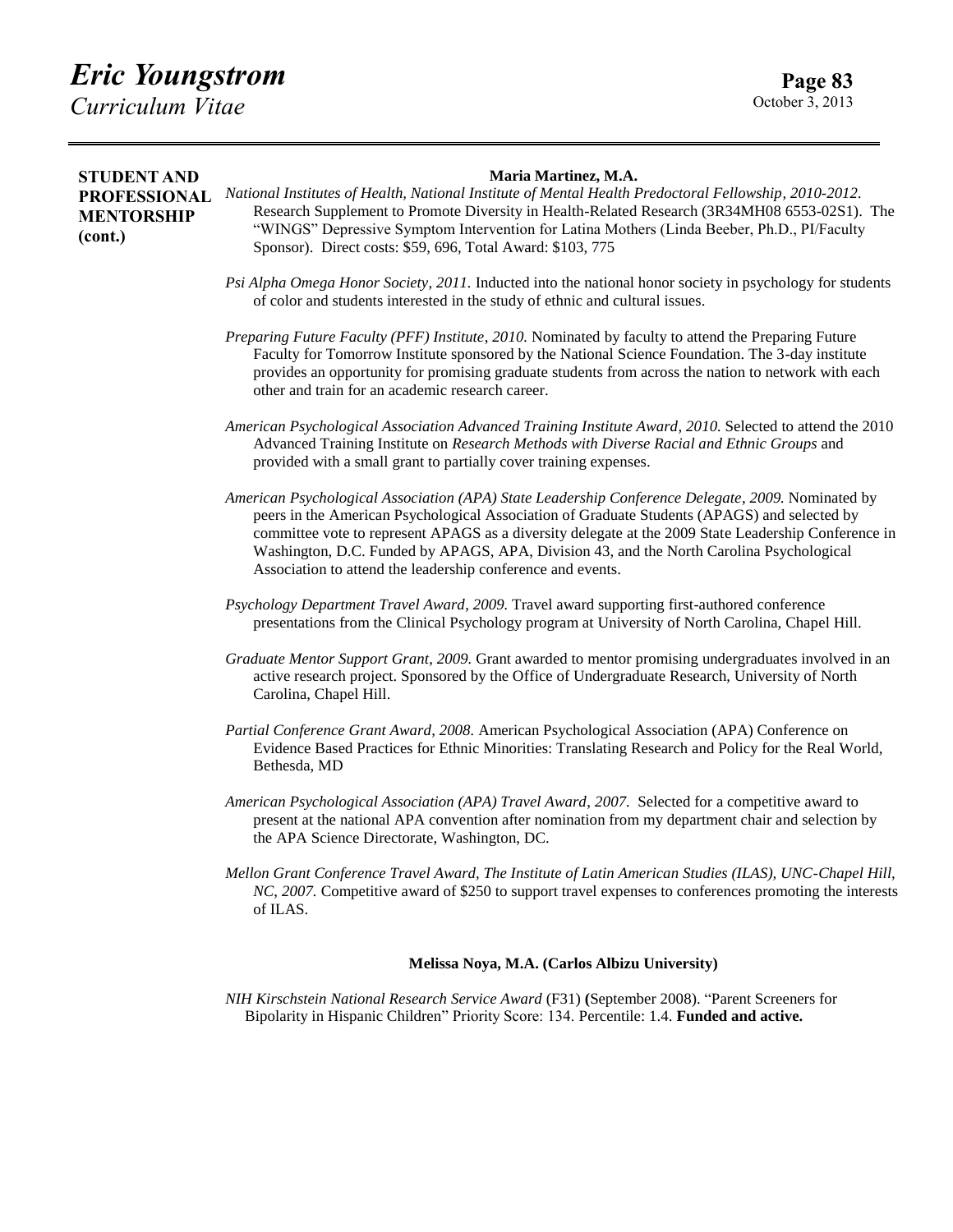| <b>STUDENT AND</b>                                  | Kelly Bhatnagar, M.A., Ph.D.                                                                                                                                                                                                                                                                                                         |
|-----------------------------------------------------|--------------------------------------------------------------------------------------------------------------------------------------------------------------------------------------------------------------------------------------------------------------------------------------------------------------------------------------|
| <b>PROFESSIONAL</b><br><b>MENTORSHIP</b><br>(cont.) | Minority Administrative Supplement Grant to R01, MH066647. Competitive training grant awarded by the<br>National Institute of Mental Health to support the research and career development of minority students<br>in mental health professions.                                                                                     |
|                                                     | American Psychological Association Practice Directorate. Recipient of competitive award in the sum of<br>\$750 to attend the 2007 State Leadership Conference as the Ohio student diversity delegate in<br>Washington, D.C.                                                                                                          |
|                                                     | 2007 Academy for Eating Disorders Fellowship Award. Received fellowship award to attend the<br>International Eating Disorders Conference as young investigator honoree.                                                                                                                                                              |
|                                                     | Student Representative to the American Psychological Association's Graduate Students (APAGS).<br>Department representative to APAGS advocacy group.                                                                                                                                                                                  |
|                                                     | 2006 Case Western Reserve University Graduate Student Travel Award. Award in the amount of \$500 to<br>support travel expenses for a first-authored conference presentation.                                                                                                                                                         |
|                                                     | Jeanne M. Duax, M.A., Ph.D.                                                                                                                                                                                                                                                                                                          |
|                                                     | 2006 American Psychological Association Student Travel Award. Award in the amount of \$300 to support<br>travel expenses to attend the 2006 APA conference in New Orleans, LA and present a first-authored<br>conference presentation.                                                                                               |
|                                                     | 2006 Case Western Reserve University Graduate Student Travel Award. Award in the amount of \$500 to<br>support travel expenses for a first-authored conference presentation.                                                                                                                                                         |
|                                                     | Gillian Woldorf, M.A., Ph.D.                                                                                                                                                                                                                                                                                                         |
|                                                     | Ruth L. Kirschstein National Research Service Award Individual Predoctoral Fellowship: Predoctoral<br>fellowship submitted to the National Institutes of Mental Health. Received a priority score of 230 (35 <sup>th</sup><br>percentile) on the initial submission, but unable to resubmit due to relocation. Submitted April 2004. |
|                                                     | 2003 APA Student Travel award. Competitive award of \$300 to support travel expenses to the APA<br>convention in Toronto.                                                                                                                                                                                                            |
|                                                     | Phi Beta Kappa Grant for Student Research, 2002. Competitive award of \$550 to support graduate and<br>undergraduate research in the College of Arts and Sciences, CWRU.                                                                                                                                                             |
|                                                     | Student Travel Award, American Psychological Association, 2002. Competitive award of \$300 to support<br>travel expenses to the 2002 APA national convention in Chicago.                                                                                                                                                             |
|                                                     | Carla Danielson, Ph.D.                                                                                                                                                                                                                                                                                                               |
|                                                     | American Psychological Society (APS) Student Grant, 06/01. Second place grant award given by the APS<br>Student Caucus in the amount of \$200 to support doctoral research, titled, The identification of<br>depressive psychiatric disorders in children and adolescents.                                                           |
|                                                     | Brisky Fellowship, 10/00. Competitive \$10,000 award to sponsor doctoral dissertation research in the area<br>of children's mental illness. The fellow is selected and funded by the Schubert Center for Child<br>Development, Cleveland, Ohio.                                                                                      |
|                                                     | Trainee: NICHD Training Grant HDO7176 (PI: Douglas K. Detterman), 10/00-05/01. Award of \$15,000<br>stipend to support graduate study and research for 2000-2001 academic year.                                                                                                                                                      |
|                                                     |                                                                                                                                                                                                                                                                                                                                      |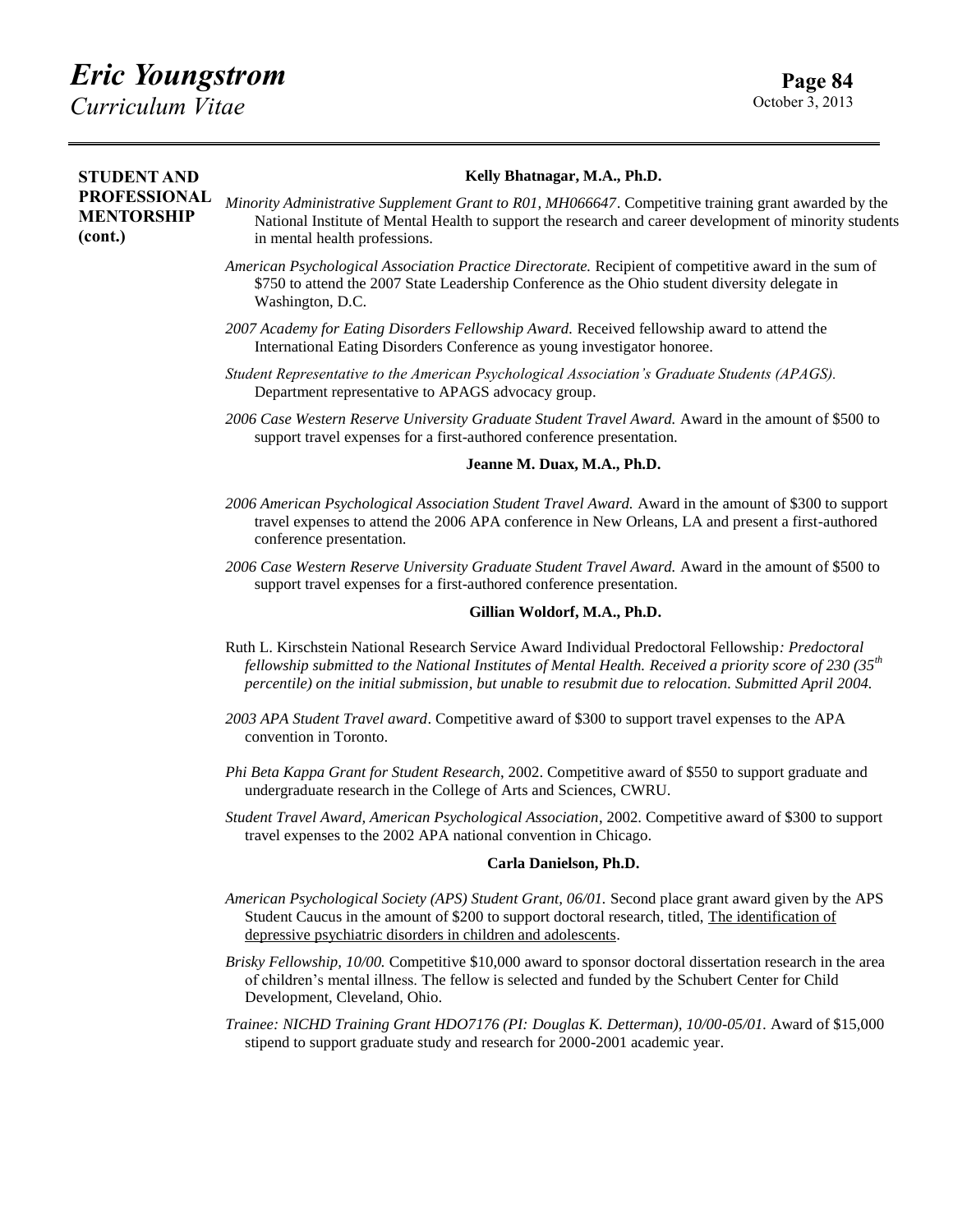| <b>STUDENT AND</b><br><b>PROFESSIONAL</b><br><b>MENTORSHIP</b><br>(cont.) | Kristen W. Green, M.A., Ph.D.                                                                                                                                                                                                                                                                                    |
|---------------------------------------------------------------------------|------------------------------------------------------------------------------------------------------------------------------------------------------------------------------------------------------------------------------------------------------------------------------------------------------------------|
|                                                                           | NIH Kirschstein National Research Service Award (March 2004). "Finding an Effective Screener for<br>Psychopathy in Youths" Priority Score: 134. Percentile: 1.4. Funded.                                                                                                                                         |
|                                                                           | 2003 American Psychological Association Student Travel Award, August 2003. Sponsored presentation of<br>research at the national meeting of the APA.                                                                                                                                                             |
|                                                                           | APSD-Y and YPI vs. PCL:YV: Finding an Effective Screener for Psychopathy in Adolescence. Sigma Xi<br>Grant In Aid of Research. January 17, 2003. \$714.                                                                                                                                                          |
|                                                                           | Finding and Validating an Effective Screener for Psychopathy in Youth. National Institute of Justice<br>Dissertation Fellowship application. Submitted January 15, 2002. \$20,000.                                                                                                                               |
|                                                                           | Finding an Effective Screener for Psychopathy in Youths. NIH National Research Service Award<br>application. Priority Score: 230. Percentile: 36.4. To be resubmitted in April 2003.                                                                                                                             |
|                                                                           | Improving the Prediction of Adolescent Recidivism (competitive renewal). Ohio Department of Youth<br>Services, Juvenile Accountability Incentive Block Grant (JAIBG) subgrant. PI: Eric Youngstrom; Co-<br>PI: Kristen Green, M.A. Funded Fiscal Year 2003 review cycle. One year; total costs \$13,857.         |
|                                                                           | Improving the Prediction of Adolescent Recidivism. Ohio Department of Youth Services, Juvenile<br>Accountability Incentive Block Grant (JAIBG) subgrant. PI: Eric Youngstrom; Co-PI: Kristen Green,<br>M.A. Funded Fiscal Year 2002 review cycle. One year; total costs \$9,340.                                 |
|                                                                           | Grant-in-Aid of Research, American Psychological Association Division 41. April 2002. \$465.                                                                                                                                                                                                                     |
|                                                                           | Phi Beta Kappa Grant for Student Research. April 2002. \$550.                                                                                                                                                                                                                                                    |
|                                                                           | 2002 American Psychological Association Student Travel Award. April 2002. \$300.                                                                                                                                                                                                                                 |
|                                                                           | Shoshana Y. Kahana, M.A., Ph.D.                                                                                                                                                                                                                                                                                  |
|                                                                           | Ruth L. Kirschstein National Research Service Award Individual Predoctoral Fellowship: Received a priority<br>score of 200 (35 <sup>th</sup> percentile) on the initial submission, but unable to resubmit due to commencing<br>internship. Submitted April 2003.                                                |
|                                                                           | Brisky Fellowship of the Schubert Center for Child Development: Competitive award of \$10,000 (sponsored<br>through the Schubert Center for Child Development in Cleveland, OH) to support doctoral dissertation<br>research in the area of children's mental health. Awarded April 2003.                        |
|                                                                           | Promising Junior Investigator Award-National Institute of Mental Health Pediatric Bipolar Disorder<br>Conference: Competitive award to support travel and hotel expenses for poster presentation at the NIMH<br>Pediatric Bipolar Disorder Conference in Washington, D.C. Awarded December 2002.                 |
|                                                                           | University Dean's Award-Case Western Reserve University- (Sponsor: Dennis Drotar, Ph.D., Chief of<br>Behavioral Pediatrics and Psychology; Rainbow Babies and Children's Hospital): Competitive<br>fellowship support of \$18,000 to support educational and cost of living expenses. Awarded September<br>2002. |
|                                                                           | Phi Beta Kappa Grant for Student Research: Competitive award of \$550 to support undergraduate and<br>graduate research in the College of Arts and Sciences at Case Western Reserve University. Awarded<br>April 2002.                                                                                           |
|                                                                           | Nancy B. Forest and L. Michael Honaker Master's Scholarship for Research in Psychology (American<br>Psychological Association of Graduate Students): Competitive award of \$1,000 to support the<br>development of Master's related graduate research. Awarded July 2001                                         |
|                                                                           |                                                                                                                                                                                                                                                                                                                  |

*Phi Beta Kappa Grant for Student Research:* Competitive award of \$1100 to support undergraduate and graduate research in the College of Arts and Sciences at Case Western Reserve University. Awarded April 2001.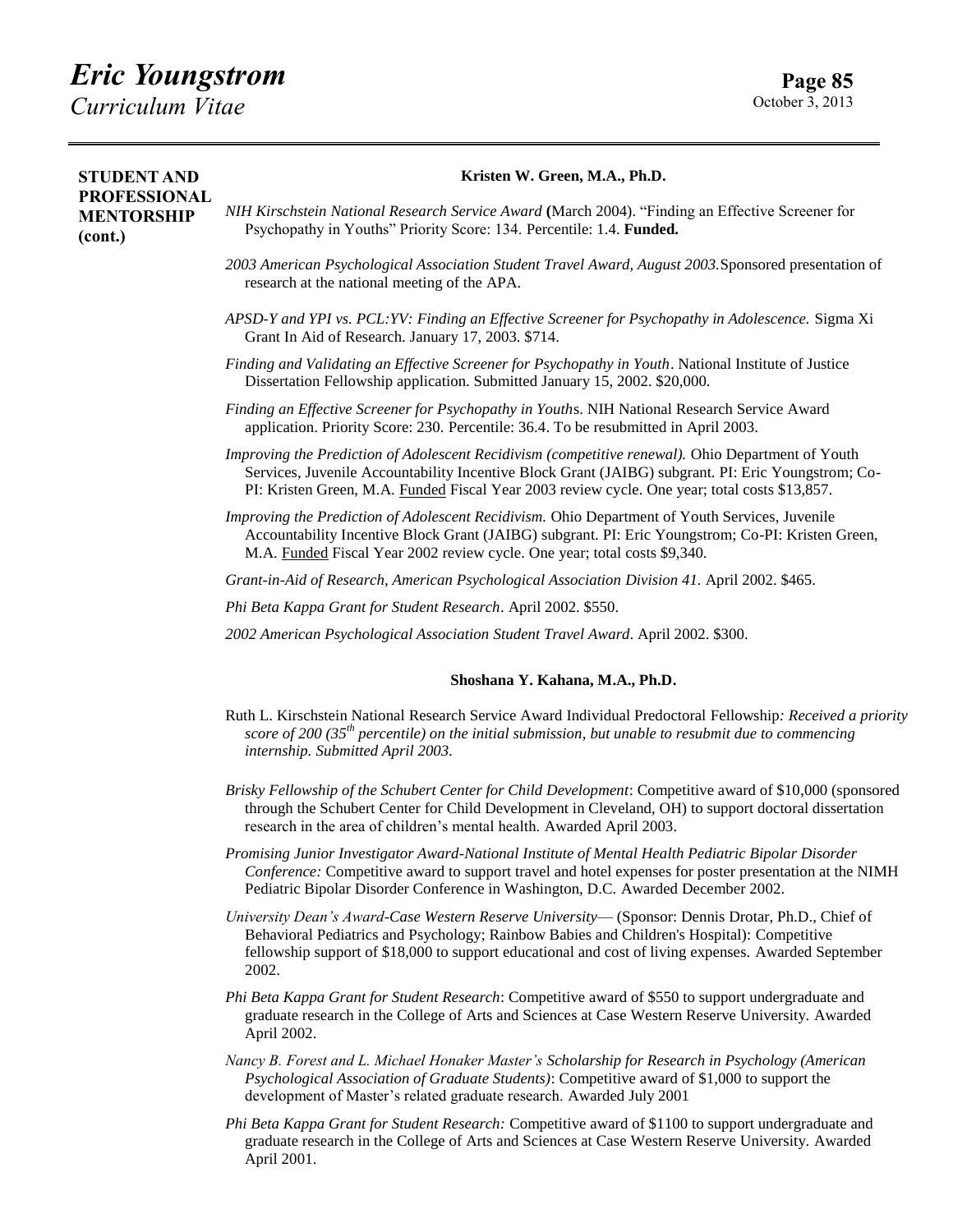| <b>STUDENT AND</b><br><b>PROFESSIONAL</b><br><b>MENTORSHIP</b><br>(cont.) | National Academy of Sciences (through Sigma Xi, The Scientific Research Society, Grant-in-Aid-of-<br>Research): Competitive award of \$600 to support the development of empirical graduate research in the<br>social and behavioral sciences. Awarded January 2001.                                                                                      |
|---------------------------------------------------------------------------|-----------------------------------------------------------------------------------------------------------------------------------------------------------------------------------------------------------------------------------------------------------------------------------------------------------------------------------------------------------|
|                                                                           | National Institute of Child and Human Development Fellowship Support (PI: Douglas Detterman, Ph.D.,<br>Grant #HD07176): Competitive fellowship support of \$10,000 to support educational and cost of living<br>expenses. Awarded September 2000.                                                                                                         |
|                                                                           | Professional Mentorship (outside of formal graduate student relationship)                                                                                                                                                                                                                                                                                 |
|                                                                           | Lisa Stines, Ph.D.                                                                                                                                                                                                                                                                                                                                        |
|                                                                           | Ruth L. Kirschstein National Research Service Award Individual Postdoctoral Fellowship: Postdoctoral<br>fellowship submitted to the National Institutes of Mental Health. Primary mentor: Norah Feeny, Ph.D.<br>E.A. Youngstrom is secondary mentor, with emphasis on research methodology and statistical analysis<br>training. <b>Funded</b> Fall 2005. |
|                                                                           | Foluso Williams, Ph.D.                                                                                                                                                                                                                                                                                                                                    |
|                                                                           | Ruth L. Kirschstein National Research Service Award Individual Postdoctoral Fellowship: Postdoctoral<br>fellowship submitted to the National Institutes of Mental Health. Primary mentor: E.A. Youngstrom.<br>Submitted July 2005.                                                                                                                        |
|                                                                           | David Muzina, M.D.                                                                                                                                                                                                                                                                                                                                        |
|                                                                           | NIMH K23 co-sponsorship for David Muzina, M.D. Primary sponsor: Joseph R. Calabrese, M.D. E.A.<br>Youngstrom is secondary mentor, with emphasis on research methodology and statistical analysis<br>training. Submitted April 2004, not selected for funding.                                                                                             |
|                                                                           | Kathleen Vohs, Ph.D.                                                                                                                                                                                                                                                                                                                                      |
|                                                                           | NIMH K23 – Acting on-site mentor for Kirschstein Postdoctoral NRSA when primary mentor (Roy<br>Baumeister, Ph.D.) moved off-site. Active 2002.                                                                                                                                                                                                            |
|                                                                           | Oren Meyers, Ph.D.                                                                                                                                                                                                                                                                                                                                        |
|                                                                           | NIH Loan Repayment Program. Funded Spring 2005. E.A. Youngstrom is the primary mentor on the<br>training plan and proposed research activities.                                                                                                                                                                                                           |
|                                                                           | NIH Career Development Institute. Funded Spring 2006, Boca Raton, FL. Dr. Meyers was selected for<br>intensive mentorship with E.A. Youngstrom as the primary sponsoring mentor.                                                                                                                                                                          |
|                                                                           | Tina DuRocher Schudlich, Ph.D.                                                                                                                                                                                                                                                                                                                            |
|                                                                           | NIH Loan Repayment Program. Funded Spring 2008, renewed 2009, 2010. E.A. Youngstrom is the primary<br>mentor on the training plan and proposed research activities.                                                                                                                                                                                       |
|                                                                           |                                                                                                                                                                                                                                                                                                                                                           |
|                                                                           |                                                                                                                                                                                                                                                                                                                                                           |
|                                                                           |                                                                                                                                                                                                                                                                                                                                                           |
|                                                                           |                                                                                                                                                                                                                                                                                                                                                           |
|                                                                           |                                                                                                                                                                                                                                                                                                                                                           |
|                                                                           |                                                                                                                                                                                                                                                                                                                                                           |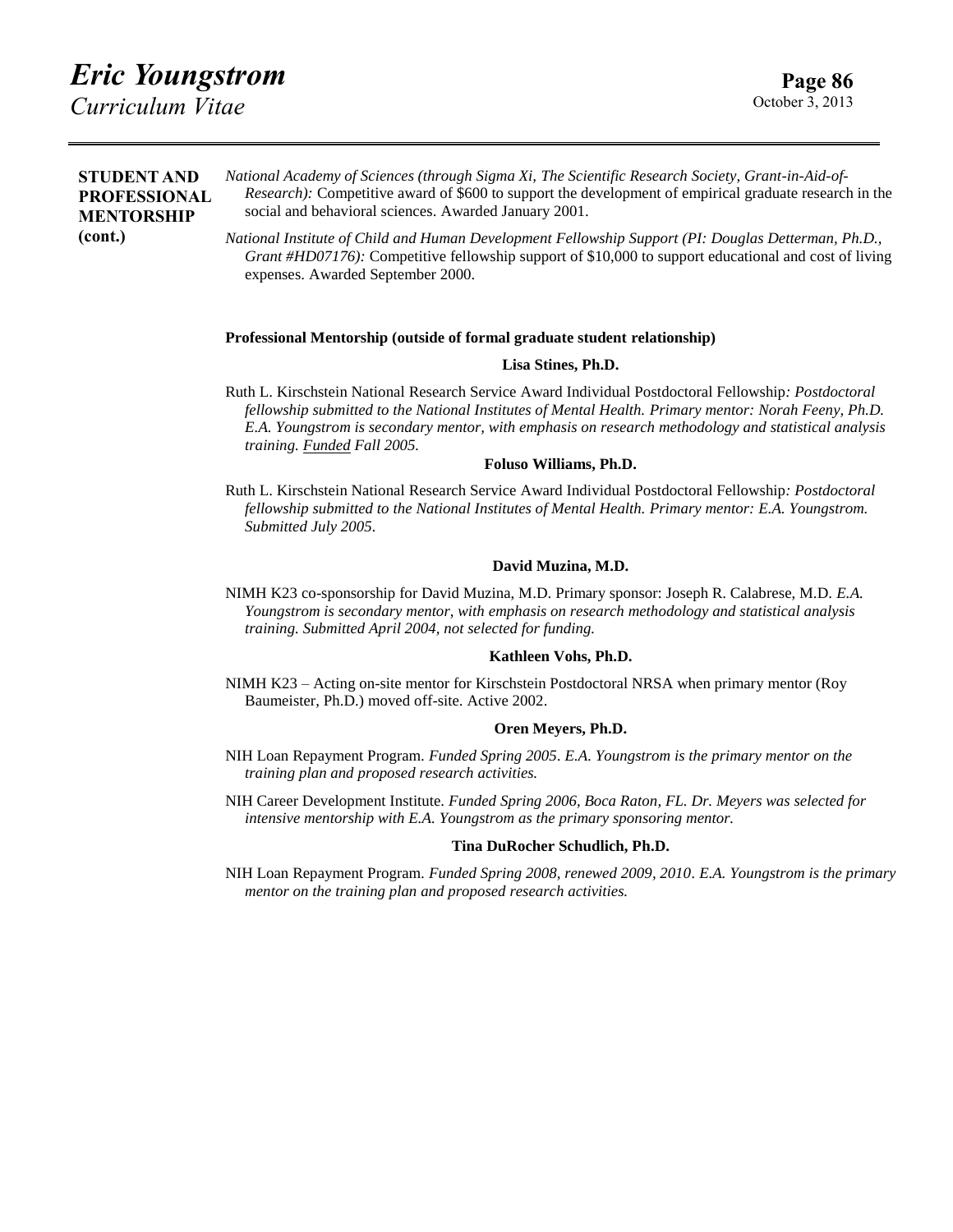| <b>STUDENT AND</b><br><b>PROFESSIONAL</b><br><b>MENTORSHIP</b><br>(cont.) | <b>Undergraduate Mentorship - Selected Student Awards</b>                                                                                                                                                                                        |
|---------------------------------------------------------------------------|--------------------------------------------------------------------------------------------------------------------------------------------------------------------------------------------------------------------------------------------------|
|                                                                           | Summer Undergraduate Research Fellowship (SURF) Award, UNC Chapel Hill, October 2010. Sponsoring<br>Marissa Garcia to go to Mexico to examine the validity of a Spanish translation of a parent rating scale<br>about manic behaviors in youths. |
|                                                                           | Undergraduate Research Travel Award, UNC Chapel Hill, October 2010. Sponsoring Caitlen Williams to<br>present first-authored poster at the Annual Meeting of the American Academy of Child and Adolescent<br>Psychiatry, New York City.          |
|                                                                           | Beinecke Fellowship -- Erin McMullen, B.A. National fellowship for support of graduate studies.                                                                                                                                                  |
|                                                                           | Fulbright Fellowship -- Erin McMullen, B.A. International fellowship in support of postgraduate research<br>conducted in Finland.                                                                                                                |
|                                                                           | First Prize for Undergraduate Research in the Social Sciences, CWRU Senior Capstone Fair 2002 -- Elliot<br>Law. Recognition for senior honors thesis conducted under supervision of E.A. Youngstrom, Ph.D.                                       |
|                                                                           | Experiential Learning Fellowship Award. \$5000 awarded in support of projects conducted by Katherine<br>Bobak and Maya Brown, Fall 2005-Spring 2006.                                                                                             |
|                                                                           |                                                                                                                                                                                                                                                  |

Experiential Learning Fellowship Award. \$1200 award in support of Maya Brown presenting research findings at the International Review of Bipolar Disorders, Rome, Italy, April 2007.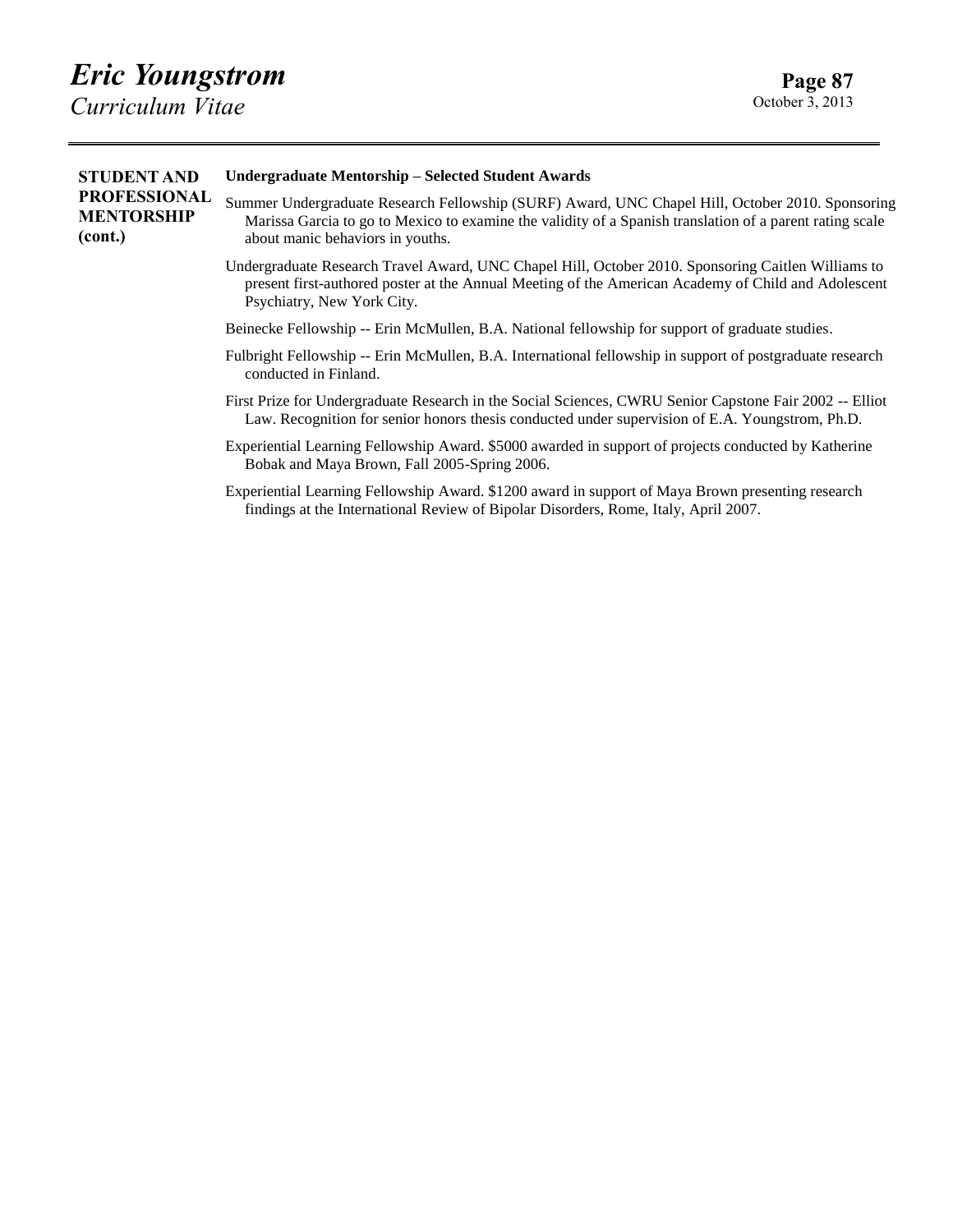### **Student Committees**

#### **STUDENT AND PROFESSIONAL MENTORSHIP (cont.) Primary Advisor:**

Masters Thesis

Cooperberg, Mark (Case Western Reserve University) Duax, Jeanne (Case Western Reserve University) Freeman, Andrew (UNC Chapel Hill) Jenkins, Melissa (UNC Chapel Hill) Joseph Freeman, Megan (UNC Chapel Hill) Kahana, Shoshana (Case Western Reserve University) Martinez, Maria (UNC Chapel Hill) Woldorf, Gillian(Case Western Reserve University) Van Meter, Anna (UNC Chapel Hill)

Doctoral Dissertation Freeman, Andrew (UNC Chapel Hill) Jenkins, Melissa (UNC Chapel Hill) Joseph, Megan (UNC Chapel Hill) Martinez, Maria (UNC Chapel Hill) Van Meter, Anna (UNC Chapel Hill)

Cooperberg, Mark (Case Western Reserve University) Danielson, Carla Kmett (Case Western Reserve University) Green, Kristen (Case Western Reserve University) Kahana, Shoshana (Case Western Reserve University) Noya, Melissa (Carlos Albizu University) Perez Algorta, Guillermo (Palermo University, Argentina) Woldorf, Gillian (Case Western Reserve University)

Honors Thesis/SAGES Capstone: Hawkes, Katie (UNC Chapel Hill) Holdaway, Alex (UNC Chapel Hill) Seay, Julia (UNC Chapel Hill) White, Kristen (UNC Chapel Hill) Moore, Kendall (UNC Chapel Hill) Keane, Jessica (UNC Chapel Hill)

Beltran, Alicia (Case Western Reserve University) Bobak, Katharine (Case Western Reserve University) Brown Zimmerman, Maya (Case Western Reserve University) Carlisle, Zoe (Case Western Reserve University) Hamby, Alan (Case Western Reserve University) Harrison, Charmane (Case Western Reserve University) Law, Elliot (Case Western Reserve University) McMullen, Erin (Case Western Reserve University) Pattison, Mary (Case Western Reserve University) Pund, Elizabeth (Case Western Reserve University) Schwartz, Caley (Case Western Reserve University) Starr, Maryjean (Case Western Reserve University)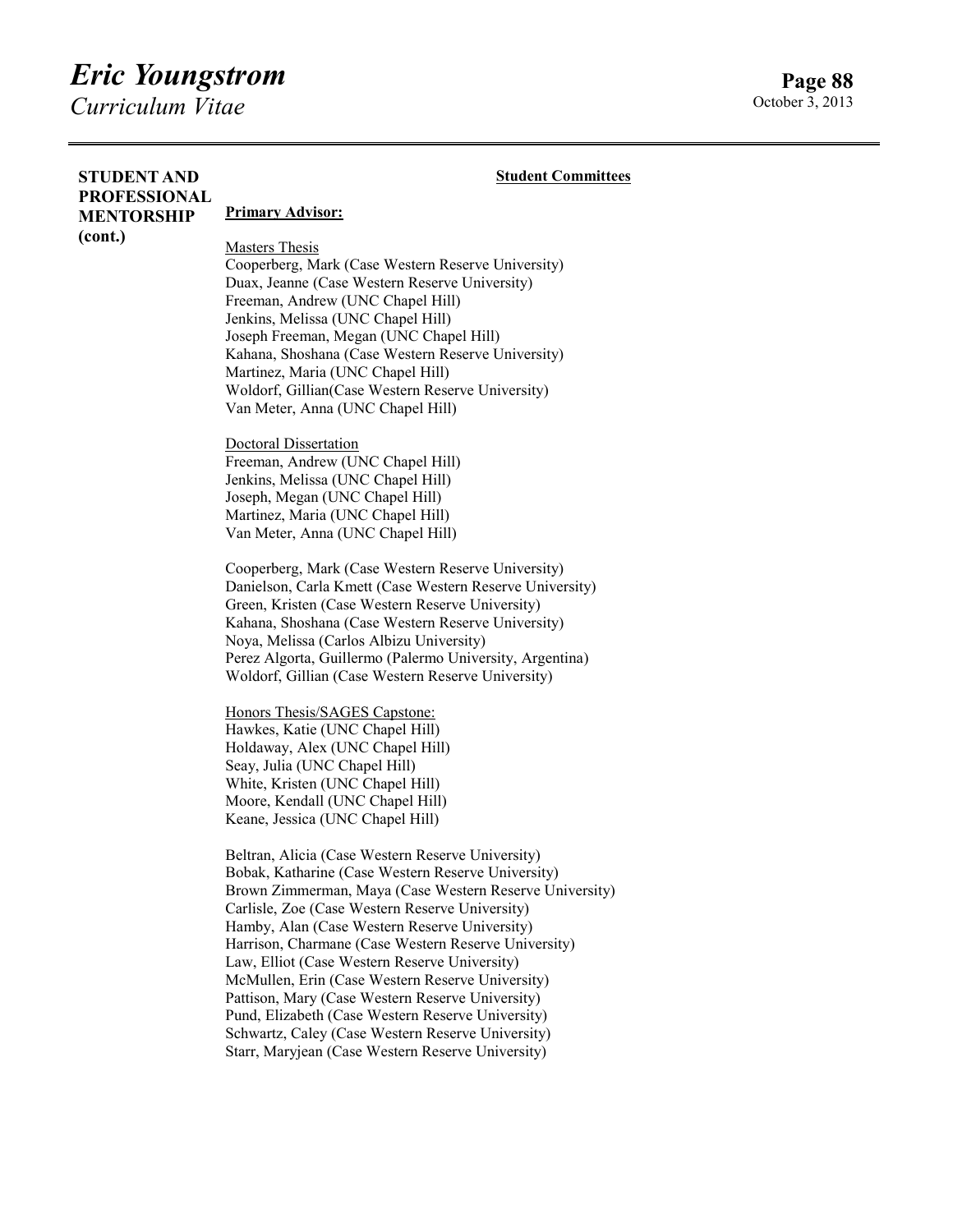| <b>STUDENT AND</b>                                  | National Research and Service Award (NRSA) Applications:                                                                                                                                                                                                                                                                                                                                                                                                                                                                                                                                           |
|-----------------------------------------------------|----------------------------------------------------------------------------------------------------------------------------------------------------------------------------------------------------------------------------------------------------------------------------------------------------------------------------------------------------------------------------------------------------------------------------------------------------------------------------------------------------------------------------------------------------------------------------------------------------|
| <b>PROFESSIONAL</b><br><b>MENTORSHIP</b><br>(cont.) | Primary Sponsor:<br>Van Meter, Anna (University of North Carolina at Chapel Hill) (Predoctoral)<br>Joseph, Megan (University of North Carolina at Chapel Hill) (Predoctoral)<br>Danielson, Carla (Predoctoral)<br>Green, Kristen (Predoctoral) (funded)<br>Kahana, Shoshana (Predoctoral)<br>Noya, Melissa (Predoctoral) (Carlos Albizu University) (funded)<br>Williams, Foluso (Florida State University) (Predoctoral)<br>Woldorf, Gillian (Predoctoral)                                                                                                                                        |
|                                                     | Secondary Sponsor:<br>Becker, Emily (Kirschstein; University of Miami) (pending)<br>Stines, Lisa (Ph.D.) (funded)<br>Vohs, Kathleen (Ph.D.) (funded)                                                                                                                                                                                                                                                                                                                                                                                                                                               |
|                                                     | Undergraduate Independent Studies at UNC Chapel Hill:<br>Sowder, Camille<br>Genzlinger, Jacquelynne<br>Burke, Coty<br>Bodford, Jessica<br>Boudwin, Dawn<br>Cork, Sarah<br>Freeman, Nicholas<br>Gapuz, Marionne<br>Garcia, Marissa<br>Hawkes, Katie<br>Henson, Eimon<br>Holdaway, Alex<br>Martin, Katie<br>McLeod, Katharine (Kitty)<br>Mendez, Maria<br>Moore, Kendall<br>O'Garro-Moore, Jared<br>Pabon, Shairy<br>Ramsey, Stacey<br>Schaevitz, Marc<br>Seay, Julia<br>Stewart, James<br>Syfrig, Maya<br>Wallin, Katja<br>White, Kristen<br>White, Lindsey<br>Williams, Caitlen<br>Willis, Michael |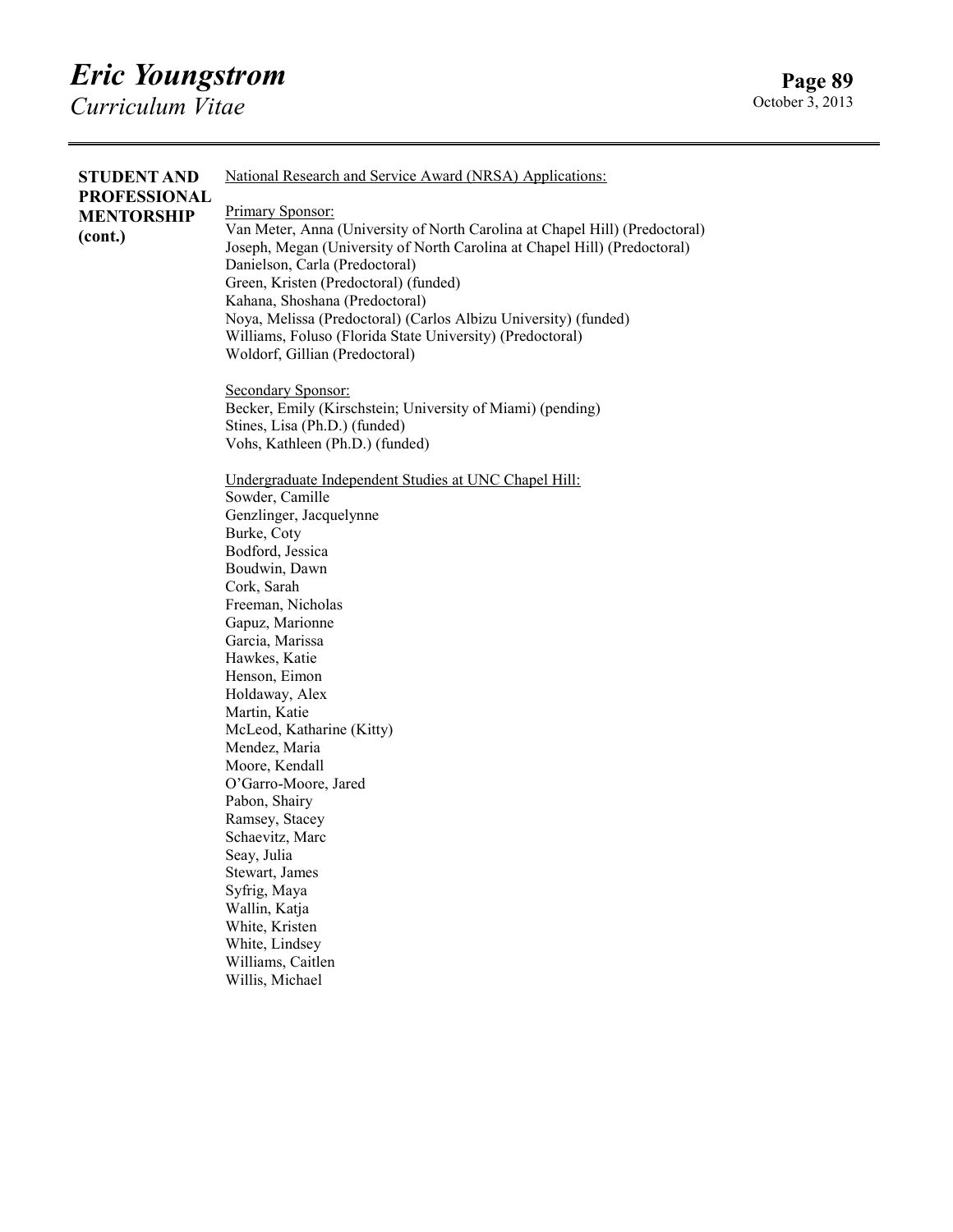**Page 90** October 3, 2013

*Case Western Reserve University Undergraduate Mentoring* Baeslach, Christen Beltran, Alicia Bobak, Katharine Brown Zimmerman, Maya Carlisle, Zoe Chandler, Jasmine Conlon, Becky Costiuc, Alice Durkalski, Valerie Fairchild, Lynn Griffin, Grant Guthrie, Sarah Hamby, Alan Harrison, Charmane Hiremath, Kedar Jaber, Jihad Kimbrell, Megan Kiste, Gwendolyn Kraft, Amy Kuhl, Stacey Law, Elliot Lebowitz, Allison Maizel Thornton, Cailen McMullen, Erin Murray, Paul Nguyen, Frances Pattison, Mary Pund, Elizabeth Rocco, Jessica Schwartz, Caley Starr, Maryjean Uehlein, Kate Welliver, Timothy Williams, Maureen Yoo, Dokyoung (Sophia) K23 & KL2 Applications:

Primary Sponsor: Frazier, Thomas W. (Ph.D.) (**funded**) Siegel, Rebecca (Ph.D.)

Secondary Sponsor: Danielson, Carla (Ph.D.) (**funded**) De Los Reyes, Andres (Ph.D.) (pending) Muzina, David (M.D.) Simeonova, Diana (Ph.D.) (**funded**) Urosevic, Snezana (Ph.D.) (**funded**)

IES Mentored Career Development Award:

Laura Pendergast (pending)